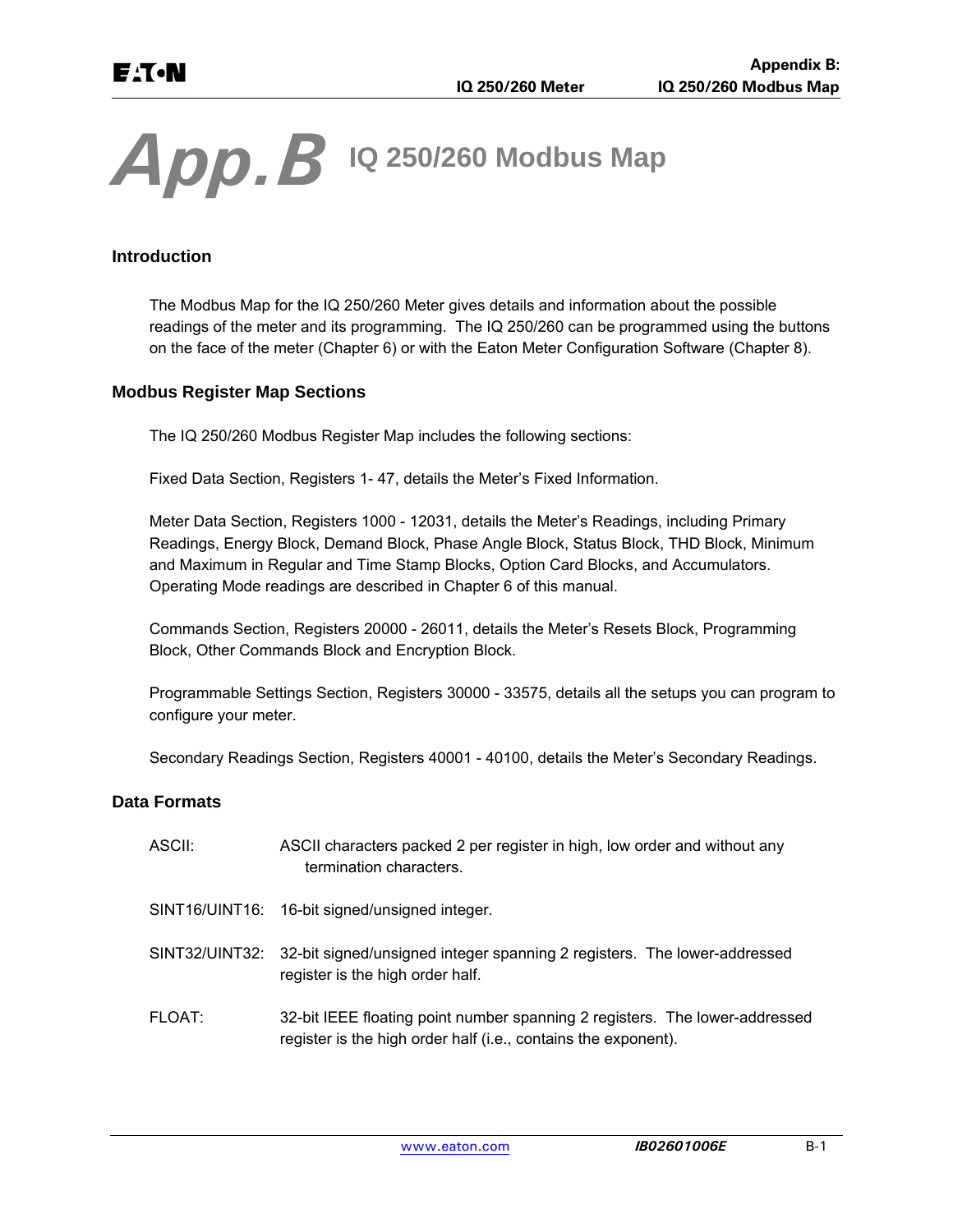#### **Floating Point Values**

| Register    |                 | U                                        |  |   |  |                |  |                |                                                                                                                                 |    |   |   |   |                    |  |                |  |   |   |   |   |                                 |  |                |   |   |   |   |                |   |  |                |
|-------------|-----------------|------------------------------------------|--|---|--|----------------|--|----------------|---------------------------------------------------------------------------------------------------------------------------------|----|---|---|---|--------------------|--|----------------|--|---|---|---|---|---------------------------------|--|----------------|---|---|---|---|----------------|---|--|----------------|
| <b>Byte</b> |                 |                                          |  |   |  |                |  |                |                                                                                                                                 |    |   |   |   |                    |  |                |  |   |   |   |   |                                 |  |                |   |   |   |   |                |   |  |                |
| Bit         |                 | 6                                        |  | 4 |  | $\overline{2}$ |  | $\overline{0}$ | 7                                                                                                                               | -6 | 5 | 4 | 3 | ◠<br>$\mathcal{L}$ |  | $\overline{0}$ |  | 6 | 5 | 4 | 3 | $\mathcal{L}$<br>$\overline{2}$ |  | $\overline{0}$ | 7 | 6 | 5 | 4 | $\overline{3}$ | 2 |  | $\overline{0}$ |
| Meaning     | S               | e<br>e l<br>e<br>e<br>e<br>e<br>e l<br>e |  |   |  |                |  | m              | m<br>m<br>mmmm<br>m<br>m<br>m <sub>l</sub><br>m <sub>l</sub><br>m<br>m<br>m<br>m m<br>m<br>m<br>m <sub>l</sub><br>m<br>m<br>m m |    |   |   |   |                    |  |                |  |   |   |   |   |                                 |  |                |   |   |   |   |                |   |  |                |
|             | $\cdot$<br>sign | exponent                                 |  |   |  |                |  | mantissa       |                                                                                                                                 |    |   |   |   |                    |  |                |  |   |   |   |   |                                 |  |                |   |   |   |   |                |   |  |                |

Floating Point Values are represented in the following format:

The formula to interpret a Floating Point Value is: -1*sign* x 2 *exponent-127*x1.mantissa = 0x0C4E11DB9 -1*sign* x 2 *137-127* x 1**·** 1000010001110110111001

- -1 x 2*<sup>10</sup>* x 1.75871956
- -1800.929

| Register    |      | 0x0C4E1       |                            |          |          |   |                            |          |       |   |                |          | 0x01DB9        |          |          |   |               |          |                |                |                |  |                |   |   |   |    |   |   |          |                |                |
|-------------|------|---------------|----------------------------|----------|----------|---|----------------------------|----------|-------|---|----------------|----------|----------------|----------|----------|---|---------------|----------|----------------|----------------|----------------|--|----------------|---|---|---|----|---|---|----------|----------------|----------------|
| <b>Byte</b> |      | 0x0C4         |                            |          |          |   |                            |          | 0x0E1 |   |                |          |                | 0x01D    |          |   |               |          |                |                | 0x0B9          |  |                |   |   |   |    |   |   |          |                |                |
| Bit         |      | 6             | 5                          | 4        | 3        | 2 |                            |          | 7     | 6 | 5              |          | 3 <sub>1</sub> | ◠        |          | 0 | $\mathcal{I}$ | 6        | 5 <sub>1</sub> | 4 <sup>1</sup> | $\overline{3}$ |  |                |   | 7 | 6 | .5 | 4 | 3 |          |                | $\overline{0}$ |
|             |      |               | $\Omega$                   | $\Omega$ | $\Omega$ |   | $\Omega$                   | $\Omega$ |       |   |                | $\Omega$ | 01             | $\Omega$ | $\Omega$ |   | $\Omega$      | $\Omega$ | $\Omega$       |                |                |  | $\overline{0}$ |   |   | 0 |    |   |   | $\Omega$ | $\overline{0}$ |                |
| Meaning     | S    | e             | e<br>e<br>e<br>e<br>e<br>e |          |          |   |                            | e        | m     | m | m <sub>l</sub> | m        | m              | m        | m        | m | m             | m        | m <sub>l</sub> | m              | m              |  | $m$ $m$        | m | m | m | m  | m | m |          | $m$ $m$        |                |
|             | sign | exponent      |                            |          |          |   |                            | mantissa |       |   |                |          |                |          |          |   |               |          |                |                |                |  |                |   |   |   |    |   |   |          |                |                |
|             |      | $0x089 + 137$ |                            |          |          |   | 0b011000010001110110111001 |          |       |   |                |          |                |          |          |   |               |          |                |                |                |  |                |   |   |   |    |   |   |          |                |                |

#### **Formula Explanation:**

C4E11DB9 (hex) 11000100 11100001 00011101 10111001 (binary)

 The sign of the mantissa (and therefore the number) is 1, which represents a negative value.

 The Exponent is 10001001 (binary) or 137 decimal. The Exponent is a value in excess 127. So, the Exponent value is 10.

 The Mantissa is 11000010001110110111001 binary. With the implied leading 1, the Mantissa is (1).C23B72 (hex).

The Floating Point Representation is therefore -1.75871956 times 2 to the 10.

Decimal equivalent: -1800.929

#### **NOTES:**

• Exponent = the whole number before the decimal point.

• Mantissa = the positive fraction after the decimal point.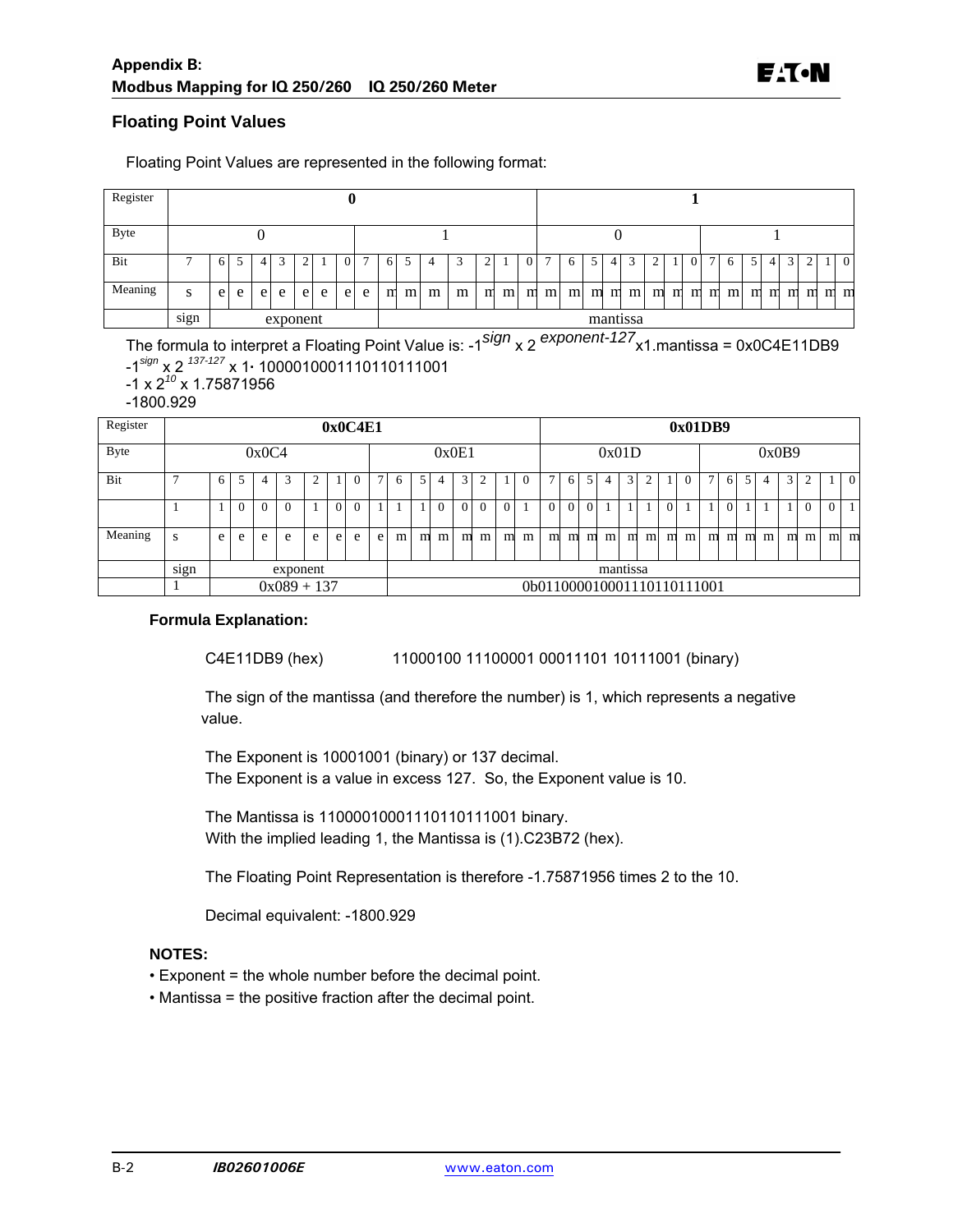#### **Important Note Concerning the IQ 250/260 Meter's Modbus Map**

In depicting Modbus Registers (Addresses), the IQ 250/260 meter's Modbus map uses Holding Registers only.

#### **Hex Representation**

The representation shown in the table below is used by developers of Modbus drivers and libraries, SEL 2020/2030 programmers and Firmware Developers. The IQ 250/260 meter's Modbus map also uses this representation.

|                | Description         |
|----------------|---------------------|
| $10008 - 000F$ | Meter Serial Number |

#### **Decimal Representation**

The IQ 250/260 meter's Modbus map defines Holding Registers as (4X) registers. Many popular SCADA and HMI packages and their Modbus drivers have user interfaces that require users to enter these Registers starting at 40001. So instead of entering two separate values, one for register type and one for the actual register, they have been combined into one number.

The IQ 250/260 meter's Modbus map uses a shorthand version to depict the decimal fields -i.e., not all of the digits required for entry into the SCADA package UI are shown.

#### **For Example**:

You need to display the meter's serial number in your SCADA application. The IQ 250/260 meter's Modbus map shows the following information for meter serial number:

| )ecimal | Description         |
|---------|---------------------|
|         | Meter Serial Number |

In order to retrieve the meter's serial number, enter 40009 into the SCADA UI as the starting register, and 8 as the number of registers.

- In order to work with SCADA and Driver packages that use the 40001 to 49999 method for requesting holding registers, take 40000 and add the value of the register (Address) in the decimal column of the Modbus Map. Then enter the number (e.g., 4009) into the UI as the starting register.
- For SCADA and Driver packages that use the 400001 to 465536 method for requesting holding registers take 400000 and add the value of the register (Address) in the decimal column of the Modbus Map. Then enter the number (e.g., 400009) into the UI as the starting register. The drivers for these packages strip off the leading four and subtract 1 from the remaining value. This final value is used as the starting register or register to be included when building the actual modbus message.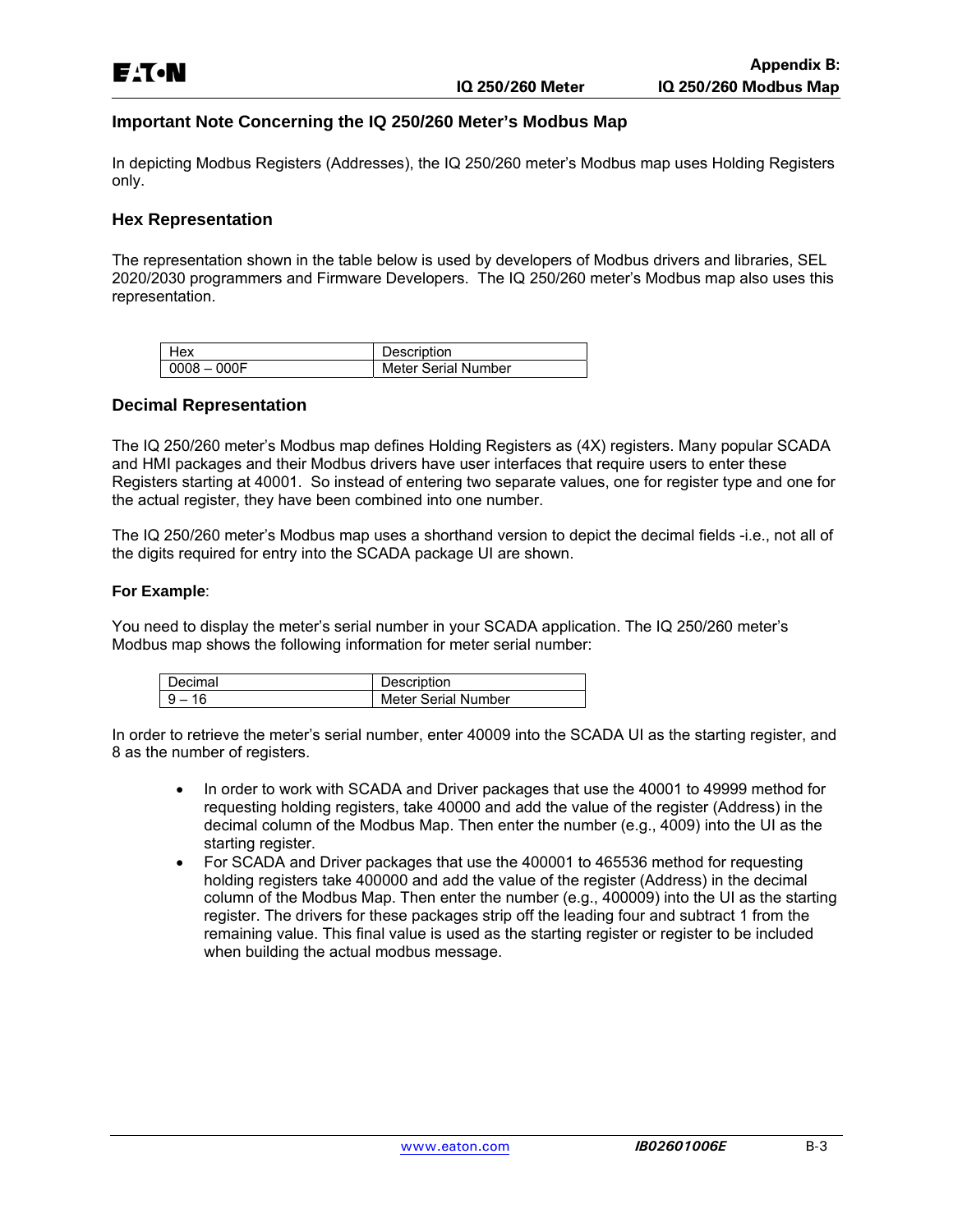#### **Retrieving Logs Using the IQ 250/260 Meter with Option L's Modbus Map**

This section describes the log interface system of the IQ 250/260 meters with the logging option from a programming point of view. It is intended for Programmers implementing independent drivers for Log Retrieval from the meter. It describes the meaning of the meter's Modbus Registers related to Log Retrieval and Conversion, and details the procedure for retrieving a log's records.

#### **NOTES:**

- All references assume the use of Modbus function codes 0x03, 0x06, and 0x10, where each register is a 2 byte MSB (Most Significant Byte) word, except where otherwise noted.
- The caret symbol (^) notation is used to indicate mathematical "power." **For example**, 2^8 means  $2^8$ ; which is  $2 \times 2 \times 2 \times 2 \times 2 \times 2 \times 2$ , which equals 256.

#### **Data Formats**

**Timestamp**: Stores a date from 2000 to 2099. Timestamp has a Minimum resolution of 1 second.

| Byte  |                         |       |       |          |          |          |
|-------|-------------------------|-------|-------|----------|----------|----------|
| Value | Year                    | Month | Day   | Hour     | Minute   | Second   |
| Range | $0-99$ $(+2000)$ $1-12$ |       | $-31$ | $0 - 23$ | $0 - 59$ | $0 - 59$ |
| Mask  | 0x7F                    | 0x0F  | 0x1F  | 0x1F     | 0x3F     | 0x3F     |

The high bits of each timestamp byte are used as flags to record meter state information at the time of the timestamp. These bits should be masked out, unless needed.

#### **IQ 250/260 Meter Logs**

The IQ 250/260 meter has 2 logs: System Event and 1 Historical log. Each log is described below.

1) **System Event** ( **0** ) : The System Event log is used to store events which happen in, and to, the meter. Events include Startup, Reset Commands, Log Retrievals, etc. The System Event Log Record takes 20 bytes, 14 bytes of which are available when the log is retrieved.

| Byte  |  | ▵ |           |  |       |       |     |             |        |  | --                           |
|-------|--|---|-----------|--|-------|-------|-----|-------------|--------|--|------------------------------|
| Value |  |   | timestamp |  | Grour | Event | Mod | <b>Chan</b> | Paraml |  | l   Param2   Param3   Param4 |

2) **Historical Log** ( **2** ) : The Historical Log records the values of its assigned registers at the programmed interval.

**NOTE:** See Block Definitions (on the next page) for details on programming and interpreting the log.

| Byte  | $\Omega$  | $\overline{\phantom{a}}$ | $\sim$<br>▵ | $\sim$<br>◡ |  | - |        |  |
|-------|-----------|--------------------------|-------------|-------------|--|---|--------|--|
| Value | timestamp |                          |             |             |  |   | values |  |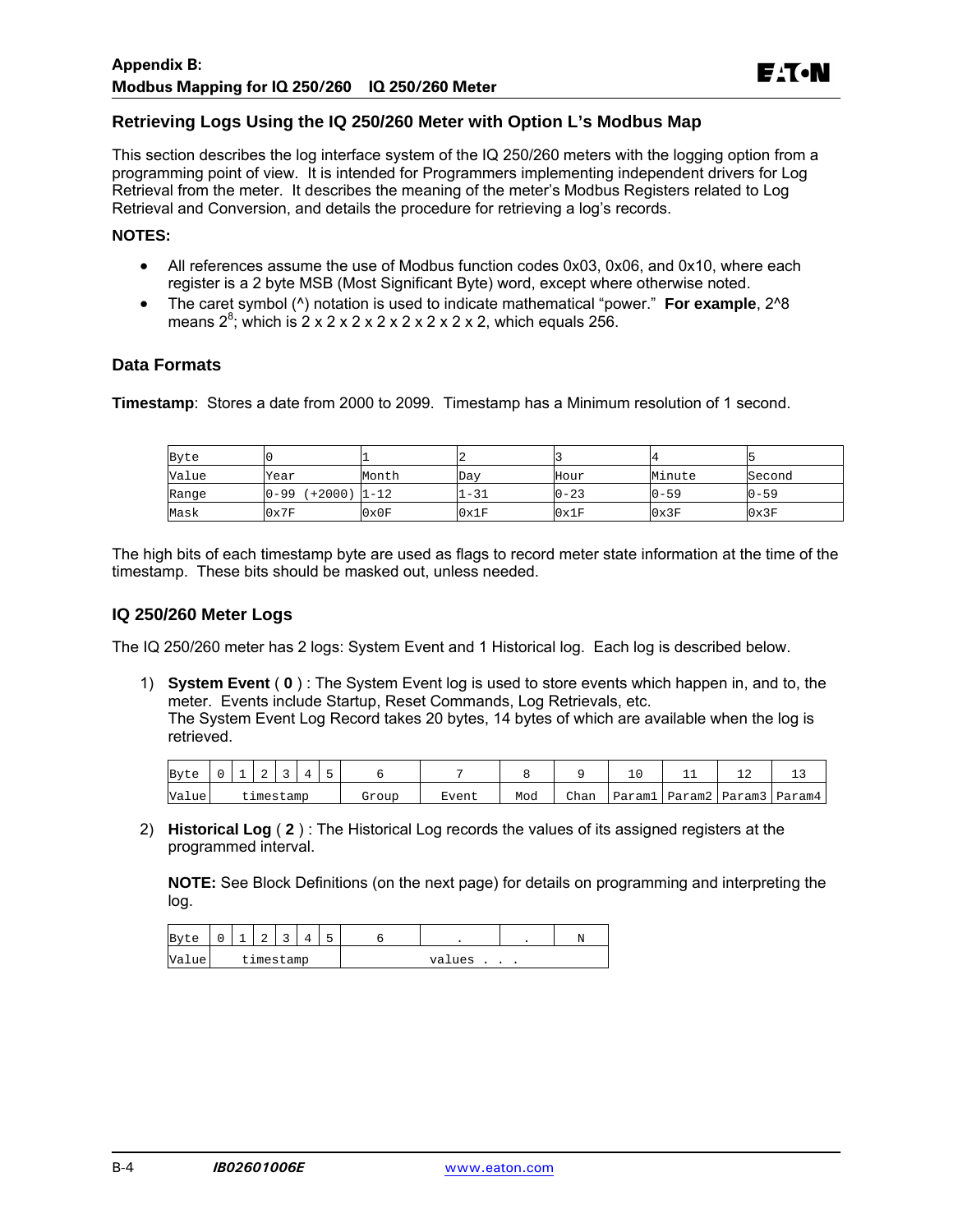#### **Block Definitions**

This section describes the Modbus Registers involved in retrieving and interpreting an IQ 250/260 meter's log. Other sections refer to certain 'values' contained in this section. See the corresponding value in this section for details.

#### **NOTES:**

- **Register** is the Modbus Register Address in 0-based Hexadecimal notation. To convert it to 1 based decimal notation, convert from hex<sub>16</sub> to decimal<sub>10</sub> and add 1. **For example**: 0x03E7 = 1000.
- **Size** is the number of Modbus Registers (2 byte) in a block of data.

#### 1) **Historical Log Programmable Settings**:

The Historical log is programmed using a list of Modbus Registers that will be copied into the Historical Log record. In other words, the Historical Log uses a direct copy of the Modbus Registers to control what is recorded at the time of record capture.

To supplement this, the programmable settings for the Historical Logs contain a list of descriptors, which group registers into items. Each item descriptor lists the data type of the item, and the number of bytes for that item. By combining these two lists, the Historical Log record can be interpreted.

**For example**: Registers 0x03E7 and 0x03E8 are programmed to be recorded by the Historical log. The matching descriptor gives the data type as float, and the size as 4 bytes. These registers program the log to record "Primary Readings Volts A-N."

#### **Historical Log Blocks**:

| Start Register: | 0x7917 (Historical Log 1)         |
|-----------------|-----------------------------------|
| Block Size:     | 192 registers per log (384 bytes) |

The Historical log programmable settings are comprised of 3 blocks. Each Historical log block is composed of 3 sections: The header, the list of registers to log, and the list of item descriptors.

#### i. **Header:**

| Registers: |               | $0x7917 - 0x7918$ |  |           |
|------------|---------------|-------------------|--|-----------|
| Size:      |               | 2 registers       |  |           |
| Byte       |               |                   |  |           |
| Value      | $#$ Registers | # Sectors         |  | IInterval |

- **# Registers**: The number of registers to log in the record. The size of the record in memory is  $[12 + (\# \text{Regions} \times 2)]$ . The size during normal log retrieval is  $[6 +$ (# Registers  $x$  2)]. If this value is 0, the log is disabled. Valid values are  ${0-117}$ .
- **# Sectors**: The number of Flash Sectors allocated to this log. Each sector is 64kb, minus a sector header of 20 bytes. If this value is 0, the log is disabled. Valid values are {0-15}.
- **Interval**: The interval at which the Historical log's Records are captured. This value is an enumeration: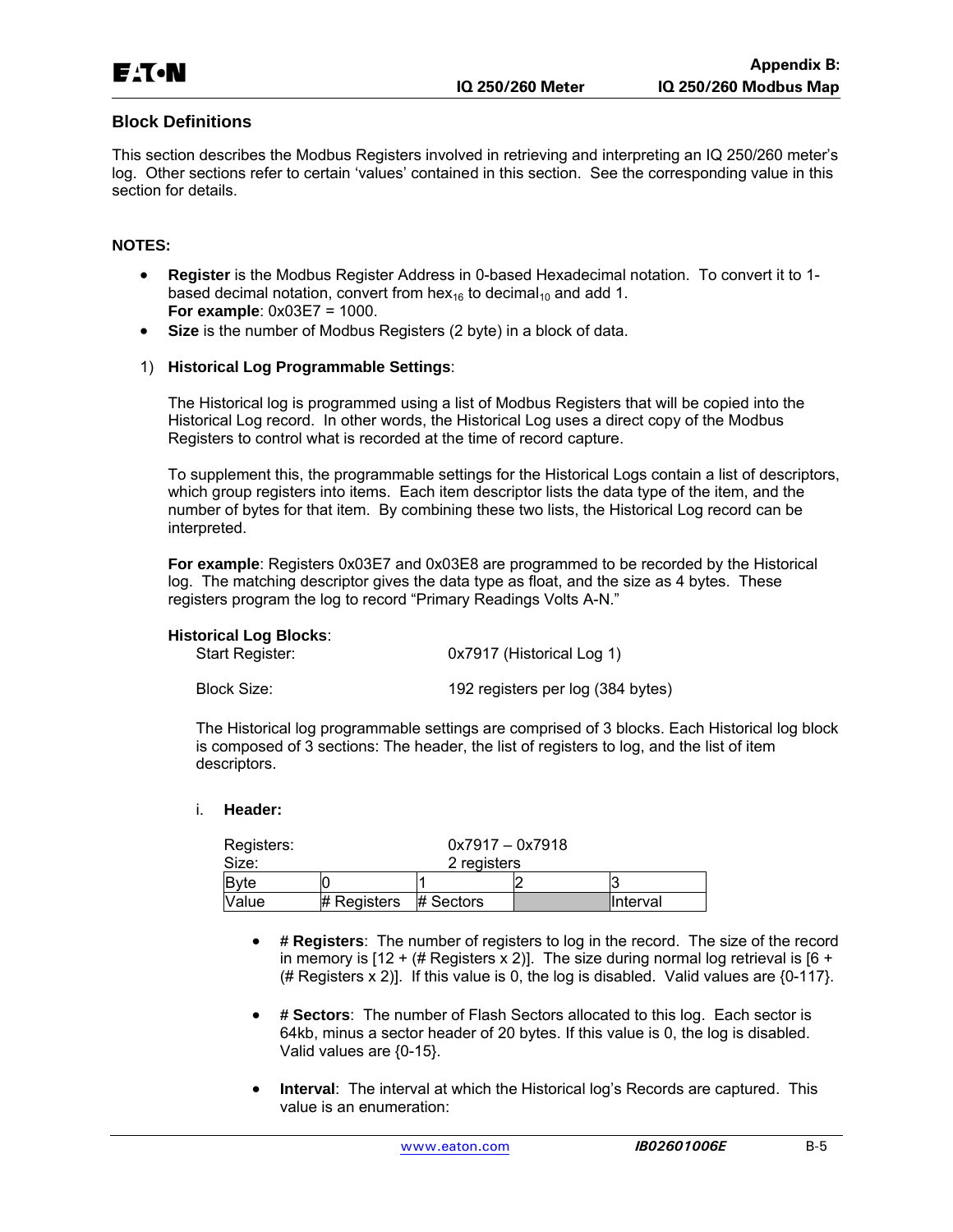| 0x01 | 1 minute  |
|------|-----------|
| 0x02 | 3 minute  |
| 0x04 | 5 minute  |
| 0x08 | 10 minute |
| 0x10 | 15 minute |
| 0x20 | 30 minute |
| 0x40 |           |
|      | 60 minute |

End of Interval (EOI) Pulse: Setting the interval to EOI causes a record to be logged whenever an EOI pulse event is generated. This is most commonly used in conjunction with the Digital I/O Option Cards.

**NOTE:** The interval between records will not be even (fixed), and thus should not be used with programs that expect a fixed interval.

ii. **Register List**:

| Registers: | $0x7919 - 0x798D$                        |
|------------|------------------------------------------|
| Size:      | 1 register per list item, 117 list items |

The Register List controls what Modbus Registers are recorded in each record of the Historical log. Since many items, such as Voltage, Energy, etc., take up more than 1 register, multiple registers need to be listed to record those items. **For example**: Registers 0x03E7 and 0x03E8 are programmed to be recorded by the

historical log. These registers program the log to record "Primary Readings Volts A-N."

- Each unused register item should be set to 0x0000 or 0xFFFF to indicate that it should be ignored.
- The actual size of the record, and the number of items in the register list which are used, is determined by the # registers in the header.
- Each register item is the Modbus Address in the range of 0x0000 to 0xFFFF.
- iii. **Item Descriptor List**:

| <b>Registers:</b> | $0x798E - 0x79C8$                         |
|-------------------|-------------------------------------------|
| Size:             | 1 byte per item, 117 bytes (59 registers) |

While the Register List describes what to log, the Item Descriptor List describes how to interpret that information. Each descriptor describes a group of register items, and what they mean.

Each descriptor is composed of 2 parts:

 **Type**: The data type of this descriptor, such as signed integer, IEEE floating point, etc. This is the high nibble of the descriptor byte, with a value in the range of 0-14. If this value is 0xFF, the descriptor should be ignored.

ASCII: An ASCII string, or byte array

|               | Bitmap:                | A collection of bit flags                          |
|---------------|------------------------|----------------------------------------------------|
| $\mathcal{P}$ | Signed                 | Integer: A 2's                                     |
|               |                        | Complement integer                                 |
| 3             | Float:                 | An IEEE floating point                             |
| 4             |                        | Energy: Special Signed Integer, where the value is |
|               |                        | adjusted by the energy settings in the meter's     |
|               | Programmable Settings. |                                                    |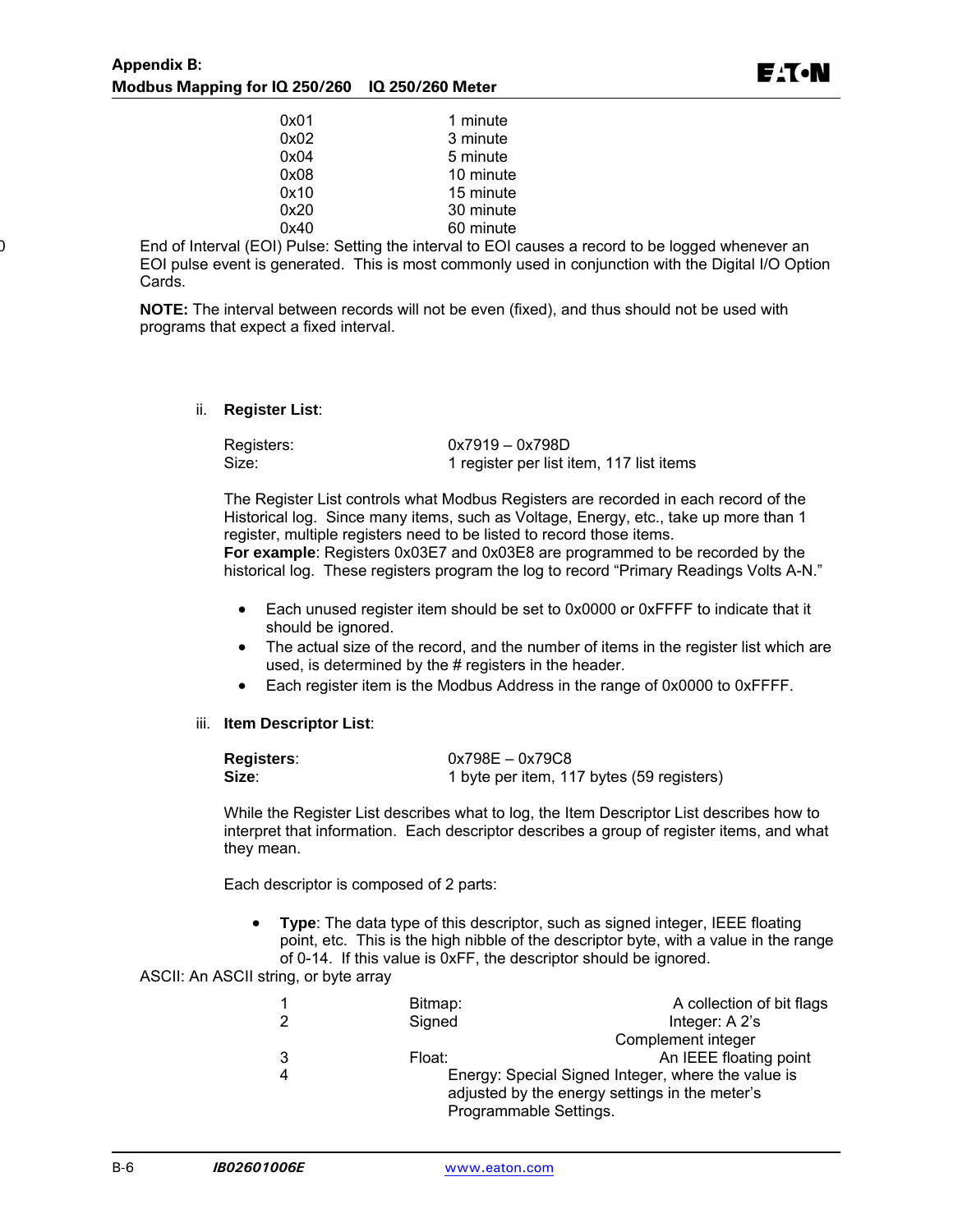| -5   | Unsigned Integer                                                                                           |
|------|------------------------------------------------------------------------------------------------------------|
| -6   | Signed Integer 0.1 scale: Special Signed Integer, where<br>the value is divided by 10 to give a 0.1 scale. |
| 7-14 | Unused                                                                                                     |
| 15   | Disabled: used as end list marker.                                                                         |

 **Size**: The size in bytes of the item described. This number is used to determine the pairing of descriptors with register items.

**For example:** If the first descriptor is 4 bytes, and the second descriptor is 2 bytes, then the first 2 register items belong to the  $1<sup>st</sup>$  descriptor, and the  $3<sup>rd</sup>$ register item belongs to the 2<sup>nd</sup> descriptor.

**NOTE**: As can be seen from the example, above, there **is not** a 1-to-1 relation between the register list and the descriptor list. A single descriptor may refer to multiple register items.

| Register Items | <b>Descriptors</b> |  |
|----------------|--------------------|--|
| 0x03C7         | Float, 4 byte      |  |
| 0x03C8         |                    |  |
| 0x1234         | Signed Int, 2 byte |  |

**NOTE:** The sum of all descriptor sizes must equal the number of bytes in the data portion of the Historical Log record.

#### 2) **Log Status Block**:

The Log Status Block describes the current status of the log in question. There is one header block

for each of the logs. Each log's header has the following base address:

#### **Log Base Address**

System: 0xC747

Historical 1: 0xC757

|           |         | Bytes     | Value                         | Type               | Range                              | #<br><b>Bytes</b> |
|-----------|---------|-----------|-------------------------------|--------------------|------------------------------------|-------------------|
|           | $0 - 3$ |           | <b>Max Records</b>            | UINT32             | 0 to 4,294,967,294                 |                   |
| 4         | - 17    |           | Number of Records Used UINT32 |                    | 1 to 4,294,967,294                 |                   |
| 8         |         | - 9       | Record Size in Bytes          | UINT <sub>16</sub> | 4 to 250                           |                   |
|           |         | $10 - 11$ | Log Availability              | UINT <sub>16</sub> |                                    |                   |
|           |         | $12 - 17$ | Timestamp, First Record       |                    | <b>TSTAMP 1Jan2000 - 31Dec2099</b> |                   |
| 18        |         | <b>23</b> | Timestamp, Last Record        |                    | TSTAMP   1 Jan 2000 - 31 Dec 2099  |                   |
| $24 - 31$ |         |           | Reserved                      |                    |                                    |                   |

- **Max Records**: The maximum number of records the log can hold given the record size, and sector allocation. The data type is an unsigned integer from 0 – 2^32.
- **# Records Used**: The number of records stored in the log. This number will equal the Max Records when the log has filled. This value will be set to 1 when the log is reset. The data type is an unsigned integer from  $1 - 2^2$ 32.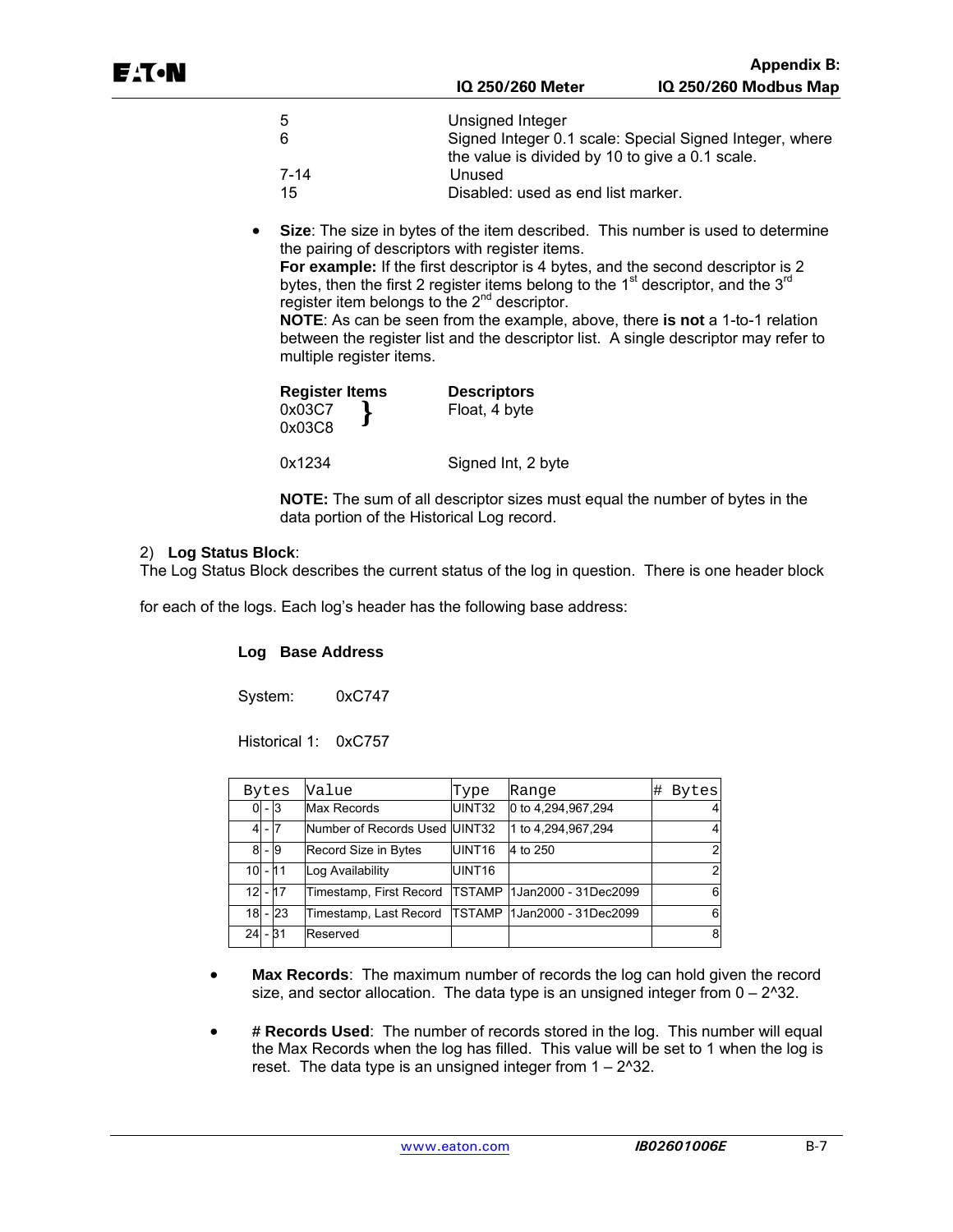**NOTE**: The first record in every log before it has rolled over is a "dummy" record, filled with all 0xFF's. When the log is filled and rolls over, this record is overwritten.

- **Record Size**: The number of bytes in this record, including the timestamp. The data type is an unsigned integer in the range of 14 – 242.
- **Log Availability**: A flag indicating if the log is available for retrieval, or if it is in use by another port.

|        | Log Available for retrieval                           |
|--------|-------------------------------------------------------|
|        | Not used                                              |
|        | In use by COM2 (RS485)                                |
| 3      | In use by COM3 (Option Card 1)                        |
|        | In use by COM4 (Option Card 2)                        |
| 0xFFFF | Log Not Available - the log cannot be retrieved. This |
|        | indicates that the log is disabled.                   |

#### **NOTE: To query the port by which you are currently connected**, **use the Port ID register:**

| Register:    | 0x1193                                               |
|--------------|------------------------------------------------------|
| Size:        | 1 register                                           |
| Description: | A value from 1-4, which enumerates the port that the |
|              | requestor is currently connected on.                 |

#### **NOTES:**

- When Log Retrieval is engaged, the Log Availability value will be set to the port that engaged the log. The Log Availability value will stay the same until either the log has been disengaged, or 5 minutes have passed with no activity. It will then reset to 0 (available).
- Each log can only be retrieved by one port at a time.
- Only one log at a time can be retrieved.
- **First Timestamp**: Timestamp of the oldest record.
- **Last Timestamp**: Timestamp of the newest record.

#### 3) **Log Retrieval Block**:

The Log Retrieval Block is the main interface for retrieving logs. It is comprised of 2 parts: the header and the window. The **header** is used to program the particular data the meter presents when a log window is requested. The **window** is a sliding block of data that can be used to access any record in the specified log.

|            | • Session Com Port: The IQ 250/260 meter's Com Port which is currently retrieving |
|------------|-----------------------------------------------------------------------------------|
|            | logs. Only one Com Port can retrieve logs at any one time.                        |
| Registers: | $0xC34E - 0xC34E$                                                                 |
| Size:      | 1 register                                                                        |

| 0 | No Session Active |
|---|-------------------|
|   |                   |

- 1 Not used<br>2 COM2 (R
- 2 COM2 (RS485)
- 3 COM3 (Communications Capable Option Card 1)
- 4 COM4 (Communications Capable Option Card 2)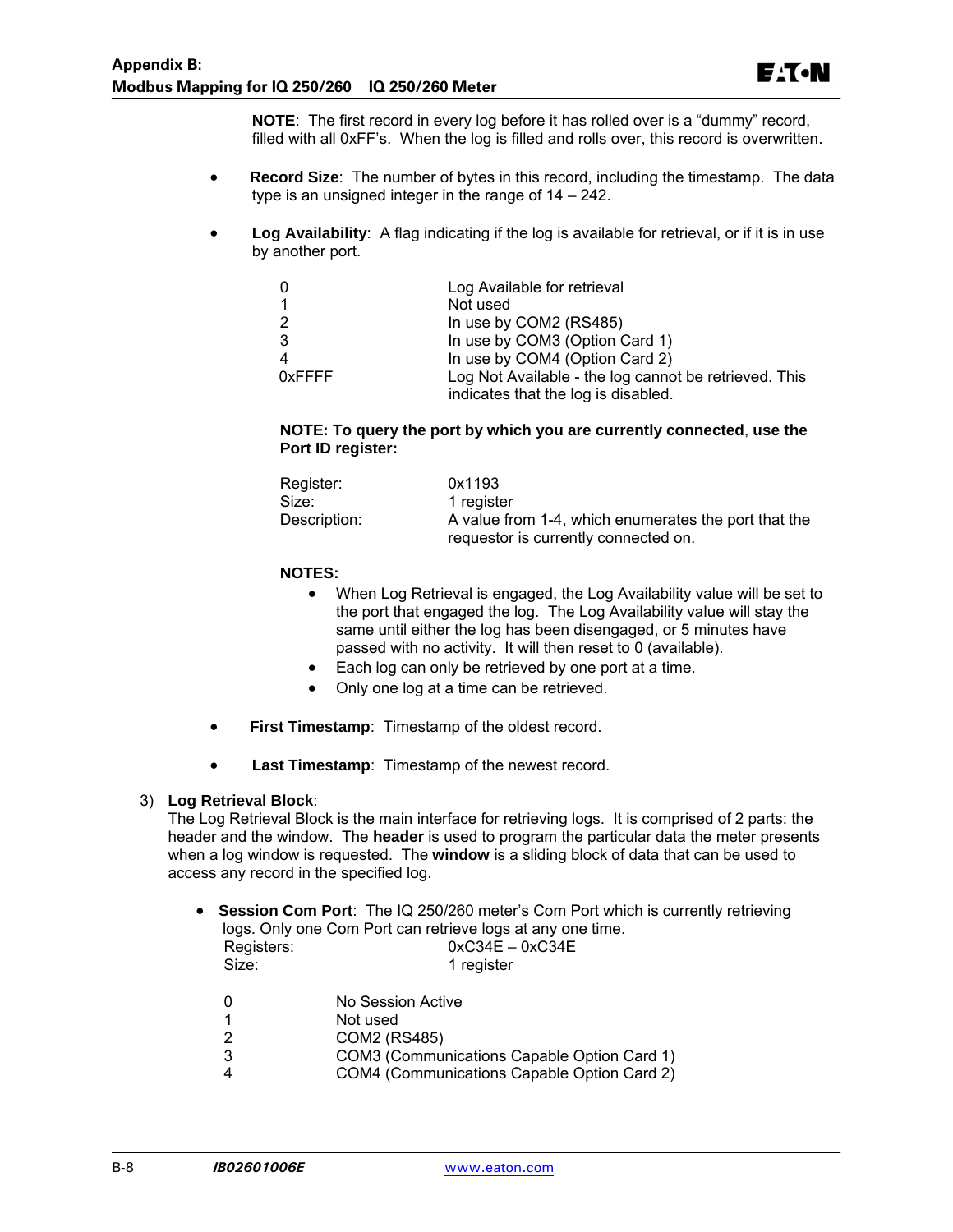#### **To get the current Com Port**, see the **NOTE** on querying the port, on the previous page.

i. The **Log Retrieval Header** is used to program the log to be retrieved, the record(s) of that log to be accessed, and other settings concerning the log retrieval.<br>Registers: 0xC34F -0xC350 Registers:<br>Size: 2 registers

|           | Bytes Value                                 | Type   | Format                   | Description                                                                            | # Bytes |
|-----------|---------------------------------------------|--------|--------------------------|----------------------------------------------------------------------------------------|---------|
| $ 0  - 1$ | Log Number,<br>Enable, Scope                |        | UINT16 nnnnnnnn esssssss | nnnnnnnn - log to retrieve<br>e - retrieval session enable<br>sssssss - retrieval mode |         |
|           | Records per<br>Window, Number<br>of Repeats | UINT16 | wwwwwww nnnnnnnn         | wwwwwww - records per window<br>nnnnnnnn - repeat count                                |         |

 **Log Number**: The log to be retrieved. Write this value to set which log is being retrieved.

| 0 | <b>System Events</b>  |
|---|-----------------------|
|   | Alarms                |
| 2 | <b>Historical Log</b> |

 **Enable**: This value sets if a log retrieval session is engaged (locked for retrieval) or disengaged (unlocked, read for another to engage). Write this value with 1(enable) to begin log retrieval. Write this value with 0(disable) to end log retrieval.

| <sup>0</sup> | Disable |
|--------------|---------|
|              | Enable  |

 **Scope**: Sets the amount of data to be retrieved for each record. The default should be 0 (normal).

| $\Omega$ | Normal         |
|----------|----------------|
|          | Timestamp Only |
|          | Image          |

- **Normal [0]**: The default record. Contains a 6-byte timestamp at the beginning, then N data bytes for the record data.
- **Timestamp [1]:** The record only contains the 6-byte timestamp. This is most useful to determine a range of available data for non-interval based logs, such as System Events.
- **Image [2]**: The full record, as it is stored in memory. Contains a 2-byte checksum, 4-byte sequence number, 6-byte timestamp, and then N data bytes for the record data.
- **Records Per Window**: The number of records that fit evenly into a window. This value is settable, as less than a full window may be used. This number tells the retrieving program how many records to expect to find in the window. (RecPerWindow x RecSize) = #bytes used in the window. This value should be  $((123 \times 2) \setminus \text{recSize})$ , rounded down.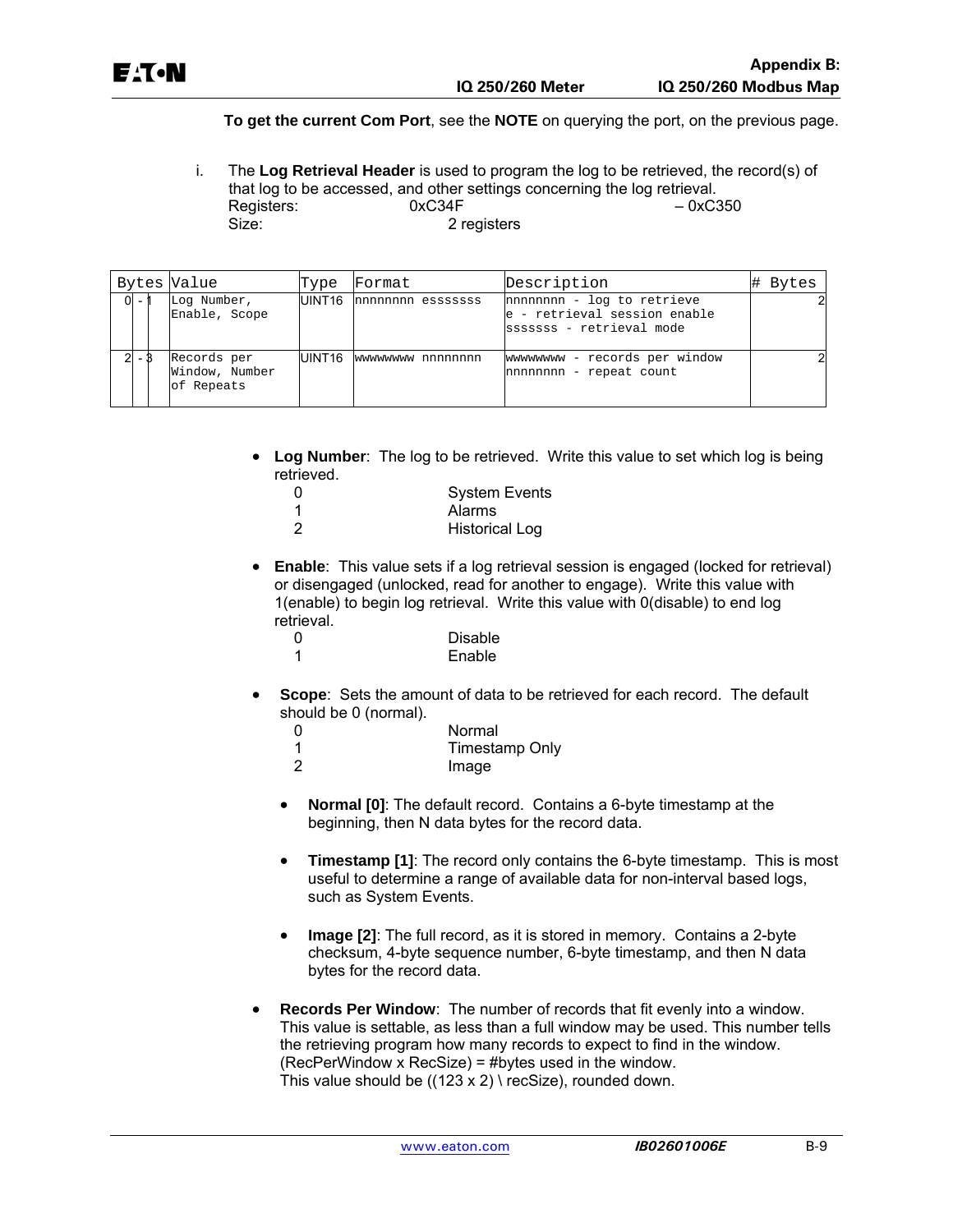E<sub>'</sub>T.N

**For example**, with a record size of 30, the RecPerWindow =  $((123 \times 2) \setminus 30)$  =  $8.2 \sim 8$ 

 **Number of Repeats**: Specifies the number of repeats to use for the Modbus Function Code 0x23 (35) (See next page for more information on this Function Code). Since the meter must pre-build the response to each log window request, this value must be set once, and each request must use the same repeat count. Upon reading the last register in the specified window, the record index will increment by the number of repeats, if auto-increment is enabled.

| - 0  | Disables auto-increment                               |
|------|-------------------------------------------------------|
|      | No Repeat count, each request will only get 1 window. |
| -2-8 | 2-8 windows returned for each Function Code 0x23      |
|      | reguest.                                              |

| Bytes   | Value                                         | Type | Format                                   | Description                                                       | Bytes |
|---------|-----------------------------------------------|------|------------------------------------------|-------------------------------------------------------------------|-------|
| $0 - 3$ | Offset of First Record   UINT32<br>lin Window |      | sssssssss nnnnnnnn<br>Innnnnnnn nnnnnnnn | ssssssss - window status<br>nnnn - 24-bit record index<br>number. |       |
|         | 4-249 Log Retrieve Window UINT16              |      |                                          |                                                                   | 246   |

ii. The **Log Retrieval Window** block is used to program the data you want to retrieve from the log. It also provides the interface used to retrieve that data. Registers: 0xC351 - 0xC3CD 125 registers

 **Window Status**: The status of the current window. Since the time to prepare a window may exceed an acceptable modbus delay (1 second), this acts as a state flag, signifying when the window is ready for retrieval. When this value indicates that the window is not ready, the data in the window should be ignored. Window Status is **Read-only**, any writes are ignored.

| 0    | __ | Window is Ready     |
|------|----|---------------------|
| 0xFF |    | Window is Not Ready |

- **Record Number**: The record number of the first record in the data window. Setting this value controls which records will be available in the data window.
	- When the log is engaged, the first (oldest) record is "latched." This means that record number 0 will always point to the oldest record at the time of latching, until the log is disengaged (unlocked).
	- To retrieve the entire log using auto-increment, set this value to 0, and retrieve the window repeatedly, until all records have been retrieved.

#### **NOTES:**

- When **auto-increment** is **enabled**, this value will automatically increment so that the window will "page" through the records, increasing by **RecordsPerWindow** each time that the last register in the window is read.
- When **auto-increment** is **not enabled**, this value must be written-to manually, for each window to be retrieved.
- **Log Retrieval Data Window**: The actual data of the records, arranged according to the above settings.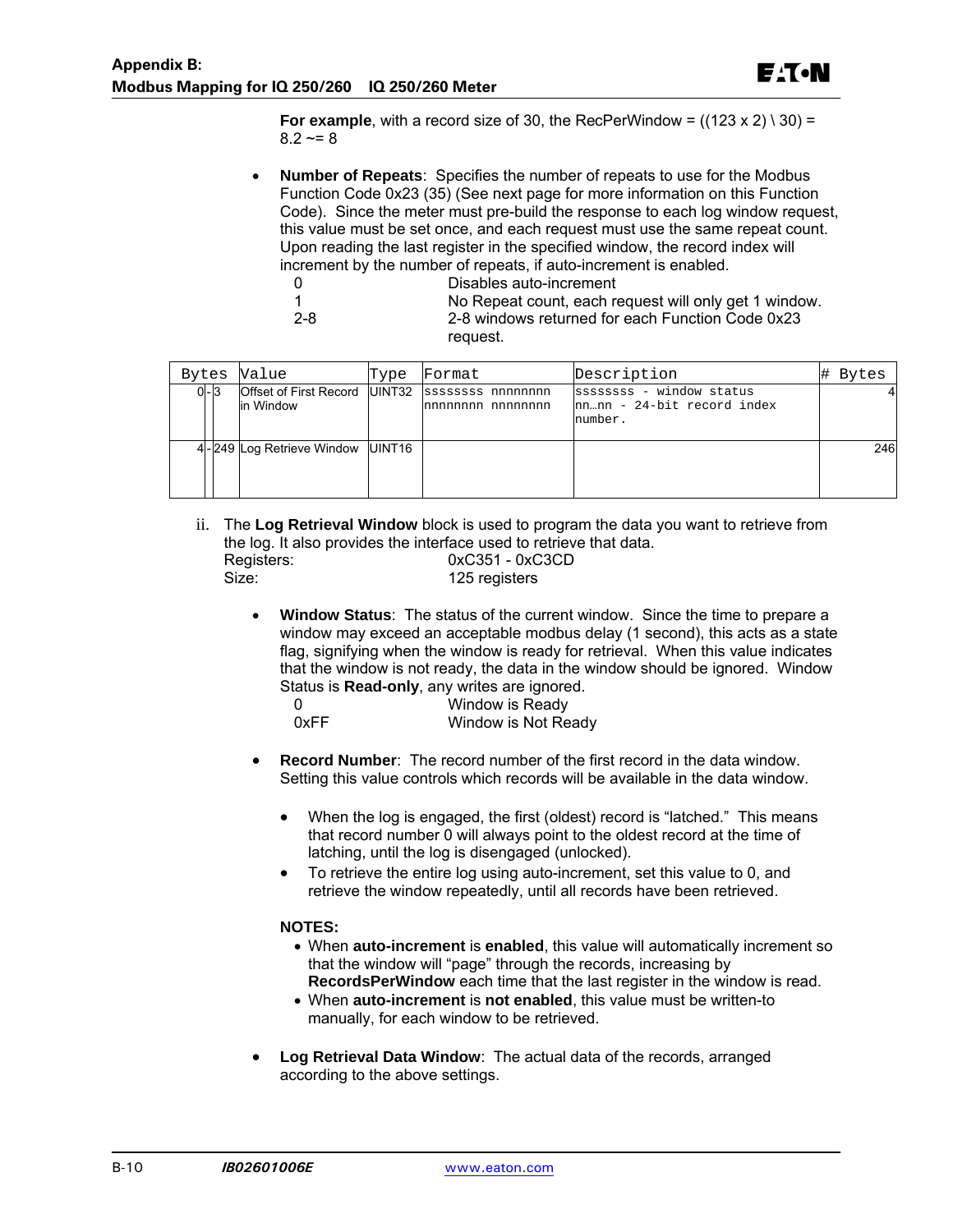### **Log Retrieval**

Log Retrieval is accomplished in 3 basic steps:

- 1. Engage the log.
- 2. Retrieve each of the records.
- 3. Disengage the log.

#### **Auto-Increment**

- In the traditional Modbus retrieval system, you write the index of the block of data to retrieve, then read that data from a buffer (window). To improve the speed of retrieval, the index can be automatically incremented each time the buffer is read.
- In the **IQ 250/260**, when the last register in the data window is read, the record index is incremented by the Records per Window.

#### **Modbus Function Code 0x23**

 $\sim$ uery

| <b>QUERY</b>               |                |
|----------------------------|----------------|
| Field Name                 | Example (Hex)  |
| <b>Slave Address</b>       | 01             |
| Function                   | 23             |
| <b>Starting Address Hi</b> | C <sub>3</sub> |
| <b>Starting Address Lo</b> | 51             |
| # Points Hi                | 00             |
| # Points Lo                | 7D             |
| <b>Repeat Count</b>        | 04             |
|                            |                |

**Function Code 0x23** is a user defined Modbus function code, which has a format similar to Function Code 0x03, except for the inclusion of a "repeat count." The repeat count (RC) is used to indicate that the same N registers should be read RC number of times. (See the **Number of Repeats** bullet on the previous page.)

#### **NOTES:**

- By itself this feature would not provide any advantage, as the same data will be returned RC times. However, when used with auto-incrementing, this function condenses up to 8 requests into 1 request, which decreases communication time, as fewer transactions are being made.
- In the **IQ 250/260 meter** repeat counts are limited to 8 times for Modbus RTU, and 4 times for Modbus ASCII.

The **response** for Function Code 0x23 is the same as for Function Code 0x03, with the data blocks in sequence.

**IMPORTANT:** Before using function code 0x23, always check to see if the current connection supports it. Some relay devices do not support user defined function codes; if that is the case, the message will stall. Other devices don't support 8 repeat counts.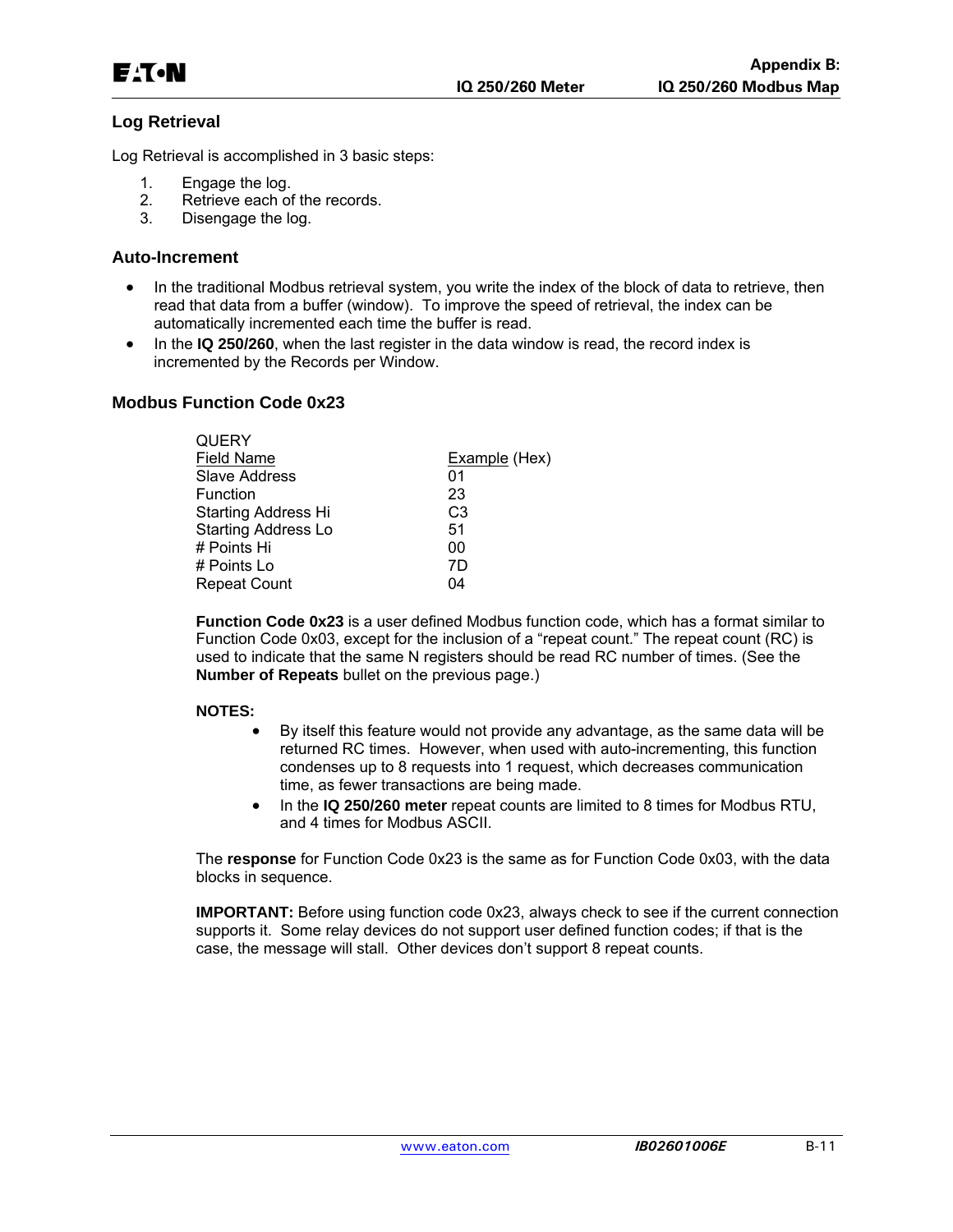#### **Log Retrieval Procedure**

The following procedure documents how to retrieve a single log from the oldest record to the newest record, using the "normal" record type (see Scope). **All logs are retrieved using the same method**. See following section for a Log Retrieval example.

#### **NOTES:**

- This example uses auto-increment.
- In this example, Function Code 0x23 is **not** used
- You will find referenced topics in the Block Definitions section.
- Modbus Register numbers are listed in brackets.

#### 1. **Engage the Log**:

#### a) **Read the Log Status Block**.

- i. Read the contents of the specific logs' status block [0xC737+, 16 reg] (see Log Headers).
- ii. Store the # of Records Used, the Record Size, and the Log Availability.
- iii. If the Log Availability is not 0, stop Log Retrieval; this log is not available at this time. If Log Availability is 0, proceed to step 1b (Engage the log).

**This step is done to ensure that the log is available for retrieval, as well as retrieving information for later use.** 

#### b) **Engage the log.**

Write log to engage to Log Number, 1 to Enable, and the desired mode to Scope (default 0 (Normal)) [0xC34F, 1 reg]. This is best done as a single-register write. **This step will latch the first (oldest) record to index 0, and lock the log so that only this port can retrieve the log, until it is disengaged**.

#### c) **Verify the log is engaged**.

Read the contents of the specific logs' status block [0xC737+, 16 reg] again to see if the log is engaged for the current port (see Log Availability).

If the Log is not engaged for the current port, repeat step 1b (Engage the log).

#### d) **Write the retrieval information**.

- i. Compute the number of records per window, as follows:
	- RecordsPerWindow = (246 \ RecordSize)
		- If using 0x23, set the repeat count to 2-8. Otherwise, set it to 1.
		- Since we are starting from the beginning for retrieval, the first record index is 0.
- ii. Write the Records per window, the Number of repeats (1), and Record Index (0) [0xC350, 3 reg].

**This step tells the meter what data to return in the window**.

#### **2. Retrieve the records:**

- a) **Read the record index and window.**
	- Read the record index, and the data window [0xC351, 125 reg].
		- If the meter Returns a Slave Busy Exception, repeat the request.
		- If the Window Status is 0xFF, repeat the request.
		- If the Window Status is 0, go to step 2b (Verify record index).

#### **NOTES:**

 We read the index and window in 1 request to minimize communication time, and to ensure that the record index matches the data in the data window returned.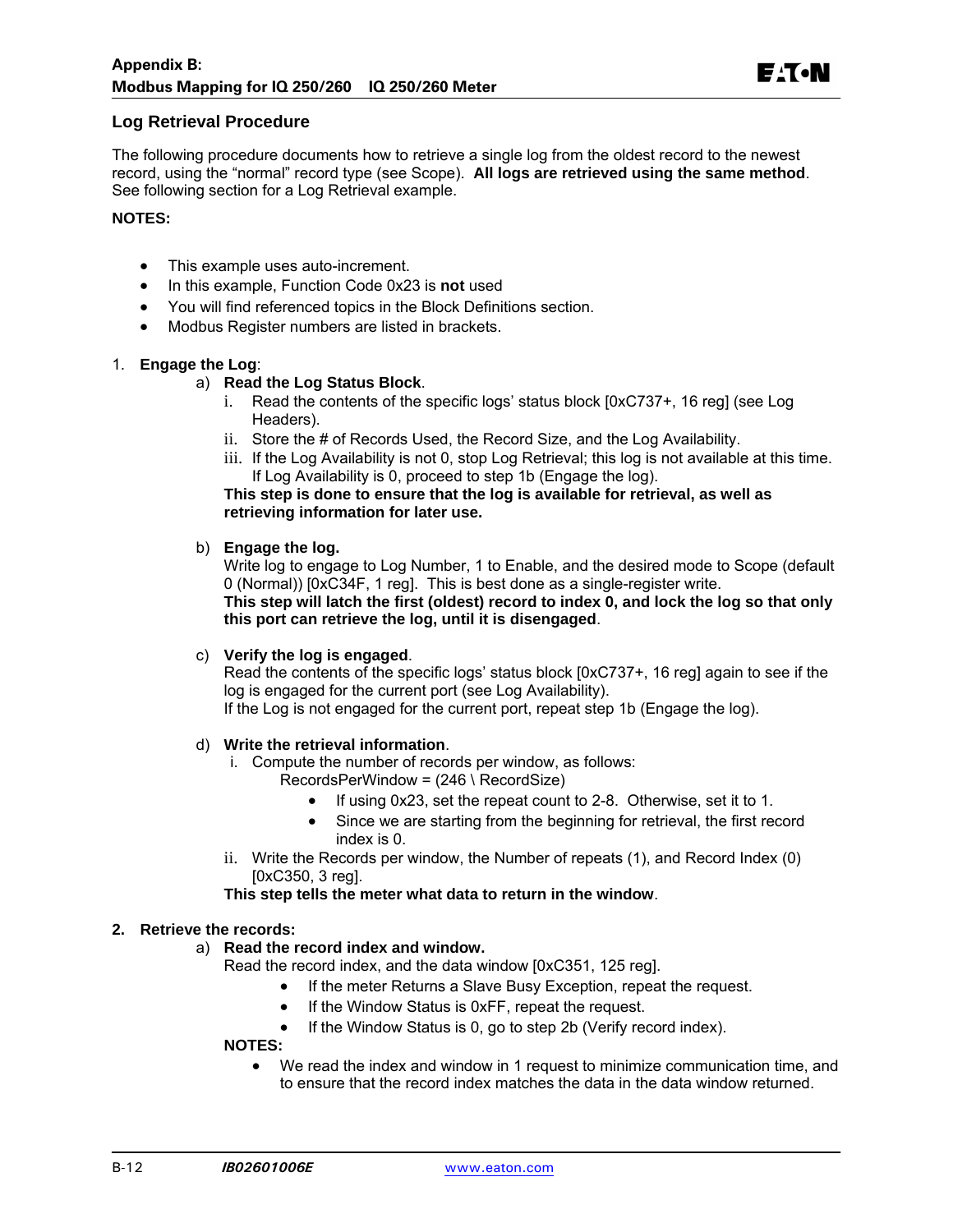|    | EACN                                   |           |                                                                                                                                       | IQ 250/260 Meter | <b>Appendix B:</b><br>IQ 250/260 Modbus Map                                                                                                                                                                                                                     |
|----|----------------------------------------|-----------|---------------------------------------------------------------------------------------------------------------------------------------|------------------|-----------------------------------------------------------------------------------------------------------------------------------------------------------------------------------------------------------------------------------------------------------------|
|    |                                        | $\bullet$ | Space in the window after the last specified record (RecordSize x                                                                     |                  |                                                                                                                                                                                                                                                                 |
|    |                                        |           |                                                                                                                                       |                  | RecordPerWindow) is padded with 0xFF, and can be safely discarded.                                                                                                                                                                                              |
|    |                                        | $\bullet$ | b) Verify that the record index incremented by Records Per Window.<br>should be 0, N, N x 2, N x 3 $\dots$ for each window retrieved. |                  | The record index of the retrieved window is the index of the first record in the window.<br>This value will increase by Records Per Window each time the window is read, so it<br>If the record index matches the expected record index, go to step 2c (Compute |
|    |                                        |           | next expected record index).                                                                                                          |                  |                                                                                                                                                                                                                                                                 |
|    |                                        |           | expecting.                                                                                                                            |                  | If the record index does not match the expected record index, then go to step 1d<br>(Write the retrieval information), where the record index will be the same as the<br>expected record index. This will tell the meter to repeat the records you were         |
|    | C)                                     |           | <b>Compute next Expected Record Index.</b>                                                                                            |                  |                                                                                                                                                                                                                                                                 |
|    |                                        |           | (Disengage the log).                                                                                                                  |                  | If there are no remaining records after the current record window, go to step 3                                                                                                                                                                                 |
|    |                                        | $\bullet$ | current expected record index.                                                                                                        |                  | Compute the next expected record index by adding Records Per Window, to the                                                                                                                                                                                     |
|    |                                        |           |                                                                                                                                       |                  | If this value is greater than the number of records, resize the window so it only<br>contains the remaining records and go to step 1d (Write the retrieval information),<br>where the Records Per Window will be the same as the remaining records.             |
| 3. | Disengage the log:<br>[0xC34F, 1 reg]. |           | Write the Log Number (of log being disengaged) to the Log Index and 0 to the Enable bit                                               |                  |                                                                                                                                                                                                                                                                 |
|    | Log Retrieval Example                  |           |                                                                                                                                       |                  |                                                                                                                                                                                                                                                                 |
|    |                                        |           |                                                                                                                                       |                  | The following example illustrates a log retrieval session. The example makes the following assumptions:                                                                                                                                                         |
|    | $\bullet$                              |           | Log Retrieved is Historical Log (Log Index 2).                                                                                        |                  |                                                                                                                                                                                                                                                                 |

- Auto-Incrementing is used.
- Function Code 0x23 is not used (Repeat Count of 1).
- The Log contains Volts-AN, Volts-BN, Volts-CN (12 bytes).
- 100 Records are available (0-99).
- COM Port 2 (RS-485) is being used (see Log Availability).
- There are no Errors.
- Retrieval is starting at Record Index 0 (oldest record).
- Protocol used is Modbus RTU. The checksum is left off for simplicity.
- The IQ 250/260 meter is at device address 1.
- No new records are recorded to the log during the log retrieval process.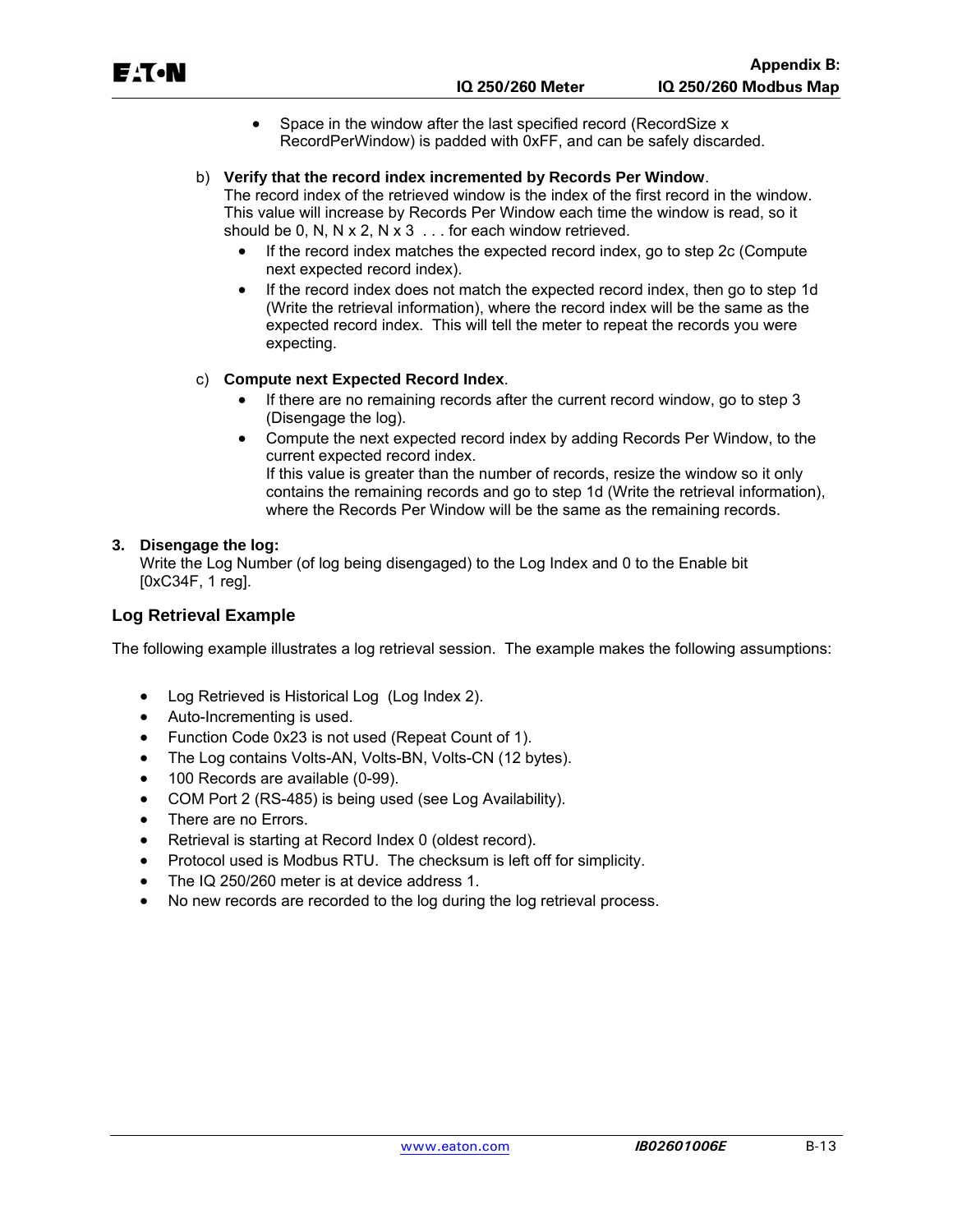| 1) | Read [0xC757, 16 reg], Historical Log Header Block. |                                                                                  |
|----|-----------------------------------------------------|----------------------------------------------------------------------------------|
|    | Send:                                               | 0103 C757 0010                                                                   |
|    | Command:                                            |                                                                                  |
|    | -Register Address:                                  | 0xC757                                                                           |
|    | -# Registers:                                       | 16                                                                               |
|    | Receive:                                            | 010320 00000100 00000064 0012 0000 060717101511<br>060718101511 0000000000000000 |
|    | Data:                                               |                                                                                  |
|    | -Max Records:                                       | $0x100 = 256$ records maximum.                                                   |
|    | -Num Records:                                       | $0x64 = 100$ records currently logged.                                           |
|    | -Record Size:                                       | $0x12 = 18$ bytes per record.                                                    |
|    | -Log Availability:                                  | $0x00 = 0$ , not in use, available for retrieval.                                |
|    | -First Timestamp:                                   | $0x060717101511 =$ July 23, 2006, 16:21:17                                       |
|    | -Last Timestamp:                                    | $0x060717101511 =$ July 24, 2006, 16:21:17                                       |

**NOTE**: This indicates that Historical Log 1 is available for retrieval.

#### 2) **Write 0x0280 -> [0xC34F, 1 reg], Log Enable**.

| 0106 C34F 0280                    |
|-----------------------------------|
|                                   |
| 0xC34F                            |
| 1 (Write Single Register Command) |
|                                   |
| 2 (Historical Log 1)              |
| 1 (Engage log)                    |
| 0 (Normal Mode)                   |
| 0106C34F0280 (echo)               |
|                                   |

**NOTE**: This engages the log for use on this COM Port, and latches the oldest record as record index 0.

#### 3) **Read [0xC757, 16 reg], Availability is 0**.

| Send:<br>Command:  | 0103 C757 0010                                        |
|--------------------|-------------------------------------------------------|
| -Register Address: | 0xC757                                                |
| -# Registers:      | 16                                                    |
| Receive:           | 010320 00000100 00000064 0012 0002 060717101511       |
|                    | 060718101511 0000000000000000                         |
| Data:              |                                                       |
| -Max Records:      | $0x100 = 256$ records maximum.                        |
| -Num Records:      | $0x64 = 100$ records currently logged.                |
| -Record Size:      | $0x12 = 18$ bytes per record.                         |
| -Log Availability: | $0x02 = 2$ , In use by COM2, RS485 (the current port) |
| -First Timestamp:  | $0x060717101511 =$ July 23, 2006, 16:21:17            |
| -Last Timestamp:   | $0x060717101511 =$ July 24, 2006, 16:21:17            |

**NOTE**: This indicates that the log has been engaged properly in step 2. Proceed to retrieve the log.

# **4) Compute #RecPerWin as (246\18)=13. Write 0x0D01 0000 0000 -> [0xC350, 3 reg] Write Retrieval Info. Set Current Index as 0.**

0110 C350 0003 06 0D01 00 000000 Command: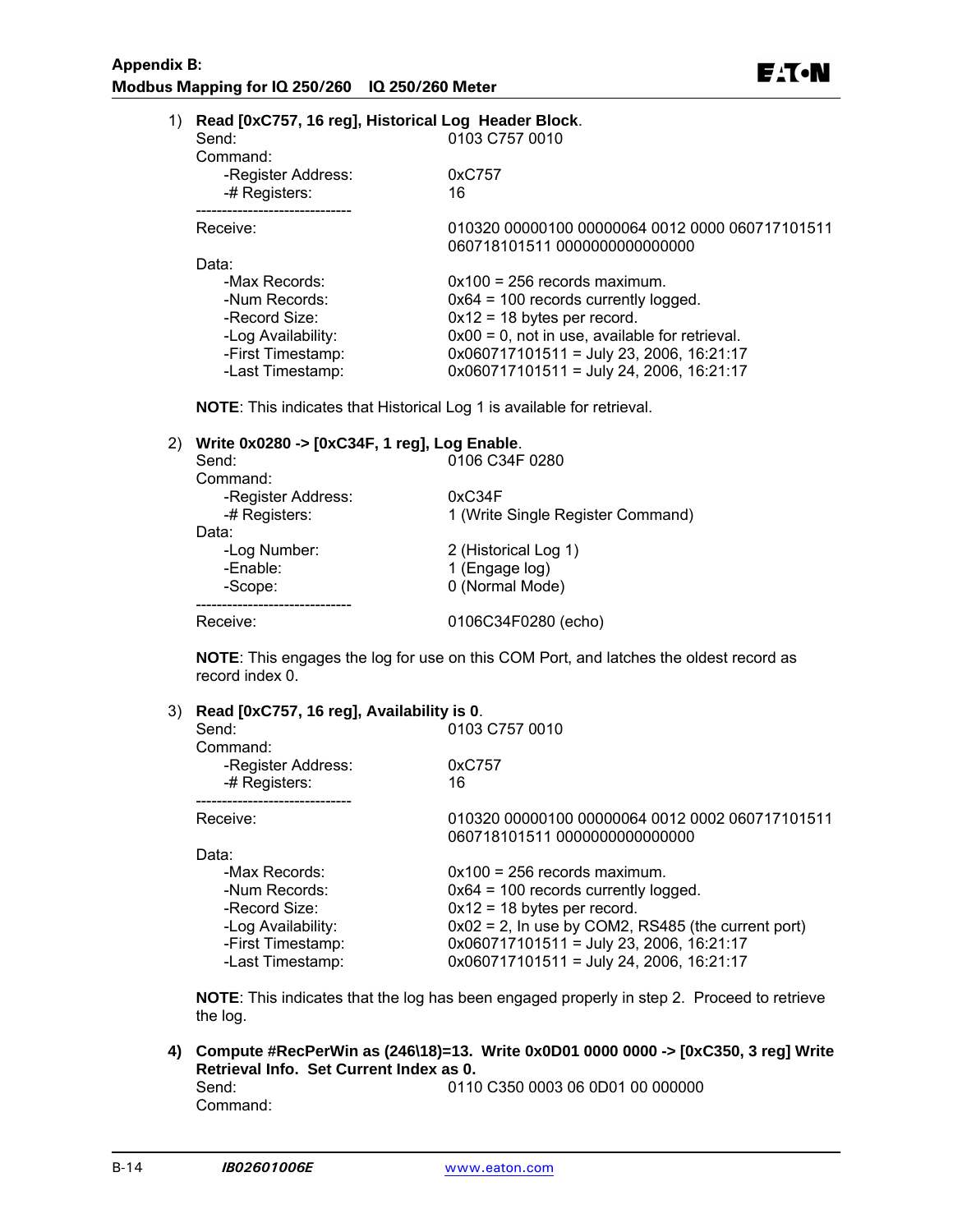| -Register Address:<br>-# Registers:<br>Data: | 0xC350<br>$3, 6$ bytes                                                                                                                                                                                                                                                                              |  |  |
|----------------------------------------------|-----------------------------------------------------------------------------------------------------------------------------------------------------------------------------------------------------------------------------------------------------------------------------------------------------|--|--|
| -Records per Window:                         | 13. Since the window is 246 bytes, and the record is 18<br>bytes, $246\overline{18} = 13.66$ , which means that 13 records<br>evenly fit into a single window. This is 234 bytes, which<br>means later on, we only need to read 234 bytes (117<br>registers) of the window to retrieve the records. |  |  |
| -# of Repeats:                               | 1. We are using auto-increment (so not 0), but not<br>function code 0x23.                                                                                                                                                                                                                           |  |  |
| -Window Status:                              | 0 (ignore)                                                                                                                                                                                                                                                                                          |  |  |
| -Record Index:                               | 0, start at the first record.                                                                                                                                                                                                                                                                       |  |  |
| Receive:                                     | 0110C3500003 (command ok)                                                                                                                                                                                                                                                                           |  |  |

#### **NOTES**:

- This sets up the window for retrieval; now we can start retrieving the records.
- As noted above, we compute the records per window as 246\18 = 13.66, which is rounded to 13 records per window. This allows the minimum number of requests to be made to the meter, which increases retrieval speed.

#### 5) **Read [0xC351, 125 reg], first 2 reg is status/index, last 123 reg is window data. Status OK**.

| Send:<br>Command:                                             | 0103 C351 007D                                                                                                                                                                                                                                                                                                                                                                                     |
|---------------------------------------------------------------|----------------------------------------------------------------------------------------------------------------------------------------------------------------------------------------------------------------------------------------------------------------------------------------------------------------------------------------------------------------------------------------------------|
| -Register Address:<br>-# Registers:                           | 0xC351<br>0x7D, 125 registers                                                                                                                                                                                                                                                                                                                                                                      |
| Receive:                                                      | 0103FA 00000000<br>060717101511FFFFFFFFFFFFFFFFFFFFFFFFFFF<br>06071710160042FAAACF42FAAD1842FAA9A8                                                                                                                                                                                                                                                                                                 |
| Data:                                                         |                                                                                                                                                                                                                                                                                                                                                                                                    |
| -Window Status:<br>-Index:                                    | $0x00 =$ the window is ready.<br>$0x00 = 0$ , The window starts with the 0'th record, which<br>is the oldest record.                                                                                                                                                                                                                                                                               |
| -Record $0$ :<br>-Timestamp:<br>-Data:                        | The next 18 bytes is the 0'th record (filler).<br>$0x060717101511$ , = July 23, 2006, 16:21:17<br>This record is the "filler" record. It is used by the meter<br>so that there is never 0 records. It should be ignored. It<br>can be identified by the data being all 0xFF.<br>NOTE: Once a log has rolled over, the 0'th record will be<br>a valid record, and the filler record will disappear. |
| -Record $1$ :<br>-Timestamp:<br>-Data:                        | The next 18 bytes is the 1'st record.<br>0x060717101600 July 23, 2006, 16:22:00                                                                                                                                                                                                                                                                                                                    |
| -Volts AN:<br>-Volts BN:<br>-Volts CN:<br>$\ldots$ 13 records | $0x42FAAACF$ , float = 125.33~<br>$0x42FAAD18$ , float = 125.33~<br>$0x42FAA9A8$ , float = 125.33~                                                                                                                                                                                                                                                                                                 |
| <b>NOTES:</b>                                                 |                                                                                                                                                                                                                                                                                                                                                                                                    |

- This retrieves the actual window. Repeat this command as many times as necessary to retrieve all of the records when auto-increment is enabled.
- Note the filler record. When a log is reset (cleared) in the meter, the meter always adds a first "filler" record, so that there is always at least 1 record in the log. This "filler" record can be identified by the data being all 0xFF, and it being index 0.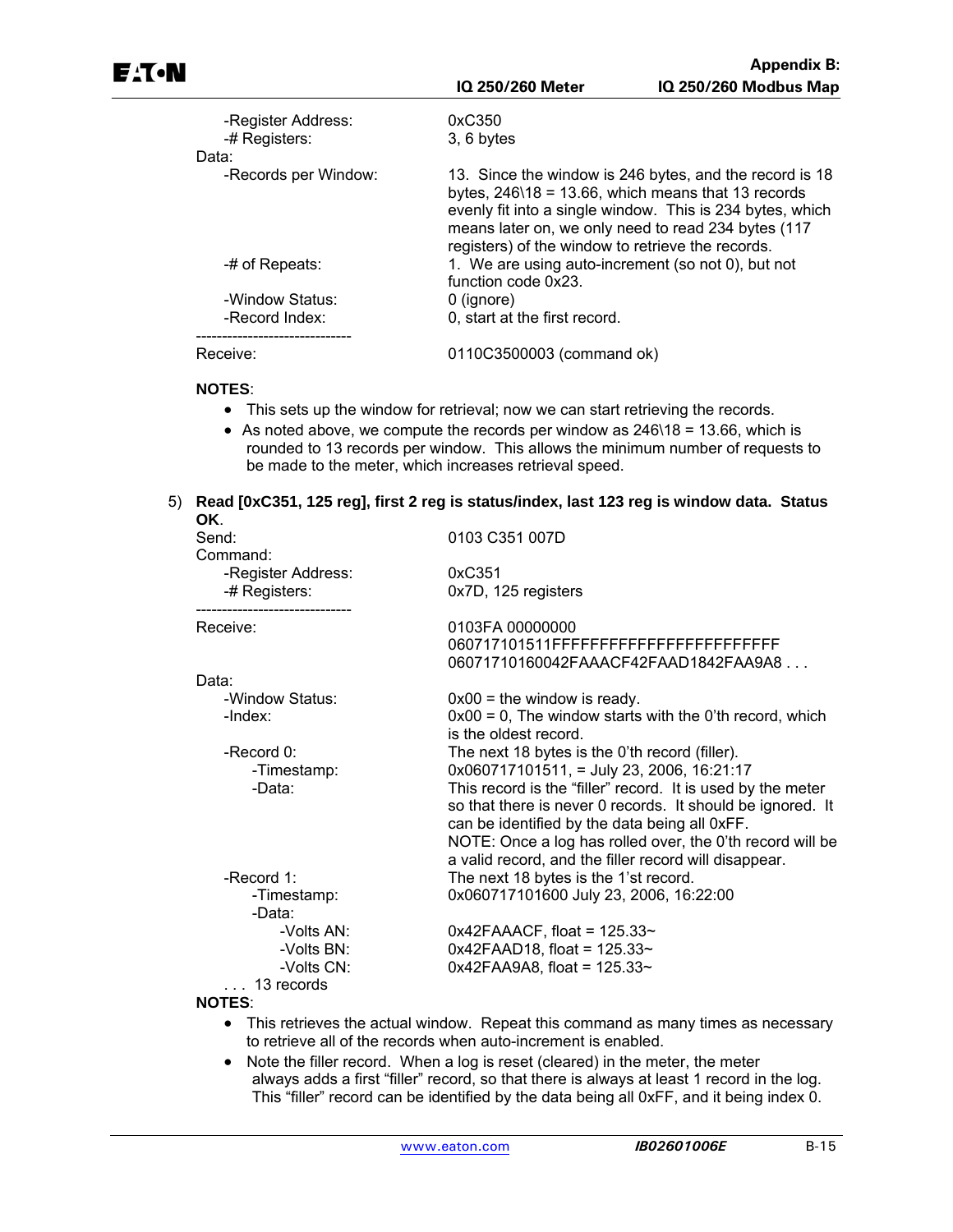If a record has all 0xFF for data, the timestamp is valid, and the index is NOT 0, then the record is legitimate.

• When the "filler" record is logged, its timestamp may not be "on the interval." The next record taken will be on the next "proper interval," adjusted to the hour. **For example**, if the interval is 1 minute, the first "real" record will be taken on the next minute (no seconds). If the interval is 15 minutes, the next record will be taken at :15, :30, :45, or :00 - whichever of those values is next in sequence.

#### 6) **Compare the index with Current Index**.

#### **NOTES**:

- The Current Index is 0 at this point, and the record index retrieved in step 5 is 0: thus we go to step 8.
- If the Current Index and the record index do not match, go to step 7. The data that was received in the window may be invalid, and should be discarded.

#### **7) Write the Current Index to [0xC351, 2 reg].**

| Send:              | 0110 C351 0002 04 00 00000D             |
|--------------------|-----------------------------------------|
| Command:           |                                         |
| -Register Address: | 0xC351                                  |
| -# Registers:      | 2, 4 bytes                              |
| Data:              |                                         |
| -Window Status:    | $0$ (ignore)                            |
| -Record Index:     | $0x0D = 13$ , start at the 14th record. |
|                    |                                         |
| Receive:           | 0110C3510002 (command ok)               |

#### **NOTES**:

- This step manually sets the record index, and is primarily used when an out-of-order record index is returned on a read (step 6).
- The example assumes that the second window retrieval failed somehow, and we need to recover by requesting the records starting at index 13 again.
- **8) For each record in the retrieved window, copy and save the data for later interpretation.**

#### **9) Increment Current Index by RecordsPerWindow.**

#### **NOTES**:

- This is the step that determines how much more of the log we need to retrieve.
- On the first N passes, Records Per Window should be 13 (as computed in step 4), and the current index should be a multiple of that  $(0, 13, 26, \ldots)$ . This amount will decrease when we reach the end (see step 10).
- If the current index is greater than or equal to the number of records (in this case 100), then all records have been retrieved; go to step 12. Otherwise, go to step 10 to check if we are nearing the end of the records.

#### **10) If number records – current index < RecordsPerWindow, decrease to match.**

#### **NOTES**:

- Here we bounds-check the current index, so we don't exceed the records available.
- $\bullet$  If the number of remaining records (#records current index) is less than the Records per Window, then the next window is the last, and contains less than a full window of records. Make records per window equal to remaining records (#records-current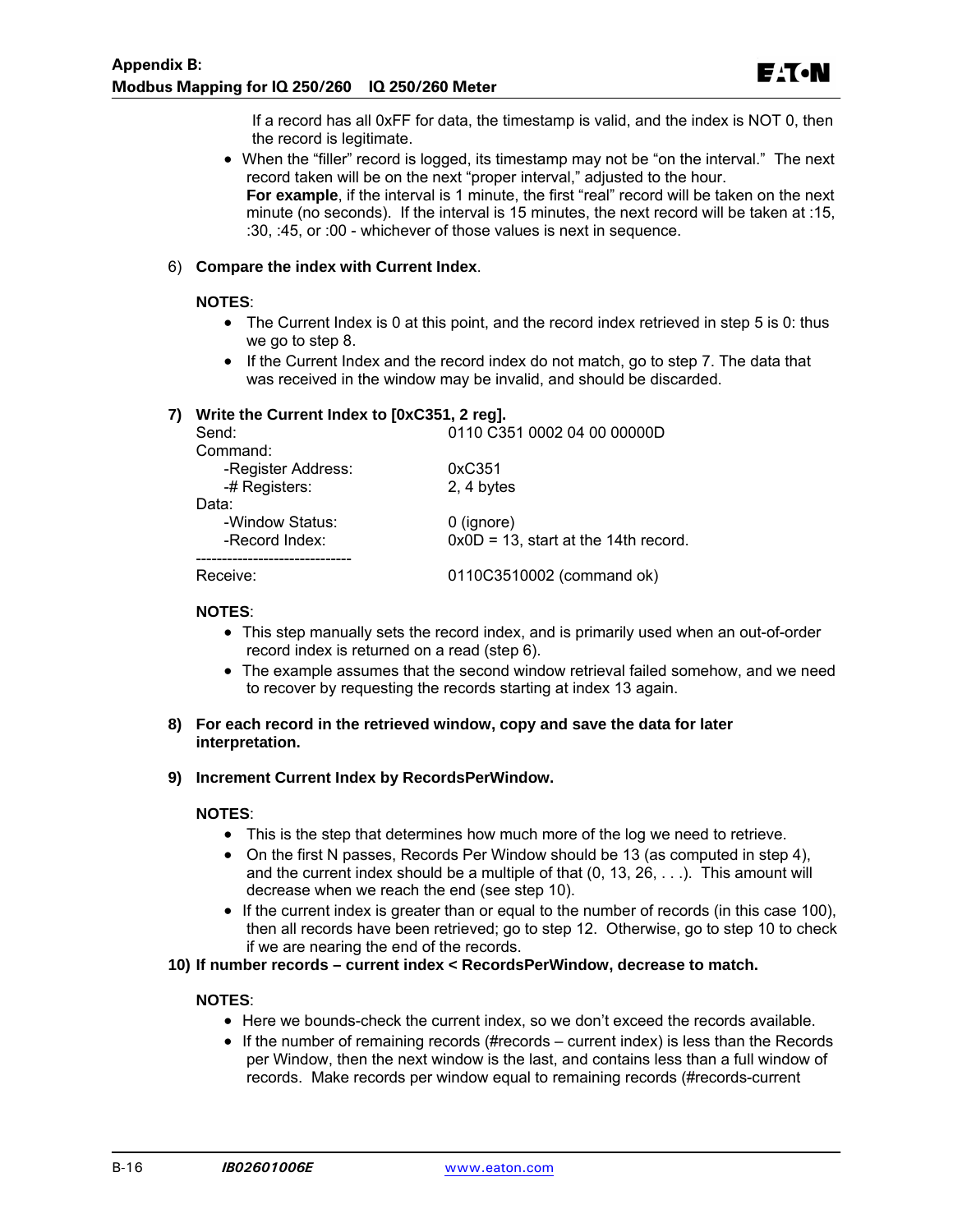index). In this example, this occurs when current index is 91 (the 8'th window). There are now 9 records available (100-91), so make Records per Window equal 9.

#### **11) Repeat step 5 through 10.**

### **NOTES**:

|   |               | • Go back to step 5, where a couple of values have changed. |                     |  |
|---|---------------|-------------------------------------------------------------|---------------------|--|
|   | Pass Curlndex | FirstRecIndex                                               | <b>RecPerWindow</b> |  |
|   |               |                                                             | 13                  |  |
|   | 13            | 13                                                          | 13                  |  |
|   | 26            | 26                                                          | 13                  |  |
| 3 | 39            | 39                                                          | 13                  |  |
|   | 52            | 52                                                          | 13                  |  |
| 5 | 65            | 65                                                          | 13                  |  |
| 6 | 78            | 78                                                          | 13                  |  |
|   | 91            | 91                                                          | 9                   |  |
|   | 100           |                                                             |                     |  |

 At pass 8, since Current Index is equal to the number of records (100), log retrieval should stop; go to step 12 (see step 9 Notes).

#### **12) No more records available, clean up.**

#### **13) Write 0x0000 -> [0xC34F, 1 reg], disengage the log.**

| Send:              | 0106 C34F 0000                    |
|--------------------|-----------------------------------|
| Command:           |                                   |
| -Register Address: | 0xC34F                            |
| -# Registers:      | 1 (Write Single Register Command) |
| Data:              |                                   |
| -Log Number:       | 0 (ignore)                        |
| -Enable:           | 0 (Disengage log)                 |
| -Scope:            | $0$ (ignore)                      |
|                    |                                   |
| Receive:           | 0106C34F0000 (echo)               |
|                    |                                   |

#### **NOTES**:

- This disengages the log, allowing it to be retrieved by other COM ports.
- The log will automatically disengage if no log retrieval action is taken for 5 minutes.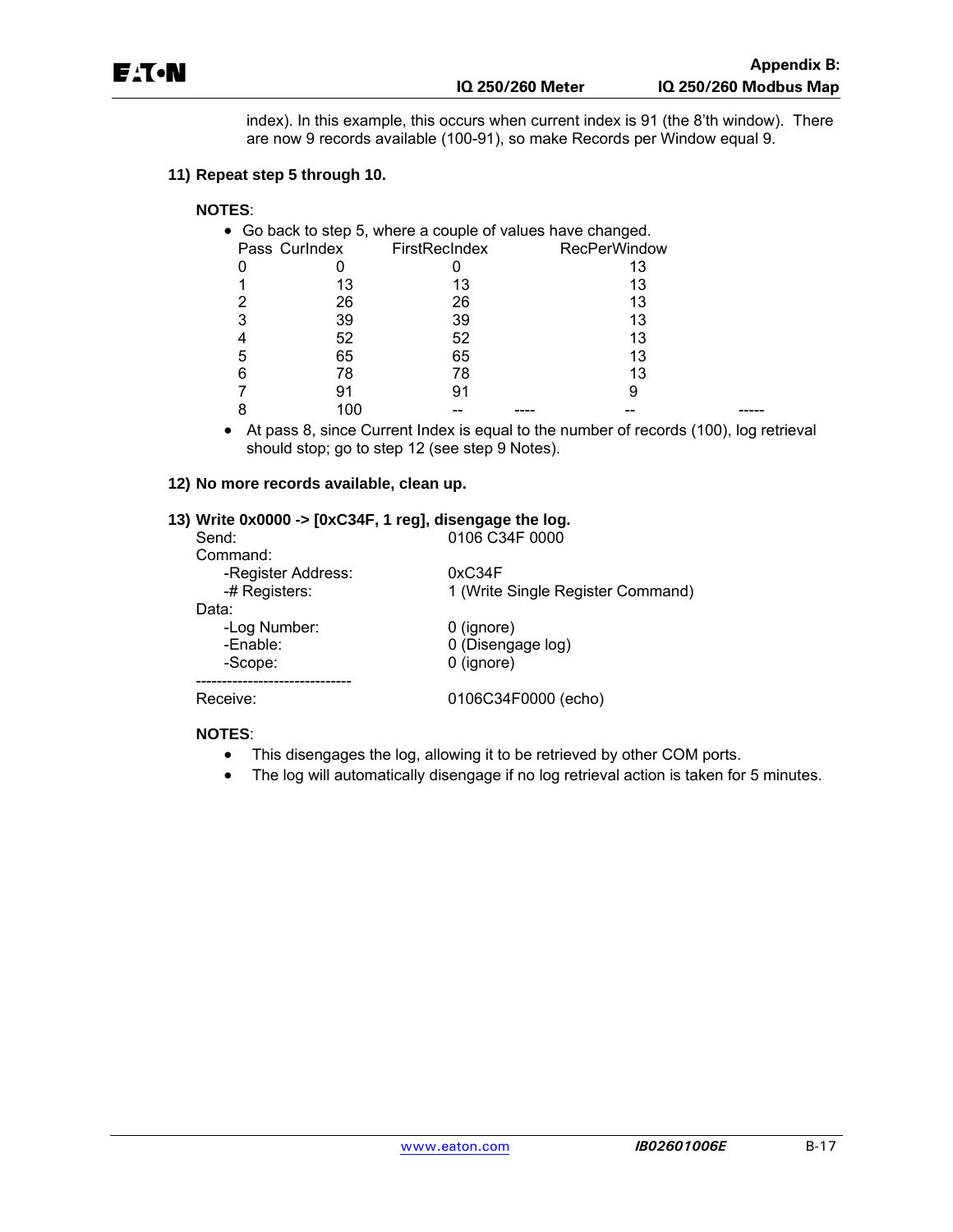#### **Log Record Interpretation**

The records of each log are composed of a 6 byte timestamp, and N data. The content of the data portion depends on the log.

#### 1. **System Event Record**:

| Byte  |  |           |  |       |       |     |      |        | ∸ | - -                  |
|-------|--|-----------|--|-------|-------|-----|------|--------|---|----------------------|
| Value |  | cimestamp |  | Group | Event | Mod | Chan | Paraml |   | Param2 Param3 Param4 |

**Size**: 14 bytes (20 bytes image).

**Data**: The System Event data is 8 bytes; each byte is an enumerated value.

- **Group**: Group of the event.
- **Event**: Event within a group.
- **Modifier**: Additional information about the event, such as number of sectors or log number.
- **Channel**: The Port of the meter that caused the event.

|   | Firmware              |
|---|-----------------------|
|   | Not used              |
| 2 | COM 2 (RS485)         |
| 3 | COM 3 (Option Card 1) |
| 4 | COM 4 (Option Card 2) |
|   | User (Face Plate)     |
|   |                       |

**Param** 1-4: These are defined for each event (see table on the next page).

**NOTE:** The System Log Record is 20 bytes, consisting of the Record Header (12 bytes) and Payload (8 bytes). The Timestamp (6 bytes) is in the header. Typically, software will retrieve only the timestamp and payload, yielding a 14-byte record. The table on the next page shows all defined payloads.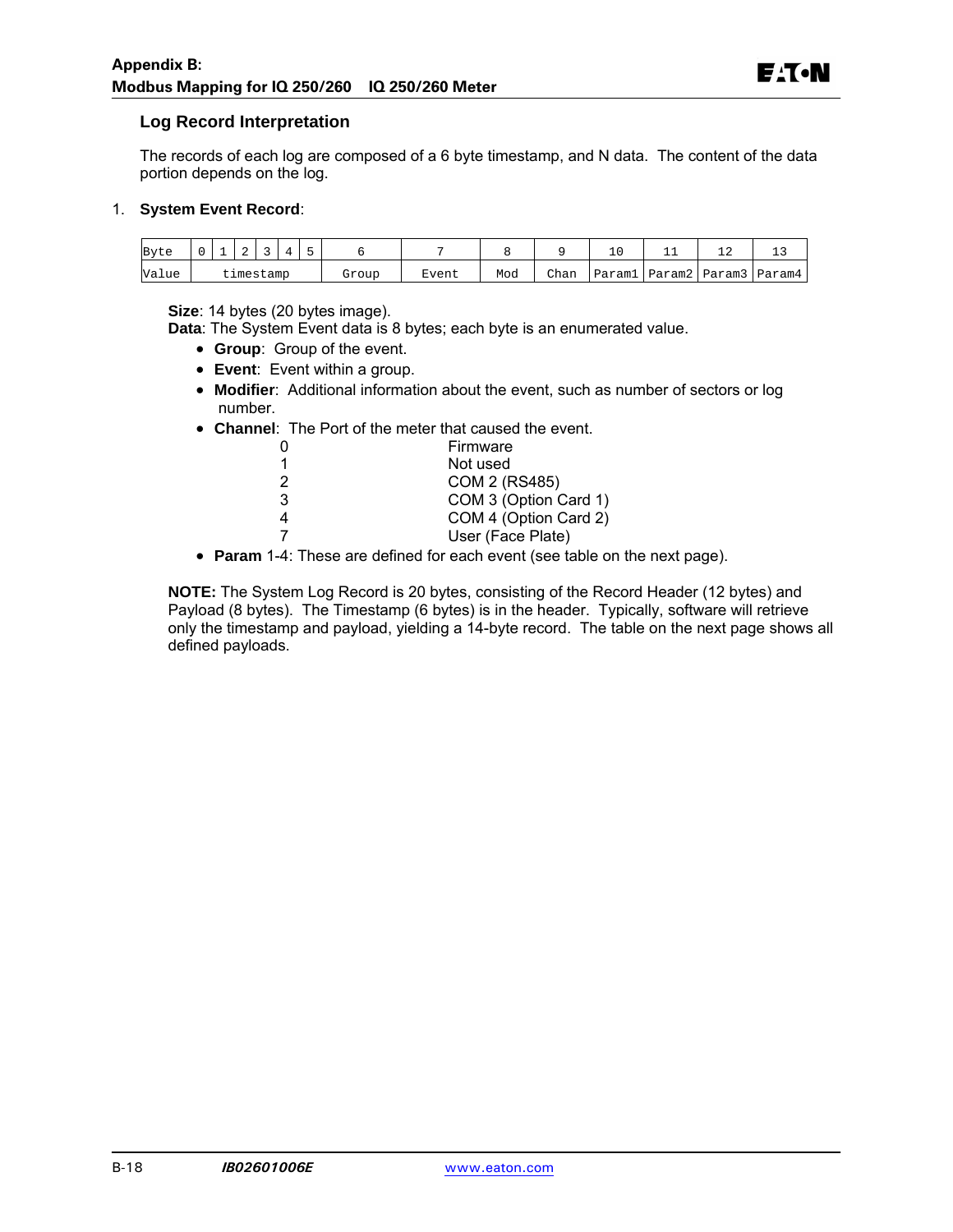|                  | Event                     |                     | Channel<br>$(1-4$ for  |                     |                   |                   |       |                                           |
|------------------|---------------------------|---------------------|------------------------|---------------------|-------------------|-------------------|-------|-------------------------------------------|
| Group            | (Event                    | Mod                 | COMs, 7                |                     |                   |                   |       |                                           |
| (Event<br>group) | within<br>group)          | (Event<br>modifier) | for USER,<br>0 for FW) | Parm1               | Parm <sub>2</sub> | Parm <sub>3</sub> | Parm4 | Comments                                  |
| $\overline{0}$   |                           |                     |                        |                     |                   |                   |       | Startup                                   |
|                  | $\mathbf{0}$              | $\mathbf{0}$        | $\boldsymbol{0}$       |                     | FW version        |                   |       | Meter Run Firmware Startup                |
|                  | $\mathbf{1}$              | slot#               | $\overline{0}$         | class ID            | card status       | 0xFF              | 0xFF  | <b>Option Card Using Default Settings</b> |
|                  |                           |                     |                        |                     |                   |                   |       |                                           |
| $\mathbf{1}$     |                           |                     |                        |                     |                   |                   |       | Log Activity                              |
|                  | $\mathbf{1}$              | log#                | $1 - 4$                | 0xFF                | 0xFF              | 0xFF              | 0xFF  | Reset                                     |
|                  | $\overline{2}$            | log#                | $1 - 4$                | 0xFF                | 0xFF              | 0xFF              | 0xFF  | Log Retrieval Begin                       |
|                  | 3                         | log#                | $0 - 4$                | 0xFF                | 0xFF              | 0xFF              | 0xFF  | Log Retrieval End                         |
|                  |                           |                     |                        |                     |                   |                   |       |                                           |
| $\overline{2}$   |                           |                     |                        |                     |                   |                   |       | <b>Clock Activity</b>                     |
|                  | 1                         | $\overline{0}$      | $1 - 4$                | 0xFF                | 0xFF              | 0xFF              | 0xFF  | Clock Changed                             |
|                  | $\overline{2}$            | $\overline{0}$      | $\mathbf{0}$           | 0xFF                | 0xFF              | 0xFF              | 0xFF  | Daylight Time On                          |
|                  | 3                         | $\overline{0}$      | $\overline{0}$         | 0xFF                | 0xFF              | 0xFF              | 0xFF  | Daylight Time Off                         |
|                  |                           |                     |                        |                     |                   |                   |       |                                           |
| $\overline{3}$   |                           |                     |                        |                     |                   |                   |       | <b>System Resets</b>                      |
|                  | $\mathbf{1}$              | $\mathbf{0}$        | $0-4, 7$               | 0xFF                | 0xFF              | 0xFF              | 0xFF  | Max & Min Reset                           |
|                  | $\overline{2}$            | $\overline{0}$      | $0-4, 7$               | 0xFF                | 0xFF              | 0xFF              | 0xFF  | <b>Energy Reset</b>                       |
|                  | 3                         | slot#               | $0 - 4$                | 1 (inputs)          | 0xFF              | 0xFF              | 0xFF  | <b>Accumulators Reset</b>                 |
|                  |                           |                     |                        | or 2<br>(outputs)   |                   |                   |       |                                           |
|                  |                           |                     |                        |                     |                   |                   |       |                                           |
| $\overline{4}$   |                           |                     |                        |                     |                   |                   |       | <b>Settings Activity</b>                  |
|                  | $\mathbf{1}$              | $\mathbf{0}$        | $1-4, 7$               | 0xFF                | 0xFF              | 0xFF              | 0xFF  | Password Changed                          |
|                  | $\overline{2}$            | $\overline{0}$      | $1 - 4$                | 0xFF                | 0xFF              | 0xFF              | 0xFF  | V-switch Changed                          |
|                  | $\ensuremath{\mathbf{3}}$ | $\overline{0}$      | $1-4, 7$               | 0xFF                | 0xFF              | 0xFF              | 0xFF  | Programmable Settings Changed             |
|                  | $\overline{4}$            | $\theta$            | $1-4, 7$               | 0xFF                | 0xFF              | 0xFF              | 0xFF  | <b>Measurement Stopped</b>                |
|                  |                           |                     |                        |                     |                   |                   |       |                                           |
| $\overline{5}$   |                           |                     |                        |                     |                   |                   |       | <b>Boot Activity</b>                      |
|                  | $\mathbf{1}$              | $\mathbf{0}$        | $1 - 4$                |                     | FW version        |                   |       | Exit to Boot                              |
|                  |                           |                     |                        |                     |                   |                   |       |                                           |
| 6                |                           |                     |                        |                     |                   |                   |       | Error Reporting & Recovery                |
|                  | $\overline{4}$            | log#                | $\boldsymbol{0}$       | 0xFF                | 0xFF              | 0xFF              | 0xFF  | Log Babbling Detected                     |
|                  | 5                         | log#                | $\overline{0}$         | # records discarded |                   | time in seconds   |       | <b>Babbling Log Periodic Summary</b>      |
|                  | 6                         | log#                | $\boldsymbol{0}$       | # records discarded |                   | time in seconds   |       | Log Babbling End Detected                 |
|                  | $\overline{7}$            | sector#             | $\boldsymbol{0}$       |                     | error count       | stimulus          | 0xFF  | <b>Flash Sector Error</b>                 |
|                  | 8                         | $\overline{0}$      | $\overline{0}$         | 0xFF                | 0xFF              | 0xFF              | 0xFF  | <b>Flash Error Counters Reset</b>         |
|                  | $\overline{9}$            | $\overline{0}$      | $\overline{0}$         | 0xFF                | 0xFF              | 0xFF              | 0xFF  | Flash Job Queue Overflow                  |
|                  |                           |                     |                        |                     |                   |                   |       |                                           |
| 0x88             |                           |                     |                        |                     |                   |                   |       |                                           |
|                  | $\mathbf{1}$              | sector#             | $\boldsymbol{0}$       | log#                | 0xFF              | 0xFF              | 0xFF  | acquire sector                            |
|                  | $\overline{2}$            | sector#             | $\mathbf{0}$           | log#                | 0xFF              | 0xFF              | 0xFF  | release sector                            |
|                  | 3                         | sector#             | $\boldsymbol{0}$       |                     | erase count       |                   |       | erase sector                              |
|                  | $\overline{4}$            | log#                | $\overline{0}$         | 0xFF                | 0xFF              | 0xFF              | 0xFF  | write log start record                    |

- **.**  $log# values: 0 = system log, 1 = alarms log, 2-4 = historical log, 1-3, 5 = I/O change$ log
- **sector# values:** 0-63<br>**slot# values**: 1-2
- **slot# values:**

**NOTES:** 

o Stimulus for a flash sector error indicates what the flash was doing when the error occurred: **1** = acquire sector, **2** = startup, **3** = empty sector, **4** = release sector, **5** = write data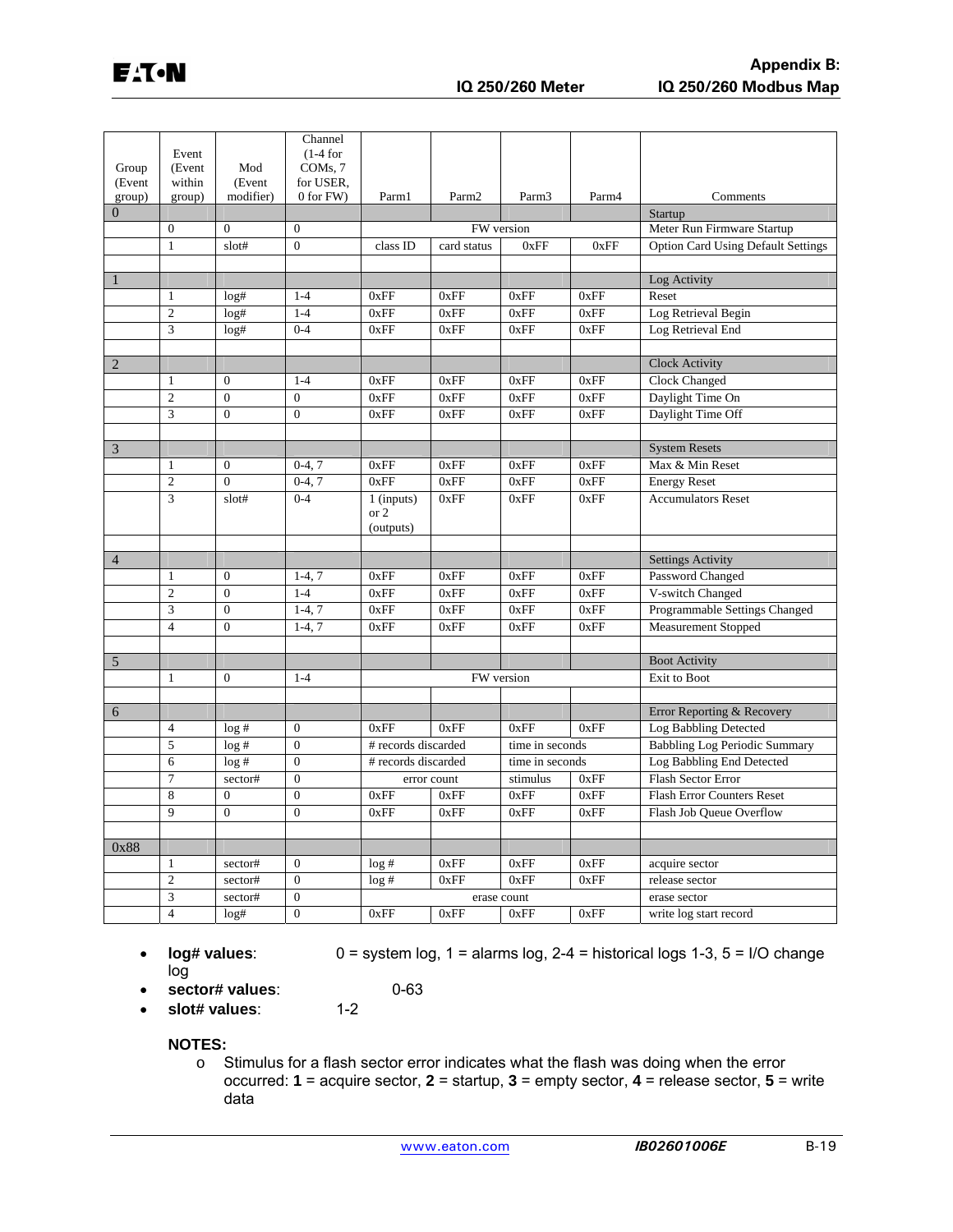- o Flash error counters are reset to zero in the unlikely event that both copies in EEPROM are corrupted.
- $\circ$  A "babbling log" is one that is saving records faster than the meter can handle long term. Onset of babbling occurs when a log fills a flash sector in less than an hour. For as long as babbling persists, a summary of records discarded is logged every 60 minutes. Normal logging resumes when there have been no new append attempts for 30 seconds.
- $\circ$  Logging of diagnostic records may be suppressed via a bit in programmable settings.

#### 2. **Historical Log Record**:

| Byte            | $\overline{\phantom{0}}$ |  |           | 4 |  |        |  |
|-----------------|--------------------------|--|-----------|---|--|--------|--|
| $N_{2}$<br>luel |                          |  | timestamp |   |  | values |  |

**Size**: 6+2 x N bytes (12+2 x N bytes), where N is the number of registers stored.

**Data**: The Historical Log Record data is 2 x N bytes, which contains snapshots of the values of the associated registers at the time the record was taken. Since the meter uses specific registers to log, with no knowledge of the data it contains, the Programmable Settings need to be used to interpret the data in the record. See Historical Log Programmable Settings for details.

#### **Examples**

**a) Log Retrieval Section:** 

| send:                                                                | 01 03 75 40 00 08 - Meter designation                        |                                                             |  |  |  |  |  |  |  |  |  |
|----------------------------------------------------------------------|--------------------------------------------------------------|-------------------------------------------------------------|--|--|--|--|--|--|--|--|--|
| recv: 01 03 10 4D 65 74 72 65 44 65 73 69 6E 67 5F 20 20 20 20 00 00 |                                                              |                                                             |  |  |  |  |  |  |  |  |  |
| send:                                                                |                                                              |                                                             |  |  |  |  |  |  |  |  |  |
|                                                                      | $:01$ 03 C7 57 00 10 - Historical Log status block           |                                                             |  |  |  |  |  |  |  |  |  |
| recv:                                                                | :01 03 20 00 00 05 1E 00 00 05 1E 00 2C 00 00 06 08 17 51 08 |                                                             |  |  |  |  |  |  |  |  |  |
|                                                                      |                                                              | 00 06 08 18 4E 39 00 00 00 00 00 00 00 00 00 00 00          |  |  |  |  |  |  |  |  |  |
| send:                                                                | $:01$ 03 79 17 00 40 - Historical Log PS settings            |                                                             |  |  |  |  |  |  |  |  |  |
| recv:                                                                | :01 03 80 13 01 00 01 23 75 23 76 23 77 1F 3F 1F 40 1F 41 1F |                                                             |  |  |  |  |  |  |  |  |  |
|                                                                      |                                                              | 42 1F 43 1F 44 06 0B 06 0C 06 0D 06 0E 17 75 17 76 17 77 18 |  |  |  |  |  |  |  |  |  |
|                                                                      |                                                              |                                                             |  |  |  |  |  |  |  |  |  |
|                                                                      |                                                              |                                                             |  |  |  |  |  |  |  |  |  |
|                                                                      |                                                              |                                                             |  |  |  |  |  |  |  |  |  |
|                                                                      |                                                              |                                                             |  |  |  |  |  |  |  |  |  |
|                                                                      |                                                              | 00 00 00 00 00 00 00 00 00 00 00 00 00                      |  |  |  |  |  |  |  |  |  |
|                                                                      |                                                              |                                                             |  |  |  |  |  |  |  |  |  |
| send:                                                                | $:01$ 03 79 57 00 40 - ""                                    |                                                             |  |  |  |  |  |  |  |  |  |
| recv:                                                                |                                                              |                                                             |  |  |  |  |  |  |  |  |  |
|                                                                      |                                                              |                                                             |  |  |  |  |  |  |  |  |  |
|                                                                      |                                                              |                                                             |  |  |  |  |  |  |  |  |  |
|                                                                      |                                                              |                                                             |  |  |  |  |  |  |  |  |  |
|                                                                      |                                                              |                                                             |  |  |  |  |  |  |  |  |  |
|                                                                      |                                                              |                                                             |  |  |  |  |  |  |  |  |  |
|                                                                      |                                                              | 44 62 62 62 62 62 62 00 00 00 00 00 00                      |  |  |  |  |  |  |  |  |  |
| $send: 01 03 75 35 00 01 - Energy PS settings$                       |                                                              |                                                             |  |  |  |  |  |  |  |  |  |
| recv:                                                                | $:01$ 03 02 83 31 00 00                                      |                                                             |  |  |  |  |  |  |  |  |  |
|                                                                      |                                                              |                                                             |  |  |  |  |  |  |  |  |  |
| send:                                                                | :01 03 11 93 00 01 - Connected Port ID                       |                                                             |  |  |  |  |  |  |  |  |  |
| recv:                                                                | :01 03 02 00 02 00 00                                        |                                                             |  |  |  |  |  |  |  |  |  |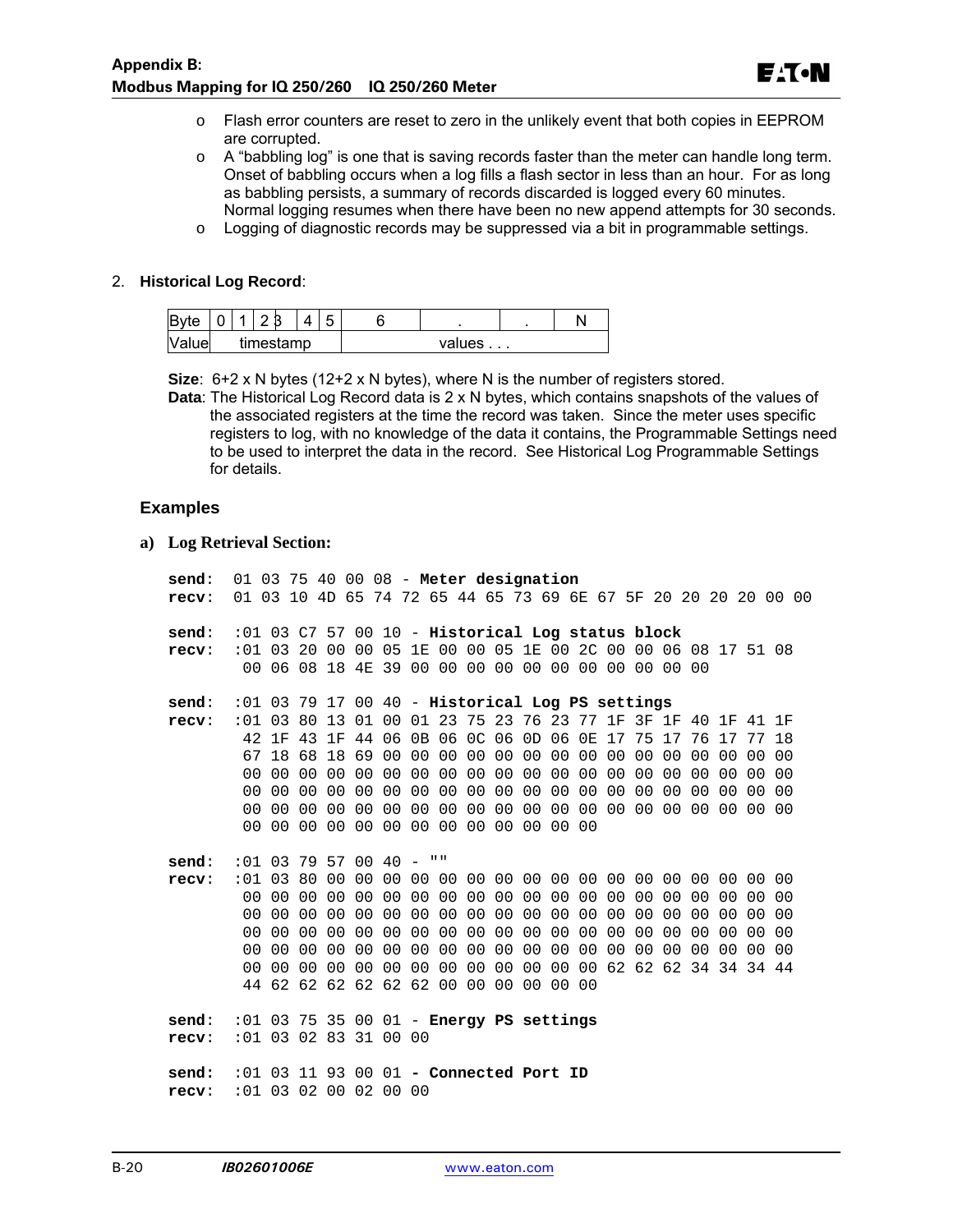**recv**: :01 06 C3 4F 00 00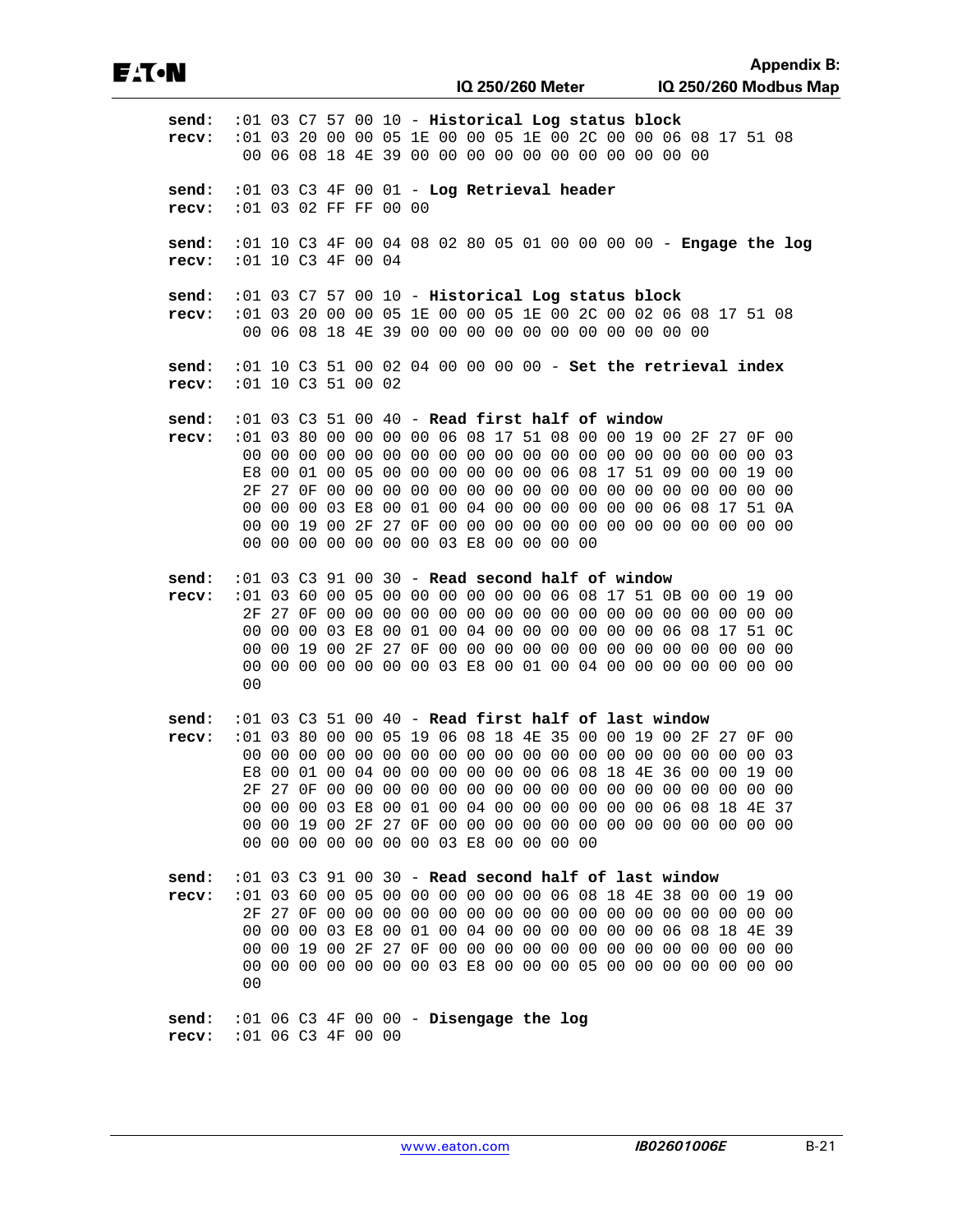#### b) **Sample Historical Log Record**:

#### **Historical Log Record and Programmable Settings**

13|01|00 01|23 75|23 76|23 77|1F 3F 1F 40|1F 41 1F 42|1F 43 1F 44|06 0B 06 0C|06 0D 06 0E|17 75|  $17 76|17 77|18 67|18 68|18 69|00 00 . . . . .$ 62 62 62 34 34 34 44 44 62 62 62 62 62 62 . . .

| Values:                                       | Type and Size:                         | These are the Item These are the These are the Descriptions:                                                                   |
|-----------------------------------------------|----------------------------------------|--------------------------------------------------------------------------------------------------------------------------------|
| 13<br>01<br>01                                |                                        | - # registers<br>- # sectors<br>- interval                                                                                     |
| 23 75<br>23 76<br>23 77                       | 6 2<br>6 2<br>6 2                      | (SINT 2 byte) Volts A THD Maximum<br>(SINT 2 byte) Volts B THD Maximum<br>-<br>(SINT 2 byte) Volts C THD Maximum               |
| 1F 3F 1F 40<br>41 1F 42<br>1 F<br>1F 43 1F 44 | $3\quad 4$<br>$3\quad 4$<br>$3\quad 4$ | (Float 4 byte) Volts A Minimum<br>(Float 4 byte) Volts B Minimum<br>(Float 4 byte) Volts C Minimum<br>$\overline{\phantom{0}}$ |
| 06 0B 06 0C<br>06 0D 06 0E                    | 4 4<br>44                              | (Energy 4 byte) VARhr Negative Phase A<br>$\overline{a}$<br>(Energy 4 byte) VARhr Negative Phase B                             |
| 17 75                                         | 6 2                                    | (SINT 2 byte) Volts A 1 <sup>st</sup> Harmonic<br>Magnitude                                                                    |
| 17 76                                         | 6 2                                    | (SINT 2 byte) Volts A $2^{nd}$ Harmonic<br>Magnitude                                                                           |
| 17 77                                         | 6 2                                    | (SINT 2 byte) Volts A 3rd Harmonic<br>Magnitude                                                                                |
| 18 67                                         | 6 2                                    | (SINT 2 byte) Ib $3^{rd}$ Harmonic Magnitude                                                                                   |
| 18 68                                         | 6 2                                    | (SINT 2 byte) Ib $4th$ Harmonic Magnitude                                                                                      |
| 18 69                                         | 2<br>6                                 | (SINT 2 byte) Ib 5 <sup>th</sup> Harmonic Magnitude                                                                            |

#### **Sample Record**

06 08 17 51 08 00|00 19|00 2F|27 0F|00 00 00 00|00 00 00 00|00 00 00 00|00 00 00 00|00 00 00 00|03 E8| 00 01|00 05|00 00|00 00|00 00 . . .

|       |             | 06 08 17 51 08 00 |  |       |         | - August 23, 2006 $17:08:00$               |
|-------|-------------|-------------------|--|-------|---------|--------------------------------------------|
| 00 19 |             |                   |  |       | $-2.5%$ |                                            |
| 002F  |             |                   |  |       | $-4.7%$ |                                            |
|       | 27 OF       |                   |  |       |         | - 999.9% (indicates the value isn't valid) |
|       | 00 00 00 00 |                   |  | $- 0$ |         |                                            |
|       | 00 00 00 00 |                   |  | $- 0$ |         |                                            |
|       | 00 00 00 00 |                   |  | $- 0$ |         |                                            |
|       | 00 00 00 00 |                   |  | $-0$  |         |                                            |
|       | 00 00 00 00 |                   |  | $- 0$ |         |                                            |
| 03 E8 |             |                   |  |       |         | $-100.0$ % (Fundamental)                   |
| 00 01 |             |                   |  |       | $-0.1%$ |                                            |
| 00 05 |             |                   |  |       | $-0.5%$ |                                            |
| 00 00 |             |                   |  |       | $-0.0%$ |                                            |
| 00 00 |             |                   |  |       | $-0.0%$ |                                            |
| 00 00 |             |                   |  |       | $-0.0%$ |                                            |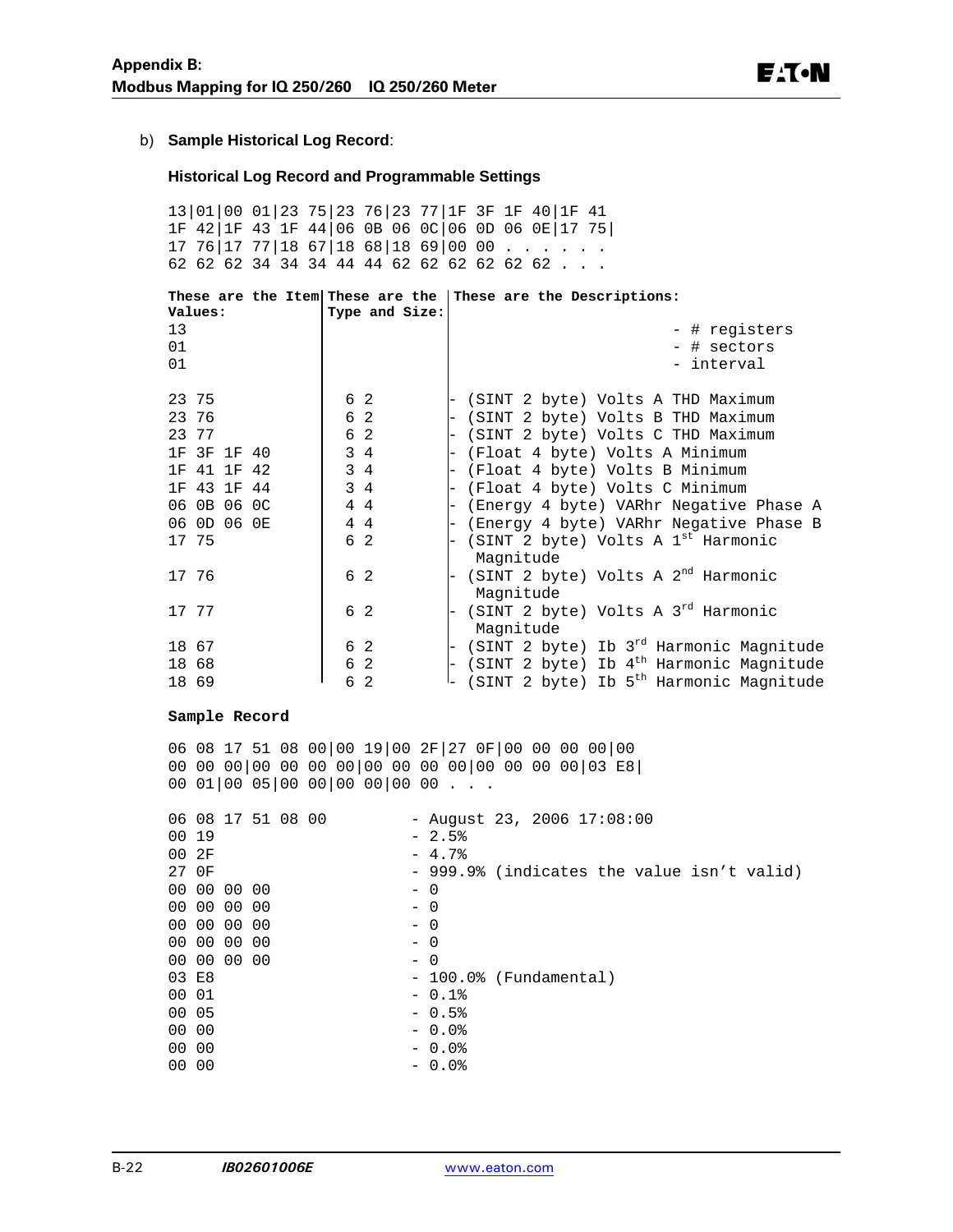# **Modbus Register Map (MM-1 to MM-32)**

The IQ 250/260 meter's Modbus Register Map begins on the following page.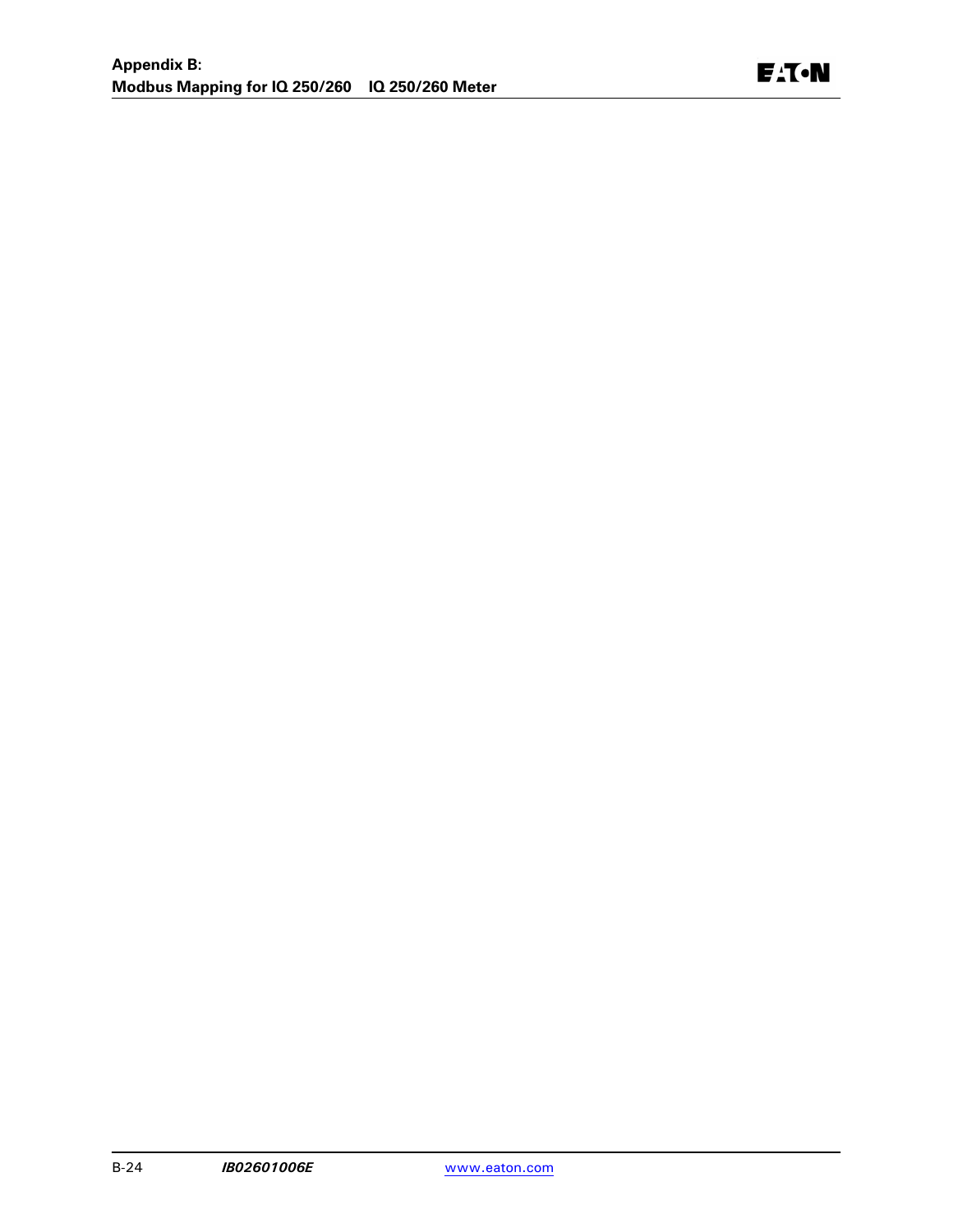|                             |                          | <b>Modbus Address</b> |               |                                                            |              |                           |                                    |                                                                                                                                                                                                      | #         |
|-----------------------------|--------------------------|-----------------------|---------------|------------------------------------------------------------|--------------|---------------------------|------------------------------------|------------------------------------------------------------------------------------------------------------------------------------------------------------------------------------------------------|-----------|
|                             | Hex                      |                       | Decimal       | <b>Description (Note 1)</b>                                | Format       | Range (Note 6)            | <b>Units or Resolution</b>         | <b>Comments</b>                                                                                                                                                                                      | Reg       |
|                             |                          |                       |               |                                                            |              | <b>Fixed Data Section</b> |                                    |                                                                                                                                                                                                      |           |
| <b>Identification Block</b> |                          |                       |               |                                                            |              |                           |                                    |                                                                                                                                                                                                      | read-only |
| 0000                        | $\sim$                   | 0007                  | $1 - 8$       | <b>Meter Name</b>                                          | <b>ASCII</b> | 16 char                   | none                               |                                                                                                                                                                                                      |           |
| 0008                        | $\sim$                   | 000F                  | $9 - 16$      | Meter Serial Number                                        | <b>ASCII</b> | 16 char                   | none                               |                                                                                                                                                                                                      |           |
| 0010                        | $\sim$                   | 0010                  | $17 - 17$     | Meter Type                                                 | UINT16       | bit-mapped                | ------st -----vvv                  | t = transducer model (1=yes, 0=no),<br>s= submeter model(1=yes,0=no),<br>vvv = IQ Model:<br>$V40 = IQ 250$ ,<br>$V41 = IQ 260.$<br>$V48 = IQ 250L$ (with logging),<br>$V49 = IQ 260L$ (with logging) |           |
| 0011                        | $\sim$                   | 0012                  | $18 - 19$     | <b>Firmware Version</b>                                    | <b>ASCII</b> | 4 char                    | none                               |                                                                                                                                                                                                      |           |
| 0013                        | $\overline{\phantom{a}}$ | 0013                  | $20 - 20$     | <b>Map Version</b>                                         | UINT16       | 0 to 65535                | none                               |                                                                                                                                                                                                      |           |
| 0014                        | $\sim$                   | 0014                  | $21 - 21$     | Meter Configuration                                        | UINT16       | bit-mapped                | -----ccc --ffffff                  | $ccc = CT$ denominator (1 or 5).<br>$f$ fffff = calibration frequency (50 or 60)                                                                                                                     |           |
| 0015                        | $\sim$                   | 0015                  | $22 - 22$     | <b>ASIC Version</b>                                        | UINT16       | 0-65535                   | none                               |                                                                                                                                                                                                      |           |
| 0016                        | $\sim$                   | 0017                  | $23 - 24$     | <b>Boot Firmware Version</b>                               | <b>ASCII</b> | 4 char                    | none                               |                                                                                                                                                                                                      |           |
| 0018                        | $\sim$                   | 0018                  | $25 - 25$     | Option Slot 1 Usage                                        | UINT16       | bit-mapped                | same as register 10000<br>(0x270F) |                                                                                                                                                                                                      |           |
| 0019                        | $\sim$                   | 0019                  | $26 - 26$     | Option Slot 2 Usage                                        | UINT16       | bit-mapped                | same as register 11000<br>(0x2AF7) |                                                                                                                                                                                                      |           |
| 001A                        | $\sim$                   | 001D                  | $27 - 30$     | Meter Type Name                                            | <b>ASCII</b> | 8 char                    | none                               |                                                                                                                                                                                                      |           |
| 001E                        | $\sim$                   | 0026                  | $31 - 39$     | Reserved                                                   |              |                           |                                    | Reserved                                                                                                                                                                                             |           |
| 0027                        | $\sim$                   | 002E                  | $40 - 47$     | Reserved                                                   |              |                           |                                    | Reserved                                                                                                                                                                                             |           |
| 002F                        | $\sim$                   | 0115                  | 48 - 278      | Reserved                                                   |              |                           |                                    | Reserved                                                                                                                                                                                             |           |
| 0116                        | $\sim$                   | 0130                  | 279 - 305     | Integer Readings Block occupies these registers, see below |              |                           |                                    |                                                                                                                                                                                                      |           |
| 0131                        | $\sim$                   | 01F3                  | $-500$<br>306 | Reserved                                                   |              |                           |                                    | Reserved                                                                                                                                                                                             |           |
|                             |                          |                       | $501 - 516$   | Reserved                                                   |              |                           |                                    | Reserved                                                                                                                                                                                             |           |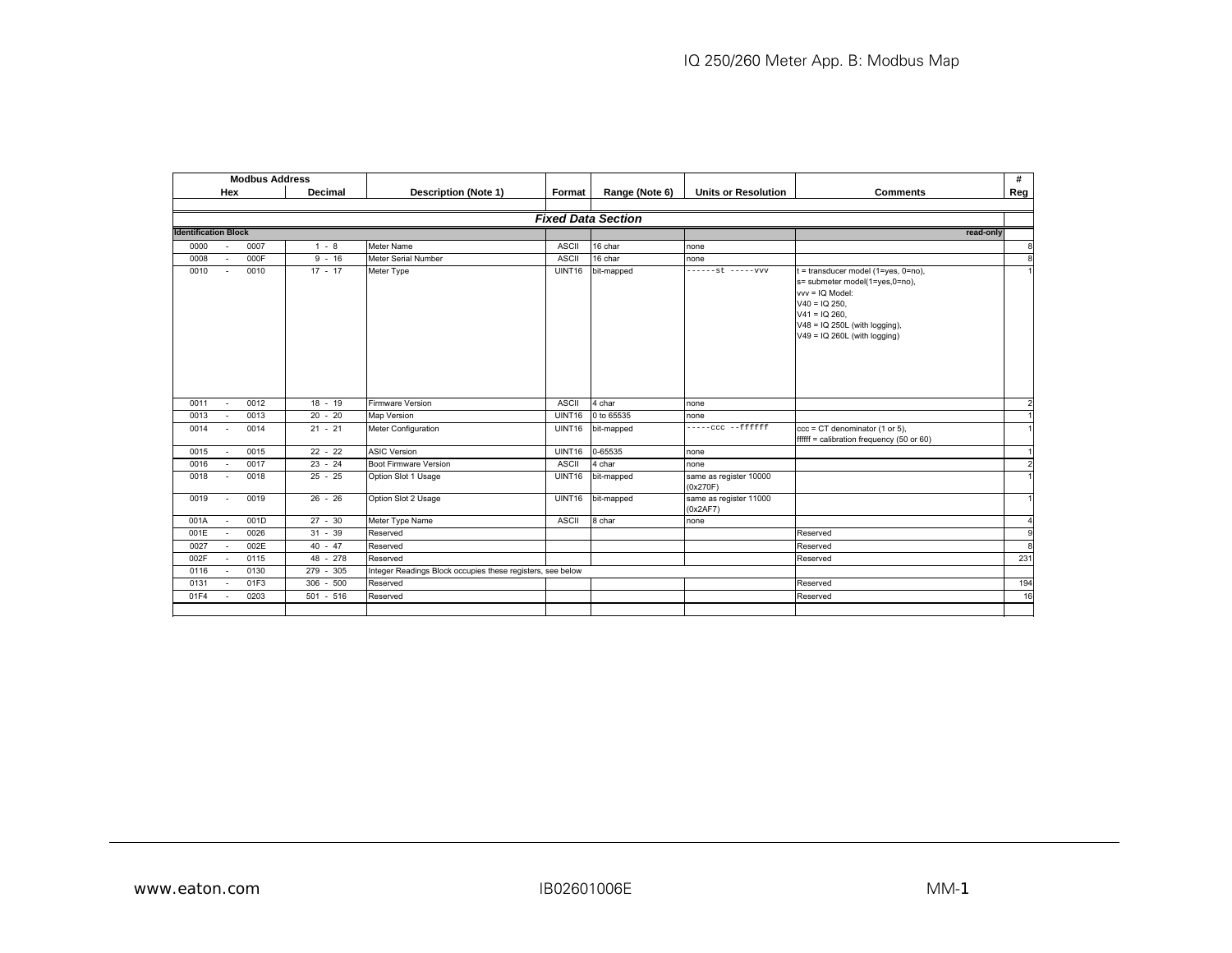| <b>Modbus Address</b>                    |                 |                             |                    |                                    |                            |                                                                                                                      | #              |
|------------------------------------------|-----------------|-----------------------------|--------------------|------------------------------------|----------------------------|----------------------------------------------------------------------------------------------------------------------|----------------|
| Hex                                      | Decimal         | <b>Description (Note 1)</b> | Format             | Range (Note 6)                     | <b>Units or Resolution</b> | <b>Comments</b>                                                                                                      | Reg            |
|                                          |                 |                             |                    |                                    |                            |                                                                                                                      |                |
|                                          |                 |                             |                    | <b>Meter Data Section (Note 2)</b> |                            |                                                                                                                      |                |
| <b>Readings Block (Integer values)</b>   |                 |                             |                    |                                    |                            | read-only                                                                                                            |                |
| 0116<br>0116                             | 279<br>$-279$   | Volts A-N                   | UINT16             | 0 to 9999                          | volts                      |                                                                                                                      |                |
| 0117<br>0117                             | 280<br>$-280$   | Volts B-N                   | UINT16             | 0 to 9999                          | volts                      |                                                                                                                      |                |
| 0118<br>0118                             | $-281$<br>281   | Volts C-N                   | UINT16             | 0 to 9999                          | volts                      |                                                                                                                      |                |
| 0119<br>0119<br>$\overline{\phantom{a}}$ | 282<br>282      | Volts A-B                   | UINT16             | 0 to 9999                          | volts                      |                                                                                                                      |                |
| 011A<br>011A                             | $-283$<br>283   | Volts B-C                   | UINT16             | 0 to 9999                          | volts                      |                                                                                                                      |                |
| 011B<br>011B                             | 284<br>284      | Volts C-A                   | UINT16             | 0 to 9999                          | volts                      |                                                                                                                      |                |
| 011C<br>011C<br>$\overline{\phantom{a}}$ | 285<br>285      | Amps A                      | UINT16             | 0 to 9999                          | amps                       |                                                                                                                      |                |
| 011D<br>011D                             | 286<br>286      | Amps B                      | UINT16             | 0 to 9999                          | amps                       |                                                                                                                      | $\overline{1}$ |
| 011E<br>011E<br>$\overline{\phantom{a}}$ | $-287$<br>287   | Amps <sub>C</sub>           | UINT16             | 0 to 9999                          | amps                       |                                                                                                                      | $\overline{1}$ |
| 011F<br>011F                             | 288<br>$-288$   | <b>Neutral Current</b>      | UINT16             | -9999 to +9999                     | amps                       | 1.Use the settings from Programmable settings for scale                                                              |                |
| 0120<br>0120                             | $-289$<br>289   | Watts, 3-Ph total           | SINT <sub>16</sub> | -9999 to +9999                     | watts                      | and decimal point location. (see User Settings Flags)                                                                | $\overline{1}$ |
| 0121<br>0121                             | $-290$<br>290   | VARs, 3-Ph total            | SINT16             | 9999 to +9999                      | VARs                       | 2. Per phase power and PF have values                                                                                |                |
| 0122<br>0122                             | 291<br>291      | VAs, 3-Ph total             | UINT16             | 0 to +9999                         | VAs                        | only for WYE hookup and will be                                                                                      |                |
| 0123<br>0123<br>÷                        | 292<br>292      | Power Factor, 3-Ph total    | SINT16             | -1000 to +1000                     | none                       | zero for all other hookups.                                                                                          |                |
| 0124<br>0124                             | 293<br>293      | Frequency                   | UINT16             | 0 to 9999                          | Hz                         |                                                                                                                      |                |
| 0125<br>0125                             | 294<br>294      | Watts, Phase A              | SINT16             | -9999 M to +9999                   | watts                      | 3. If the reading is 10000 that means that the value is out                                                          |                |
| 0126<br>0126                             | 295<br>$-295$   | Watts, Phase B              | SINT <sub>16</sub> | -9999 M to +9999                   | watts                      | of range. Please adjust the programmable settings in<br>that case. The display will also show '----' in case of over |                |
| 0127<br>0127<br>$\overline{\phantom{a}}$ | 296<br>296      | Watts, Phase C              | SINT16             | -9999 M to +9999                   | watts                      | range.                                                                                                               |                |
| 0128<br>0128                             | 297<br>$-297$   | VARs, Phase A               | SINT16             | -9999 M to +9999 M                 | <b>VARs</b>                |                                                                                                                      |                |
| 0129<br>0129                             | 298<br>298      | VARs, Phase B               | SINT <sub>16</sub> | 9999 M to +9999 M                  | VARs                       |                                                                                                                      |                |
| 012A<br>012A<br>$\sim$                   | 299<br>299      | VARs, Phase C               | SINT <sub>16</sub> | -9999 M to +9999 M                 | VARs                       |                                                                                                                      |                |
| 012B<br>012B                             | 300<br>$-300$   | VAs, Phase A                | UINT16             | 0 to +9999                         | VAs                        |                                                                                                                      |                |
| 012C<br>012C                             | 301<br>$-301$   | VAs, Phase B                | UINT16             | 0 to +9999                         | VAs                        |                                                                                                                      |                |
| 012D<br>012D<br>$\overline{\phantom{a}}$ | $-302$<br>302   | VAs, Phase C                | UINT16             | 0 to +9999                         | VAs                        |                                                                                                                      |                |
| 012E<br>012E                             | $-303$<br>303   | Power Factor, Phase A       | SINT <sub>16</sub> | 1000 to +1000                      | none                       |                                                                                                                      |                |
| 012F<br>012F                             | $-304$<br>304   | Power Factor, Phase B       | SINT16             | 1000 to +1000                      | none                       |                                                                                                                      |                |
| 0130<br>0130                             | $305 - 305$     | Power Factor, Phase C       | SINT <sub>16</sub> | 1000 to +1000                      | none                       |                                                                                                                      |                |
|                                          |                 |                             |                    |                                    |                            | <b>Block Size:</b>                                                                                                   | 27             |
| <b>Primary Readings Block</b>            |                 |                             |                    |                                    |                            | read-only                                                                                                            |                |
| 03E7<br>03E8<br>$\sim$                   | 1000 - 1001     | Volts A-N                   | <b>FLOAT</b>       | 0 to 9999 M                        | volts                      |                                                                                                                      | $\overline{2}$ |
| 03EA<br>03E9<br>$\sim$                   | 1002<br>$-1003$ | Volts B-N                   | <b>FLOAT</b>       | 0 to 9999 M                        | volts                      |                                                                                                                      | $\overline{2}$ |
| 03EC<br>03EB                             | 1004<br>$-1005$ | Volts C-N                   | <b>FLOAT</b>       | 0 to 9999 M                        | volts                      |                                                                                                                      | $\overline{2}$ |
| 03EE<br>03ED                             | 1006<br>$-1007$ | Volts A-B                   | <b>FLOAT</b>       | 0 to 9999 M                        | volts                      |                                                                                                                      | $\overline{2}$ |
| 03EF<br>03F0                             | 1008<br>$-1009$ | Volts B-C                   | <b>FLOAT</b>       | 0 to 9999 M                        | volts                      |                                                                                                                      | $\overline{2}$ |
| 03F1<br>03F2                             | $-1011$<br>1010 | Volts C-A                   | <b>FLOAT</b>       | 0 to 9999 M                        | volts                      |                                                                                                                      | $\overline{2}$ |
| 03F4<br>03F3                             | 1012<br>$-1013$ | Amps A                      | <b>FLOAT</b>       | 0 to 9999 M                        | amps                       |                                                                                                                      | $\overline{2}$ |
| 03F6<br>03F5<br>÷                        | $-1015$<br>1014 | Amps B                      | <b>FLOAT</b>       | 0 to 9999 M                        | amps                       |                                                                                                                      | $\overline{2}$ |
| 03F7<br>03F8                             | $-1017$<br>1016 | Amps C                      | <b>FLOAT</b>       | 0 to 9999 M                        | amps                       |                                                                                                                      | $\overline{2}$ |
| 03F9<br>03FA                             | $-1019$<br>1018 | Watts, 3-Ph total           | <b>FLOAT</b>       | -9999 M to +9999 M                 | watts                      |                                                                                                                      |                |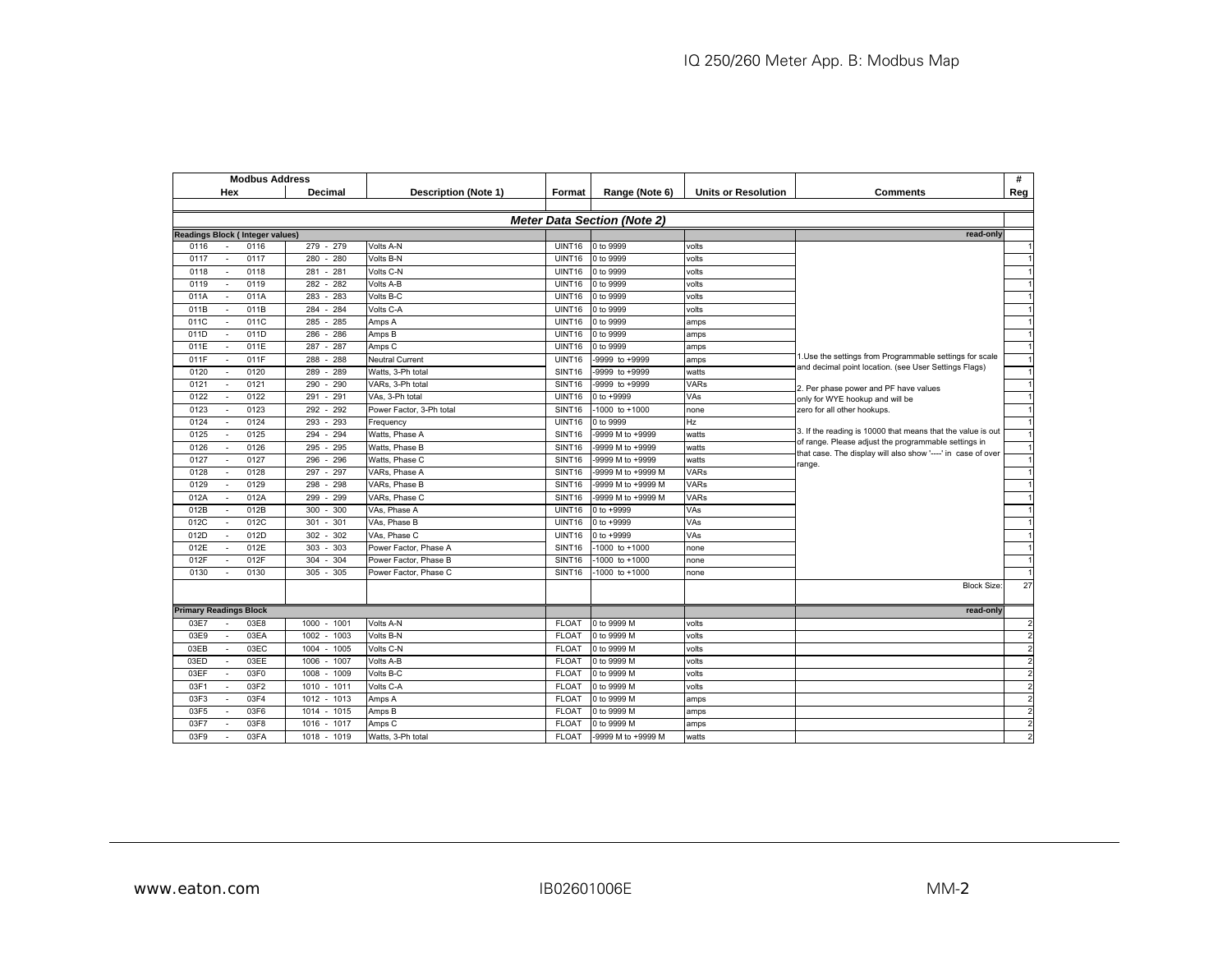| <b>Modbus Address</b> |                        |                                        |                    |                    |                            |                                                                       | #              |
|-----------------------|------------------------|----------------------------------------|--------------------|--------------------|----------------------------|-----------------------------------------------------------------------|----------------|
| Hex                   | Decimal                | <b>Description (Note 1)</b>            | Format             | Range (Note 6)     | <b>Units or Resolution</b> | <b>Comments</b>                                                       | Reg            |
|                       |                        |                                        |                    |                    |                            |                                                                       |                |
| 03FC<br>03FB          | 1020 - 1021            | VARs. 3-Ph total                       | <b>FLOAT</b>       | -9999 M to +9999 M | <b>VARs</b>                |                                                                       |                |
| 03FE<br>03FD          | 1023<br>$1022 -$       | VAs. 3-Ph total                        | <b>FLOAT</b>       | -9999 M to +9999 M | VAs                        |                                                                       |                |
| 0400<br>03FF          | 1024 - 1025            | Power Factor, 3-Ph total               | <b>FLOAT</b>       | $-1.00$ to $+1.00$ | none                       |                                                                       |                |
| 0402<br>0401          | 1026 - 1027            | Frequency                              | <b>FLOAT</b>       | 0 to 65.00         | Hz                         |                                                                       | $\sim$         |
| 0404<br>0403          | 1028<br>1029<br>$\sim$ | <b>Neutral Current</b>                 | <b>FLOAT</b>       | 0 to 9999 M        | amps                       |                                                                       |                |
| 0406<br>0405          | 1030 - 1031            | Watts, Phase A                         | <b>FLOAT</b>       | -9999 M to +9999 M | watts                      |                                                                       |                |
| 0408<br>0407          | $1032 -$<br>1033       | Watts, Phase B                         | <b>FLOAT</b>       | -9999 M to +9999 M | watts                      |                                                                       | $\overline{2}$ |
| 040A<br>0409          | 1035<br>1034<br>$\sim$ | Watts, Phase C                         | <b>FLOAT</b>       | -9999 M to +9999 M | watts                      |                                                                       | $\overline{2}$ |
| 040C<br>040B          | 1037<br>1036           | VARs. Phase A                          | <b>FLOAT</b>       | -9999 M to +9999 M | <b>VARs</b>                |                                                                       | $\overline{2}$ |
| 040E<br>040D          | 1039<br>1038<br>$\sim$ | VARs, Phase B                          | <b>FLOAT</b>       | -9999 M to +9999 M | <b>VARs</b>                |                                                                       | $\overline{2}$ |
| 040F<br>0410          | 1040<br>1041<br>$\sim$ | VARs, Phase C                          | <b>FLOAT</b>       | -9999 M to +9999 M | <b>VARs</b>                | Per phase power and PF have values<br>only for WYE hookup and will be | $\overline{2}$ |
| 0412<br>0411          | $1042 -$<br>1043       | VAs, Phase A                           | <b>FLOAT</b>       | -9999 M to +9999 M | VAs                        | zero for all other hookups.                                           | $\overline{a}$ |
| 0414<br>0413          | 1045<br>1044           | VAs. Phase B                           | <b>FLOAT</b>       | -9999 M to +9999 M | VAs                        |                                                                       | $\overline{2}$ |
| 0416<br>0415          | 1047<br>1046<br>$\sim$ | VAs. Phase C                           | <b>FLOAT</b>       | -9999 M to +9999 M | VAs                        |                                                                       | $\overline{2}$ |
| 0418<br>0417          | 1049<br>1048           | Power Factor, Phase A                  | <b>FLOAT</b>       | $-1.00$ to $+1.00$ | none                       |                                                                       | $\overline{2}$ |
| 041A<br>0419          | $1050 -$<br>1051       | Power Factor, Phase B                  | <b>FLOAT</b>       | $-1.00$ to $+1.00$ | none                       |                                                                       | $\overline{2}$ |
| 041C<br>041B          | $1052 -$<br>1053       | Power Factor, Phase C                  | <b>FLOAT</b>       | $-1.00$ to $+1.00$ | none                       |                                                                       | $\overline{2}$ |
| 041E<br>041D          | 1055<br>1054           | Symmetrical Component Magnitude, 0 Seq | <b>FLOAT</b>       | 0 to 9999 M        | volts                      |                                                                       |                |
| 0420<br>041F          | 1057<br>1056           | Symmetrical Component Magnitude, + Seq | <b>FLOAT</b>       | 0 to 9999 M        | volts                      |                                                                       | $\overline{2}$ |
| 0422<br>0421          | 1058<br>1059           | Symmetrical Component Magnitude, - Seg | <b>FLOAT</b>       | 0 to 9999 M        | volts                      | Voltage unbalance per IEC6100-4.30                                    | $\overline{2}$ |
| 0423<br>0423          | 1060<br>1060           | Symmetrical Component Phase, 0 Seg     | SINT <sub>16</sub> | -1800 to +1800     | 0.1 degree                 |                                                                       |                |
| 0424<br>0424          | 1061<br>1061           | Symmetrical Component Phase, + Seq     | SINT <sub>16</sub> | -1800 to +1800     | 0.1 degree                 | Values apply only to WYE hookup and                                   |                |
| 0425<br>0425          | 1062<br>1062           | Symmetrical Component Phase, - Seq     | SINT <sub>16</sub> | -1800 to +1800     | 0.1 degree                 | will be zero for all other hookups.                                   |                |
| 0426<br>0426          | 1063<br>1063           | Unbalance, 0 sequence component        | UINT <sub>16</sub> | 0 to 65535         | 0.01%                      |                                                                       |                |
| 0427<br>0427          | 1064<br>1064           | Unbalance, -sequence component         | UINT16             | 0 to 65535         | 0.01%                      |                                                                       |                |
| 0428<br>0428          | 1065<br>1065           | <b>Current Unbalance</b>               | UINT16             | 0 to 20000         | 0.01%                      |                                                                       |                |
|                       |                        |                                        |                    |                    |                            | <b>Block Size:</b>                                                    | 66             |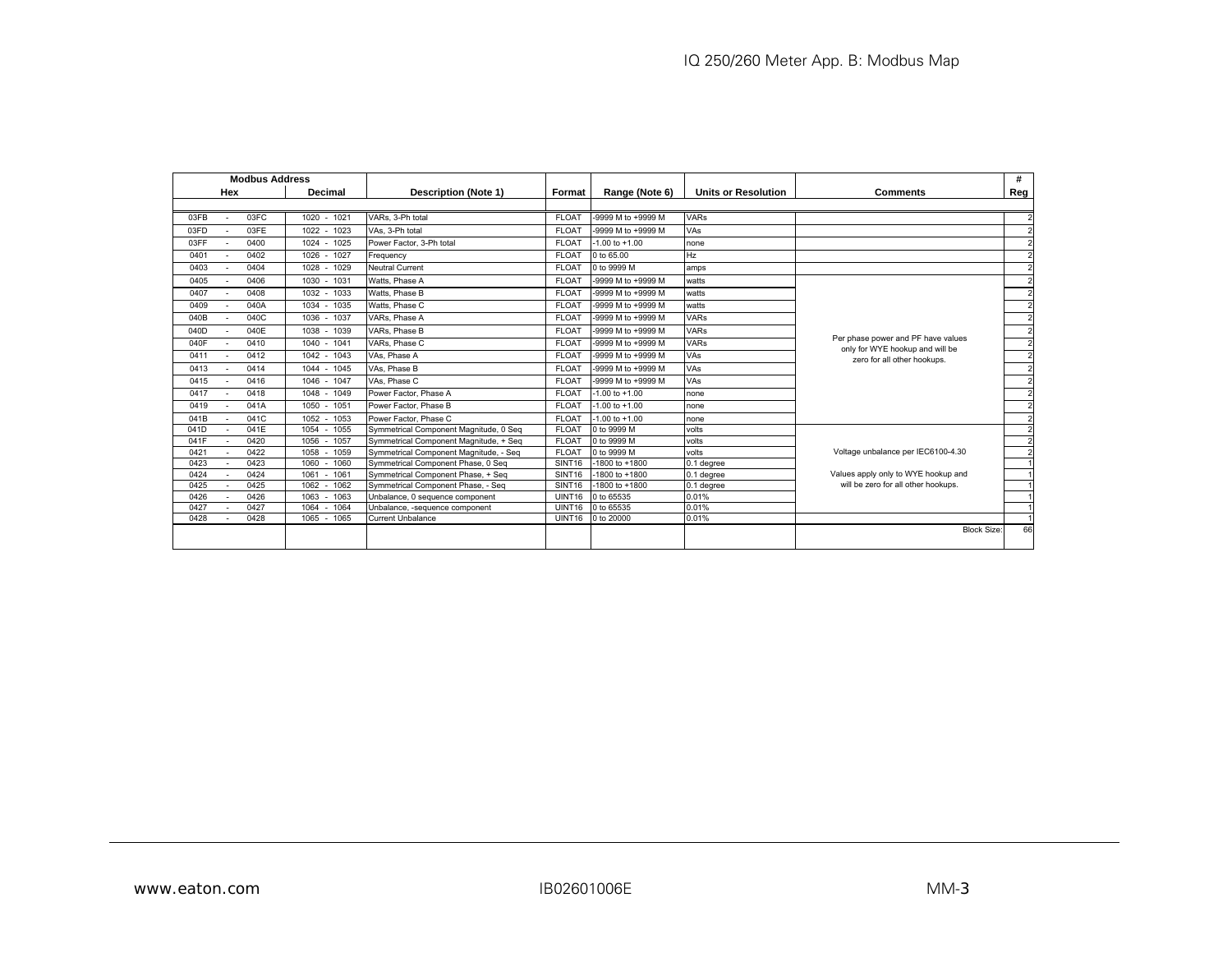| <b>Modbus Address</b>       |                          |      |                 |                              |               |                                    |                            | #                                                                                            |                |
|-----------------------------|--------------------------|------|-----------------|------------------------------|---------------|------------------------------------|----------------------------|----------------------------------------------------------------------------------------------|----------------|
|                             | Hex                      |      | Decimal         | Description (Note 1)         | Format        | Range (Note 6)                     | <b>Units or Resolution</b> | <b>Comments</b>                                                                              | Reg            |
|                             |                          |      |                 |                              |               |                                    |                            |                                                                                              |                |
| <b>Primary Energy Block</b> |                          |      |                 |                              |               |                                    |                            | read-only                                                                                    |                |
| 05DB                        |                          | 05DC | $-1501$<br>1500 | W-hours, Received            | SINT32        | 0 to 99999999 or<br>0 to -99999999 | Wh per energy format       | Wh received & delivered always have opposite signs                                           |                |
| 05DD                        | $\overline{\phantom{a}}$ | 05DE | 1502 - 1503     | W-hours, Delivered           | <b>SINT32</b> | 0 to 99999999 or<br>0 to -99999999 | Wh per energy format       | Wh received is positive for "view as load", delivered is<br>positive for "view as generator" |                |
| 05DF                        | $\sim$                   | 05E0 | 1504 - 1505     | W-hours, Net                 | SINT32        | -99999999 to 99999999              | Wh per energy format       | 5 to 8 digits                                                                                |                |
| 05E1                        | $\overline{\phantom{a}}$ | 05E2 | 1506<br>$-1507$ | W-hours, Total               | SINT32        | 0 to 99999999                      | Wh per energy format       |                                                                                              | $\overline{2}$ |
| 05E3                        | $\sim$                   | 05E4 | 1508<br>$-1509$ | VAR-hours, Positive          | SINT32        | 0 to 99999999                      | VARh per energy format     | decimal point implied, per energy format                                                     | $\overline{2}$ |
| 05E5                        | $\sim$                   | 05E6 | 1510<br>$-1511$ | VAR-hours, Negative          | SINT32        | 0 to -99999999                     | VARh per energy format     |                                                                                              | $\overline{2}$ |
| 05E7                        | ÷,                       | 05E8 | 1512 - 1513     | VAR-hours, Net               | SINT32        | 99999999 to 99999999               | VARh per energy format     | resolution of digit before decimal point = units, kilo, or<br>nega, per energy format        | $\mathcal{P}$  |
| 05E9                        | ÷.                       | 05EA | $-1515$<br>1514 | VAR-hours, Total             | SINT32        | 0 to 99999999                      | VARh per energy format     | see note 10                                                                                  |                |
| 05EB                        |                          | 05EC | $-1517$<br>1516 | VA-hours, Total              | SINT32        | 0 to 99999999                      | VAh per energy format      |                                                                                              |                |
| 05ED                        |                          | 05EE | $-1519$<br>1518 | W-hours, Received, Phase A   | SINT32        | 0 to 99999999 or<br>0 to -99999999 | Wh per energy format       |                                                                                              |                |
| 05EF                        | ÷,                       | 05F0 | 1520 - 1521     | W-hours, Received, Phase B   | <b>SINT32</b> | 0 to 99999999 or<br>0 to -99999999 | Wh per energy format       |                                                                                              |                |
| 05F1                        |                          | 05F2 | 1522 - 1523     | W-hours, Received, Phase C   | SINT32        | 0 to 99999999 or<br>0 to -99999999 | Wh per energy format       |                                                                                              |                |
| 05F3                        | $\overline{a}$           | 05F4 | 1524 - 1525     | W-hours, Delivered, Phase A  | SINT32        | 0 to 99999999 or<br>0 to -99999999 | Wh per energy format       |                                                                                              |                |
| 05F5                        |                          | 05F6 | 1526<br>$-1527$ | W-hours, Delivered, Phase B  | SINT32        | 0 to 99999999 or<br>0 to -99999999 | Wh per energy format       |                                                                                              |                |
| 05F7                        |                          | 05F8 | $-1529$<br>1528 | W-hours, Delivered, Phase C  | SINT32        | 0 to 99999999 or<br>0 to -99999999 | Wh per energy format       |                                                                                              |                |
| 05F9                        | $\sim$                   | 05FA | 1530<br>$-1531$ | W-hours, Net, Phase A        | <b>SINT32</b> | -99999999 to 99999999              | Wh per energy format       |                                                                                              |                |
| 05FB                        |                          | 05FC | $-1533$<br>1532 | W-hours, Net, Phase B        | SINT32        | -99999999 to 99999999              | Wh per energy format       |                                                                                              |                |
| 05FD                        | $\sim$                   | 05FE | $-1535$<br>1534 | W-hours, Net, Phase C        | SINT32        | -99999999 to 99999999              | Wh per energy format       |                                                                                              |                |
| 05FF                        |                          | 0600 | 1536<br>1537    | W-hours, Total, Phase A      | SINT32        | 0 to 99999999                      | Wh per energy format       |                                                                                              |                |
| 0601                        | $\sim$                   | 0602 | 1539<br>1538    | W-hours, Total, Phase B      | SINT32        | 0 to 99999999                      | Wh per energy format       |                                                                                              |                |
| 0603                        |                          | 0604 | 1540<br>1541    | W-hours, Total, Phase C      | SINT32        | 0 to 99999999                      | Wh per energy format       |                                                                                              |                |
| 0605                        | $\sim$                   | 0606 | 1542<br>1543    | VAR-hours, Positive, Phase A | SINT32        | 0 to 99999999                      | VARh per energy format     |                                                                                              |                |
| 0607                        |                          | 0608 | 1544<br>1545    | VAR-hours, Positive, Phase B | SINT32        | 0 to 99999999                      | VARh per energy format     |                                                                                              |                |
| 0609                        | $\sim$                   | 060A | 1546<br>1547    | /AR-hours, Positive, Phase C | SINT32        | 0 to 99999999                      | VARh per energy format     |                                                                                              |                |
| 060B                        |                          | 060C | 1548<br>1549    | VAR-hours, Negative, Phase A | SINT32        | 0 to -99999999                     | VARh per energy format     |                                                                                              |                |
| 060D                        | $\sim$                   | 060E | 1550<br>1551    | /AR-hours, Negative, Phase B | SINT32        | 0 to -99999999                     | VARh per energy format     |                                                                                              |                |
| 060F                        |                          | 0610 | 1553<br>1552    | VAR-hours, Negative, Phase C | SINT32        | 0 to -99999999                     | VARh per energy format     |                                                                                              |                |
| 0611                        | $\sim$                   | 0612 | 1555<br>1554    | VAR-hours, Net, Phase A      | SINT32        | 99999999 to 99999999               | VARh per energy format     |                                                                                              |                |
| 0613                        |                          | 0614 | 1556<br>1557    | VAR-hours, Net, Phase B      | SINT32        | 99999999 to 99999999               | VARh per energy format     |                                                                                              |                |
| 0615                        |                          | 0616 | $-1559$<br>1558 | VAR-hours, Net, Phase C      | SINT32        | 99999999 to 99999999               | VARh per energy format     |                                                                                              |                |
| 0617                        | $\sim$                   | 0618 | 1561<br>1560    | VAR-hours, Total, Phase A    | SINT32        | 0 to 99999999                      | VARh per energy format     |                                                                                              | $\overline{2}$ |
| 0619                        | ÷                        | 061A | 1563<br>1562    | VAR-hours, Total, Phase B    | SINT32        | 0 to 99999999                      | VARh per energy format     |                                                                                              | $\overline{2}$ |
| 061B                        | $\sim$                   | 061C | 1565<br>1564    | VAR-hours, Total, Phase C    | SINT32        | 0 to 99999999                      | VARh per energy format     |                                                                                              | $\overline{2}$ |
| 061D                        |                          | 061E | 1566<br>1567    | VA-hours, Phase A            | SINT32        | 0 to 99999999                      | VAh per energy format      |                                                                                              | $\overline{2}$ |
| 061F                        | $\overline{\phantom{a}}$ | 0620 | 1568<br>1569    | VA-hours, Phase B            | SINT32        | 0 to 99999999                      | VAh per energy format      |                                                                                              | $\overline{2}$ |
| 0621                        |                          | 0622 | $-1571$<br>1570 | VA-hours, Phase C            | SINT32        | 0 to 99999999                      | VAh per energy format      |                                                                                              | $\overline{2}$ |
|                             |                          |      |                 |                              |               |                                    |                            | <b>Block Size</b>                                                                            | 72             |
|                             |                          |      |                 |                              |               |                                    |                            |                                                                                              |                |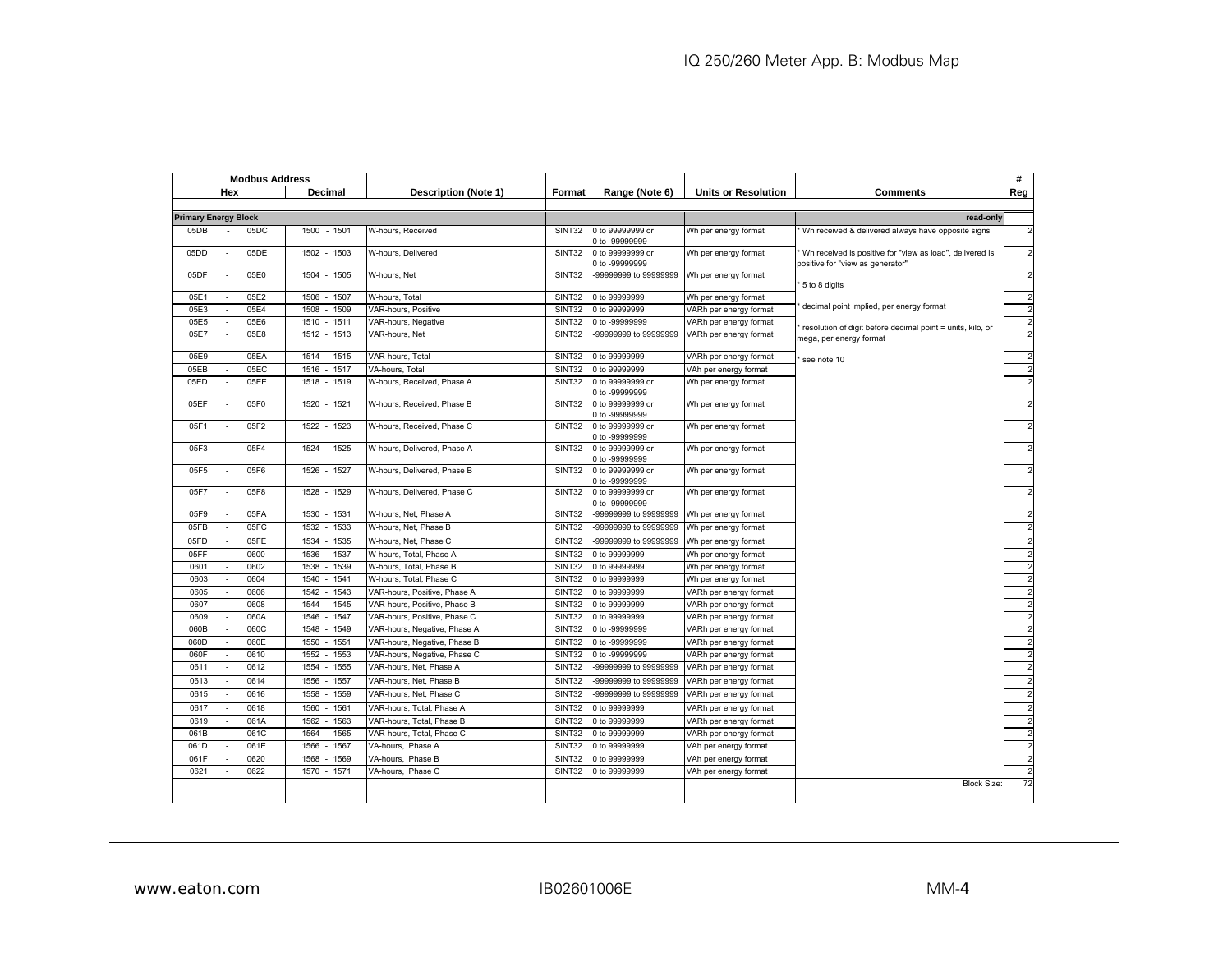| <b>Modbus Address</b>                    |                 |                                  |                   |                    |                            |                    | #              |
|------------------------------------------|-----------------|----------------------------------|-------------------|--------------------|----------------------------|--------------------|----------------|
| Hex                                      | Decimal         | <b>Description (Note 1)</b>      | Format            | Range (Note 6)     | <b>Units or Resolution</b> | Comments           | Reg            |
|                                          |                 |                                  |                   |                    |                            |                    |                |
| <b>Primary Demand Block</b>              |                 |                                  |                   |                    |                            | read-only          |                |
| 07D0<br>07CF                             | $-2001$<br>2000 | Amps A, Average                  | <b>FLOAT</b>      | 0 to 9999 M        | amps                       |                    | $\overline{2}$ |
| 07D1<br>07D2                             | 2003<br>2002    | Amps B, Average                  | FLOA <sup>®</sup> | 0 to 9999 M        | amps                       |                    |                |
| 07D3<br>07D4                             | 2004<br>2005    | Amps C, Average                  | <b>FLOAT</b>      | 0 to 9999 M        | amps                       |                    |                |
| 07D6<br>07D <sub>5</sub>                 | 2007<br>2006    | Positive Watts, 3-Ph, Average    | <b>FLOAT</b>      | -9999 M to +9999 M | watts                      |                    |                |
| 07D8<br>07D7                             | 2009<br>2008    | Positive VARs, 3-Ph, Average     | <b>FLOAT</b>      | -9999 M to +9999 M | <b>VARs</b>                |                    |                |
| 07D9<br>07DA                             | 2011<br>2010    | Negative Watts, 3-Ph, Average    | <b>FLOAT</b>      | -9999 M to +9999 M | watts                      |                    |                |
| 07DC<br>07DB                             | 2012<br>2013    | Negative VARs, 3-Ph, Average     | <b>FLOAT</b>      | -9999 M to +9999 M | <b>VARs</b>                |                    |                |
| 07DE<br>07DD                             | $-2015$<br>2014 | VAs, 3-Ph, Average               | <b>FLOAT</b>      | -9999 M to +9999 M | VAs                        |                    |                |
| 07E0<br>07DF                             | 2017<br>2016    | Positive PF, 3-Ph, Average       | <b>FLOAT</b>      | $-1.00$ to $+1.00$ | none                       |                    |                |
| 07E2<br>07E1<br>$\overline{\phantom{a}}$ | 2019<br>2018    | Negative PF, 3-PF, Average       | <b>FLOAT</b>      | $-1.00$ to $+1.00$ | none                       |                    | 2              |
| 07E4<br>07E3                             | 2021<br>2020    | Neutral Current, Average         | <b>FLOAT</b>      | 0 to 9999 M        | amps                       |                    | 2              |
| 07E5<br>07E6                             | 2023<br>2022    | Positive Watts, Phase A, Average | <b>FLOAT</b>      | -9999 M to +9999 M | watts                      |                    | $\overline{c}$ |
| 07E7<br>07E8                             | 2025<br>2024    | Positive Watts, Phase B, Average | <b>FLOAT</b>      | -9999 M to +9999 M | watts                      |                    | $\overline{c}$ |
| 07E9<br>07EA                             | 2026<br>2027    | Positive Watts, Phase C, Average | <b>FLOAT</b>      | -9999 M to +9999 M | watts                      |                    |                |
| 07EC<br>07EB                             | 2028<br>2029    | Positive VARs, Phase A, Average  | <b>FLOAT</b>      | -9999 M to +9999 M | <b>VARs</b>                |                    | $\overline{c}$ |
| 07ED<br>07EE                             | 2031<br>2030    | Positive VARs, Phase B, Average  | <b>FLOAT</b>      | -9999 M to +9999 M | <b>VARs</b>                |                    |                |
| 07EF<br>07F0                             | 2033<br>2032    | Positive VARs, Phase C, Average  | <b>FLOAT</b>      | -9999 M to +9999 M | <b>VARs</b>                |                    | 2              |
| 07F2<br>07F1                             | 2035<br>2034    | Negative Watts, Phase A, Average | <b>FLOAT</b>      | -9999 M to +9999 M | watts                      |                    |                |
| 07F4<br>07F3<br>$\sim$                   | 2037<br>2036    | Negative Watts, Phase B, Average | <b>FLOAT</b>      | -9999 M to +9999 M | watts                      |                    | $\overline{c}$ |
| 07F6<br>07F5                             | 2039<br>2038    | Negative Watts, Phase C, Average | <b>FLOAT</b>      | -9999 M to +9999 M | watts                      |                    | 2              |
| 07F8<br>07F7                             | 2041<br>2040    | Negative VARs, Phase A, Average  | <b>FLOAT</b>      | -9999 M to +9999 M | <b>VARs</b>                |                    |                |
| 07F9<br>07FA                             | 2043<br>2042    | Negative VARs, Phase B, Average  | <b>FLOAT</b>      | -9999 M to +9999 M | <b>VARs</b>                |                    |                |
| 07FB<br>07FC                             | 2045<br>2044    | Negative VARs, Phase C, Average  | <b>FLOAT</b>      | -9999 M to +9999 M | <b>VARs</b>                |                    |                |
| 07FE<br>07FD                             | 2047<br>2046    | VAs, Phase A, Average            | <b>FLOAT</b>      | -9999 M to +9999 M | VAs                        |                    | 2              |
| 07FF<br>0800                             | 2049<br>2048    | VAs, Phase B, Average            | <b>FLOAT</b>      | -9999 M to +9999 M | VAs                        |                    |                |
| 0802<br>0801                             | 2051<br>2050    | VAs, Phase C, Average            | <b>FLOAT</b>      | -9999 M to +9999 M | VAs                        |                    | 2              |
| 0803<br>0804                             | 2053<br>2052    | Positive PF, Phase A, Average    | <b>FLOAT</b>      | $-1.00$ to $+1.00$ | none                       |                    |                |
| 0806<br>0805                             | 2055<br>2054    | Positive PF, Phase B, Average    | <b>FLOAT</b>      | $-1.00$ to $+1.00$ | none                       |                    | 2              |
| 0808<br>0807                             | 2056<br>2057    | Positive PF, Phase C, Average    | <b>FLOAT</b>      | $-1.00$ to $+1.00$ | none                       |                    |                |
| 080A<br>0809                             | 2059<br>2058    | Negative PF, Phase A, Average    | <b>FLOAT</b>      | $-1.00$ to $+1.00$ | none                       |                    | $\overline{c}$ |
| 080C<br>080B                             | 2061<br>2060    | Negative PF, Phase B, Average    | <b>FLOAT</b>      | $-1.00$ to $+1.00$ | none                       |                    | 2              |
| 080D<br>080E<br>$\sim$                   | 2062<br>2063    | Negative PF, Phase C, Average    | <b>FLOAT</b>      | $-1.00$ to $+1.00$ | none                       |                    | $\overline{c}$ |
|                                          |                 |                                  |                   |                    |                            | <b>Block Size:</b> | 64             |
| <b>Uncompensated Readings Block</b>      |                 |                                  |                   |                    |                            | read-only          |                |
| 0BB7<br>0BB8<br>$\sim$                   | 3000<br>3001    | Watts, 3-Ph total                | <b>FLOAT</b>      | -9999 M to +9999 M | watts                      |                    | $\overline{2}$ |
| 0BB9<br>0BBA                             | 3003<br>3002    | VARs, 3-Ph total                 | <b>FLOAT</b>      | -9999 M to +9999 M | <b>VARs</b>                |                    | 2              |
| 0BBB<br>0BBC                             | 3005<br>3004    | VAs, 3-Ph total                  | <b>FLOAT</b>      | -9999 M to +9999 M | VAs                        |                    | $\overline{2}$ |
| 0BBE<br>0BBD                             | 3007<br>3006    | Power Factor, 3-Ph total         | <b>FLOAT</b>      | $-1.00$ to $+1.00$ | none                       |                    |                |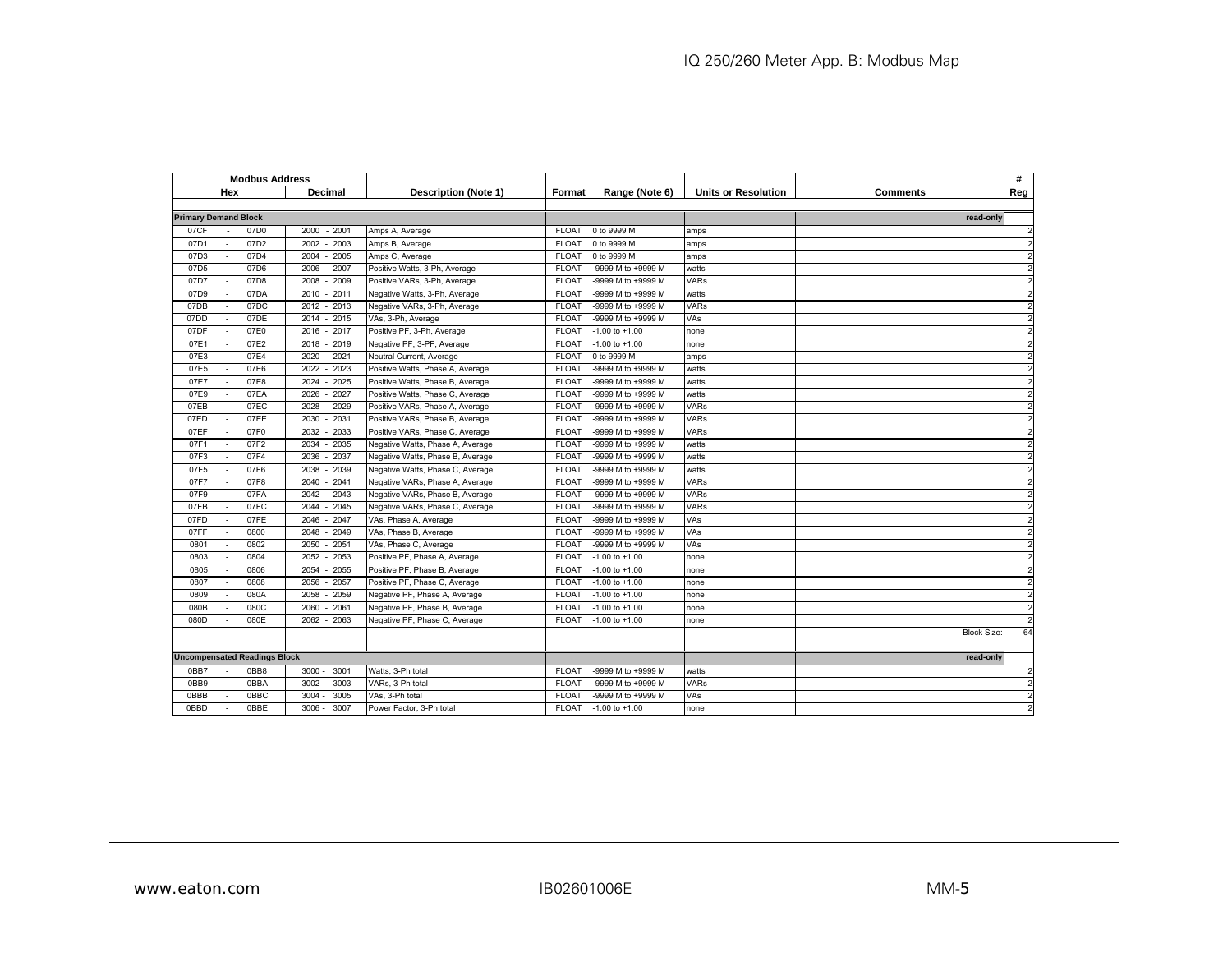|      | <b>Modbus Address</b> |                  |                  |                             |              |                                    |                            |                                                                                              | #              |
|------|-----------------------|------------------|------------------|-----------------------------|--------------|------------------------------------|----------------------------|----------------------------------------------------------------------------------------------|----------------|
|      | Hex                   |                  | Decimal          | <b>Description (Note 1)</b> | Format       | Range (Note 6)                     | <b>Units or Resolution</b> | Comments                                                                                     | Reg            |
|      |                       |                  |                  |                             |              |                                    |                            |                                                                                              |                |
| 0BBF |                       | 0BC <sub>0</sub> | $3008 -$<br>3009 | Watts, Phase A              | <b>FLOAT</b> | -9999 M to +9999 M                 | watts                      |                                                                                              |                |
| 0BC1 |                       | 0BC2             | 3011<br>$3010 -$ | Watts, Phase B              | <b>FLOAT</b> | -9999 M to +9999 M                 | watts                      |                                                                                              | $\mathcal{P}$  |
| 0BC3 |                       | 0BC4             | 3013<br>$3012 -$ | Watts, Phase C              | <b>FLOAT</b> | -9999 M to +9999 M                 | watts                      |                                                                                              | $\overline{2}$ |
| 0BC5 |                       | 0BC6             | 3015<br>$3014 -$ | VARs. Phase A               | <b>FLOAT</b> | 9999 M to +9999 M                  | <b>VARs</b>                |                                                                                              | $\overline{2}$ |
| OBC7 |                       | 0BC8             | $3016 -$<br>3017 | VARs. Phase B               | <b>FLOAT</b> | -9999 M to +9999 M                 | <b>VARs</b>                |                                                                                              | $\overline{2}$ |
| 0BC9 |                       | 0BCA             | 3018<br>3019     | VARs, Phase C               | <b>FLOAT</b> | -9999 M to +9999 M                 | <b>VARs</b>                | Per phase power and PF have values<br>only for WYE hookup and will be                        | $\overline{2}$ |
| 0BCB |                       | 0 <sub>BCC</sub> | 3020<br>3021     | VAs. Phase A                | <b>FLOAT</b> | -9999 M to +9999 M                 | VAs                        | zero for all other hookups.                                                                  | $\overline{2}$ |
| 0BCD |                       | <b>OBCE</b>      | $3022 -$<br>3023 | VAs. Phase B                | <b>FLOAT</b> | -9999 M to +9999 M                 | VAs                        |                                                                                              | $\overline{2}$ |
| 0BCF |                       | 0BD <sub>0</sub> | $3024 -$<br>3025 | VAs. Phase C                | <b>FLOAT</b> | -9999 M to +9999 M                 | VAs                        |                                                                                              | $\overline{2}$ |
| 0BD1 |                       | 0BD <sub>2</sub> | $3026 -$<br>3027 | Power Factor, Phase A       | <b>FLOAT</b> | $-1.00$ to $+1.00$                 | none                       |                                                                                              | $\overline{2}$ |
| 0BD3 |                       | 0BD4             | 3028<br>3029     | Power Factor, Phase B       | <b>FLOAT</b> | $-1.00$ to $+1.00$                 | none                       |                                                                                              | $\overline{2}$ |
| 0BD5 |                       | 0BD6             | 3031<br>3030     | Power Factor, Phase C       | <b>FLOAT</b> | $-1.00$ to $+1.00$                 | none                       |                                                                                              | $\overline{2}$ |
| 0BD7 |                       | 0BD8             | 3033<br>$3032 -$ | W-hours, Received           | SINT32       | 0 to 99999999 or<br>0 to -99999999 | Wh per energy format       | Wh received & delivered always have opposite signs                                           | $\overline{2}$ |
| 0BD9 |                       | 0BDA             | $3034 -$<br>3035 | W-hours, Delivered          | SINT32       | 0 to 99999999 or<br>0 to -99999999 | Wh per energy format       | Wh received is positive for "view as load", delivered is<br>positive for "view as generator" |                |
| 0BDB |                       | 0BDC             | 3036 - 3037      | W-hours, Net                | SINT32       | -99999999 to 99999999              | Wh per energy format       | 5 to 8 digits                                                                                | $\mathcal{P}$  |
| 0BDD |                       | 0BDE             | 3038<br>3039     | W-hours, Total              | SINT32       | 0 to 99999999                      | Wh per energy format       |                                                                                              | $\overline{2}$ |
| 0BDF | $\sim$                | 0BE0             | 3041<br>3040     | VAR-hours, Positive         | SINT32       | 0 to 99999999                      | VARh per energy format     | decimal point implied, per energy format                                                     | $\overline{2}$ |
| 0BE1 |                       | 0BE2             | 3042<br>3043     | VAR-hours, Negative         | SINT32       | 0 to -99999999                     | VARh per energy format     | resolution of digit before decimal point = units, kilo, or                                   | $\overline{2}$ |
| 0BE3 |                       | 0BE4             | $3044 -$<br>3045 | VAR-hours, Net              | SINT32       | -99999999 to 99999999              | VARh per energy format     | mega, per energy format                                                                      |                |
| 0BE5 |                       | 0BE6             | 3047<br>3046     | VAR-hours, Total            | SINT32       | 0 to 99999999                      | VARh per energy format     | see note 10                                                                                  | $\overline{2}$ |
| 0BE7 |                       | 0BE8             | 3048<br>3049     | VA-hours. Total             | SINT32       | 0 to 99999999                      | VAh per energy format      |                                                                                              | $\overline{2}$ |
| 0BE9 | $\sim$                | 0BFA             | $3050 -$<br>3051 | W-hours, Received, Phase A  | SINT32       | 0 to 99999999 or<br>0 to -99999999 | Wh per energy format       |                                                                                              | $\mathcal{P}$  |
| 0BEB |                       | 0BFC             | $3052 -$<br>3053 | W-hours, Received, Phase B  | SINT32       | 0 to 99999999 or<br>0 to -99999999 | Wh per energy format       |                                                                                              |                |
| 0BED |                       | 0BEE             | $3054 - 3055$    | W-hours, Received, Phase C  | SINT32       | 0 to 99999999 or<br>0 to -99999999 | Wh per energy format       |                                                                                              |                |
| 0BFF |                       | 0BF <sub>0</sub> | 3057<br>$3056 -$ | W-hours. Delivered. Phase A | SINT32       | 0 to 99999999 or<br>0 to -99999999 | Wh per energy format       |                                                                                              |                |
| 0BF1 |                       | 0BF2             | 3059<br>$3058 -$ | W-hours. Delivered. Phase B | SINT32       | 0 to 99999999 or<br>0 to -99999999 | Wh per energy format       |                                                                                              | $\overline{2}$ |
| 0BF3 |                       | 0BF4             | 3060 - 3061      | W-hours, Delivered, Phase C | SINT32       | 0 to 99999999 or<br>0 to -99999999 | Wh per energy format       |                                                                                              | $\mathcal{P}$  |
| 0BF5 |                       | 0BF6             | 3063<br>$3062 -$ | W-hours. Net. Phase A       | SINT32       | -99999999 to 99999999              | Wh per energy format       |                                                                                              | $\overline{2}$ |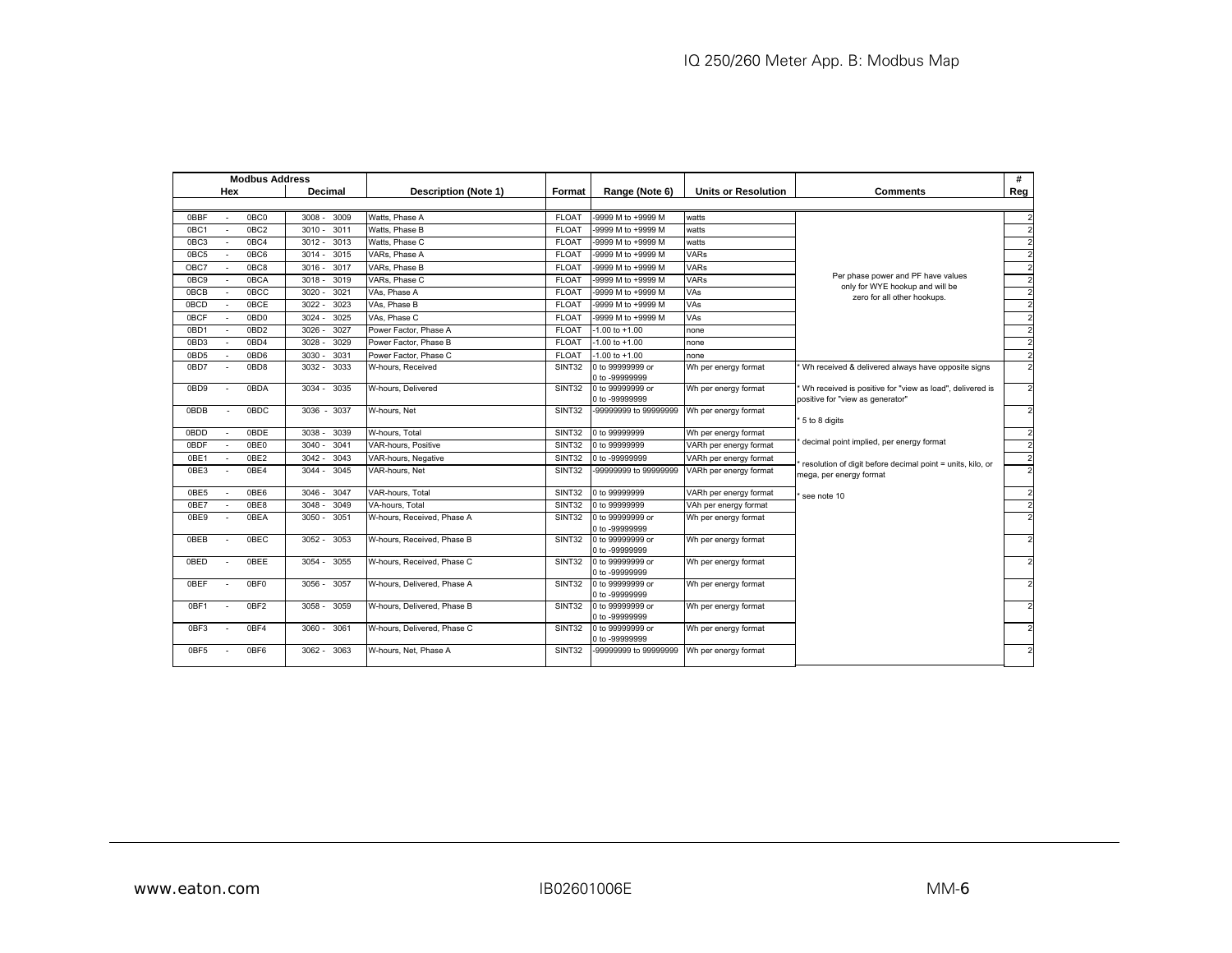|                     | <b>Modbus Address</b>                   |                  |                              |        |                       |                            |                                                                                                                                                                                                                                                                                                                                                                                                                                                                                                                                        | #                       |
|---------------------|-----------------------------------------|------------------|------------------------------|--------|-----------------------|----------------------------|----------------------------------------------------------------------------------------------------------------------------------------------------------------------------------------------------------------------------------------------------------------------------------------------------------------------------------------------------------------------------------------------------------------------------------------------------------------------------------------------------------------------------------------|-------------------------|
|                     | Hex                                     | Decimal          | <b>Description (Note 1)</b>  | Format | Range (Note 6)        | <b>Units or Resolution</b> | <b>Comments</b>                                                                                                                                                                                                                                                                                                                                                                                                                                                                                                                        | Reg                     |
|                     |                                         |                  |                              |        |                       |                            |                                                                                                                                                                                                                                                                                                                                                                                                                                                                                                                                        |                         |
| 0BF7                | 0BF8                                    | $3064 -$<br>3065 | W-hours, Net, Phase B        | SINT32 | -99999999 to 99999999 | Wh per energy format       |                                                                                                                                                                                                                                                                                                                                                                                                                                                                                                                                        |                         |
| 0BF9                | 0BFA<br>$\sim$                          | $3066 -$<br>3067 | W-hours, Net, Phase C        | SINT32 | -99999999 to 99999999 | Wh per energy format       |                                                                                                                                                                                                                                                                                                                                                                                                                                                                                                                                        |                         |
| 0BFB                | 0BFC                                    | 3068<br>3069     | W-hours, Total, Phase A      | SINT32 | 0 to 99999999         | Wh per energy format       |                                                                                                                                                                                                                                                                                                                                                                                                                                                                                                                                        |                         |
| 0BFD                | 0BFE<br>$\sim$                          | 3070<br>3071     | W-hours, Total, Phase B      | SINT32 | 0 to 99999999         | Wh per energy format       |                                                                                                                                                                                                                                                                                                                                                                                                                                                                                                                                        | $\overline{2}$          |
| 0BFF                | 0C00<br>$\sim$                          | $3072 -$<br>3073 | W-hours, Total, Phase C      | SINT32 | 0 to 99999999         | Wh per energy format       |                                                                                                                                                                                                                                                                                                                                                                                                                                                                                                                                        | $\overline{2}$          |
| 0C01                | 0C02<br>$\blacksquare$                  | $3074 -$<br>3075 | VAR-hours, Positive, Phase A | SINT32 | 0 to 99999999         | VARh per energy format     |                                                                                                                                                                                                                                                                                                                                                                                                                                                                                                                                        | $\overline{\mathbf{c}}$ |
| 0C <sub>03</sub>    | <b>0C04</b><br>$\overline{\phantom{a}}$ | $3076 -$<br>3077 | VAR-hours, Positive, Phase B | SINT32 | 0 to 99999999         | VARh per energy format     |                                                                                                                                                                                                                                                                                                                                                                                                                                                                                                                                        | $\overline{2}$          |
| <b>0C05</b>         | 0C06<br>$\mathcal{L}_{\mathcal{A}}$     | 3078<br>3079     | VAR-hours, Positive, Phase C | SINT32 | 0 to 99999999         | VARh per energy format     |                                                                                                                                                                                                                                                                                                                                                                                                                                                                                                                                        | $\overline{2}$          |
| 0C07                | <b>0C08</b><br>÷.                       | 3080<br>3081     | VAR-hours, Negative, Phase A | SINT32 | 0 to -99999999        | VARh per energy format     |                                                                                                                                                                                                                                                                                                                                                                                                                                                                                                                                        | $\overline{\mathbf{c}}$ |
| <b>0C09</b>         | 0C0A<br>$\overline{\phantom{a}}$        | 3082<br>3083     | VAR-hours, Negative, Phase B | SINT32 | 0 to -99999999        | VARh per energy format     |                                                                                                                                                                                                                                                                                                                                                                                                                                                                                                                                        | $\overline{2}$          |
| 0C0B                | 0C0C<br>÷.                              | 3084<br>3085     | VAR-hours, Negative, Phase C | SINT32 | 0 to -99999999        | VARh per energy format     |                                                                                                                                                                                                                                                                                                                                                                                                                                                                                                                                        | $\overline{2}$          |
| 0C0D                | 0C0E                                    | $3086 -$<br>3087 | VAR-hours, Net, Phase A      | SINT32 | -99999999 to 99999999 | VARh per energy format     |                                                                                                                                                                                                                                                                                                                                                                                                                                                                                                                                        |                         |
| 0C0F                | 0C10<br>L.                              | 3088<br>3089     | VAR-hours, Net, Phase B      | SINT32 | -99999999 to 99999999 | VARh per energy format     |                                                                                                                                                                                                                                                                                                                                                                                                                                                                                                                                        | $\overline{2}$          |
| 0C11                | 0C12                                    | 3091<br>3090     | VAR-hours, Net, Phase C      | SINT32 | -99999999 to 99999999 | VARh per energy format     |                                                                                                                                                                                                                                                                                                                                                                                                                                                                                                                                        | $\overline{2}$          |
| 0C13                | 0C14<br>$\sim$                          | 3092<br>3093     | VAR-hours, Total, Phase A    | SINT32 | 0 to 99999999         | VARh per energy format     |                                                                                                                                                                                                                                                                                                                                                                                                                                                                                                                                        |                         |
| 0C15                | 0C16<br>$\sim$                          | 3094<br>3095     | VAR-hours, Total, Phase B    | SINT32 | 0 to 99999999         | VARh per energy format     |                                                                                                                                                                                                                                                                                                                                                                                                                                                                                                                                        | $\overline{2}$          |
| 0C17                | 0C18<br>$\mathcal{L}_{\mathcal{A}}$     | 3096<br>3097     | VAR-hours, Total, Phase C    | SINT32 | 0 to 99999999         | VARh per energy format     |                                                                                                                                                                                                                                                                                                                                                                                                                                                                                                                                        | $\overline{2}$          |
| 0C19                | 0C1A<br>$\overline{\phantom{a}}$        | $3098 -$<br>3099 | VA-hours, Phase A            | SINT32 | 0 to 99999999         | VAh per energy format      |                                                                                                                                                                                                                                                                                                                                                                                                                                                                                                                                        | $\overline{2}$          |
| OC1B                | 0C1C<br>$\overline{\phantom{a}}$        | 3100.<br>3101    | VA-hours, Phase B            | SINT32 | 0 to 99999999         | VAh per energy format      |                                                                                                                                                                                                                                                                                                                                                                                                                                                                                                                                        | $\overline{2}$          |
| 0C1D                | 0C1E<br>$\sim$                          | $3102 -$<br>3103 | VA-hours, Phase C            | SINT32 | 0 to 99999999         | VAh per energy format      |                                                                                                                                                                                                                                                                                                                                                                                                                                                                                                                                        |                         |
|                     |                                         |                  |                              |        |                       |                            | <b>Block Size:</b>                                                                                                                                                                                                                                                                                                                                                                                                                                                                                                                     | 104                     |
|                     | <b>Phase Angle Block</b>                |                  |                              |        |                       |                            | read-only                                                                                                                                                                                                                                                                                                                                                                                                                                                                                                                              |                         |
| 1003                | 1003                                    | 4100<br>$-4100$  | Phase A Current              | SINT16 | -1800 to +1800        | 0.1 degree                 |                                                                                                                                                                                                                                                                                                                                                                                                                                                                                                                                        |                         |
| 1004                | 1004<br>$\sim$                          | 4101<br>$-4101$  | Phase B Current              | SINT16 | -1800 to +1800        | 0.1 degree                 |                                                                                                                                                                                                                                                                                                                                                                                                                                                                                                                                        |                         |
| 1005                | 1005<br>$\sim$                          | $-4102$<br>4102  | Phase C Current              | SINT16 | 1800 to +1800         | 0.1 degree                 |                                                                                                                                                                                                                                                                                                                                                                                                                                                                                                                                        |                         |
| 1006                | 1006<br>$\mathcal{L}_{\mathcal{A}}$     | $-4103$<br>4103  | Angle, Volts A-B             | SINT16 | 1800 to +1800         | 0.1 degree                 |                                                                                                                                                                                                                                                                                                                                                                                                                                                                                                                                        |                         |
| 1007                | 1007<br>$\blacksquare$                  | 4104<br>$-4104$  | Angle, Volts B-C             | SINT16 | -1800 to +1800        | 0.1 degree                 |                                                                                                                                                                                                                                                                                                                                                                                                                                                                                                                                        |                         |
| 1008                | 1008                                    | 4105 - 4105      | Angle, Volts C-A             | SINT16 | -1800 to +1800        | 0.1 degree                 |                                                                                                                                                                                                                                                                                                                                                                                                                                                                                                                                        |                         |
|                     |                                         |                  |                              |        |                       |                            | <b>Block Size:</b>                                                                                                                                                                                                                                                                                                                                                                                                                                                                                                                     | 6                       |
| <b>Status Block</b> |                                         |                  |                              |        |                       |                            | read-only                                                                                                                                                                                                                                                                                                                                                                                                                                                                                                                              |                         |
| 1193                | 1193                                    | $-4500$<br>4500  | Port ID                      | UINT16 | 1 to 4                | none                       | Identifies which COM port a master is connected to; 1 for<br>COM1, 2 for COM2, etc.                                                                                                                                                                                                                                                                                                                                                                                                                                                    |                         |
| 1194                | 1194<br>$\sim$                          | 4501 - 4501      | Meter Status                 | UINT16 | bit-mapped            | nmmpch-- tffeeccc          | mmm = measurement state (0=off, 1=running normally,<br>2=limp mode, 3=warmup, 6&7=boot, others unused)<br>See note 16.<br>pch = NVMEM block OK flags (p=profile, c=calibration,<br>h=header), flag is 1 if OK<br>t - CT PT compensation status. (0=Disabled,1=Enabled)<br>ff = flash state (0=initializing, 1=logging disabled by<br>model option, 3=logging)<br>ee = edit state (0=startup, 1=normal, 2=privileged<br>command session, 3=profile update mode)<br>ccc = port enabled for edit(0=none, 1-4=COM1-COM4,<br>7=front panel) |                         |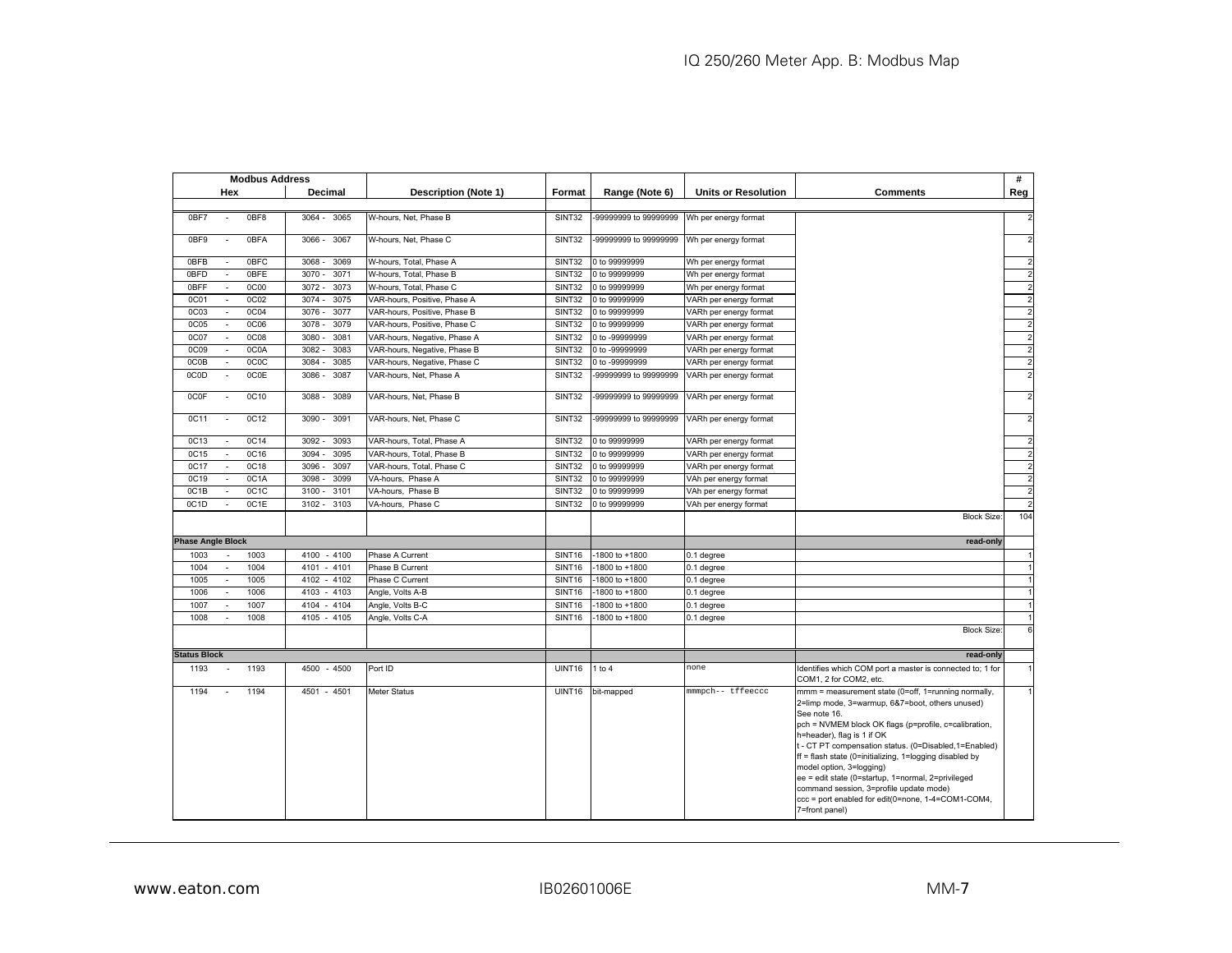| <b>Modbus Address</b>                    |                 |                                              |                                |                      |                            |                                                                                    | #              |
|------------------------------------------|-----------------|----------------------------------------------|--------------------------------|----------------------|----------------------------|------------------------------------------------------------------------------------|----------------|
| Hex                                      | Decimal         | Description (Note 1)                         | Format                         | Range (Note 6)       | <b>Units or Resolution</b> | <b>Comments</b>                                                                    | Reg            |
|                                          |                 |                                              |                                |                      |                            |                                                                                    |                |
| 1195<br>1195<br>$\sim$                   | $4502 - 4502$   | Limits Status                                | UINT16                         | bit-mapped           | 87654321 87654321          | high byte is setpt 1, 0=in, 1=out                                                  |                |
|                                          |                 |                                              |                                |                      |                            | low byte is setpt 2, 0=in, 1=out                                                   |                |
|                                          |                 |                                              |                                |                      |                            | see notes 11, 12, 17                                                               |                |
| 1196<br>1197                             | 4503<br>$-4504$ | <b>Time Since Reset</b>                      | UINT32                         | 0 to 4294967294      | 4 msec                     | wraps around after max count                                                       | $\overline{2}$ |
| 119A<br>1198<br>119D                     | 4505<br>$-4507$ | Meter On Time                                | <b>TSTAMP</b><br><b>TSTAMP</b> | 1Jan2000 - 31Dec2099 | 1 sec                      |                                                                                    |                |
| 119B                                     | 4508 - 4510     | Current Date and Time                        |                                | 1Jan2000 - 31Dec2099 | 1 sec                      |                                                                                    | 3              |
| 119E<br>119E                             | 4511 - 4511     | <b>Clock Sync Status</b>                     | UINT16                         | bit-mapped           | mmm0 Oppe 0000 000s        | mmm00ppe = configuration per programmable settings<br>(see register 30011, 0x753A) | $\mathbf{1}$   |
|                                          |                 |                                              |                                |                      |                            | s = status: 1=working properly, 0=not working                                      |                |
| 119F<br>119F                             | 4512 - 4512     | Current Day of Week                          | UINT16                         | $1$ to $7$           | I day                      | 1=Sun, 2=Mon, etc.                                                                 | $\mathbf{1}$   |
|                                          |                 |                                              |                                |                      |                            | <b>Block Size</b>                                                                  | 13             |
|                                          |                 |                                              |                                |                      |                            |                                                                                    |                |
| <b>THD Block (Note 13)</b>               |                 |                                              |                                |                      |                            | read-only                                                                          |                |
| 176F<br>176F                             | 6000<br>$-6000$ | Volts A-N, %THD                              | UINT16                         | 0 to 10000           | 0.01%                      |                                                                                    | $\overline{1}$ |
| 1770<br>1770                             | $-6001$<br>6001 | Volts B-N, %THD                              | UINT16                         | 0 to 10000           | 0.01%                      |                                                                                    | $\mathbf{1}$   |
| 1771<br>1771<br>٠                        | 6002<br>$-6002$ | Volts C-N, %THD                              | UINT16                         | 0 to 10000           | 0.01%                      |                                                                                    |                |
| 1772<br>1772<br>$\sim$                   | $-6003$<br>6003 | Amps A, %THD                                 | UINT16                         | 0 to 10000           | 0.01%                      |                                                                                    | $\mathbf{1}$   |
| 1773<br>1773                             | 6004<br>6004    | Amps B, %THD                                 | UINT16                         | 0 to 10000           | 0.01%                      |                                                                                    | 1              |
| 1774<br>1774<br>$\sim$                   | 6005<br>$-6005$ | Amps C, %THD                                 | UINT16                         | 0 to 10000           | 0.01%                      |                                                                                    | $\mathbf{1}$   |
| 1775<br>179C                             | 6045<br>6006    | Phase A Voltage harmonic magnitudes          | UINT16                         | 0 to 10000           | 0.01%                      | In each group of 40 registers, the first register represents                       | 40             |
| 179D<br>17 <sub>C4</sub>                 | 6046<br>6085    | Phase A Voltage harmonic phases              | SINT <sub>16</sub>             | -1800 to +1800       | 0.1 degree                 | the fundamental frequency or first harmonic, the second                            | 40             |
| 17EC<br><b>17C5</b><br>$\sim$            | $-6125$<br>6086 | Phase A Current harmonic magnitudes          | UINT16                         | 0 to 10000           | 0.01%                      | represents the second harmonic, and so on up to the                                | 40             |
| 17ED<br>1814<br>٠                        | 6126<br>$-6165$ | Phase A Current harmonic phases              | <b>SINT16</b>                  | -1800 to +1800       | 0.1 degree                 | 40th register which represents the 40th harmonic.                                  | 40             |
| 183C<br>1815                             | 6166<br>6205    | Phase B Voltage harmonic magnitudes          | <b>UINT16</b>                  | 0 to 10000           | 0.01%                      | Harmonic magnitudes are given as % of the fundamental                              | 40             |
| 1864<br>183D                             | 6245<br>6206    | Phase B Voltage harmonic phases              | SINT16                         | -1800 to +1800       | 0.1 degree                 | magnitude. Thus the first register in each group of 40                             | 40             |
| 188C<br>1865                             | 6285<br>6246    | Phase B Current harmonic magnitudes          | UINT16                         | 0 to 10000           | 0.01%                      | will typically be 9999. A reading of 10000 indicates                               | 40             |
| 18B4<br>188D                             | 6286<br>$-6325$ | Phase B Current harmonic phases              | <b>SINT16</b>                  | -1800 to +1800       | 0.1 degree                 | invalid.                                                                           | 40             |
| 18DC<br>18B5<br>$\sim$                   | $-6365$<br>6326 | Phase C Voltage harmonic magnitudes          | UINT16                         | 0 to 10000           | 0.01%                      |                                                                                    | 40             |
| 1904<br>18DD<br>$\overline{\phantom{a}}$ | 6366<br>6405    | Phase C Voltage harmonic phases              | <b>SINT16</b>                  | -1800 to +1800       | 0.1 degree                 |                                                                                    | 40             |
| 192C<br>1905                             | 6445<br>6406    | Phase C Current harmonic magnitudes          | UINT16                         | 0 to 10000           | 0.01%                      |                                                                                    | 40             |
| 192D<br>1954                             | $-6485$<br>6446 | Phase C Current harmonic phases              | SINT16                         | -1800 to +1800       | 0.1 degree                 |                                                                                    | 40             |
| 1955<br>1955                             | 6486<br>6486    | Wave Scope scale factor for channel Va       | UINT16                         | 0 to 32767           |                            |                                                                                    |                |
| 1956<br>1956<br>$\sim$                   | 6487<br>$-6487$ | Wave Scope scale factors for channel Ib      | UINT16                         | 0 to 32767           |                            | Convert individual samples to volts or amps:                                       | $\mathbf{1}$   |
| 1958<br>1957                             | 6488<br>$-6489$ | Wave Scope scale factors for channels Vb and | UINT16                         | 0 to 32767           |                            | V or A = (sample $*$ scale factor) / 1,000,000                                     | $\overline{2}$ |
| 195A<br>1959<br>$\sim$                   | $-6491$<br>6490 | Wave Scope scale factors for channels Vc and | UINT16                         | 0 to 32767           |                            | Samples update in conjunction with THD and harmonics;                              | $\overline{a}$ |
| 199A<br>195B                             | $-6555$<br>6492 | Wave Scope samples for channel Va            | SINT16                         | -32768 to +32767     |                            | samples not available (all zeroes) if THD not available.                           | 64             |
| 19DA<br>199B                             | 6556<br>$-6619$ | Wave Scope samples for channel la            | <b>SINT16</b>                  | -32768 to +32767     |                            |                                                                                    | 64             |
| 1A1A<br>19DB                             | $-6683$<br>6620 | Wave Scope samples for channel Vb            | SINT <sub>16</sub>             | -32768 to +32767     |                            |                                                                                    | 64             |
| 1A5A<br>1A1B<br>$\sim$                   | 6684<br>$-6747$ | Wave Scope samples for channel Ib            | <b>SINT16</b>                  | -32768 to +32767     |                            |                                                                                    | 64             |
| 1A9A<br>1A5B                             | 6811<br>6748    | Wave Scope samples for channel Vc            | SINT16                         | -32768 to +32767     |                            |                                                                                    | 64             |
| 1ADA<br>1A9B                             | 6812 - 6875     | Wave Scope samples for channel Ic            | SINT <sub>16</sub>             | -32768 to +32767     |                            |                                                                                    | 64             |
|                                          |                 |                                              |                                |                      |                            | <b>Block Size</b>                                                                  | 876            |
|                                          |                 |                                              |                                |                      |                            |                                                                                    |                |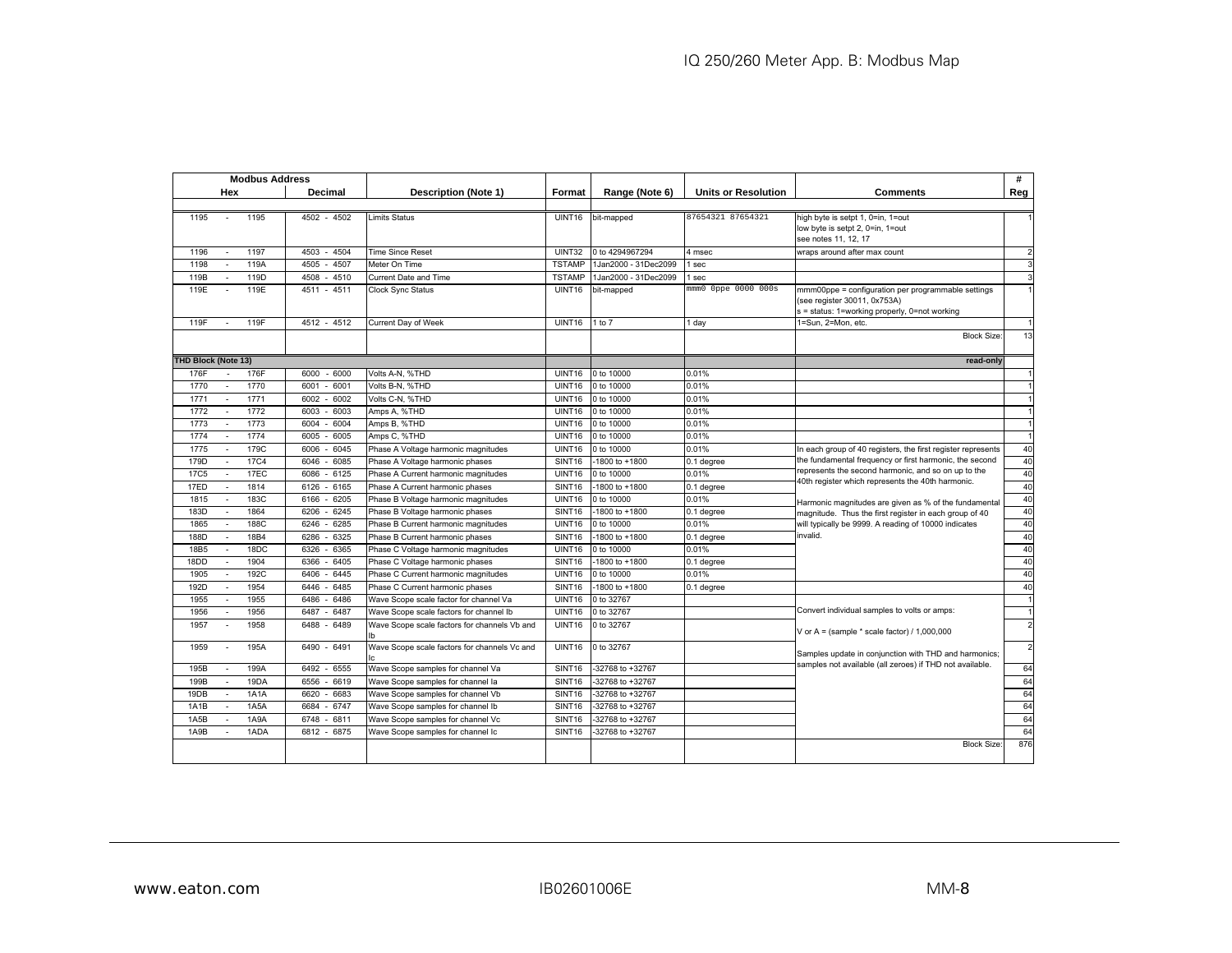|                              |                          | <b>Modbus Address</b>                   |                        |                                                           |              |                    |                            |                                                         | #              |
|------------------------------|--------------------------|-----------------------------------------|------------------------|-----------------------------------------------------------|--------------|--------------------|----------------------------|---------------------------------------------------------|----------------|
|                              | Hex                      |                                         | Decimal                | <b>Description (Note 1)</b>                               | Format       | Range (Note 6)     | <b>Units or Resolution</b> | <b>Comments</b>                                         | Reg            |
|                              |                          |                                         |                        |                                                           |              |                    |                            |                                                         |                |
|                              |                          | <b>Short term Primary Minimum Block</b> |                        |                                                           |              |                    |                            | read-only                                               |                |
| 1F27                         |                          | <b>1F28</b>                             | 7976 - 7977            | Volts A-N, previous Demand interval Short Term<br>Minimum | <b>FLOAT</b> | 0 to 9999 M        | volts                      |                                                         | $\overline{2}$ |
| 1F29                         | $\overline{\phantom{a}}$ | 1F <sub>2</sub> A                       | 7978 - 7979            | Volts B-N, previous Demand interval Short Term<br>Minimum | <b>FLOAT</b> | 0 to 9999 M        | volts                      |                                                         | $\overline{2}$ |
| 1F2B                         |                          | 1F <sub>2</sub> C                       | 7980 - 7981            | Volts C-N, previous Demand interval Short Term<br>Minimum | <b>FLOAT</b> | 0 to 9999 M        | volts                      | Minimum instantaneous value measured during the         | $\overline{2}$ |
| 1F <sub>2</sub> D            |                          | 1F <sub>2</sub> E                       | 7982 - 7983            | Volts A-B, previous Demand interval Short Term<br>Minimum | <b>FLOAT</b> | 0 to 9999 M        | volts                      | demand interval before the one most recently completed. | $\overline{2}$ |
| 1F <sub>2</sub> F            |                          | 1F30                                    | 7984 - 7985            | Volts B-C, previous Demand interval Short Term<br>Minimum | <b>FLOAT</b> | 0 to 9999 M        | volts                      |                                                         | $\overline{2}$ |
| <b>1F31</b>                  | $\sim$                   | 1F32                                    | 7986 - 7987            | Volts C-A, previous Demand interval Short Term<br>Minimum | <b>FLOAT</b> | 0 to 9999 M        | volts                      |                                                         | $\overline{2}$ |
| 1F33                         |                          | 1F34                                    | $-7989$<br>7988        | Volts A-N, Short Term Minimum                             | <b>FLOAT</b> | 0 to 9999 M        | volts                      |                                                         | $\overline{2}$ |
| 1F35                         |                          | 1F36                                    | $-7991$<br>7990        | Volts B-N. Short Term Minimum                             | <b>FLOAT</b> | 0 to 9999 M        | volts                      |                                                         | $\overline{2}$ |
| 1F37                         |                          | 1F38                                    | $-7993$<br>7992        | Volts C-N, Short Term Minimum                             | <b>FLOAT</b> | 0 to 9999 M        | volts                      | Minimum instantaneous value measured during the most    | $\overline{2}$ |
| 1F39                         |                          | 1F3A                                    | 7995<br>7994           | Volts A-B. Short Term Minimum                             | <b>FLOAT</b> | 0 to 9999 M        | volts                      | recently completed demand interval.                     | $\overline{2}$ |
| 1F3B                         |                          | 1F3C                                    | 7996<br>7997           | Volts B-C, Short Term Minimum                             | <b>FLOAT</b> | 0 to 9999 M        | volts                      |                                                         | $\overline{2}$ |
| 1F3D                         |                          | 1F3E                                    | 7998<br>$-7999$        | Volts C-A. Short Term Minimum                             | <b>FLOAT</b> | 0 to 9999 M        | volts                      |                                                         | $\overline{2}$ |
|                              |                          |                                         |                        |                                                           |              |                    |                            | <b>Block Size:</b>                                      | 24             |
| <b>Primary Minimum Block</b> |                          |                                         |                        |                                                           |              |                    |                            | read-only                                               |                |
| 1F3F                         |                          | 1F40                                    | $-8001$<br>8000        | Volts A-N, Minimum                                        | <b>FLOAT</b> | 0 to 9999 M        | volts                      |                                                         | $\overline{2}$ |
| 1F41                         | ÷                        | 1F42                                    | 8003<br>8002           | Volts B-N, Minimum                                        | <b>FLOAT</b> | 0 to 9999 M        | volts                      |                                                         |                |
| 1F43                         |                          | 1F44                                    | 8004<br>$-8005$        | Volts C-N, Minimum                                        | <b>FLOAT</b> | 0 to 9999 M        | volts                      |                                                         | $\overline{2}$ |
| 1F45                         |                          | 1F46                                    | 8007<br>8006           | Volts A-B, Minimum                                        | <b>FLOAT</b> | 0 to 9999 M        | volts                      |                                                         | $\overline{2}$ |
| 1F47                         |                          | 1F48                                    | $-8009$<br>8008        | Volts B-C, Minimum                                        | <b>FLOAT</b> | 0 to 9999 M        | volts                      |                                                         | $\overline{2}$ |
| 1F49                         |                          | 1F4A                                    | 8011<br>8010<br>$\sim$ | Volts C-A. Minimum                                        | <b>FLOAT</b> | 0 to 9999 M        | volts                      |                                                         | $\overline{2}$ |
| 1F4B                         | ÷                        | 1F4C                                    | $-8013$<br>8012        | Amps A, Minimum Avg Demand                                | <b>FLOAT</b> | 0 to 9999 M        | amps                       |                                                         |                |
| 1F4D                         |                          | 1F4E                                    | 8014<br>8015           | Amps B, Minimum Avg Demand                                | <b>FLOAT</b> | 0 to 9999 M        | amps                       |                                                         |                |
| 1F4F                         |                          | 1F50                                    | 8016<br>8017           | Amps C, Minimum Avg Demand                                | <b>FLOAT</b> | 0 to 9999 M        | amps                       |                                                         | $\overline{2}$ |
| 1F51                         |                          | 1F52                                    | $-8019$<br>8018        | Positive Watts, 3-Ph, Minimum Avg Demand                  | <b>FLOAT</b> | 0 to +9999 M       | watts                      |                                                         | $\overline{2}$ |
| 1F53                         |                          | 1F54                                    | $-8021$<br>8020        | Positive VARs, 3-Ph, Minimum Avg Demand                   | <b>FLOAT</b> | 0 to +9999 M       | <b>VARs</b>                |                                                         | $\overline{2}$ |
| 1F55                         |                          | 1F56                                    | 8023<br>8022           | Negative Watts, 3-Ph, Minimum Avg Demand                  | <b>FLOAT</b> | 0 to +9999 M       | watts                      |                                                         | $\overline{2}$ |
| 1F57                         |                          | 1F58                                    | 8024<br>8025           | Negative VARs, 3-Ph, Minimum Avg Demand                   | <b>FLOAT</b> | 0 to +9999 M       | <b>VARs</b>                |                                                         |                |
| 1F59                         |                          | 1F <sub>5</sub> A                       | 8027<br>8026           | VAs, 3-Ph, Minimum Avg Demand                             | <b>FLOAT</b> | -9999 M to +9999 M | VAs                        |                                                         | $\overline{2}$ |
| 1F5B                         |                          | 1F5C                                    | 8028 - 8029            | Positive Power Factor, 3-Ph, Minimum Avg<br>Demand        | <b>FLOAT</b> | $-1.00$ to $+1.00$ | none                       |                                                         | $\overline{2}$ |
| 1F5D                         |                          | 1F5E                                    | 8030 - 8031            | Negative Power Factor, 3-Ph, Minimum Avg<br>Demand        | <b>FLOAT</b> | $-1.00$ to $+1.00$ | none                       |                                                         | $\mathcal{P}$  |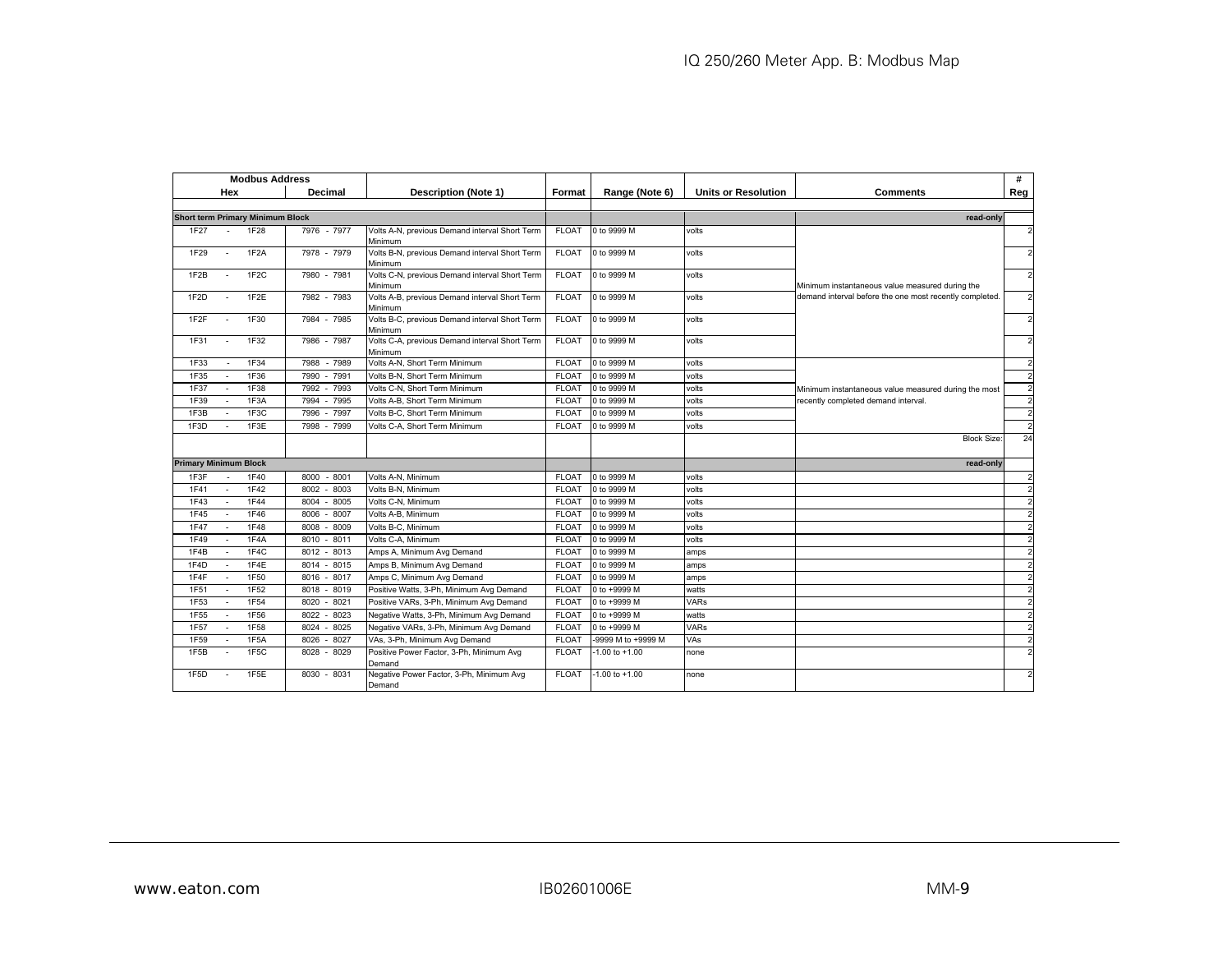| <b>Modbus Address</b>                       |                 |                                                    |                    |                    |                            |                 | #              |
|---------------------------------------------|-----------------|----------------------------------------------------|--------------------|--------------------|----------------------------|-----------------|----------------|
| Hex                                         | Decimal         | <b>Description (Note 1)</b>                        | Format             | Range (Note 6)     | <b>Units or Resolution</b> | <b>Comments</b> | Reg            |
|                                             |                 |                                                    |                    |                    |                            |                 |                |
| 1F5F<br>1F60<br>$\blacksquare$              | 8032 - 8033     | Frequency, Minimum                                 | <b>FLOAT</b>       | 0 to 65.00         | Hz                         |                 |                |
| 1F62<br>1F61<br>$\sim$                      | 8034<br>$-8035$ | Neutral Current, Minimum Avg Demand                | <b>FLOAT</b>       | 0 to 9999 M        | amps                       |                 | $\overline{2}$ |
| 1F63<br>1F64<br>$\sim$                      | 8036<br>$-8037$ | Positive Watts, Phase A, Minimum Avg Demand        | <b>FLOAT</b>       | 9999 M to +9999 M  | watts                      |                 |                |
| 1F65<br>1F66<br>$\overline{\phantom{a}}$    | 8038 - 8039     | Positive Watts, Phase B, Minimum Avg Demand        | <b>FLOAT</b>       | 9999 M to +9999 M  | watts                      |                 | $\overline{2}$ |
| 1F67<br>1F68<br>$\sim$                      | $8040 - 8041$   | Positive Watts, Phase C, Minimum Avg Demand        | <b>FLOAT</b>       | -9999 M to +9999 M | watts                      |                 | $\overline{2}$ |
| 1F6A<br>1F69<br>$\sim$                      | 8042 - 8043     | Positive VARs, Phase A, Minimum Avg Demand         | <b>FLOAT</b>       | 9999 M to +9999 M  | VARs                       |                 | $\overline{2}$ |
| 1F6C<br>1F6B<br>$\sim$                      | 8044 - 8045     | Positive VARs, Phase B, Minimum Avg Demand         | <b>FLOAT</b>       | -9999 M to +9999 M | <b>VARs</b>                |                 | $\overline{2}$ |
| 1F6D<br>1F6E                                | 8046 - 8047     | Positive VARs, Phase C, Minimum Avg Demand         | <b>FLOAT</b>       | -9999 M to +9999 M | VARs                       |                 | $\overline{2}$ |
| 1F6F<br>1F70                                | 8048 - 8049     | Negative Watts, Phase A, Minimum Avg<br>Demand     | <b>FLOAT</b>       | -9999 M to +9999 M | watts                      |                 | $\overline{c}$ |
| 1F72<br>1F71                                | 8050 - 8051     | Negative Watts, Phase B, Minimum Avg<br>Demand     | <b>FLOAT</b>       | -9999 M to +9999 M | watts                      |                 | $\overline{2}$ |
| 1F74<br>1F73                                | 8052 - 8053     | Negative Watts, Phase C, Minimum Avg<br>Demand     | <b>FLOAT</b>       | -9999 M to +9999 M | watts                      |                 | $\overline{c}$ |
| 1F76<br>1F75                                | 8054 - 8055     | Negative VARs, Phase A, Minimum Avg Demand         | <b>FLOAT</b>       | -9999 M to +9999 M | VARs                       |                 |                |
| 1F78<br><b>1F77</b>                         | 8056 - 8057     | Negative VARs, Phase B, Minimum Avg Demand         | <b>FLOAT</b>       | 9999 M to +9999 M  | <b>VARs</b>                |                 | $\overline{2}$ |
| 1F79<br>1F7A<br>$\sim$                      | 8058 - 8059     | Negative VARs, Phase C, Minimum Avg<br>Demand      | <b>FLOAT</b>       | -9999 M to +9999 M | <b>VARs</b>                |                 |                |
| 1F7B<br>1F7C                                | $-8061$<br>8060 | VAs, Phase A, Minimum Avg Demand                   | <b>FLOAT</b>       | -9999 M to +9999 M | VAs                        |                 | $\overline{2}$ |
| 1F7E<br>1F7D<br>$\sim$                      | $-8063$<br>8062 | VAs, Phase B, Minimum Avg Demand                   | <b>FLOAT</b>       | -9999 M to +9999 M | VAs                        |                 | $\overline{2}$ |
| 1F7F<br>1F80                                | 8064<br>8065    | VAs, Phase C, Minimum Avg Demand                   | <b>FLOAT</b>       | -9999 M to +9999 M | VAs                        |                 | $\overline{2}$ |
| 1F81<br>1F82<br>$\mathcal{L}_{\mathcal{A}}$ | 8066<br>8067    | Positive PF, Phase A, Minimum Avg Demand           | <b>FLOAT</b>       | $-1.00$ to $+1.00$ | none                       |                 | $\overline{2}$ |
| 1F83<br>1F84<br>۰.                          | 8069<br>8068    | Positive PF, Phase B, Minimum Avg Demand           | <b>FLOAT</b>       | $-1.00$ to $+1.00$ | none                       |                 | $\overline{2}$ |
| 1F85<br>1F86<br>$\overline{\phantom{a}}$    | 8070<br>$-8071$ | Positive PF, Phase C, Minimum Avg Demand           | <b>FLOAT</b>       | $-1.00$ to $+1.00$ | none                       |                 | $\overline{2}$ |
| 1F87<br>1F88                                | 8072<br>8073    | Negative PF, Phase A, Minimum Avg Demand           | <b>FLOAT</b>       | $-1.00$ to $+1.00$ | none                       |                 | $\overline{2}$ |
| 1F89<br>1F8A                                | 8074<br>8075    | Negative PF, Phase B, Minimum Avg Demand           | <b>FLOAT</b>       | $-1.00$ to $+1.00$ | none                       |                 | $\overline{c}$ |
| 1F8C<br>1F8B<br>÷.                          | 8077<br>8076    | Negative PF, Phase C, Minimum Avg Demand           | <b>FLOAT</b>       | $-1.00$ to $+1.00$ | none                       |                 | $\overline{2}$ |
| 1F8D<br>1F8D<br>$\overline{a}$              | 8078<br>8078    | Volts A-N, %THD, Minimum                           | UINT16             | 0 to 9999          | 0.01%                      |                 |                |
| 1F8E<br>1F8E<br>$\sim$                      | 8079<br>8079    | Volts B-N, %THD, Minimum                           | UINT16             | 0 to 9999          | 0.01%                      |                 |                |
| 1F8F<br>1F8F<br>$\sim$                      | 8080<br>8080    | Volts C-N, %THD, Minimum                           | UINT16             | 0 to 9999          | 0.01%                      |                 |                |
| 1F90<br>1F90<br>$\blacksquare$              | 8081<br>8081    | Amps A, %THD, Minimum                              | UINT16             | 0 to 9999          | 0.01%                      |                 |                |
| 1F91<br>1F91<br>$\overline{\phantom{a}}$    | 8082<br>8082    | Amps B, %THD, Minimum                              | UINT16             | 0 to 9999          | 0.01%                      |                 |                |
| 1F92<br>1F92<br>$\sim$                      | 8083<br>8083    | Amps C, %THD, Minimum                              | UINT16             | 0 to 9999          | 0.01%                      |                 |                |
| 1F93<br>1F94<br>$\sim$                      | $-8085$<br>8084 | Symmetrical Component Magnitude, 0 Seq,<br>Minimum | <b>FLOAT</b>       | 0 to 9999 M        | volts                      |                 | $\overline{c}$ |
| 1F95<br>1F96<br>$\sim$                      | $-8087$<br>8086 | Symmetrical Component Magnitude, + Seg,<br>Minimum | <b>FLOAT</b>       | 0 to 9999 M        | volts                      |                 | $\overline{c}$ |
| 1F97<br>1F98                                | 8088 - 8089     | Symmetrical Component Magnitude, - Seq,<br>Minimum | <b>FLOAT</b>       | 0 to 9999 M        | volts                      |                 | $\overline{2}$ |
| 1F99<br>1F99                                | 8090 - 8090     | Symmetrical Component Phase, 0 Seq,<br>Minimum     | SINT <sub>16</sub> | 1800 to +1800      | 0.1 degree                 |                 |                |
| 1F9A<br>1F9A                                | $-8091$<br>8091 | Symmetrical Component Phase, + Seq,<br>Minimum     | SINT <sub>16</sub> | 1800 to +1800      | 0.1 degree                 |                 |                |
| 1F9B<br>1F9B                                | 8092 - 8092     | Symmetrical Component Phase, - Seq, Minimum SINT16 |                    | 1800 to +1800      | 0.1 degree                 |                 |                |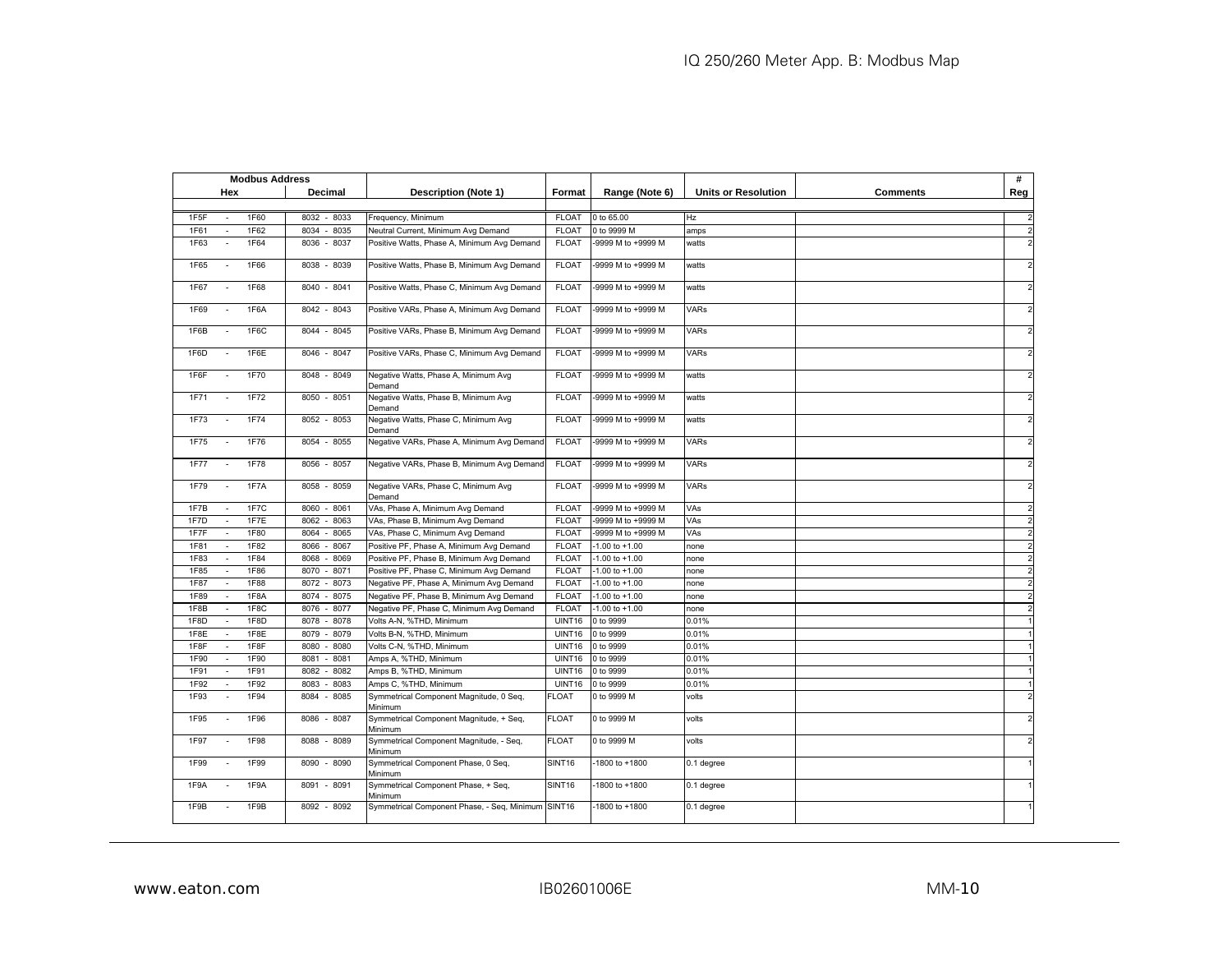| <b>Modbus Address</b>                                |                 |                                                       |               |                      |                            |                    | #   |
|------------------------------------------------------|-----------------|-------------------------------------------------------|---------------|----------------------|----------------------------|--------------------|-----|
| Hex                                                  | Decimal         | <b>Description (Note 1)</b>                           | Format        | Range (Note 6)       | <b>Units or Resolution</b> | <b>Comments</b>    | Reg |
|                                                      |                 |                                                       |               |                      |                            |                    |     |
| 1F9C<br>1F9C<br>$\sim$                               | 8093 - 8093     | Unbalance, 0 sequence, Minimum                        | UINT16        | 0 to 65535           | 0.01%                      |                    |     |
| 1F9D<br>1F9D<br>÷.                                   | 8094<br>8094    | Unbalance, -sequence, Minimum                         | UINT16        | 0 to 65535           | 0.01%                      |                    |     |
| 1F9E<br>1F9E<br>$\sim$                               | 8095<br>8095    | Current Unbalance, Minimum                            | UINT16        | 0 to 20000           | 0.01%                      |                    |     |
|                                                      |                 |                                                       |               |                      |                            | <b>Block Size:</b> | 96  |
|                                                      |                 |                                                       |               |                      |                            |                    |     |
| <b>Primary Minimum Timestamp Block</b>               |                 |                                                       |               |                      |                            | read-only          |     |
| 20CF<br>20D1<br>÷                                    | 8400<br>$-8402$ | Volts A-N, Min Timestamp                              | <b>TSTAMP</b> | 1Jan2000 - 31Dec2099 | sec                        |                    | 3   |
| 20D4<br>20D <sub>2</sub><br>$\overline{\phantom{a}}$ | 8403<br>8405    | Volts B-N, Min Timestamp                              | <b>TSTAMP</b> | 1Jan2000 - 31Dec2099 | sec                        |                    | 3   |
| 20D5<br>20D7<br>$\sim$                               | 8406<br>8408    | Volts C-N, Min Timestamp                              | <b>TSTAMP</b> | 1Jan2000 - 31Dec2099 | sec                        |                    | 3   |
| 20DA<br>20D8                                         | 8409<br>8411    | Volts A-B, Min Timestamp                              | <b>TSTAMP</b> | 1Jan2000 - 31Dec2099 | sec                        |                    | 3   |
| 20DD<br>20DB<br>$\sim$                               | 8412<br>$-8414$ | Volts B-C, Min Timestamp                              | <b>TSTAMP</b> | 1Jan2000 - 31Dec2099 | sec                        |                    | 3   |
| 20E0<br>20DE                                         | $-8417$<br>8415 | Volts C-A, Min Timestamp                              | <b>TSTAMP</b> | 1Jan2000 - 31Dec2099 | sec                        |                    | ā   |
| 20E1<br>20E3                                         | 8418<br>$-8420$ | Amps A, Min Avg Dmd Timestamp                         | <b>TSTAMP</b> | 1Jan2000 - 31Dec2099 | sec                        |                    | 3   |
| 20E6<br>20E4<br>÷,                                   | 8421<br>$-8423$ | Amps B, Min Avg Dmd Timestamp                         | <b>TSTAMP</b> | 1Jan2000 - 31Dec2099 | sec                        |                    | 3   |
| 20E7<br>20E9<br>÷,                                   | 8424<br>8426    | Amps C, Min Avg Dmd Timestamp                         | <b>TSTAMP</b> | 1Jan2000 - 31Dec2099 | sec                        |                    | 3   |
| 20 <sub>EC</sub><br>20EA                             | 8427<br>$-8429$ |                                                       | <b>TSTAMP</b> | 1Jan2000 - 31Dec2099 |                            |                    | 3   |
|                                                      |                 | Positive Watts, 3-Ph, Min Avg Dmd Timestamp           |               |                      | sec                        |                    |     |
| 20EF<br>20ED                                         | 8430<br>8432    | Positive VARs, 3-Ph, Min Avg Dmd Timestamp            | <b>TSTAMP</b> | 1Jan2000 - 31Dec2099 | sec                        |                    | 3   |
| 20F2<br>20F0                                         | $-8435$<br>8433 | Negative Watts, 3-Ph, Min Avg Dmd Timestamp           | <b>TSTAMP</b> | 1Jan2000 - 31Dec2099 | sec                        |                    |     |
| 20F3<br>20F5                                         | 8436<br>$-8438$ | Negative VARs, 3-Ph, Min Avg Dmd Timestamp            | <b>TSTAMP</b> | 1Jan2000 - 31Dec2099 | sec                        |                    |     |
| 20F6<br>20F8                                         | 8439<br>$-8441$ | VAs, 3-Ph, Min Avg Dmd Timestamp                      | <b>TSTAMP</b> | 1Jan2000 - 31Dec2099 | sec                        |                    | 3   |
| 20F9<br>20FB                                         | 8442<br>$-8444$ | Positive Power Factor, 3-Ph, Min Avg Dmd<br>Timestamp | <b>TSTAMP</b> | 1Jan2000 - 31Dec2099 | sec                        |                    |     |
| 20FE<br>20FC<br>$\sim$                               | 8445 - 8447     | Negative Power Factor, 3-Ph, Min Avg Dmd<br>Timestamp | <b>TSTAMP</b> | 1Jan2000 - 31Dec2099 | sec                        |                    | 3   |
| 20FF<br>2101<br>$\overline{a}$                       | 8448<br>$-8450$ | Frequency, Min Timestamp                              | <b>TSTAMP</b> | 1Jan2000 - 31Dec2099 | sec                        |                    | 3   |
| 2104<br>2102                                         | $-8453$<br>8451 | Neutral Current, Min Avg Dmd Timestamp                | <b>TSTAMP</b> | 1Jan2000 - 31Dec2100 | sec                        |                    | 3   |
| 2105<br>2107                                         | 8454<br>$-8456$ | Positive Watts, Phase A, Min Avg Dmd<br>Timestamp     | <b>TSTAMP</b> | 1Jan2000 - 31Dec2099 | sec                        |                    | 3   |
| 210A<br>2108<br>$\overline{a}$                       | 8457 - 8459     | Positive Watts, Phase B, Min Avg Dmd                  | <b>TSTAMP</b> | 1Jan2000 - 31Dec2099 | I sec                      |                    | 3   |
| 210B<br>210D                                         | 8460 - 8462     | Timestamp<br>Positive Watts, Phase C, Min Avg Dmd     | <b>TSTAMP</b> | 1Jan2000 - 31Dec2099 | sec                        |                    | 3   |
|                                                      |                 | Timestamp                                             |               |                      |                            |                    |     |
| 2110<br>210E<br>$\overline{a}$                       | 8463<br>$-8465$ | Positive VARs, Phase A, Min Avg Dmd                   | <b>TSTAMP</b> | 1Jan2000 - 31Dec2099 | sec                        |                    | 3   |
|                                                      |                 | Timestamp                                             |               |                      |                            |                    |     |
| 2111<br>2113                                         | 8466<br>$-8468$ | Positive VARs, Phase B, Min Avg Dmd                   | <b>TSTAMP</b> | 1Jan2000 - 31Dec2099 | I sec                      |                    | 3   |
|                                                      |                 | Timestamp                                             |               |                      |                            |                    |     |
| 2114<br>2116                                         | 8469 - 8471     | Positive VARs, Phase C, Min Avg Dmd<br>Timestamp      | <b>TSTAMP</b> | 1Jan2000 - 31Dec2099 | sec                        |                    |     |
| 2119<br>2117<br>$\sim$                               | 8472 - 8474     | Negative Watts, Phase A, Min Avg Dmd<br>Timestamp     | <b>TSTAMP</b> | 1Jan2000 - 31Dec2099 | sec                        |                    | 3   |
| 211A<br>211C<br>÷.                                   | 8475 - 8477     | Negative Watts, Phase B, Min Avg Dmd                  | <b>TSTAMP</b> | 1Jan2000 - 31Dec2099 | sec                        |                    | 3   |
|                                                      |                 | Timestamp                                             |               |                      |                            |                    |     |
| 211F<br>211D<br>÷                                    | 8478 - 8480     | Negative Watts, Phase C, Min Avg Dmd<br>Timestamp     | <b>TSTAMP</b> | 1Jan2000 - 31Dec2099 | sec                        |                    | 3   |
| 2122<br>2120<br>$\sim$                               | 8481 - 8483     | Negative VARs, Phase A, Min Avg Dmd<br>Timestamp      | <b>TSTAMP</b> | 1Jan2000 - 31Dec2099 | sec                        |                    | 3   |
| 2125<br>2123                                         | 8484 - 8486     | Negative VARs, Phase B, Min Avg Dmd                   | <b>TSTAMP</b> | 1Jan2000 - 31Dec2099 | I sec                      |                    |     |
|                                                      |                 | Timestamp                                             |               |                      |                            |                    |     |
| 2128<br>2126                                         | 8487 - 8489     | Negative VARs, Phase C, Min Avg Dmd<br>Timestamp      | <b>TSTAMP</b> | 1Jan2000 - 31Dec2099 | sec                        |                    |     |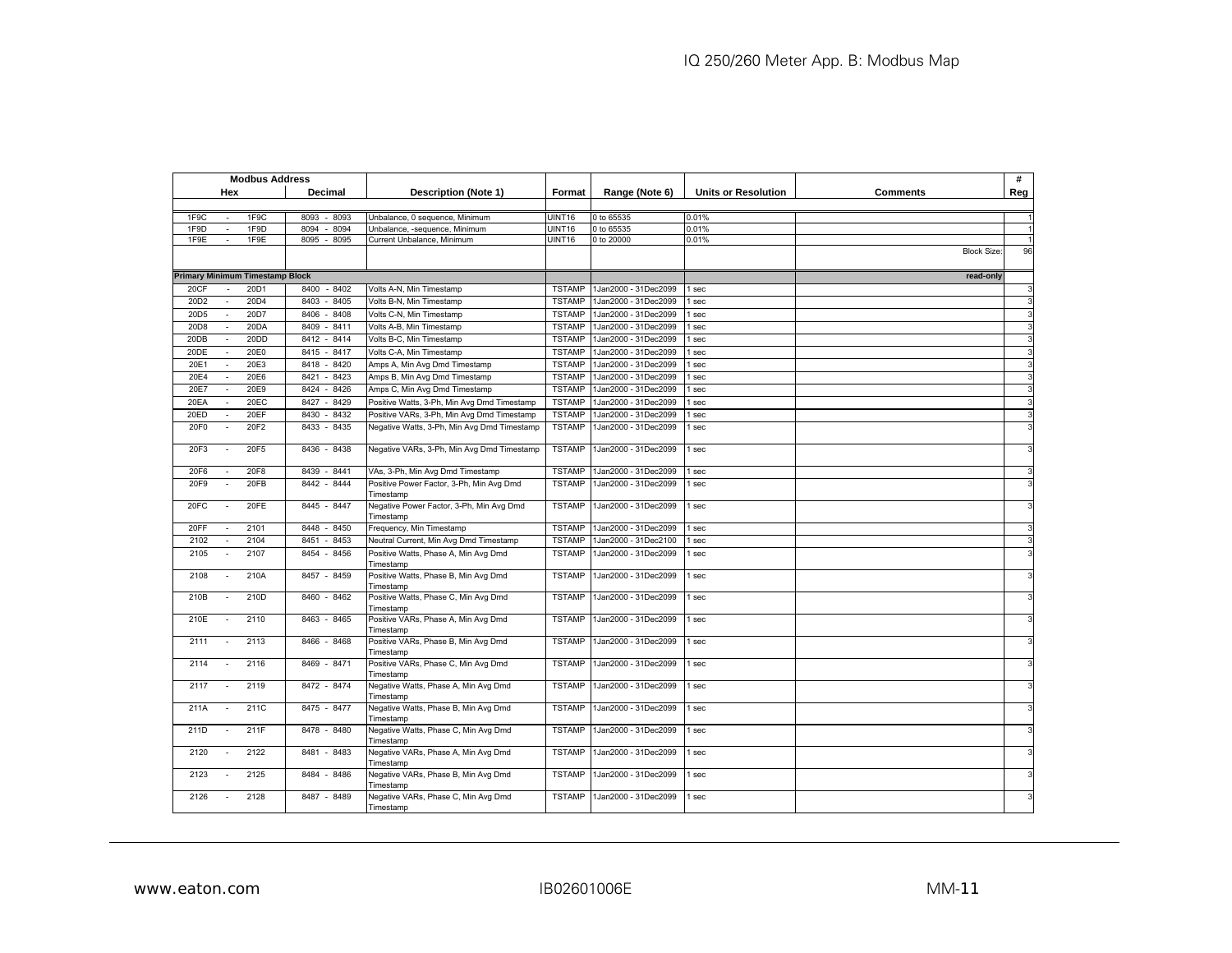| <b>Modbus Address</b>  |                 |                                                     |               |                      |                            |                    | #   |
|------------------------|-----------------|-----------------------------------------------------|---------------|----------------------|----------------------------|--------------------|-----|
| Hex                    | <b>Decimal</b>  | <b>Description (Note 1)</b>                         | Format        | Range (Note 6)       | <b>Units or Resolution</b> | Comments           | Reg |
|                        |                 |                                                     |               |                      |                            |                    |     |
| 212B<br>2129           | 8490<br>$-8492$ | VAs, Phase A, Min Avg Dmd Timestamp                 | <b>TSTAMP</b> | 1Jan2000 - 31Dec2099 | 1 sec                      |                    |     |
| 212E<br>212C           | 8493<br>8495    | VAs, Phase B, Min Avg Dmd Timestamp                 | <b>TSTAMP</b> | 1Jan2000 - 31Dec2099 | 1 sec                      |                    | 3   |
| 212F<br>2131           | 8496<br>$-8498$ | VAs, Phase C, Min Avg Dmd Timestamp                 | <b>TSTAMP</b> | 1Jan2000 - 31Dec2099 | 1 sec                      |                    |     |
| 2132<br>2134           | 8499 - 8501     | Positive PF, Phase A, Min Avg Dmd Timestamp         | <b>TSTAMP</b> | 1Jan2000 - 31Dec2099 | 1 sec                      |                    |     |
| 2137<br>2135           | 8502 - 8504     | Positive PF, Phase B, Min Avg Dmd Timestamp         | <b>TSTAMP</b> | 1Jan2000 - 31Dec2099 | 1 sec                      |                    |     |
| 2138<br>213A<br>$\sim$ | 8505 - 8507     | Positive PF, Phase C, Min Avg Dmd Timestamp         | <b>TSTAMP</b> | 1Jan2000 - 31Dec2099 | 1 sec                      |                    |     |
| 213B<br>213D           | 8508 - 8510     | Negative PF, Phase A, Min Avg Dmd Timestamp         | <b>TSTAMP</b> | 1Jan2000 - 31Dec2099 | 1 sec                      |                    |     |
| 213E<br>2140           | 8511 - 8513     | Negative PF, Phase B, Min Avg Dmd Timestamp         | <b>TSTAMP</b> | 1Jan2000 - 31Dec2099 | 1 sec                      |                    |     |
| 2141<br>2143           | 8514 - 8516     | Negative PF, Phase C, Min Avg Dmd Timestamp         | <b>TSTAMP</b> | 1Jan2000 - 31Dec2099 | 1 sec                      |                    | 3   |
| 2144<br>2146           | 8517 - 8519     | Volts A-N, %THD, Min Timestamp                      | <b>TSTAMP</b> | 1Jan2000 - 31Dec2099 | 1 sec                      |                    | 3   |
| 2147<br>2149<br>$\sim$ | 8520<br>8522    | Volts B-N, %THD, Min Timestamp                      | <b>TSTAMP</b> | 1Jan2000 - 31Dec2099 | 1 sec                      |                    | 3   |
| 214C<br>214A           | 8523<br>$-8525$ | Volts C-N, %THD, Min Timestamp                      | <b>TSTAMP</b> | 1Jan2000 - 31Dec2099 | 1 sec                      |                    |     |
| 214F<br>214D           | 8526<br>$-8528$ | Amps A, %THD, Min Timestamp                         | <b>TSTAMP</b> | 1Jan2000 - 31Dec2099 | 1 sec                      |                    | 3   |
| 2152<br>2150           | 8529<br>$-8531$ | Amps B, %THD, Min Timestamp                         | <b>TSTAMP</b> | 1Jan2000 - 31Dec2099 | 1 sec                      |                    |     |
| 2155<br>2153           | 8532 - 8534     | Amps C, %THD, Min Timestamp                         | <b>TSTAMP</b> | 1Jan2000 - 31Dec2099 | 1 sec                      |                    |     |
| 2158<br>2156           | 8535 - 8537     | Symmetrical Comp Magnitude, 0 Seg, Min<br>Timestamp | TSTAMP        | 1Jan2000 - 31Dec2099 | 1 sec                      |                    |     |
| 2159<br>215B           | 8538 - 8540     | Symmetrical Comp Magnitude, + Seg, Min<br>Timestamp | <b>TSTAMP</b> | 1Jan2000 - 31Dec2099 | 1 sec                      |                    | 3   |
| 215E<br>215C           | 8541 - 8543     | Symmetrical Comp Magnitude, - Seg, Min<br>Timestamp | <b>TSTAMP</b> | 1Jan2000 - 31Dec2099 | 1 sec                      |                    | 3   |
| 215F<br>2161           | 8544 - 8546     | Symmetrical Comp Phase, 0 Seq, Min<br>Timestamp     | <b>TSTAMP</b> | 1Jan2000 - 31Dec2099 | 1 sec                      |                    |     |
| 2162<br>2164           | 8547 - 8549     | Symmetrical Comp Phase, + Seq, Min<br>Timestamp     | <b>TSTAMP</b> | 1Jan2000 - 31Dec2099 | 1 sec                      |                    |     |
| 2165<br>2167<br>$\sim$ | 8550 - 8552     | Symmetrical Comp Phase, - Seq, Min<br>Timestamp     | <b>TSTAMP</b> | 1Jan2000 - 31Dec2099 | 1 sec                      |                    | 3   |
| 2170<br>2168           | 8553<br>$-8555$ | Unbalance, 0 Seq, Min Timestamp                     | <b>TSTAMP</b> | 1Jan2000 - 31Dec2099 | 1 sec                      |                    | 3   |
| 2173<br>2171<br>$\sim$ | 8558<br>8556    | Unbalance, - Seq, Min Timestamp                     | <b>TSTAMP</b> | 1Jan2000 - 31Dec2099 | 1 sec                      |                    | 3   |
| 2174<br>2176           | 8559 - 8561     | Current Unbalance, Min Timestamp                    | TSTAMP        | 1Jan2000 - 31Dec2099 | 1 sec                      | <b>Block Size:</b> | 162 |
|                        |                 |                                                     |               |                      |                            |                    |     |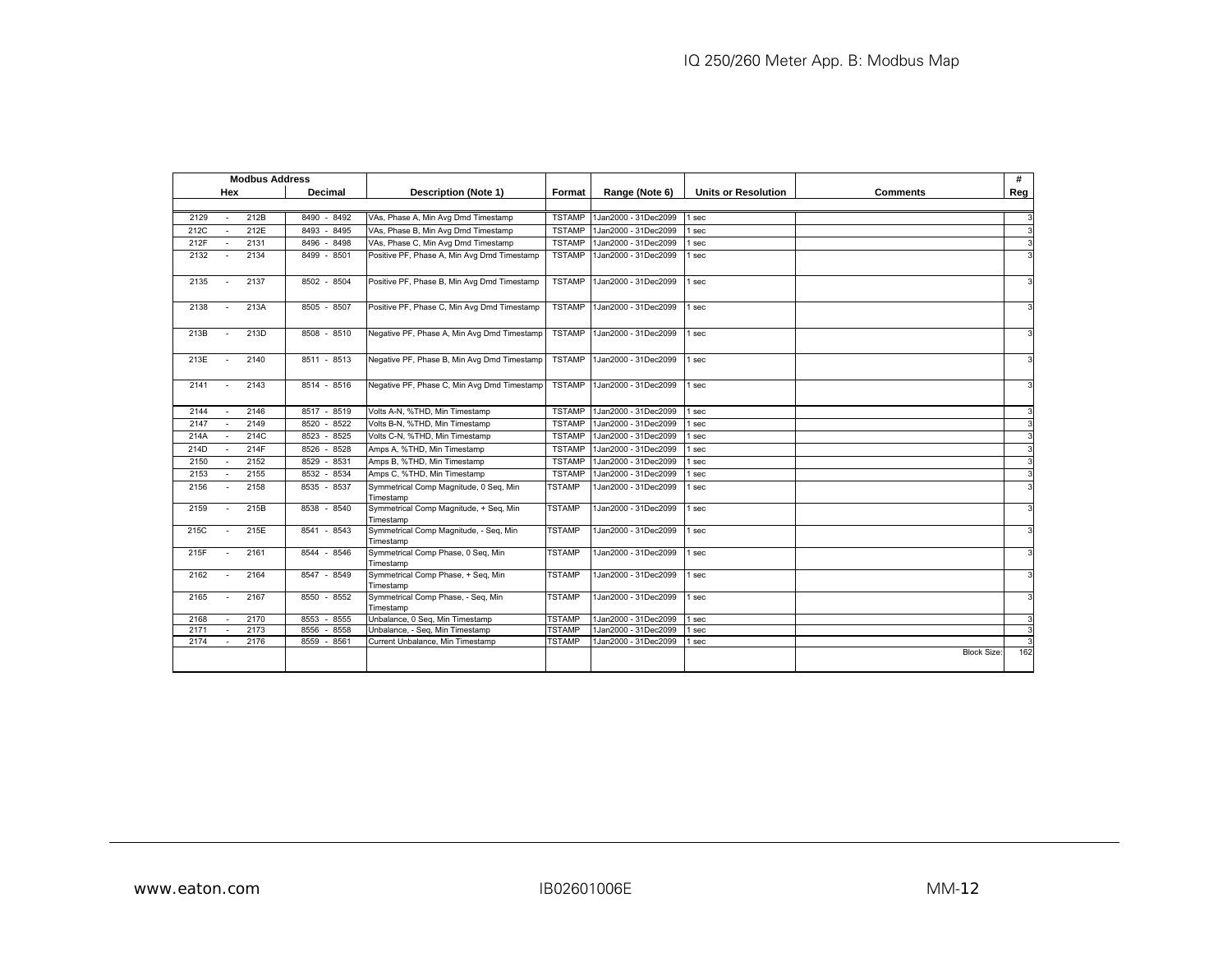| <b>Modbus Address</b>                    |                              |                                                           |                              |                            |                            |                                                                                             | #              |
|------------------------------------------|------------------------------|-----------------------------------------------------------|------------------------------|----------------------------|----------------------------|---------------------------------------------------------------------------------------------|----------------|
| Hex                                      | Decimal                      | <b>Description (Note 1)</b>                               | Format                       | Range (Note 6)             | <b>Units or Resolution</b> | <b>Comments</b>                                                                             | Reg            |
|                                          |                              |                                                           |                              |                            |                            |                                                                                             |                |
| <b>Short term Primary Maximum Block</b>  |                              |                                                           |                              |                            |                            | read-only                                                                                   |                |
| 2310<br>230F                             | 8976 - 8977                  | Volts A-N, previous Demand interval Short Term            | <b>FLOAT</b>                 | 0 to 9999 M                | volts                      |                                                                                             |                |
|                                          |                              | Maximum                                                   |                              |                            |                            |                                                                                             |                |
| 2312<br>2311                             | $-8979$<br>8978              | Volts B-N, previous Demand interval Short Term            | <b>FLOAT</b>                 | 0 to 9999 M                | volts                      |                                                                                             |                |
| 2313<br>2314<br>$\overline{\phantom{a}}$ | 8980 - 8981                  | Maximum<br>Volts C-N, previous Demand interval Short Term | <b>FLOAT</b>                 | 0 to 9999 M                | volts                      |                                                                                             |                |
|                                          |                              | Maximum                                                   |                              |                            |                            | Maximum instantaneous value measured during the                                             |                |
| 2316<br>2315                             | 8982 - 8983                  | Volts A-B, previous Demand interval Short Term            | <b>FLOAT</b>                 | 0 to 9999 M                | volts                      | demand interval before the one most recently completed.                                     |                |
|                                          |                              | Maximum                                                   |                              |                            |                            |                                                                                             |                |
| 2317<br>2318<br>$\sim$                   | 8984 - 8985                  | Volts B-C, previous Demand interval Short Term            | <b>FLOAT</b>                 | 0 to 9999 M                | volts                      |                                                                                             |                |
|                                          |                              | Maximum                                                   |                              |                            |                            |                                                                                             |                |
| 231A<br>2319<br>$\overline{\phantom{a}}$ | $-8987$<br>8986              | Volts C-A, previous Demand interval Short Term            | <b>FLOAT</b>                 | 0 to 9999 M                | volts                      |                                                                                             |                |
| 231C<br>231B                             | $-8989$<br>8988              | Maximum<br>Volts A-N, Maximum                             | <b>FLOAT</b>                 | 0 to 9999 M                | volts                      |                                                                                             |                |
| 231E<br>231D<br>$\mathbf{r}$             | 8991<br>8990                 | Volts B-N, Maximum                                        | <b>FLOAT</b>                 | 0 to 9999 M                | volts                      |                                                                                             |                |
| 2320                                     |                              |                                                           |                              |                            |                            |                                                                                             | $\overline{2}$ |
| 232F<br>2322<br>2321                     | 8992<br>8993<br>8994<br>8995 | Volts C-N, Maximum<br>Volts A-B, Maximum                  | <b>FLOAT</b><br><b>FLOAT</b> | 0 to 9999 M<br>0 to 9999 M | volts<br>volts             | Maximum instantaneous value measured during the most<br>recently completed demand interval. |                |
| 2324<br>2323                             | 8996                         |                                                           | <b>FLOAT</b>                 | 0 to 9999 M                |                            |                                                                                             | $\overline{2}$ |
| $\sim$<br>2326                           | 8997                         | Volts B-C, Maximum                                        |                              |                            | volts                      |                                                                                             |                |
| 2325                                     | 8998<br>$-8999$              | Volts C-A, Maximum                                        | <b>FLOAT</b>                 | 0 to 9999 M                | volts                      |                                                                                             | $\overline{2}$ |
|                                          |                              |                                                           |                              |                            |                            | <b>Block Size:</b>                                                                          | 12             |
| <b>Primary Maximum Block</b>             |                              |                                                           |                              |                            |                            |                                                                                             |                |
|                                          |                              |                                                           |                              |                            |                            | read-only                                                                                   |                |
| 2328<br>2327                             | $-9001$<br>9000              | Volts A-N, Maximum                                        | <b>FLOAT</b>                 | 0 to 9999 M                | volts                      |                                                                                             | $\overline{2}$ |
| 2329<br>232A<br>$\overline{a}$           | 9003<br>9002                 | Volts B-N, Maximum                                        | <b>FLOAT</b>                 | 0 to 9999 M                | volts                      |                                                                                             | $\overline{2}$ |
| 232C<br>232B                             | 9005<br>9004                 | Volts C-N, Maximum                                        | <b>FLOAT</b>                 | 0 to 9999 M                | volts                      |                                                                                             |                |
| 232E<br>232D                             | 9006<br>9007                 | Volts A-B, Maximum                                        | <b>FLOAT</b>                 | 0 to 9999 M                | volts                      |                                                                                             |                |
| 2330<br>232F<br>÷                        | 9008<br>9009                 | Volts B-C, Maximum                                        | <b>FLOAT</b>                 | 0 to 9999 M                | volts                      |                                                                                             |                |
| 2332<br>2331                             | $-9011$<br>9010              | Volts C-A. Maximum                                        | <b>FLOAT</b>                 | 0 to 9999 M                | volts                      |                                                                                             | $\overline{c}$ |
| 2334<br>2333                             | 9012<br>$-9013$              | Amps A, Maximum Avg Demand                                | <b>FLOAT</b>                 | 0 to 9999 M                | amps                       |                                                                                             |                |
| 2336<br>2335<br>$\sim$                   | 9014<br>9015                 | Amps B, Maximum Avg Demand                                | <b>FLOAT</b>                 | 0 to 9999 M                | amps                       |                                                                                             | $\overline{2}$ |
| 2338<br>2337                             | 9017<br>9016                 | Amps C, Maximum Avg Demand                                | <b>FLOAT</b>                 | 0 to 9999 M                | amps                       |                                                                                             | $\overline{2}$ |
| 233A<br>2339                             | 9019<br>9018                 | Positive Watts, 3-Ph, Maximum Avg Demand                  | <b>FLOAT</b>                 | 0 to +9999 M               | watts                      |                                                                                             |                |
| 233C<br>233B<br>$\sim$                   | 9020<br>9021                 | Positive VARs, 3-Ph, Maximum Avg Demand                   | <b>FLOAT</b>                 | 0 to +9999 M               | <b>VARs</b>                |                                                                                             | 2              |
| 233E<br>233D                             | 9023<br>9022                 | Negative Watts, 3-Ph, Maximum Avg Demand                  | <b>FLOAT</b>                 | 0 to +9999 M               | watts                      |                                                                                             | $\overline{2}$ |
| 2340<br>233F                             | 9025<br>9024                 | Negative VARs, 3-Ph, Maximum Avg Demand                   | <b>FLOAT</b>                 | 0 to +9999 M               | VARs                       |                                                                                             |                |
| 2342<br>2341<br>$\sim$                   | 9027<br>9026                 | VAs, 3-Ph, Maximum Avg Demand                             | <b>FLOAT</b>                 | -9999 M to +9999 M         | VAs                        |                                                                                             | $\overline{c}$ |
| 2344<br>2343                             | 9028<br>9029                 | Positive Power Factor, 3-Ph, Maximum Avg<br>Demand        | <b>FLOAT</b>                 | $-1.00$ to $+1.00$         | none                       |                                                                                             |                |
| 2346<br>2345                             | $-9031$<br>9030              | Negative Power Factor, 3-Ph, Maximum Avg<br>Demand        | <b>FLOAT</b>                 | $-1.00$ to $+1.00$         | none                       |                                                                                             |                |
| 2348<br>2347                             | $-9033$<br>9032              | Frequency, Maximum                                        | <b>FLOAT</b>                 | 0 to 65.00                 | Hz                         |                                                                                             | $\overline{2}$ |
| 234A<br>2349                             | 9034<br>9035                 | Neutral Current, Maximum Avg Demand                       | <b>FLOAT</b>                 | 0 to 9999 M                | amps                       |                                                                                             | $\overline{2}$ |
| 234C<br>234B                             | 9036<br>9037<br>$\sim$       | Positive Watts, Phase A, Maximum Avg Demand               | <b>FLOAT</b>                 | -9999 M to +9999 M         | watts                      |                                                                                             |                |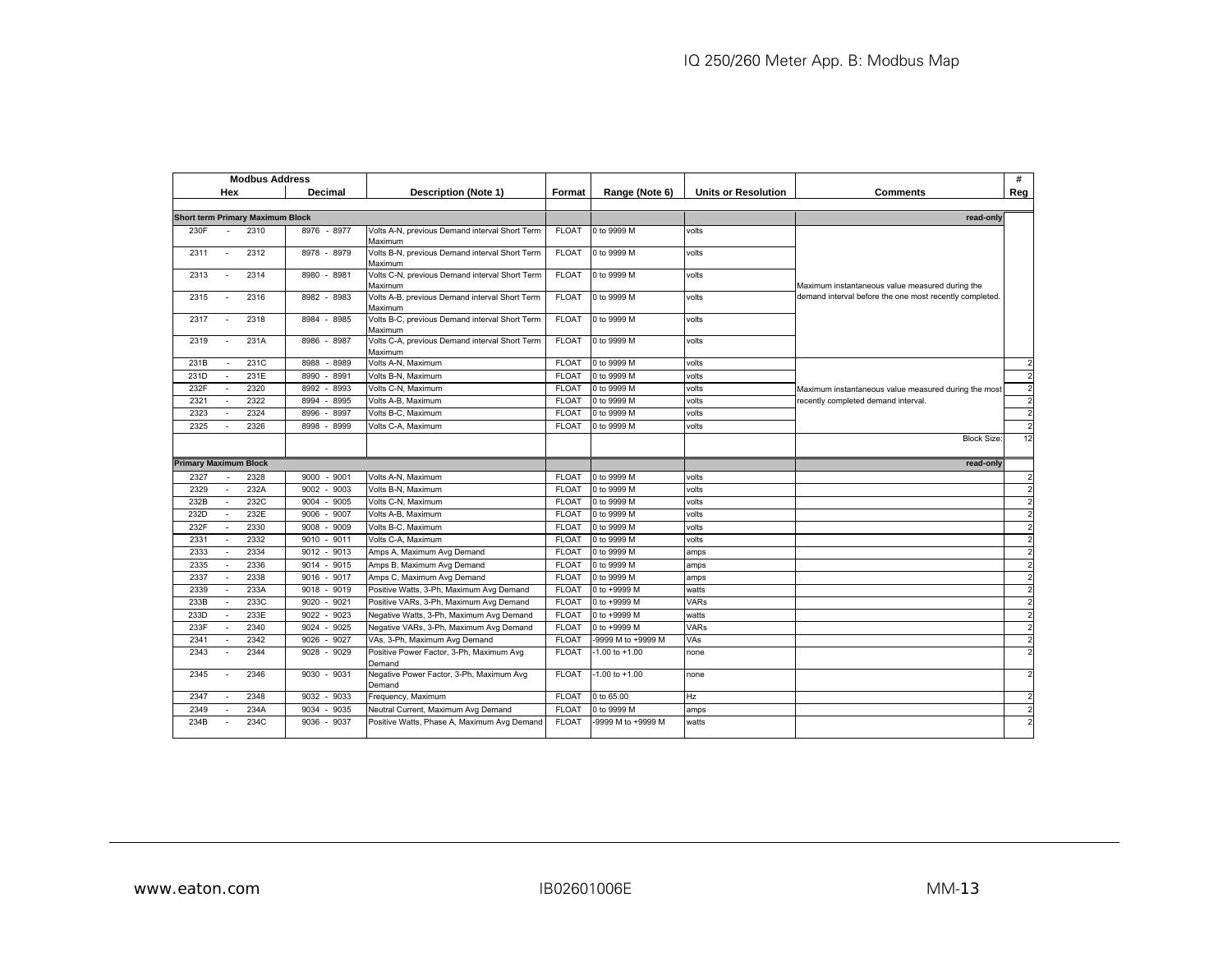|                                          | <b>Modbus Address</b> |                                                    |                    |                    |                            |                   | #              |
|------------------------------------------|-----------------------|----------------------------------------------------|--------------------|--------------------|----------------------------|-------------------|----------------|
| Hex                                      | Decimal               | <b>Description (Note 1)</b>                        | Format             | Range (Note 6)     | <b>Units or Resolution</b> | <b>Comments</b>   | Reg            |
|                                          |                       |                                                    |                    |                    |                            |                   |                |
| 234D<br>234E                             | 9038 - 9039           | Positive Watts, Phase B, Maximum Avg Demand        | <b>FLOAT</b>       | -9999 M to +9999 M | watts                      |                   |                |
| 2350<br>234F                             | $9040 - 9041$         | Positive Watts, Phase C, Maximum Avg Demand        | <b>FLOAT</b>       | -9999 M to +9999 M | watts                      |                   | $\overline{2}$ |
| 2352<br>2351<br>$\sim$                   | $9042 - 9043$         | Positive VARs, Phase A, Maximum Avg Demand         | <b>FLOAT</b>       | -9999 M to +9999 M | <b>VARs</b>                |                   | $\overline{2}$ |
| 2353<br>2354<br>$\sim$                   | $-9045$<br>9044       | Positive VARs, Phase B, Maximum Avg Demand         | <b>FLOAT</b>       | 9999 M to +9999 M  | <b>VARs</b>                |                   | $\overline{2}$ |
| 2355<br>2356<br>$\sim$                   | 9046 - 9047           | Positive VARs, Phase C, Maximum Avg Demand         | <b>FLOAT</b>       | -9999 M to +9999 M | <b>VARs</b>                |                   | $\overline{2}$ |
| 2357<br>2358<br>$\sim$                   | $-9049$<br>9048       | Negative Watts, Phase A, Maximum Avg<br>Demand     | <b>FLOAT</b>       | 9999 M to +9999 M  | watts                      |                   | $\overline{2}$ |
| 2359<br>235A<br>$\sim$                   | 9050 - 9051           | Negative Watts, Phase B, Maximum Avg<br>Demand     | <b>FLOAT</b>       | -9999 M to +9999 M | watts                      |                   | $\overline{2}$ |
| 235B<br>235C<br>÷.                       | 9052 - 9053           | Negative Watts, Phase C, Maximum Avg<br>Demand     | <b>FLOAT</b>       | -9999 M to +9999 M | watts                      |                   | $\overline{2}$ |
| 235D<br>235E<br>$\sim$                   | $-9055$<br>9054       | Negative VARs, Phase A, Maximum Avg<br>Demand      | <b>FLOAT</b>       | 9999 M to +9999 M  | <b>VARs</b>                |                   | $\overline{2}$ |
| 235F<br>2360<br>$\sim$                   | $9056 - 9057$         | Negative VARs, Phase B, Maximum Avg<br>Demand      | <b>FLOAT</b>       | 9999 M to +9999 M  | VARs                       |                   | $\overline{2}$ |
| 2361<br>2362<br>$\sim$                   | 9058<br>$-9059$       | Negative VARs, Phase C, Maximum Avg<br>Demand      | <b>FLOAT</b>       | -9999 M to +9999 M | <b>VARs</b>                |                   | $\overline{2}$ |
| 2364<br>2363<br>$\overline{\phantom{a}}$ | 9060<br>9061          | VAs, Phase A, Maximum Avg Demand                   | <b>FLOAT</b>       | -9999 M to +9999 M | VAs                        |                   | $\overline{2}$ |
| 2365<br>2366                             | 9062<br>9063          | VAs, Phase B, Maximum Avg Demand                   | <b>FLOAT</b>       | -9999 M to +9999 M | VAs                        |                   |                |
| 2368<br>2367<br>$\sim$                   | 9064<br>9065          | VAs, Phase C, Maximum Avg Demand                   | <b>FLOAT</b>       | -9999 M to +9999 M | VAs                        |                   | $\overline{2}$ |
| 2369<br>236A<br>$\sim$                   | 9066<br>9067          | Positive PF, Phase A, Maximum Avg Demand           | <b>FLOAT</b>       | $-1.00$ to $+1.00$ | none                       |                   | $\overline{2}$ |
| 236C<br>236B<br>$\sim$                   | 9069<br>9068          | Positive PF, Phase B, Maximum Avg Demand           | <b>FLOAT</b>       | $-1.00$ to $+1.00$ | none                       |                   | $\overline{2}$ |
| 236E<br>236D<br>$\sim$                   | 9070<br>9071          | Positive PF, Phase C, Maximum Avg Demand           | <b>FLOAT</b>       | $-1.00$ to $+1.00$ | none                       |                   | $\overline{2}$ |
| 2370<br>236F                             | 9073<br>9072          | Negative PF, Phase A, Maximum Avg Demand           | <b>FLOAT</b>       | $-1.00$ to $+1.00$ | none                       |                   | $\overline{2}$ |
| 2372<br>2371                             | 9074<br>9075          | Negative PF, Phase B, Maximum Avg Demand           | <b>FLOAT</b>       | $-1.00$ to $+1.00$ | none                       |                   | $\overline{2}$ |
| 2373<br>2374<br>$\sim$                   | 9076<br>9077          | Negative PF, Phase C, Maximum Avg Demand           | <b>FLOAT</b>       | $-1.00$ to $+1.00$ | none                       |                   |                |
| 2375<br>2375<br>$\sim$                   | 9078<br>9078          | Volts A-N, %THD, Maximum                           | UINT16             | 0 to 9999          | 0.01%                      |                   |                |
| 2376<br>2376                             | 9079<br>9079          | Volts B-N, %THD, Maximum                           | UINT16             | 0 to 9999          | 0.01%                      |                   |                |
| 2377<br>2377                             | 9080<br>9080          | Volts C-N, %THD, Maximum                           | UINT16             | 0 to 9999          | 0.01%                      |                   |                |
| 2378<br>2378<br>$\overline{\phantom{a}}$ | 9081<br>9081          | Amps A, %THD, Maximum                              | <b>UINT16</b>      | 0 to 9999          | 0.01%                      |                   |                |
| 2379<br>2379                             | 9082<br>9082          | Amps B, %THD, Maximum                              | UINT16             | 0 to 9999          | 0.01%                      |                   |                |
| 237A<br>237A                             | 9083<br>9083          | Amps C, %THD, Maximum                              | UINT16             | 0 to 9999          | 0.01%                      |                   |                |
| 237B<br>237C<br>$\sim$                   | 9084<br>9085          | Symmetrical Component Magnitude, 0 Seg,<br>Maximum | FLOAT              | 0 to 9999 M        | volts                      |                   | $\overline{2}$ |
| 237D<br>237E<br>$\sim$                   | 9086<br>9087          | Symmetrical Component Magnitude, + Seq,<br>Maximum | <b>FLOAT</b>       | 0 to 9999 M        | volts                      |                   | $\overline{2}$ |
| 237F<br>2380<br>$\sim$                   | 9089<br>9088          | Symmetrical Component Magnitude, - Seg,<br>Maximum | <b>FLOAT</b>       | 0 to 9999 M        | volts                      |                   | $\overline{2}$ |
| 2381<br>2381                             | 9090<br>9090          | Symmetrical Component Phase, 0 Seq,<br>Maximum     | SINT <sub>16</sub> | -1800 to +1800     | 0.1 degree                 |                   |                |
| 2382<br>2382<br>$\sim$                   | $9091 - 9091$         | Symmetrical Component Phase, + Seq,<br>Maximum     | SINT <sub>16</sub> | 1800 to +1800      | 0.1 degree                 |                   |                |
| 2383<br>2383<br>$\sim$                   | $9092 - 9092$         | Symmetrical Component Phase, - Seq,<br>Maximum     | SINT <sub>16</sub> | -1800 to +1800     | 0.1 degree                 |                   |                |
| 2384<br>2384<br>$\sim$                   | 9093<br>9093          | Unbalance, 0 Seq, Maximum                          | <b>UINT16</b>      | 0 to 65535         | 0.01%                      |                   |                |
| 2385<br>2385                             | $-9094$<br>9094       | Unbalance, - Seq, Maximum                          | UINT16             | 0 to 65535         | 0.01%                      |                   |                |
| 2386<br>2386                             | 9095 -<br>9095        | Current Unbalance, Maximum                         | <b>UINT16</b>      | 0 to 20000         | 0.01%                      | <b>Block Size</b> | 96             |
|                                          |                       |                                                    |                    |                    |                            |                   |                |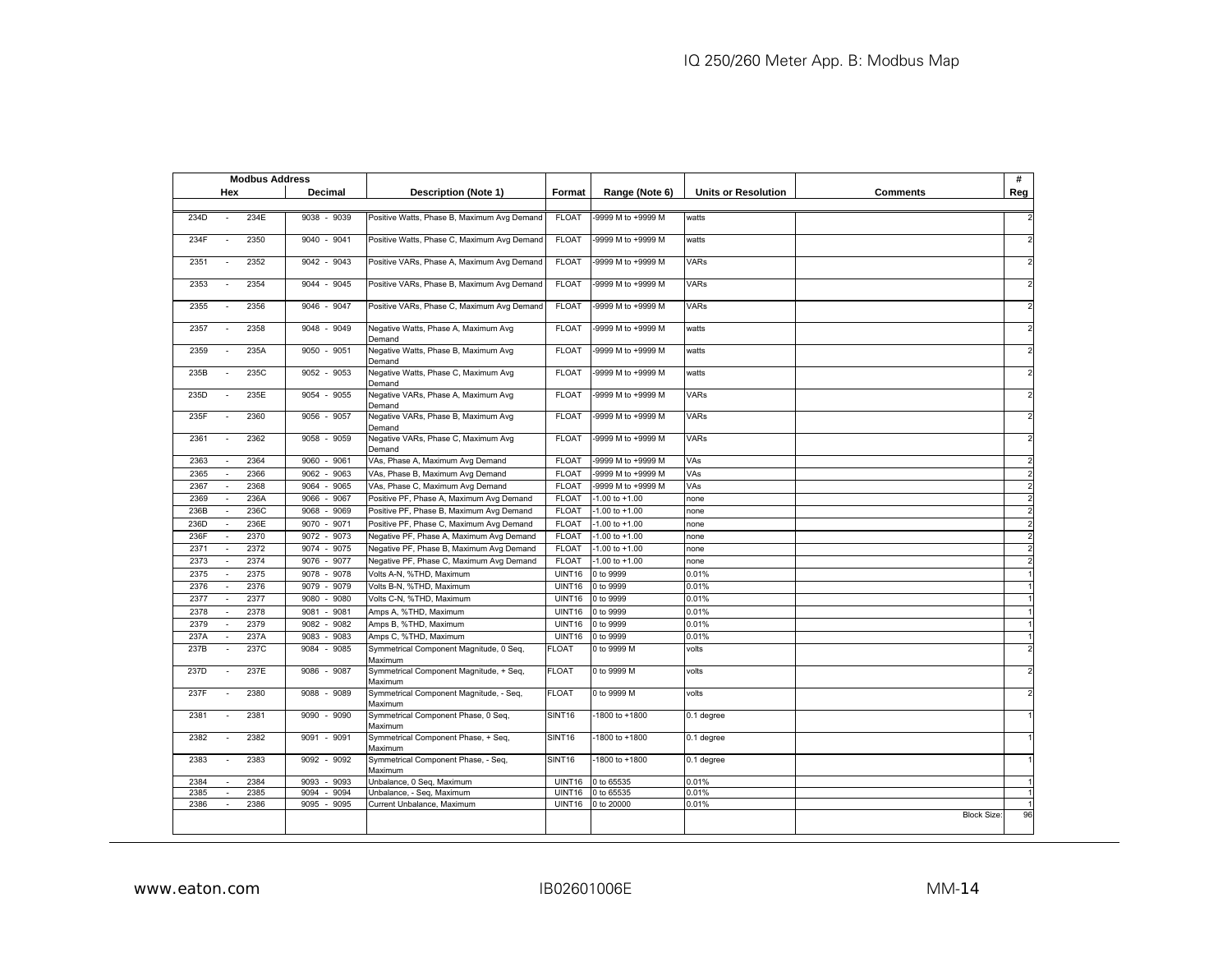| <b>Modbus Address</b>                       |                 |                                                       |               |                      |                            |                 | #            |
|---------------------------------------------|-----------------|-------------------------------------------------------|---------------|----------------------|----------------------------|-----------------|--------------|
| Hex                                         | Decimal         | <b>Description (Note 1)</b>                           | Format        | Range (Note 6)       | <b>Units or Resolution</b> | <b>Comments</b> | Reg          |
|                                             |                 |                                                       |               |                      |                            |                 |              |
| <b>Primary Maximum Timestamp Block</b>      |                 |                                                       |               |                      |                            | read-only       |              |
| 24B7 -<br>24B9                              | 9400<br>9402    | Volts A-N, Max Timestamp                              | <b>TSTAMP</b> | 1Jan2000 - 31Dec2099 | sec                        |                 | 3            |
| 24BC<br>24BA                                | 9405<br>9403    | Volts B-N, Max Timestamp                              | <b>TSTAMP</b> | 1Jan2000 - 31Dec2099 | sec                        |                 | 3            |
| 24BD<br>24BF<br>$\mathcal{L}_{\mathcal{A}}$ | 9406<br>$-9408$ | Volts C-N, Max Timestamp                              | <b>TSTAMP</b> | 1Jan2000 - 31Dec2099 | sec                        |                 | 3            |
| 24C2<br>24C0                                | 9411<br>9409    | Volts A-B, Max Timestamp                              | <b>TSTAMP</b> | 1Jan2000 - 31Dec2099 | sec                        |                 | 3            |
| 24C3<br>24C5<br>$\overline{a}$              | $-9414$<br>9412 | Volts B-C, Max Timestamp                              | <b>TSTAMP</b> | 1Jan2000 - 31Dec2099 | sec                        |                 | 3            |
| 24C8<br>24C6<br>$\sim$                      | 9415<br>$-9417$ | Volts C-A, Max Timestamp                              | <b>TSTAMP</b> | 1Jan2000 - 31Dec2099 | sec                        |                 | 3            |
| 24CB<br>24C9<br>$\sim$                      | 9418<br>9420    | Amps A, Max Avg Dmd Timestamp                         | <b>TSTAMP</b> | 1Jan2000 - 31Dec2099 | sec                        |                 | 3            |
| 24CC<br><b>24CE</b><br>÷.                   | 9421<br>9423    | Amps B, Max Avg Dmd Timestamp                         | <b>TSTAMP</b> | 1Jan2000 - 31Dec2099 | sec                        |                 | 3            |
| 24CF<br>24D1                                | 9426<br>9424    | Amps C, Max Avg Dmd Timestamp                         | <b>TSTAMP</b> | 1Jan2000 - 31Dec2099 | sec                        |                 | 3            |
| 24D2<br>24D4                                | 9427<br>9429    | Positive Watts, 3-Ph, Max Avg Dmd Timestamp           | <b>TSTAMP</b> | 1Jan2000 - 31Dec2099 | sec                        |                 | 3            |
|                                             |                 |                                                       |               |                      |                            |                 |              |
| 24D7<br>24D5<br>$\overline{\phantom{a}}$    | 9430<br>$-9432$ | Positive VARs, 3-Ph, Max Avg Dmd Timestamp            | <b>TSTAMP</b> | 1Jan2000 - 31Dec2099 | sec                        |                 | 3            |
| 24D8<br>24DA                                | 9433<br>$-9435$ | Negative Watts, 3-Ph, Max Avg Dmd Timestamp           | <b>TSTAMP</b> | 1Jan2000 - 31Dec2099 | sec                        |                 | 3            |
| 24DB<br>24DD                                | 9436<br>$-9438$ | Negative VARs, 3-Ph, Max Avg Dmd Timestamp            | <b>TSTAMP</b> | 1Jan2000 - 31Dec2099 | sec                        |                 | 3            |
| 24DE<br>24E0                                | 9439<br>9441    | VAs, 3-Ph, Max Avg Dmd Timestamp                      | <b>TSTAMP</b> | 1Jan2000 - 31Dec2099 | sec                        |                 | 3            |
| 24E3<br>24E1                                | 9442<br>$-9444$ | Positive Power Factor, 3-Ph, Max Avg Dmd              | <b>TSTAMP</b> | 1Jan2000 - 31Dec2099 | sec                        |                 | 3            |
| 24E6<br>24E4<br>$\sim$                      | 9445 - 9447     | Timestamp<br>Negative Power Factor, 3-Ph, Max Avg Dmd | <b>TSTAMP</b> | 1Jan2000 - 31Dec2099 | I sec                      |                 | 3            |
| 24E9<br>24E7<br>$\sim$                      | 9448<br>$-9450$ | Timestamp<br>Frequency, Max Timestamp                 | <b>TSTAMP</b> | 1Jan2000 - 31Dec2099 | sec                        |                 | 3            |
| 24EC<br>24EA<br>$\sim$                      | 9451<br>9453    | Neutral Current, Max Avg Dmd Timestamp                | <b>TSTAMP</b> | 1Jan2000 - 31Dec2100 | sec                        |                 | 3            |
| 24EF<br>24ED                                | 9454<br>$-9456$ | Positive Watts, Phase A, Max Avg Dmd                  | <b>TSTAMP</b> | 1Jan2000 - 31Dec2099 | sec                        |                 | 3            |
|                                             |                 | Timestamp                                             |               |                      |                            |                 |              |
| 24F2<br>24F0<br>$\sim$                      | 9457 - 9459     | Positive Watts, Phase B, Max Avg Dmd<br>Timestamp     | <b>TSTAMP</b> | 1Jan2000 - 31Dec2099 | sec                        |                 | 3            |
| 24F5<br>24F3                                | 9460<br>$-9462$ | Positive Watts, Phase C, Max Avg Dmd<br>Timestamp     | <b>TSTAMP</b> | 1Jan2000 - 31Dec2099 | I sec                      |                 | 3            |
| 24F8<br>24F6<br>$\sim$                      | 9463 - 9465     | Positive VARs, Phase A, Max Avg Dmd<br>Timestamp      | <b>TSTAMP</b> | 1Jan2000 - 31Dec2099 | sec                        |                 | 3            |
| 24FB<br>24F9                                | 9466<br>$-9468$ | Positive VARs, Phase B, Max Avg Dmd<br>Timestamp      | <b>TSTAMP</b> | 1Jan2000 - 31Dec2099 | I sec                      |                 | 3            |
| 24FE<br>24FC                                | 9469 - 9471     | Positive VARs, Phase C, Max Avg Dmd<br>Timestamp      | <b>TSTAMP</b> | 1Jan2000 - 31Dec2099 | sec                        |                 | 3            |
| 24FF<br>2501                                | 9472 - 9474     | Negative Watts, Phase A, Max Avg Dmd                  | <b>TSTAMP</b> | 1Jan2000 - 31Dec2099 | sec                        |                 | 3            |
| 2504<br>2502<br>$\sim$                      | 9475 - 9477     | Timestamp<br>Negative Watts, Phase B, Max Avg Dmd     | <b>TSTAMP</b> | 1Jan2000 - 31Dec2099 | sec                        |                 | 3            |
|                                             |                 | Timestamp                                             |               |                      |                            |                 |              |
| 2507<br>2505                                | 9478<br>$-9480$ | Negative Watts, Phase C, Max Avg Dmd<br>Timestamp     | <b>TSTAMP</b> | 1Jan2000 - 31Dec2099 | sec                        |                 | 3            |
| 2508<br>250A                                | 9481 - 9483     | Negative VARs, Phase A, Max Avg Dmd<br>Timestamp      | <b>TSTAMP</b> | 1Jan2000 - 31Dec2099 | I sec                      |                 | $\mathbf{3}$ |
| 250D<br>250B                                | 9484 - 9486     | Negative VARs, Phase B, Max Avg Dmd<br>Timestamp      | <b>TSTAMP</b> | 1Jan2000 - 31Dec2099 | I sec                      |                 | 3            |
| 2510<br>250E<br>$\sim$                      | 9487 - 9489     | Negative VARs, Phase C, Max Avg Dmd<br>Timestamp      | <b>TSTAMP</b> | 1Jan2000 - 31Dec2099 | sec                        |                 | 3            |
| 2513<br>2511<br>$\sim$                      | 9490<br>9492    | VAs, Phase A, Max Avg Dmd Timestamp                   | <b>TSTAMP</b> | 1Jan2000 - 31Dec2099 | sec                        |                 | 3            |
| 2514<br>2516                                | 9495<br>9493    | VAs, Phase B, Max Avg Dmd Timestamp                   | <b>TSTAMP</b> | 1Jan2000 - 31Dec2099 | sec                        |                 | 3            |
| 2517<br>2519                                | 9496<br>9498    | VAs, Phase C, Max Avg Dmd Timestamp                   | <b>TSTAMP</b> | 1Jan2000 - 31Dec2099 | sec                        |                 | 3            |
| 251A<br>251C                                | $-9501$<br>9499 | Positive PF, Phase A, Max Avg Dmd Timestamp           | <b>TSTAMP</b> | 1Jan2000 - 31Dec2099 | sec                        |                 | 3            |
|                                             |                 |                                                       |               |                      |                            |                 |              |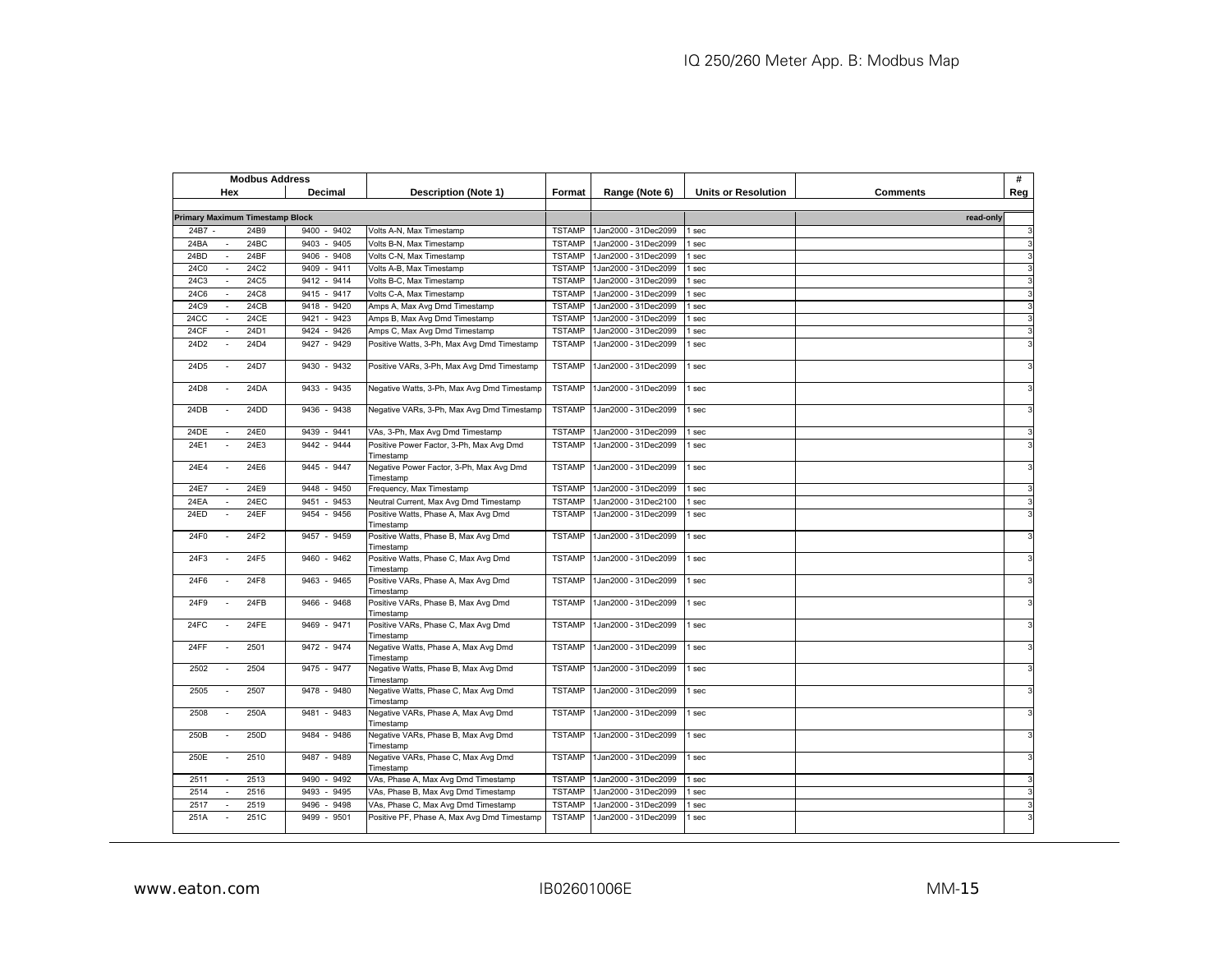|      |            | <b>Modbus Address</b> |                        |                                                     |               |                      |                            |            |
|------|------------|-----------------------|------------------------|-----------------------------------------------------|---------------|----------------------|----------------------------|------------|
|      | <b>Hex</b> |                       | <b>Decimal</b>         | <b>Description (Note 1)</b>                         | Format        | Range (Note 6)       | <b>Units or Resolution</b> | <b>Com</b> |
|      |            |                       |                        |                                                     |               |                      |                            |            |
| 251D |            | 251F                  | 9502 - 9504            | Positive PF, Phase B, Max Avg Dmd Timestamp         | <b>TSTAMP</b> | 1Jan2000 - 31Dec2099 | 1 sec                      |            |
| 2520 |            | 2522                  | 9505 - 9507            | Positive PF, Phase C, Max Avg Dmd Timestamp         | <b>TSTAMP</b> | 1Jan2000 - 31Dec2099 | 1 sec                      |            |
| 2523 |            | 2525                  | 9508 - 9510            | Negative PF, Phase A, Max Avg Dmd<br>Timestamp      | <b>TSTAMP</b> | 1Jan2000 - 31Dec2099 | l sec                      |            |
| 2526 |            | 2528                  | 9511 - 9513            | Negative PF, Phase B, Max Avg Dmd<br>Timestamp      | <b>TSTAMP</b> | 1Jan2000 - 31Dec2099 | 1 sec                      |            |
| 2529 |            | 252B                  | 9514 - 9516            | Negative PF, Phase C, Max Avg Dmd<br>Timestamp      | <b>TSTAMP</b> | 1Jan2000 - 31Dec2099 | 1 sec                      |            |
| 252C |            | 252E                  | 9517 - 9519            | Volts A-N, %THD, Max Timestamp                      | <b>TSTAMP</b> | 1Jan2000 - 31Dec2099 | 1 sec                      |            |
| 252F |            | 2531                  | 9520 - 9522            | Volts B-N, %THD, Max Timestamp                      | <b>TSTAMP</b> | 1Jan2000 - 31Dec2099 | 1 sec                      |            |
| 2532 |            | 2534                  | 9523 - 9525            | Volts C-N, %THD, Max Timestamp                      | <b>TSTAMP</b> | 1Jan2000 - 31Dec2099 | 1 sec                      |            |
| 2535 |            | 2537                  | $9526 -$<br>9528       | Amps A, %THD, Max Timestamp                         | <b>TSTAMP</b> | 1Jan2000 - 31Dec2099 | 1 sec                      |            |
| 2538 |            | 253A                  | 9529 -<br>9531         | Amps B, %THD, Max Timestamp                         | <b>TSTAMP</b> | 1Jan2000 - 31Dec2099 | 1 sec                      |            |
| 253B |            | 253D                  | 9532 - 9534            | Amps C, %THD, Max Timestamp                         | <b>TSTAMP</b> | 1Jan2000 - 31Dec2099 | l sec                      |            |
| 253E |            | 2540                  | 9535 - 9537            | Symmetrical Comp Magnitude, 0 Seg, Max<br>Timestamp | <b>TSTAMP</b> | 1Jan2000 - 31Dec2099 | l sec                      |            |
| 2541 |            | 2543                  | 9538 - 9540            | Symmetrical Comp Magnitude, + Seq, Max<br>Timestamp | <b>TSTAMP</b> | 1Jan2000 - 31Dec2099 | 1 sec                      |            |
| 2544 |            | 2546                  | 9541 - 9543            | Symmetrical Comp Magnitude, - Seg, Max<br>Timestamp | <b>TSTAMP</b> | 1Jan2000 - 31Dec2099 | sec                        |            |
| 2547 |            | 2549                  | 9544 - 9546            | Symmetrical Comp Phase, 0 Seq, Max<br>Timestamp     | <b>TSTAMP</b> | 1Jan2000 - 31Dec2099 | 1 sec                      |            |
| 254A |            | 254C                  | 9547 - 9549            | Symmetrical Comp Phase, + Seq, Max<br>Timestamp     | <b>TSTAMP</b> | 1Jan2000 - 31Dec2099 | l sec                      |            |
| 254D |            | 254F                  | 9550 - 9552            | Symmetrical Comp Phase, - Seq, Max<br>Timestamp     | <b>TSTAMP</b> | 1Jan2000 - 31Dec2099 | l sec                      |            |
| 2550 |            | 2552                  | 9555<br>9553<br>$\sim$ | Unbalance, 0 Seg, Max Timestamp                     | <b>TSTAMP</b> | 1Jan2000 - 31Dec2099 | sec                        |            |
| 2553 |            | 2555                  | 9558<br>9556<br>$\sim$ | Unbalance, - Seg, Max Timestamp                     | <b>TSTAMP</b> | 1Jan2000 - 31Dec2099 | sec                        |            |
| 2556 |            | 2558                  | 9559 - 9561            | Current Unbalance, Max Timestamp                    | <b>TSTAMP</b> | 1Jan2000 - 31Dec2099 | sec                        |            |
|      |            |                       |                        |                                                     |               |                      |                            |            |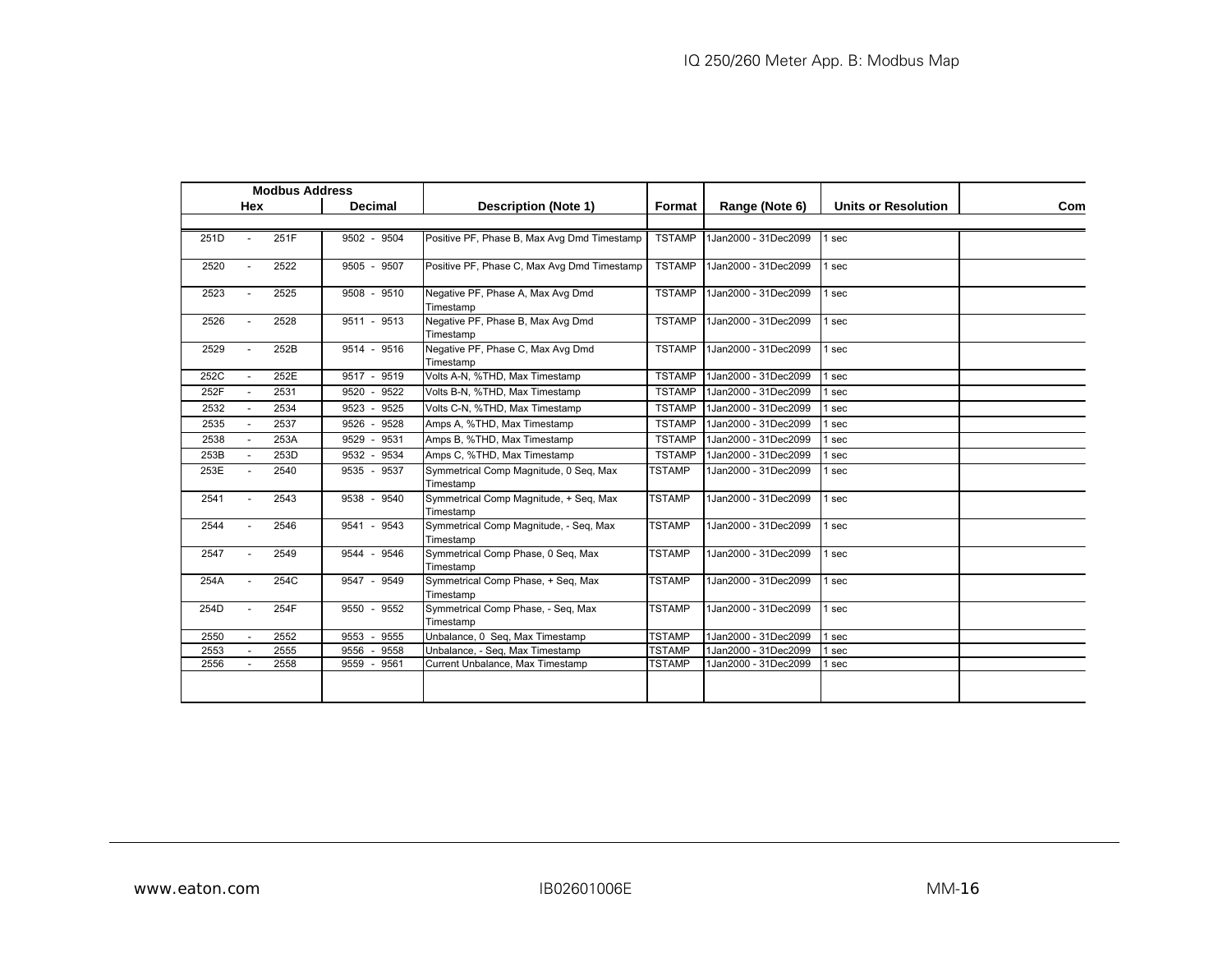|      |        | <b>Modbus Address</b> |                                                         |                                                                                                             |               |                              |                            |                                                                                                                                                                                                                                         | #                      |
|------|--------|-----------------------|---------------------------------------------------------|-------------------------------------------------------------------------------------------------------------|---------------|------------------------------|----------------------------|-----------------------------------------------------------------------------------------------------------------------------------------------------------------------------------------------------------------------------------------|------------------------|
|      | Hex    |                       | Decimal                                                 | <b>Description (Note 1)</b>                                                                                 | Format        | Range (Note 6)               | <b>Units or Resolution</b> | <b>Comments</b>                                                                                                                                                                                                                         | Reg                    |
|      |        |                       |                                                         |                                                                                                             |               |                              |                            |                                                                                                                                                                                                                                         |                        |
|      |        |                       |                                                         |                                                                                                             |               | <b>Option Card 1 Section</b> |                            |                                                                                                                                                                                                                                         |                        |
|      |        |                       | Card Identification and Configuration Block (Note 14)   |                                                                                                             |               |                              |                            | read-only                                                                                                                                                                                                                               |                        |
| 270F |        | 270F                  | 10000 - 10000                                           | Class ID and card status                                                                                    | <b>UINT16</b> | bit-mapped                   | undv-----cccctttt          | Flags active if bit is set: u=unsupported card; n=card<br>need configuration; d=card is using default configuration;<br>v=communication with card is ok<br>Field: cccc=class of installed card.<br>Field tttt=type of card. See note 22 |                        |
| 2710 |        | 2710                  | 10001<br>$-10001$                                       | Reserved                                                                                                    |               |                              |                            | Reserved                                                                                                                                                                                                                                |                        |
| 2711 |        | 2718                  | 10002<br>$-10009$                                       | Card name                                                                                                   | <b>ASCII</b>  | 16 char                      | none                       | ASCII name of the installed card                                                                                                                                                                                                        | $\mathbf{a}$           |
| 2719 |        | 2720                  | 10010<br>$-10017$                                       | Serial number                                                                                               | <b>ASCII</b>  | 16 char                      | none                       | Serial Number in ASCII of the installed card                                                                                                                                                                                            | 8                      |
| 2721 |        | 2722                  | 10018 - 10019                                           | Version                                                                                                     | <b>ASCII</b>  | 4 char                       | none                       | Version in ASCII of the hardware of the installed card.                                                                                                                                                                                 | $\overline{2}$         |
| 2723 |        | 2746                  | $-10055$<br>10020                                       | Reserved                                                                                                    |               |                              |                            | Reserved                                                                                                                                                                                                                                | 36                     |
| 2747 | $\sim$ | 2748                  | 10056 - 10057                                           | <b>Firmware Version</b>                                                                                     | <b>ASCII</b>  | 4 char                       | none                       | Version of the BOOT firmware of the card, left justified<br>and padded with spaces. Blank for boards without<br>embedded firmware.                                                                                                      | $\overline{2}$         |
| 2749 |        | 274A                  | 10058 - 10059                                           | <b>Firmware Version</b>                                                                                     | <b>ASCII</b>  | 4 char                       | none                       | Version of the RUN firmware of the card, left justified and<br>padded with spaces. Blank for boards without embedded<br>firmware.                                                                                                       | $\overline{2}$         |
| 274B | $\sim$ | 274E                  | 10060 - 10063                                           | Reserved                                                                                                    |               |                              |                            | Reserved                                                                                                                                                                                                                                | $\boldsymbol{\Lambda}$ |
|      |        |                       |                                                         |                                                                                                             |               |                              |                            | <b>Block Size:</b>                                                                                                                                                                                                                      | 64                     |
|      |        |                       | <b>Current Communication Settings for Option Card 1</b> |                                                                                                             |               |                              |                            | Read-only                                                                                                                                                                                                                               |                        |
| 274F |        | 274F                  | 10064 - 10064                                           | Current speed and format                                                                                    | UINT16        | bit-mapped                   | -abcde-- fghijklm          | Bps: a=57600; b=38400; c=19200; d=14400; e=9600<br>Stop bits 'f: cleared 1 stop bit, set 2 stop bits<br>Parity: g=even; h=odd; i=none<br>Data bits: j=8; k=7; l=6; m=5                                                                  |                        |
| 2750 |        | 2750                  | 10065 - 10065                                           | Reserved                                                                                                    | <b>UINT16</b> | bit-mapped                   |                            | Reserved                                                                                                                                                                                                                                | $\overline{1}$         |
| 2751 |        | 2751                  | 10066 - 10066                                           | Current protocol                                                                                            | <b>UINT16</b> | bit-mapped                   | $------ - --- -ppp -$      | ppp=protocol<br>100=DNP3; 010=Ascii Modbus; 001=Rtu Modbus                                                                                                                                                                              |                        |
| 2752 | $\sim$ | 2752                  | 10067 - 10067                                           | Current reply delay                                                                                         | UINT16        | 0 to 65535                   | milliseconds               | Delay to reply to a Modbus transaction after receiving it.                                                                                                                                                                              |                        |
| 2753 |        | 2756                  | 10068 - 10071                                           | Reserved                                                                                                    |               |                              |                            | Reserved                                                                                                                                                                                                                                |                        |
|      |        |                       |                                                         |                                                                                                             |               |                              |                            | <b>Block Size:</b>                                                                                                                                                                                                                      | $\mathbf{a}$           |
|      |        |                       |                                                         |                                                                                                             |               |                              |                            |                                                                                                                                                                                                                                         |                        |
|      |        |                       | Data and Control Blocks for Option Card 1               |                                                                                                             |               |                              |                            | read-only                                                                                                                                                                                                                               |                        |
| 2757 | $\sim$ | 2790                  | 10072 - 10129                                           | Data and Control Block for Option Card 1.<br>Meaning of registers depends on installed card. -<br>see below |               |                              |                            | Register assignments depend on which type of card is in<br>the slot. See overlays below.                                                                                                                                                | 58                     |
|      |        |                       |                                                         |                                                                                                             |               |                              |                            | <b>Block Size:</b>                                                                                                                                                                                                                      | 66                     |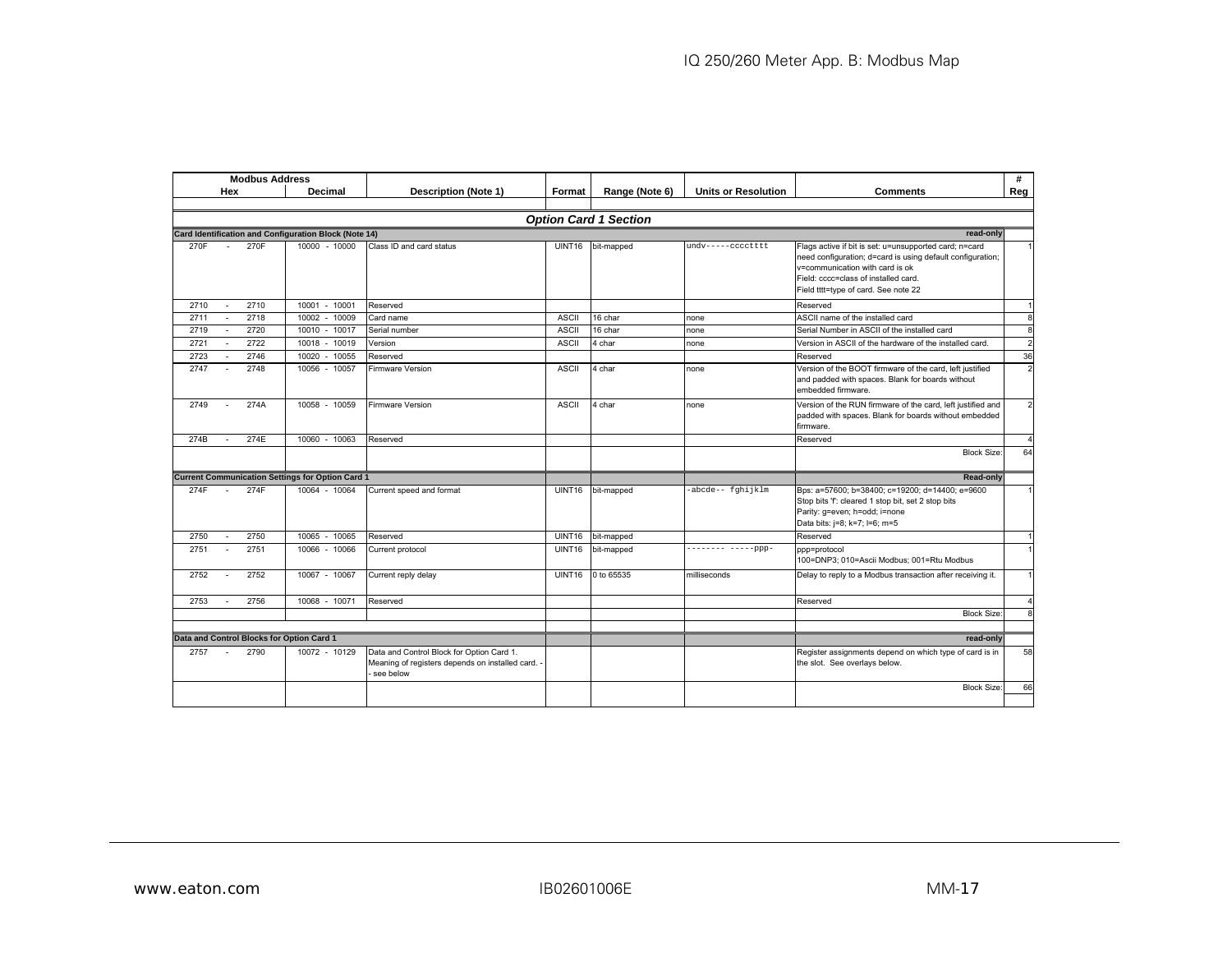|                                                                    | <b>Modbus Address</b> |                                                                |               |                |                                 |                                                                                                                                                                                                                                   | #             |
|--------------------------------------------------------------------|-----------------------|----------------------------------------------------------------|---------------|----------------|---------------------------------|-----------------------------------------------------------------------------------------------------------------------------------------------------------------------------------------------------------------------------------|---------------|
| Hex                                                                | Decimal               | <b>Description (Note 1)</b>                                    | Format        | Range (Note 6) | <b>Units or Resolution</b>      | <b>Comments</b>                                                                                                                                                                                                                   | Reg l         |
|                                                                    |                       |                                                                |               |                |                                 |                                                                                                                                                                                                                                   |               |
|                                                                    |                       | <b>Expansions for Data and Control Block for Option Card 1</b> |               |                |                                 |                                                                                                                                                                                                                                   |               |
| Data and Control Block -- Digital I/O Relay Card Overlay (Note 15) |                       |                                                                |               |                |                                 | read-only except as indicated                                                                                                                                                                                                     |               |
| 2757<br>2757<br>$\sim$                                             | 10072 - 10072         | <b>Digital Input States</b>                                    | UINT16        | bit-mapped     | $----- 22221111$                | Two nibble fields: (2222) for input#2 and (1111) for input<br>#1.<br>Lsb in each nibble is the current state of the input. Msb<br>in each nibble is the oldest registered state.                                                  |               |
| 2758<br>2758                                                       | 10073 - 10073         | <b>Digital Relay States</b>                                    | UINT16        | bit-mapped     | $--ab--cd$<br>.                 | If "a" is 1 then state of Relay#2 is unknown, otherwise<br>state of Relay#2 is in "c": (1=tripped, 0=released).<br>f "b" is 1 then state of Relay#1 is unknown, otherwise<br>state of Relay#1 is in "d": (1=tripped, 0=released). |               |
| 2759<br>2759                                                       | 10074 - 10074         | Turn relay on                                                  | <b>UINT16</b> | bit-mapped     | $------ 21$                     | Writing a 1 in bit N turns relay N+1 ON (this register is<br>writeable only in privileged session)                                                                                                                                |               |
| 275A<br>275A                                                       | 10075 - 10075         | Turn relav off                                                 | UINT16        | bit-mapped     | -------- ------21               | Writing a 1 in bit N turns relay N+1 OFF (this register is<br>writeable only in privileged session)                                                                                                                               |               |
| 275B<br>275B                                                       | 10076 - 10076         | Trip/Release delay timer for Relay 1                           | UINT16        | 0 to 9999      | 0.1 <sub>sec</sub>              | time to trip or release                                                                                                                                                                                                           |               |
| 275C<br>275C                                                       | 10077 - 10077         | Trip/Release delay timer for Relay 2                           | UINT16        | 0 to 9999      | 0.1 <sub>sec</sub>              | time to trip or release                                                                                                                                                                                                           |               |
| 275E<br>275D                                                       | 10078 - 10079         | Reserved                                                       |               |                |                                 | Reserved                                                                                                                                                                                                                          |               |
| 275F<br>275F                                                       | 10080 - 10080         | Input 1 Accumulator, Scaled                                    | UINT16        | 0 to 9999      | resolution is 1, 10, 100, 1000. | Disabled accumulators always read 0.                                                                                                                                                                                              |               |
| 2760<br>2760                                                       | 10081 - 10081         | Input 2 Accumulator, Scaled                                    | UINT16        | 0 to 9999      | 10000, or 100000 counts         |                                                                                                                                                                                                                                   |               |
| 2762<br>2761                                                       | 10082 - 10083         | Reserved                                                       |               |                |                                 | Reserved                                                                                                                                                                                                                          | $\mathcal{P}$ |
| 2763<br>2763                                                       | 10084 - 10084         | Relay 1 Accumulator, Scaled                                    | UINT16        | 0 to 9999      | resolution is 1, 10, 100, 1000, | Disabled accumulators always read 0.                                                                                                                                                                                              |               |
| 2764<br>2764                                                       | 10085 - 10085         | Relay 2 Accumulator, Scaled                                    | UINT16        | 0 to 9999      | 10000, or 100000 counts         |                                                                                                                                                                                                                                   |               |
| 2765<br>2790                                                       | 10086 - 10129         | Reserved                                                       |               |                |                                 | Reserved                                                                                                                                                                                                                          | 44            |
|                                                                    |                       |                                                                |               |                |                                 | <b>Block Size</b>                                                                                                                                                                                                                 | 58            |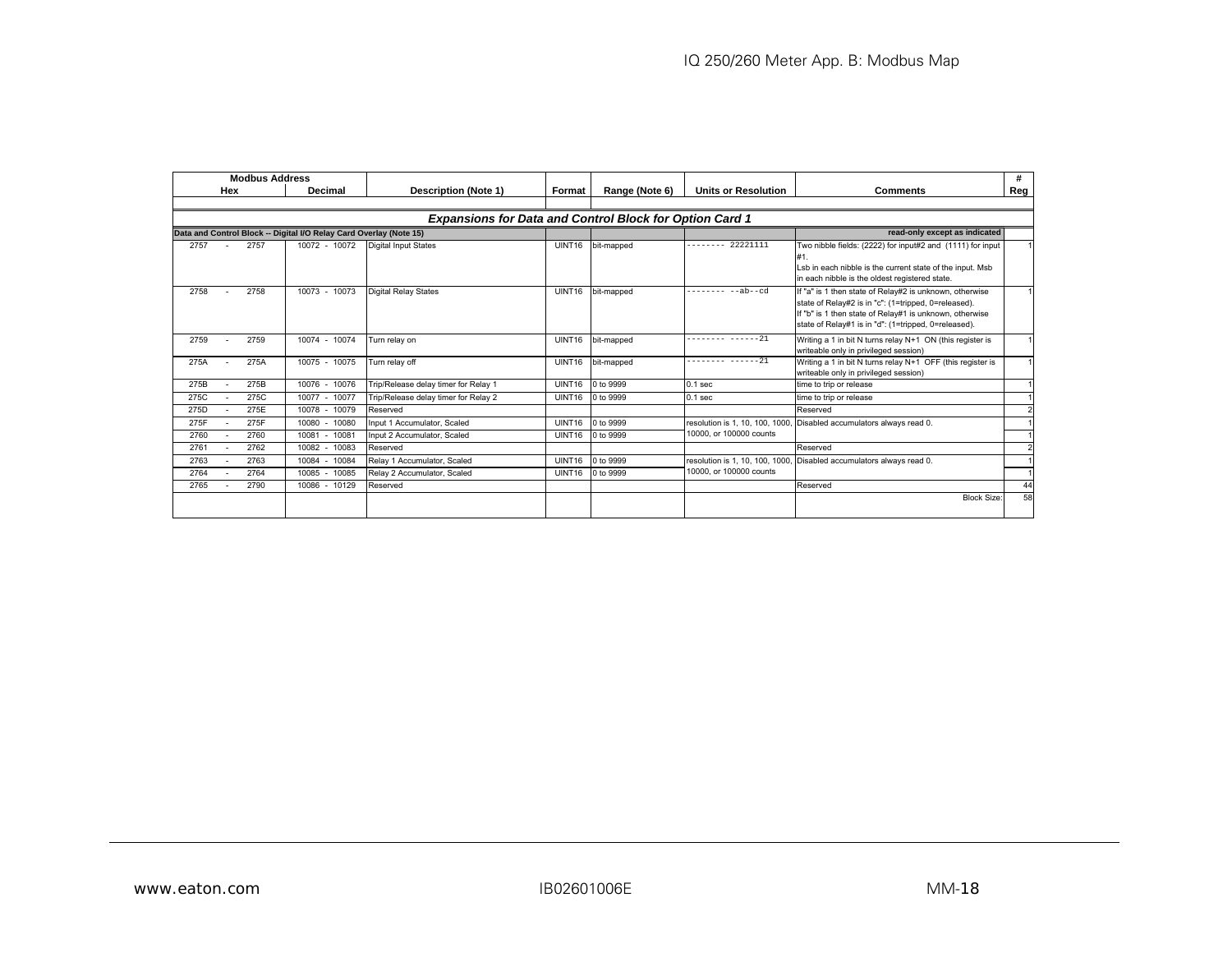|      | <b>Modbus Address</b> |                   |                                                                           |               |                |                            |                                                                                                                                                                                                                                                                                                                                                                                                                                   | #              |
|------|-----------------------|-------------------|---------------------------------------------------------------------------|---------------|----------------|----------------------------|-----------------------------------------------------------------------------------------------------------------------------------------------------------------------------------------------------------------------------------------------------------------------------------------------------------------------------------------------------------------------------------------------------------------------------------|----------------|
|      | Hex                   | Decimal           | <b>Description (Note 1)</b>                                               | Format        | Range (Note 6) | <b>Units or Resolution</b> | <b>Comments</b>                                                                                                                                                                                                                                                                                                                                                                                                                   | Reg            |
|      |                       |                   |                                                                           |               |                |                            |                                                                                                                                                                                                                                                                                                                                                                                                                                   |                |
|      |                       |                   | Data and Control Block -- Digital I/O Pulse Output Card Overlay (Note 15) |               |                |                            | read-only except as indicated                                                                                                                                                                                                                                                                                                                                                                                                     |                |
| 2757 | 2757                  | 10072 - 10072     | <b>Digital Input States</b>                                               | UINT16        | bit-mapped     | dddd cccc bbbb aaaa        | Nibble "dddd" for input#4, "cccc" for input#3, "bbbb" for<br>input#2 and "aaaa" for input#1.<br>Within each field, rightmost bit is the current state<br>(1=closed, 0=open), and bits at left are the older states<br>100ms apart. (historical states)<br>Example:<br>xxxx xxxx xxxx 0011<br>Current state of input#1 is closed, before that it was<br>closed too, before that it was open and the oldest state<br>known is open. |                |
| 2758 | 2758                  | 10073 - 10073     | <b>Digital Output States</b>                                              | <b>UINT16</b> | bit-mapped     | $------ 4321$              | One bit for each output. Bit 4 is for output #4, and bit 1 is<br>for output #1. If a bit is set the output is closed,<br>otherwise it is opened.                                                                                                                                                                                                                                                                                  |                |
| 2759 | 2759                  | 10074 - 10074     | <b>Pulse Output Test Select</b>                                           | <b>UINT16</b> | bit-mapped     | $------ 4321$              | Write 1 to a bit to set its corresponding Pulse Output into<br>test mode. Write 0 to restore it to normal operation. A<br>privileged session is required to write the bits. Reading<br>this register reports the mode for each output (1=under<br>test, 0=normal).                                                                                                                                                                |                |
| 275A | 275A                  | 10075 - 10075     | Pulse Output Test Power                                                   | <b>UINT16</b> | bit-mapped     | ddvvvvvv vvvvvvvv          | This register is Writeable in privileged session only.<br>Simulates constant Power for the Pulse Output under<br>test. Format is same as Kt settings for Pulse Output.<br>"V" is raw value in Wh/pulse from 0 to 9999.<br>"dd"=decimal point position: 00=0.XXXX, 01=X.XXX,<br>10=XX.XX, 11= XXX.X                                                                                                                                |                |
| 275B | 275E<br>$\sim$        | 10076 - 10079     | Reserved                                                                  |               |                |                            | Reserved                                                                                                                                                                                                                                                                                                                                                                                                                          | $\overline{4}$ |
| 275F | 275F                  | 10080 - 10080     | Input 1 Accumulator, Scaled                                               | UINT16        | 0 to 9999      |                            | resolution is 1, 10, 100, 1000, Disabled accumulators always read 0.                                                                                                                                                                                                                                                                                                                                                              |                |
| 2760 | 2760                  | $-10081$<br>10081 | Input 2 Accumulator, Scaled                                               | <b>UINT16</b> | 0 to 9999      | 10000, or 100000 counts    |                                                                                                                                                                                                                                                                                                                                                                                                                                   |                |
| 2761 | 2761<br>$\mathcal{L}$ | 10082<br>$-10082$ | Input 3 Accumulator, Scaled                                               | <b>UINT16</b> | 0 to 9999      |                            |                                                                                                                                                                                                                                                                                                                                                                                                                                   |                |
| 2762 | 2762                  | 10083 - 10083     | Input 4 Accumulator, Scaled                                               | <b>UINT16</b> | 0 to 9999      |                            |                                                                                                                                                                                                                                                                                                                                                                                                                                   |                |
| 2763 | 2763<br>$\sim$        | 10084<br>$-10084$ | Output 1 Accumulator, Scaled                                              | UINT16        | 0 to 9999      |                            |                                                                                                                                                                                                                                                                                                                                                                                                                                   |                |
| 2764 | 2764                  | 10085<br>$-10085$ | Output 2 Accumulator, Scaled                                              | <b>UINT16</b> | 0 to 9999      |                            |                                                                                                                                                                                                                                                                                                                                                                                                                                   |                |
| 2765 | 2765<br>$\sim$        | 10086<br>$-10086$ | Output 3 Accumulator, Scaled                                              | UINT16        | 0 to 9999      |                            |                                                                                                                                                                                                                                                                                                                                                                                                                                   |                |
| 2766 | 2766                  | 10087<br>$-10087$ | Output 4 Accumulator, Scaled                                              | <b>UINT16</b> | 0 to 9999      |                            |                                                                                                                                                                                                                                                                                                                                                                                                                                   |                |
| 2767 | 2790                  | 10088 - 10129     | Reserved                                                                  |               |                |                            | Reserved                                                                                                                                                                                                                                                                                                                                                                                                                          | 42             |
|      |                       |                   |                                                                           |               |                |                            | <b>Block Size:</b>                                                                                                                                                                                                                                                                                                                                                                                                                | 58             |
|      |                       |                   | Data and Control Block--Analog Out 0-1mA / Analog Out 4-20mA (Note 15)    |               |                |                            | read-only                                                                                                                                                                                                                                                                                                                                                                                                                         |                |
| 2757 | 2757                  | 10072 - 10072     | Status of card                                                            | UINT16        | bit-mapped     |                            | Flag fields:<br>c=calibration not good; f=configuration error                                                                                                                                                                                                                                                                                                                                                                     |                |
| 2758 | 2790<br>$\sim$        | 10073 - 10129     | Reserved                                                                  |               |                |                            | Reserved                                                                                                                                                                                                                                                                                                                                                                                                                          | 57             |
|      |                       |                   |                                                                           |               |                |                            | <b>Block Size:</b>                                                                                                                                                                                                                                                                                                                                                                                                                | 58             |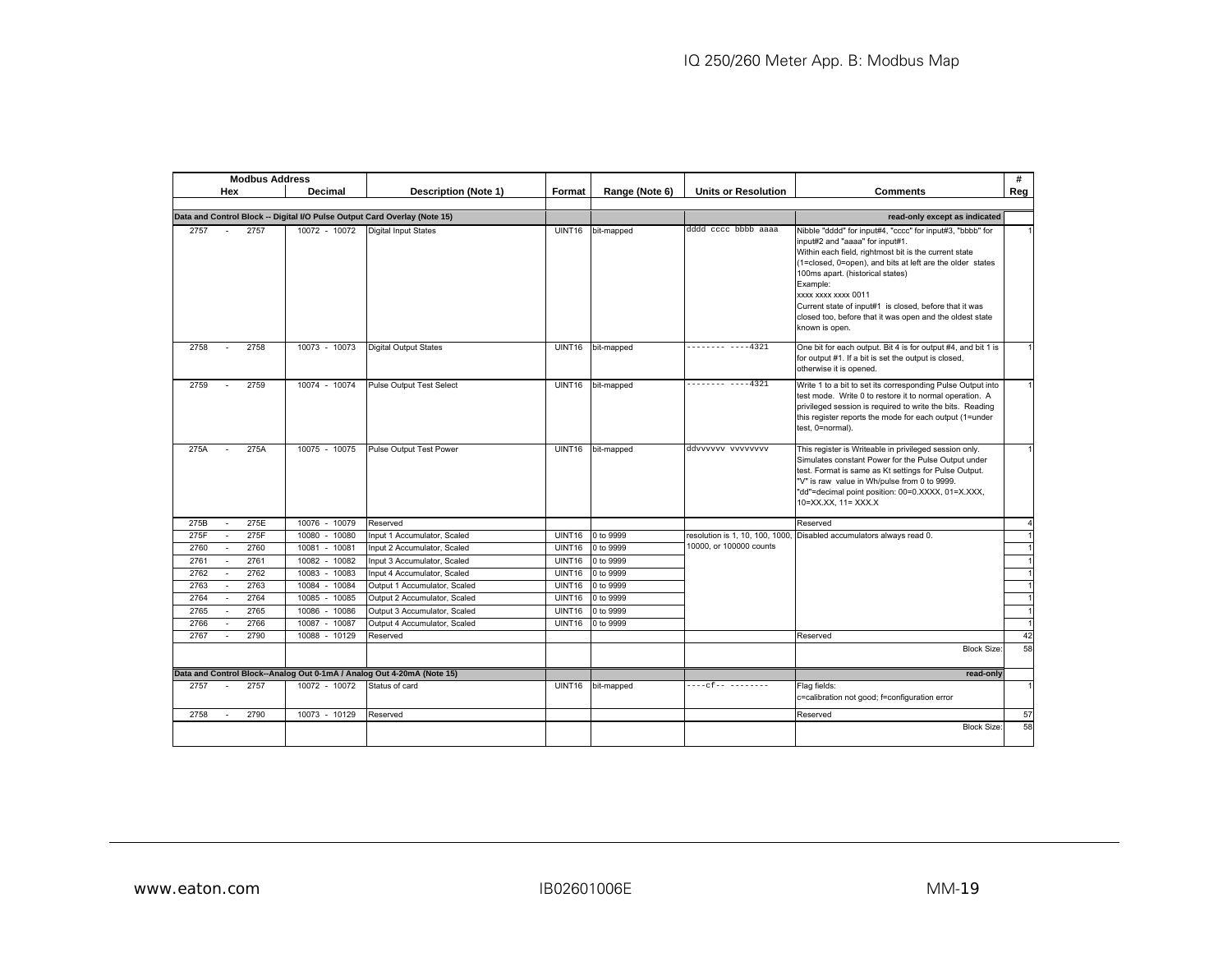| <b>Modbus Address</b>                                    |                   |                                        |              |                              |                            |                                                                                                                                                                                                                                                                                   | #   |
|----------------------------------------------------------|-------------------|----------------------------------------|--------------|------------------------------|----------------------------|-----------------------------------------------------------------------------------------------------------------------------------------------------------------------------------------------------------------------------------------------------------------------------------|-----|
| Hex                                                      | Decimal           | Description (Note 1)                   | Format       | Range (Note 6)               | <b>Units or Resolution</b> | <b>Comments</b>                                                                                                                                                                                                                                                                   | Reg |
|                                                          |                   |                                        |              |                              |                            |                                                                                                                                                                                                                                                                                   |     |
| Data and Control Block -- Network Card Overlay (Note 15) |                   |                                        |              |                              |                            | read-only                                                                                                                                                                                                                                                                         |     |
| 2757<br>2757<br>$\sim$                                   | 10072 - 10072     | Card and Network Status                | UINT16       | bit-mapped                   | rhp----- sfw-m-ii          | Flags: r=run mode; h=card is healthy; p=using last good<br>known programmable settings<br>Server flags: s=smtp ok; f=ftp ok; w=web server ok;<br>m=modbus tcp/ip ok.<br>IP Status ii: 00=IP not valid yet, 01=IP from p.settings;<br>10=IP from DHCP;11=using last good known IP. |     |
| 2758<br>2758<br>$\sim$                                   | 10073 - 10073     | Reserved                               |              |                              |                            | Reserved                                                                                                                                                                                                                                                                          |     |
| 275B<br>2759<br>$\mathbf{r}$                             | 10074 - 10076     | MAC address in use by the network card | UINT16       | bit-mapped                   | 6 bytes                    | These 3 registers hold the 6 bytes of the card's ethernet<br>MAC address                                                                                                                                                                                                          |     |
| 275F<br>275C                                             | 10077 - 10080     | <b>Current IP Address</b>              | UINT16       |                              |                            | These 4 registers hold the 4 numbers (1 number each<br>register) that make the IP address used by the card.                                                                                                                                                                       |     |
| 2760<br>2760<br>÷                                        | 10081 - 10081     | Current IP Mask Length                 | UINT16       | 0 to 32                      |                            | Number of bits that are set in the IP address mask,<br>starting from the Msb of the 32 bit word.<br>Example 24 = 255.255.255.0; a value of 2 would mean<br>192.0.0.0                                                                                                              |     |
| 2761<br>2762<br>$\overline{a}$                           | 10082 - 10083     | Firmware Version                       | <b>ASCII</b> | 4 char                       | none                       | Version of the BOOT firmware of the card, left justified<br>and padded with spaces. Blank for boards without<br>embedded firmware.                                                                                                                                                |     |
| 2764<br>2763<br>÷                                        | 10084 - 10085     | Firmware Version                       | <b>ASCII</b> | 4 char                       | none                       | Version of the RUN firmware of the card, left justified and<br>padded with spaces. Blank for boards without embedded<br>firmware.                                                                                                                                                 |     |
| 2790<br>2765<br>$\sim$                                   | 10086 - 10129     | Reserved                               |              |                              |                            | Reserved for Extended Nw Status                                                                                                                                                                                                                                                   | 44  |
|                                                          |                   |                                        |              |                              |                            | <b>Block Size:</b>                                                                                                                                                                                                                                                                | 58  |
|                                                          |                   |                                        |              | <b>Option Card 2 Section</b> |                            |                                                                                                                                                                                                                                                                                   |     |
| Card Identification and Configuration Block (Note 14)    |                   |                                        |              |                              |                            | read-only                                                                                                                                                                                                                                                                         |     |
| 2AF7<br>2AF7                                             | 11000 - 11000     | Class ID and card status               | UINT16       | bit-mapped                   | undv-----cccctttt          | Flags active if bit is set: u=unsupported card; n=card<br>need configuration; d=card is using default configuration;<br>v=communication with card is ok<br>Field: cccc=class of installed card.<br>Field tttt=type of card. See note 22                                           |     |
| 2AF8<br>2AF8<br>÷.                                       | 11001 - 11001     | Reserved                               |              |                              |                            | Read only                                                                                                                                                                                                                                                                         |     |
| 2B00<br>2AF9<br>$\sim$                                   | 11002 - 11009     | Card name                              | <b>ASCII</b> | 16 char                      | none                       | ASCII name of the installed card                                                                                                                                                                                                                                                  |     |
| 2B01<br>2B08<br>$\sim$                                   | 11010 - 11017     | Serial number                          | <b>ASCII</b> | 16 char                      | none                       | Serial Number in ASCII of the installed card                                                                                                                                                                                                                                      |     |
| 2B0A<br>2B09<br>$\mathbf{r}$                             | 11018 - 11019     | Version                                | <b>ASCII</b> | 4 char                       | none                       | Version in ASCII of the hardware of the installed card.                                                                                                                                                                                                                           |     |
| 2B28<br>2B0B                                             | 11020<br>$-11055$ | Reserved                               |              |                              |                            | Reserved                                                                                                                                                                                                                                                                          | 36  |
| 2B2F<br>2B30<br>$\sim$                                   | 11056 - 11057     | Firmware Version                       | <b>ASCII</b> | 4 char                       | none                       | Version of the BOOT firmware of the card, left justified<br>and padded with spaces. Blank for boards without<br>embedded firmware.                                                                                                                                                |     |
| 2B32<br>2B31<br>$\overline{a}$                           | 11058 - 11059     | <b>Firmware Version</b>                | <b>ASCII</b> | 4 char                       | none                       | Version of the RUN firmware of the card, left justified and<br>padded with spaces. Blank for boards without embedded<br>firmware.                                                                                                                                                 |     |
| 2B33<br>2B36                                             | 11060 - 11063     | Reserved                               |              |                              |                            | Reserved                                                                                                                                                                                                                                                                          |     |
|                                                          |                   |                                        |              |                              |                            | <b>Block Size:</b>                                                                                                                                                                                                                                                                | 64  |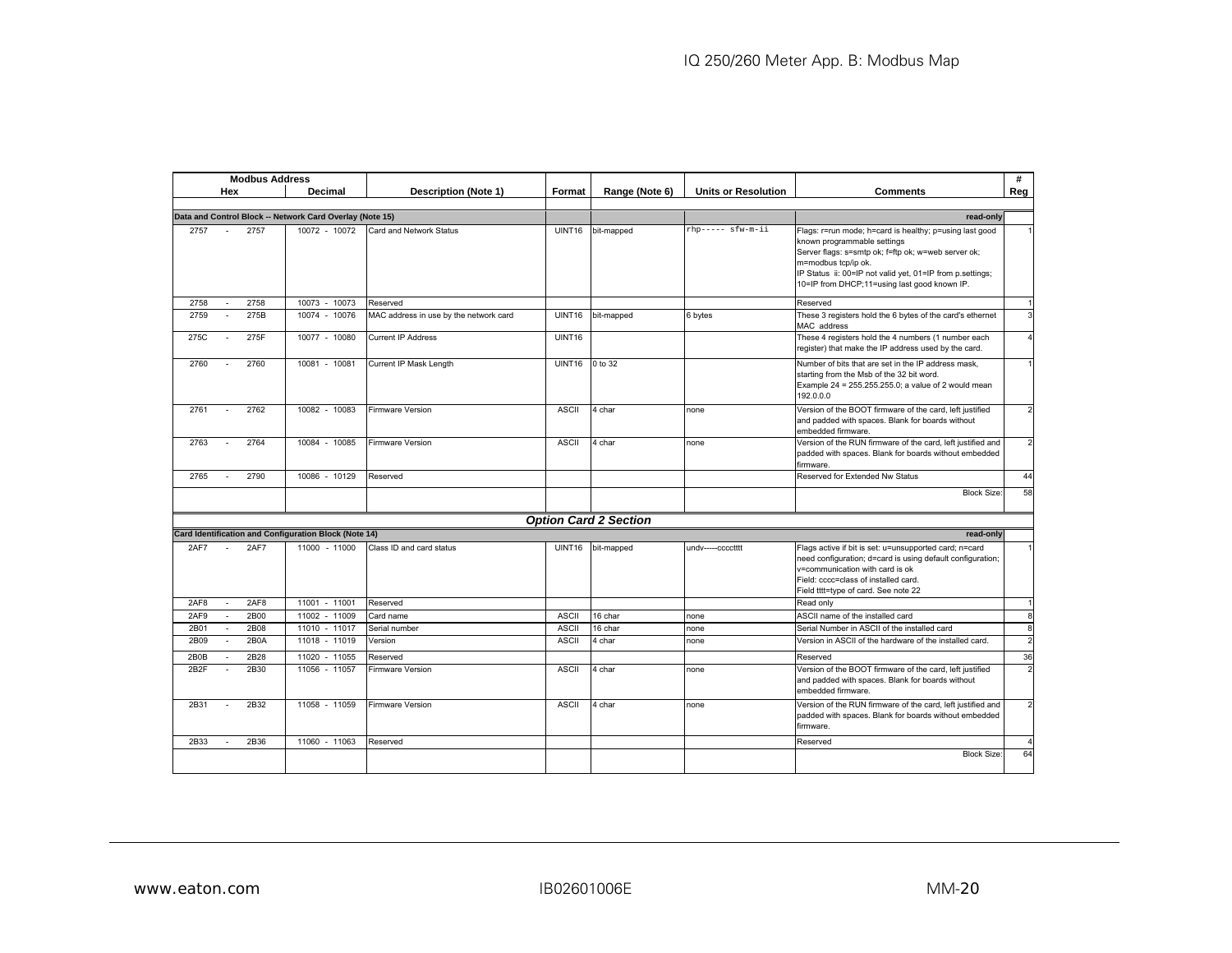|              | <b>Modbus Address</b>                     |                                                                    |                                                                                                            |               |                |                                                            |                                                                                                                                                                                                                                   | #                   |
|--------------|-------------------------------------------|--------------------------------------------------------------------|------------------------------------------------------------------------------------------------------------|---------------|----------------|------------------------------------------------------------|-----------------------------------------------------------------------------------------------------------------------------------------------------------------------------------------------------------------------------------|---------------------|
|              | Hex                                       | Decimal                                                            | <b>Description (Note 1)</b>                                                                                | Format        | Range (Note 6) | <b>Units or Resolution</b>                                 | <b>Comments</b>                                                                                                                                                                                                                   | Reg                 |
|              |                                           |                                                                    |                                                                                                            |               |                |                                                            |                                                                                                                                                                                                                                   |                     |
|              |                                           | <b>Current Communication Settings for Option Card 2</b>            |                                                                                                            |               |                |                                                            | <b>Read-only</b>                                                                                                                                                                                                                  |                     |
| 2B37         | 2B37                                      | 11064 - 11064                                                      | Current speed and format                                                                                   | <b>UINT16</b> | bit-mapped     | -abcde-- fqhijklm                                          | Bps: a=57600; b=38400; c=19200; d=14400; e=9600<br>Stop bits 'f: cleared 1 stop bit, set 2 stop bits<br>Parity: g=even; h=odd; i=none<br>Data bits: j=8; k=7; l=6; m=5                                                            | $\mathbf{1}$        |
| 2B38         | 2B38                                      | 11065 - 11065                                                      | Reserved                                                                                                   | UINT16        | bit-mapped     |                                                            | Reserved                                                                                                                                                                                                                          | $\mathbf{1}$        |
| 2B39         | 2B39                                      | 11066 - 11066                                                      | Current protocol                                                                                           | <b>UINT16</b> | bit-mapped     | -------- -----ppp-                                         | ppp=protocol<br>100=DNP3; 010=Ascii Modbus; 001=Rtu Modbus                                                                                                                                                                        |                     |
| 2B3A         | 2B3A                                      | 11067 - 11067                                                      | Current reply delay                                                                                        | UINT16        | 0 to 65535     | milliseconds                                               | Delay to reply a Modbus transaction after receiving it.                                                                                                                                                                           |                     |
| 2B3B         | 2B3E                                      | 11068 - 11071                                                      | Reserved                                                                                                   |               |                |                                                            | Reserved                                                                                                                                                                                                                          |                     |
|              |                                           |                                                                    |                                                                                                            |               |                |                                                            | <b>Block Size</b>                                                                                                                                                                                                                 | 8                   |
|              | Data and Control Blocks for Option Card 2 |                                                                    |                                                                                                            |               |                |                                                            | read-only                                                                                                                                                                                                                         |                     |
| 2B3F         | 2B78                                      | 11072 - 11129                                                      | Data and Control Block for Option Card 2<br>Meaning of registers depend on installed card. --<br>see below |               |                |                                                            | Register assignments depend on which type of card is in<br>the slot. See overlays below.                                                                                                                                          | 58                  |
|              |                                           |                                                                    |                                                                                                            |               |                |                                                            | <b>Block Size</b>                                                                                                                                                                                                                 | 66                  |
|              |                                           |                                                                    |                                                                                                            |               |                |                                                            |                                                                                                                                                                                                                                   |                     |
|              |                                           |                                                                    | <b>Expansions for Data and Control Block for Option Card 2</b>                                             |               |                |                                                            |                                                                                                                                                                                                                                   |                     |
|              |                                           | Data and Control Block -- Digital I/O Relay Card Overlay (Note 15) |                                                                                                            |               |                |                                                            | read-only except as indicated                                                                                                                                                                                                     |                     |
| 2B3F         | 2B3F                                      | 11072 - 11072                                                      | Digital Input States                                                                                       | <b>UINT16</b> | bit-mapped     | $----- 22221111$                                           | Two nibble fields: (2222) for input#2 and (1111) for input<br>#1.<br>Lsb in each nibble is the current state of the input. Msb<br>in each nibble is the oldest registered state.                                                  |                     |
| 2B40         | 2B40                                      | 11073 - 11073                                                      | Digital Relay States                                                                                       | UINT16        | bit-mapped     | -------- --ab--cd                                          | f "a" is 1 then state of Relay#2 is unknown, otherwise<br>state of Relay#2 is in "c": (1=tripped, 0=released).<br>If "b" is 1 then state of Relay#1 is unknown, otherwise<br>state of Relay#1 is in "d": (1=tripped, 0=released). |                     |
| 2B41         | 2B41                                      | 11074 - 11074                                                      | Turn relay on                                                                                              | <b>UINT16</b> | bit-mapped     | -------- ------21                                          | Writing a 1 in bit N turns relay N+1 ON (this register is<br>writeable only in privileged session)                                                                                                                                |                     |
| 2B42         | 2B42                                      | 11075 - 11075                                                      | Turn relay off                                                                                             | <b>UINT16</b> | bit-mapped     | -------- ------21                                          | Writing a 1 in bit N turns relay N+1 OFF (this register is<br>writeable only in privileged session)                                                                                                                               | $\mathbf{1}$        |
| 2B43         | 2B43<br>$\sim$                            | 11076 - 11076                                                      | Trip/Release delay timer for Relay 1                                                                       | UINT16        | 0 to 9999      | 0.1 <sub>sec</sub>                                         | time to trip or release                                                                                                                                                                                                           | $\mathbf{1}$        |
| 2B44         | 2B44<br>$\sim$                            | 11077 - 11077                                                      | Trip/Release delay timer for Relay 2                                                                       | UINT16        | 0 to 9999      | 0.1 <sub>sec</sub>                                         | time to trip or release                                                                                                                                                                                                           |                     |
| 2B45         | 2B46                                      | 11078 - 11079                                                      | Reserved                                                                                                   |               |                |                                                            | Reserved                                                                                                                                                                                                                          | $\overline{2}$      |
| 2B47         | 2B47                                      | 11080 - 11080                                                      | Input 1 Accumulator, Scaled                                                                                | UINT16        | 0 to 9999      | resolution is 1, 10, 100, 1000,                            | Disabled accumulators always read 0.                                                                                                                                                                                              |                     |
| 2B48         | 2B48<br>$\sim$                            | 11081 - 11081                                                      | Input 2 Accumulator, Scaled                                                                                | UINT16        | 0 to 9999      | 10000, or 100000 counts                                    |                                                                                                                                                                                                                                   | $\mathbf{1}$        |
| 2B49         | 2B4A                                      | 11082 - 11083                                                      | Reserved                                                                                                   |               |                |                                                            | Reserved                                                                                                                                                                                                                          | $\overline{2}$      |
| 2B4B         | 2B4B<br>2B4C                              | 11084 - 11084                                                      | Relay 1 Accumulator, Scaled                                                                                | UINT16        | 0 to 9999      | resolution is 1, 10, 100, 1000,<br>10000, or 100000 counts | Disabled accumulators always read 0.                                                                                                                                                                                              | 1<br>$\overline{1}$ |
| 2B4C<br>2B4D | 2B78                                      | 11085<br>$-11085$<br>11086<br>$-11129$                             | Relay 2 Accumulator, Scaled<br>Reserved                                                                    | UINT16        | 0 to 9999      |                                                            | Reserved                                                                                                                                                                                                                          | 44                  |
|              |                                           |                                                                    |                                                                                                            |               |                |                                                            | <b>Block Size</b>                                                                                                                                                                                                                 | 58                  |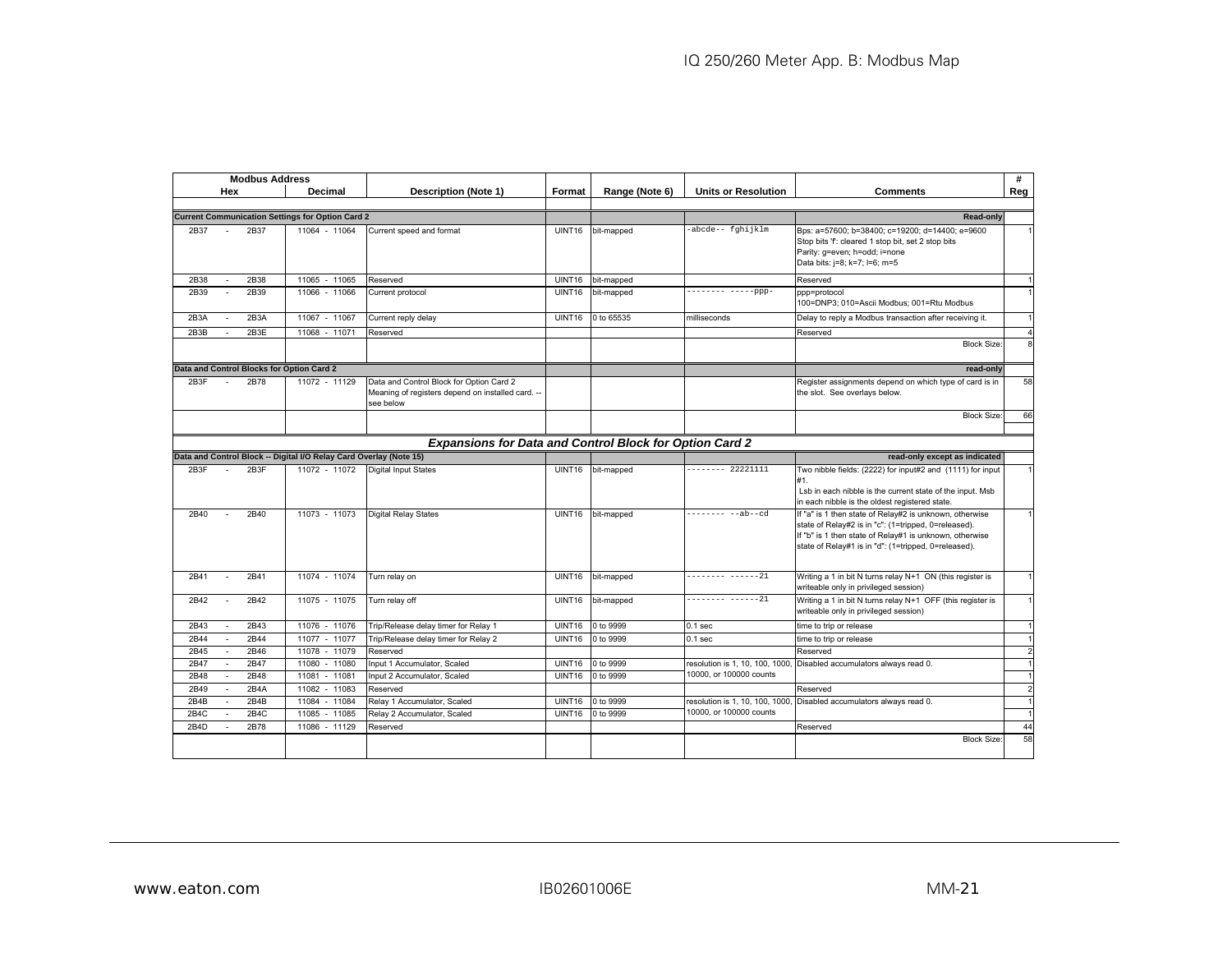|      | <b>Modbus Address</b> |                   |                                                                           |               |                |                            |                                                                                                                                                                                                                                                                                                                                                                                                                                    | #              |
|------|-----------------------|-------------------|---------------------------------------------------------------------------|---------------|----------------|----------------------------|------------------------------------------------------------------------------------------------------------------------------------------------------------------------------------------------------------------------------------------------------------------------------------------------------------------------------------------------------------------------------------------------------------------------------------|----------------|
|      | Hex                   | Decimal           | <b>Description (Note 1)</b>                                               | Format        | Range (Note 6) | <b>Units or Resolution</b> | <b>Comments</b>                                                                                                                                                                                                                                                                                                                                                                                                                    | Reg            |
|      |                       |                   |                                                                           |               |                |                            |                                                                                                                                                                                                                                                                                                                                                                                                                                    |                |
|      |                       |                   | Data and Control Block -- Digital I/O Pulse Output Card Overlay (Note 15) |               |                |                            | read-only except as indicated                                                                                                                                                                                                                                                                                                                                                                                                      |                |
| 2B3F | 2B3F                  | 11072 - 11072     | <b>Digital Input States</b>                                               | <b>UINT16</b> | bit-mapped     | dddd cccc bbbb aaaa        | Nibble "dddd" for input#4, "cccc" for input#3, "bbbb" for<br>input#2 and "aaaa" for input#1.<br>Within each field, right most bit is the current state<br>(1=closed, 0=open), and bits at left are the older states<br>100ms apart. (historical states)<br>Example:<br>xxxx xxxx xxxx 0011<br>Current state of input#1 is closed, before that it was<br>closed too, before that it was open and the oldest state<br>known is open. |                |
| 2B40 | 2B40                  | 11073 - 11073     | <b>Digital Output States</b>                                              | UINT16        | bit-mapped     | -------- ----4321          | One bit for each output. Bit 4 is for output #4, and bit 1 is<br>for output #1. If a bit is set the output is closed,<br>otherwise it is opened.                                                                                                                                                                                                                                                                                   |                |
| 2B41 | 2B41                  | 11074 - 11074     | <b>Pulse Output Test Select</b>                                           | <b>UINT16</b> | bit-mapped     | $---------4321$            | Write 1 to a bit to set its corresponding Pulse Output into<br>test mode. Write 0 to restore it to normal operation. A<br>privileged session is required to write the bits. Reading<br>this register reports the mode for each output (1=under<br>test, 0=normal).                                                                                                                                                                 |                |
| 2B42 | 2B42                  | 11075 - 11075     | Pulse Output Test Power                                                   | <b>UINT16</b> | bit-mapped     | ddvvvvvv vvvvvvvv          | This register is Writeable in privileged session only.<br>Simulates constant Power for the Pulse Output under<br>test. Format is same as Kt settings for Pulse Output.<br>"V" is raw value in Wh/pulse from 0 to 9999.<br>"dd"=decimal point position: 00=0.XXXX, 01=X.XXX,<br>10=XX.XX, 11= XXX.X                                                                                                                                 |                |
| 2B43 | 2B46                  | 11076 - 11079     | Reserved                                                                  |               |                |                            | Reserved                                                                                                                                                                                                                                                                                                                                                                                                                           | $\overline{A}$ |
| 2B47 | 2B47<br>$\sim$        | 11080 - 11080     | Input 1 Accumulator, Scaled                                               | UINT16        | 0 to 9999      |                            | resolution is 1, 10, 100, 1000, Disabled accumulators always read 0.                                                                                                                                                                                                                                                                                                                                                               |                |
| 2B48 | 2B48                  | 11081 - 11081     | Input 2 Accumulator, Scaled                                               | <b>UINT16</b> | 0 to 9999      | 10000, or 100000 counts    |                                                                                                                                                                                                                                                                                                                                                                                                                                    |                |
| 2B49 | 2B49                  | 11082 - 11082     | Input 3 Accumulator, Scaled                                               | <b>UINT16</b> | 0 to 9999      |                            |                                                                                                                                                                                                                                                                                                                                                                                                                                    |                |
| 2B4A | 2B4A<br>$\sim$        | 11083<br>$-11083$ | Input 4 Accumulator, Scaled                                               | <b>UINT16</b> | 0 to 9999      |                            |                                                                                                                                                                                                                                                                                                                                                                                                                                    |                |
| 2B4B | 2B4B                  | 11084 - 11084     | Output 1 Accumulator, Scaled                                              | <b>UINT16</b> | 0 to 9999      |                            |                                                                                                                                                                                                                                                                                                                                                                                                                                    |                |
| 2B4C | 2B4C                  | $-11085$<br>11085 | Output 2 Accumulator, Scaled                                              | UINT16        | 0 to 9999      |                            |                                                                                                                                                                                                                                                                                                                                                                                                                                    |                |
| 2B4D | 2B4D                  | 11086<br>$-11086$ | Output 3 Accumulator, Scaled                                              | <b>UINT16</b> | 0 to 9999      |                            |                                                                                                                                                                                                                                                                                                                                                                                                                                    |                |
| 2B4E | 2B4E                  | 11087 - 11087     | Output 4 Accumulator, Scaled                                              | <b>UINT16</b> | 0 to 9999      |                            |                                                                                                                                                                                                                                                                                                                                                                                                                                    | $\overline{1}$ |
| 2B4F | 2B78                  | 11088 - 11129     | Reserved                                                                  |               |                |                            | Reserved                                                                                                                                                                                                                                                                                                                                                                                                                           | 42             |
|      |                       |                   |                                                                           |               |                |                            | <b>Block Size:</b>                                                                                                                                                                                                                                                                                                                                                                                                                 | 58             |
|      |                       |                   |                                                                           |               |                |                            |                                                                                                                                                                                                                                                                                                                                                                                                                                    |                |
|      |                       |                   | Data and Control Block--Analog Out 0-1mA / Analog Out 4-20mA (Note 15)    |               |                |                            | read-only                                                                                                                                                                                                                                                                                                                                                                                                                          |                |
| 2B3F | 2B3F                  | 11072 - 11072     | Status of card                                                            | <b>UINT16</b> | bit-mapped     |                            | Flag fields:<br>c=calibration not good; f=configuration error                                                                                                                                                                                                                                                                                                                                                                      |                |
| 2B40 | 2B78<br>$\sim$        | 11073 - 11129     | Reserved                                                                  | <b>UINT16</b> |                |                            | Reserved                                                                                                                                                                                                                                                                                                                                                                                                                           | 57             |
|      |                       |                   |                                                                           |               |                |                            | <b>Block Size:</b>                                                                                                                                                                                                                                                                                                                                                                                                                 | 58             |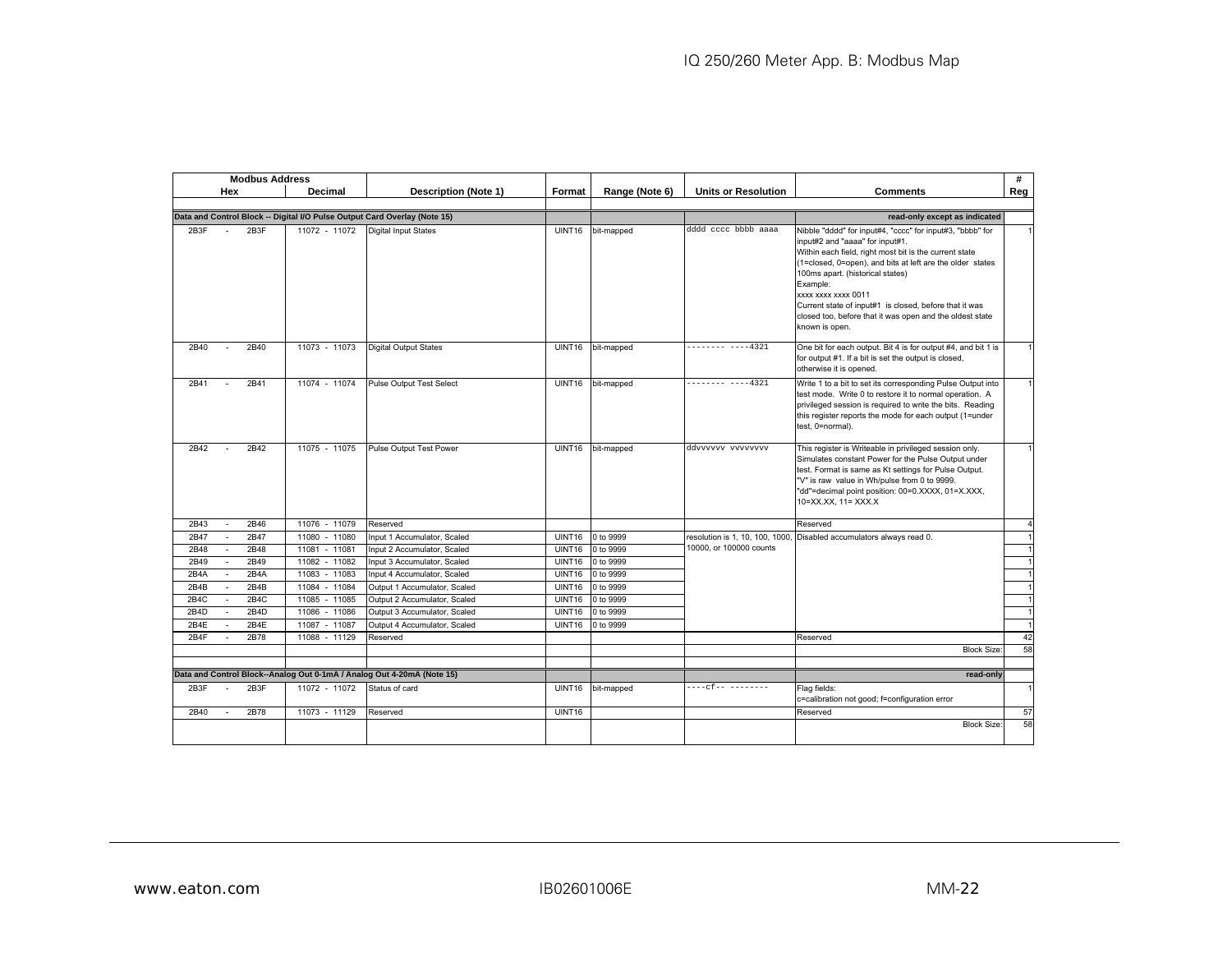|                           |     | <b>Modbus Address</b> |                                                          |                                              |               |                |                            |                                                                                                                                                                                                                                                                                   | #              |
|---------------------------|-----|-----------------------|----------------------------------------------------------|----------------------------------------------|---------------|----------------|----------------------------|-----------------------------------------------------------------------------------------------------------------------------------------------------------------------------------------------------------------------------------------------------------------------------------|----------------|
|                           | Hex |                       | Decimal                                                  | <b>Description (Note 1)</b>                  | Format        | Range (Note 6) | <b>Units or Resolution</b> | <b>Comments</b>                                                                                                                                                                                                                                                                   | Reg            |
|                           |     |                       |                                                          |                                              |               |                |                            |                                                                                                                                                                                                                                                                                   |                |
|                           |     |                       | Data and Control Block -- Network Card Overlay (Note 15) |                                              |               |                |                            | read-only                                                                                                                                                                                                                                                                         |                |
| 2B3F                      | ÷   | 2B3F                  | 11072 - 11072                                            | Card and Network Status                      | UINT16        | bit-mapped     | rhp----- sfw-m-ii          | Flags: r=run mode; h=card is healthy; p=using last good<br>known programmable settings<br>Server flags: s=smtp ok; f=ftp ok; w=web server ok;<br>m=modbus tcp/ip ok.<br>IP Status ii: 00=IP not valid yet, 01=IP from p.settings;<br>10=IP from DHCP;11=using last good known IP. |                |
| 2B40                      |     | 2B40                  | 11073 - 11073                                            | Reserved                                     |               |                |                            | Reserved                                                                                                                                                                                                                                                                          |                |
| 2B41                      |     | 2B43                  | 11074 - 11076                                            | MAC address in use by the network card       | <b>UINT16</b> | bit-mapped     | 6 bytes                    | These 3 registers hold the 6 bytes of the card's Ethernet<br>MAC address.                                                                                                                                                                                                         |                |
| 2B44                      |     | 2B47                  | 11077 - 11080                                            | <b>Current IP Address</b>                    | UINT16        |                |                            | These 4 registers hold the 4 numbers (1 number each<br>register) that make the IP address used by the card.                                                                                                                                                                       | $\overline{4}$ |
| 2B48                      |     | 2B48                  | 11081 - 11081                                            | Current IP Mask Length                       | UINT16        | 0 to 32        |                            | Number of bits that are set in the IP address mask.<br>starting from the Msb of the 32 bit word.<br>Example 24 = 255.255.255.0; a value of 2 would mean<br>192.0.0.0                                                                                                              |                |
| 2B49                      |     | 2B4A                  | 11082 - 11083                                            | <b>Firmware Version</b>                      | <b>ASCII</b>  | 4 char         | none                       | Version of the BOOT firmware of the card, left justified<br>and padded with spaces. Blank for boards without<br>embedded firmware.                                                                                                                                                | $\mathcal{P}$  |
| 2B4B                      |     | 2B4C                  | 11084 - 11085                                            | <b>Firmware Version</b>                      | <b>ASCII</b>  | 4 char         | none                       | Version of the RUN firmware of the card, left justified and<br>padded with spaces. Blank for boards without embedded<br>firmware.                                                                                                                                                 | $\overline{2}$ |
| 2B4D                      |     | 2B78                  | 11086 - 11129                                            | Reserved                                     |               |                |                            | Reserved for Extended Nw Status                                                                                                                                                                                                                                                   | 44             |
|                           |     |                       |                                                          |                                              |               |                |                            | <b>Block Size:</b>                                                                                                                                                                                                                                                                | 58             |
| <b>Accumulators Block</b> |     |                       |                                                          |                                              |               |                |                            | read-only                                                                                                                                                                                                                                                                         |                |
| 2EDF                      |     | 2EE0                  | $12000 - 12001$                                          | Option Card 1, Input 1 Accumulator           | UINT32        | 0 to 999999999 | number of transitions      | These are unscaled counts. See option card section                                                                                                                                                                                                                                | $\overline{2}$ |
| 2EE1                      |     | 2EE6                  | 12002<br>$-12007$                                        | Option Card 1, Inputs 2-4 Accumulators       | UINT32        | 0 to 999999999 | number of transitions      | for scaled versions.<br>Input accumulators count either or both transitions;                                                                                                                                                                                                      | 6              |
| 2EE7                      |     | 2EE8                  | $-12009$<br>12008                                        | Option Card 1, Output or Relay 1 Accumulator | UINT32        | 0 to 999999999 | number of transitions      | output accumulators count both transitions.                                                                                                                                                                                                                                       | $\overline{2}$ |
| 2EE9                      |     | 2EEE                  | 12010 - 12015                                            | Option Card 1, Output or Relays 2-4          | UINT32        | 0 to 999999999 | number of transitions      | Unused accumulators always read 0.                                                                                                                                                                                                                                                | 6              |
| 2EEF                      |     | 2EF6                  | $-12023$<br>12016                                        | Option Card 2 Inputs Accumulators            | UINT32        | 0 to 999999999 | number of transitions      |                                                                                                                                                                                                                                                                                   | 8              |
| 2EF7                      |     | 2EFE                  | 12024 - 12031                                            | Option Card 2 Outputs Accumulators           | UINT32        | 0 to 999999999 | number of transitions      |                                                                                                                                                                                                                                                                                   | 8              |
|                           |     |                       |                                                          |                                              |               |                |                            | <b>Block Size:</b>                                                                                                                                                                                                                                                                | 32             |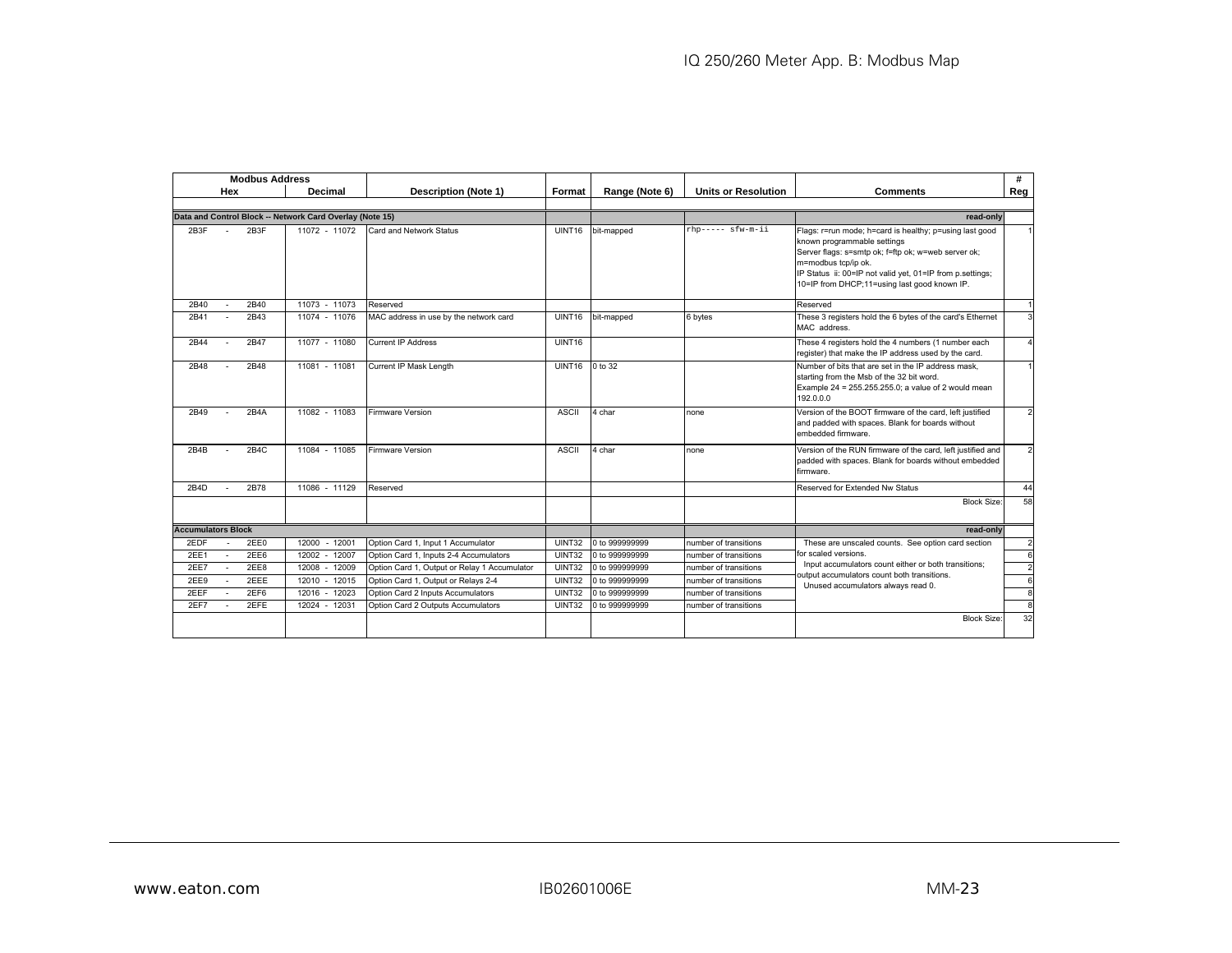| <b>Modbus Address</b>                    |                   |                                                      |                    |                                  |                            |                                                                                                                                                                                              | #              |
|------------------------------------------|-------------------|------------------------------------------------------|--------------------|----------------------------------|----------------------------|----------------------------------------------------------------------------------------------------------------------------------------------------------------------------------------------|----------------|
| Hex                                      | <b>Decimal</b>    | <b>Description (Note 1)</b>                          | Format             | Range (Note 6)                   | <b>Units or Resolution</b> | <b>Comments</b>                                                                                                                                                                              | Reg            |
|                                          |                   |                                                      |                    |                                  |                            |                                                                                                                                                                                              |                |
|                                          |                   |                                                      |                    | <b>Commands Section (Note 4)</b> |                            |                                                                                                                                                                                              |                |
| <b>Resets Block (Note 9)</b>             |                   |                                                      |                    |                                  |                            | write-only                                                                                                                                                                                   |                |
| 4E1F<br>4E1F                             | 20000<br>$-20000$ | Reset Max/Min Blocks                                 | UINT16             | password (Note 5)                |                            |                                                                                                                                                                                              |                |
| 4E20<br>4E20<br>$\overline{\phantom{a}}$ | 20001<br>$-20001$ | <b>Reset Energy Accumulators</b>                     | UINT16             | password (Note 5)                |                            |                                                                                                                                                                                              |                |
| 4E21<br>4E21                             | 20002<br>$-20002$ | Reset Alarm Log (Note 21)                            | UINT16             | password (Note 5)                |                            | Reply to a reset log command indicates that the                                                                                                                                              |                |
| 4E22<br>4E22                             | 20003<br>20003    | Reset System Log (Note 21)                           | UINT16             | password (Note 5)                |                            | command was accepted but not necessarily that the                                                                                                                                            |                |
| 4E23<br>4E23                             | $-20004$<br>20004 | Reset Historical Log 1 (Note 21)                     | UINT16             | password (Note 5)                |                            | reset is finished. Poll log status block to determine this.                                                                                                                                  |                |
| 4E24<br>4E24                             | 20005<br>20005    | Reserved                                             |                    |                                  |                            |                                                                                                                                                                                              |                |
| 4F25<br>4F25                             | $-20006$<br>20006 | Reserved                                             |                    |                                  |                            |                                                                                                                                                                                              |                |
| 4E26<br>4E26                             | $-20007$<br>20007 | Reset I/O Change Log (Note 21)                       | UINT16             | password (Note 5)                |                            |                                                                                                                                                                                              |                |
| 4F27<br>4E27                             | 20008<br>20008    | Reset Power Quality Log                              | UINT16             | password (Note 5)                |                            |                                                                                                                                                                                              |                |
| 4E28<br>4E28                             | $-20009$<br>20009 | Reset Waveform Capture Log                           | UINT16             | password (Note 5)                |                            |                                                                                                                                                                                              |                |
| 4E2A<br>4E29                             | $-20011$<br>20010 | Reserved                                             |                    |                                  |                            | Reserved                                                                                                                                                                                     | $\overline{2}$ |
| 4E2B<br>4E2B                             | $-20012$<br>20012 | Reset Option Card 1 Input Accumulators               | UINT16             | password (Note 5)                |                            |                                                                                                                                                                                              |                |
| 4E2C<br>4E2C                             | $-20013$<br>20013 | Reset Option Card 1 Output Accumulators              | UINT16             | password (Note 5)                |                            |                                                                                                                                                                                              |                |
| 4E2D<br>4E2D                             | $-20014$<br>20014 | Reset Option Card 2 Input Accumulators               | UINT <sub>16</sub> | password (Note 5)                |                            |                                                                                                                                                                                              |                |
| 4E2E<br>4E2E                             | $-20015$<br>20015 | Reset Option Card 2 Output Accumulators              | <b>UINT16</b>      | password (Note 5)                |                            |                                                                                                                                                                                              |                |
|                                          |                   |                                                      |                    |                                  |                            | <b>Block Size</b>                                                                                                                                                                            | 16             |
|                                          |                   |                                                      |                    |                                  |                            |                                                                                                                                                                                              |                |
| <b>Privileged Commands Block</b>         |                   |                                                      |                    |                                  |                            | conditional write                                                                                                                                                                            |                |
| 5207<br>5207                             | 21000 - 21000     | Initiate Meter Firmware Reprogramming                | UINT16             | password (Note 5)                |                            |                                                                                                                                                                                              |                |
| 5208<br>5208<br>$\sim$                   | 21001<br>$-21001$ | Force Meter Restart                                  | UINT16             | password (Note 5)                |                            | causes a watchdog reset, always reads 0                                                                                                                                                      |                |
| 5209<br>5209                             | 21002 - 21002     | Open Privileged Command Session                      | UINT16             | password (Note 5)                |                            | meter will process command registers (this register<br>through 'Close Privileged Command Session' register<br>below) for 5 minutes or until the session is closed,<br>whichever comes first. |                |
| 520A<br>520A                             | 21003 - 21003     | Initiate Programmable Settings Update                | UINT16             | password (Note 5)                |                            | meter enters PS update mode                                                                                                                                                                  |                |
| 520B<br>520B                             | 21004<br>$-21004$ | Calculate Programmable Settings Checksum<br>(Note 3) | UINT16             | 0000 to 9999                     |                            | meter calculates checksum on RAM copy of PS block                                                                                                                                            |                |
| 520C<br>520C                             | 21005 - 21005     | Programmable Settings Checksum (Note 3)              | UINT16             | 0000 to 9999                     |                            | read/write checksum register; PS block saved in<br>nonvolatile memory on write (Note 8)                                                                                                      |                |
| 520D<br>520D                             | 21006 - 21006     | Write New Password (Note 3)                          | UINT16             | 0000 to 9999                     |                            | write-only register; always reads zero                                                                                                                                                       |                |
| 520E<br>520E                             | 21007 - 21007     | Terminate Programmable Settings Update (Note<br>3١   | UINT16             | any value                        |                            | meter leaves PS update mode via reset                                                                                                                                                        |                |
| 520F<br>5211                             | 21008 - 21010     | Set Meter Clock                                      | <b>TSTAMP</b>      | 1Jan2000 - 31Dec2099             | sec                        | saved only when 3rd register is written                                                                                                                                                      | 3              |
| 5212<br>5212                             | 21011 - 21011     | Reserved                                             |                    |                                  |                            | Reserved                                                                                                                                                                                     |                |
| 5219<br>5213                             | 21012 - 21018     | Reserved                                             |                    |                                  |                            | Reserved                                                                                                                                                                                     |                |
| 521A<br>521A                             | 21019 - 21019     | Close Privileged Command Session                     | UINT16             | any value                        |                            | ends an open command session                                                                                                                                                                 |                |
|                                          |                   |                                                      |                    |                                  |                            | <b>Block Size</b>                                                                                                                                                                            | 20             |
| <b>Encryption Block</b>                  |                   |                                                      |                    |                                  |                            | read/write                                                                                                                                                                                   |                |
| 658F<br>659A<br>$\sim$                   | 26000 - 26011     | Perform a Secure Operation                           | UINT16             |                                  |                            | encrypted command to read password or change meter<br>type                                                                                                                                   | 12             |
|                                          |                   |                                                      |                    |                                  |                            | <b>Block Size:</b>                                                                                                                                                                           | 12             |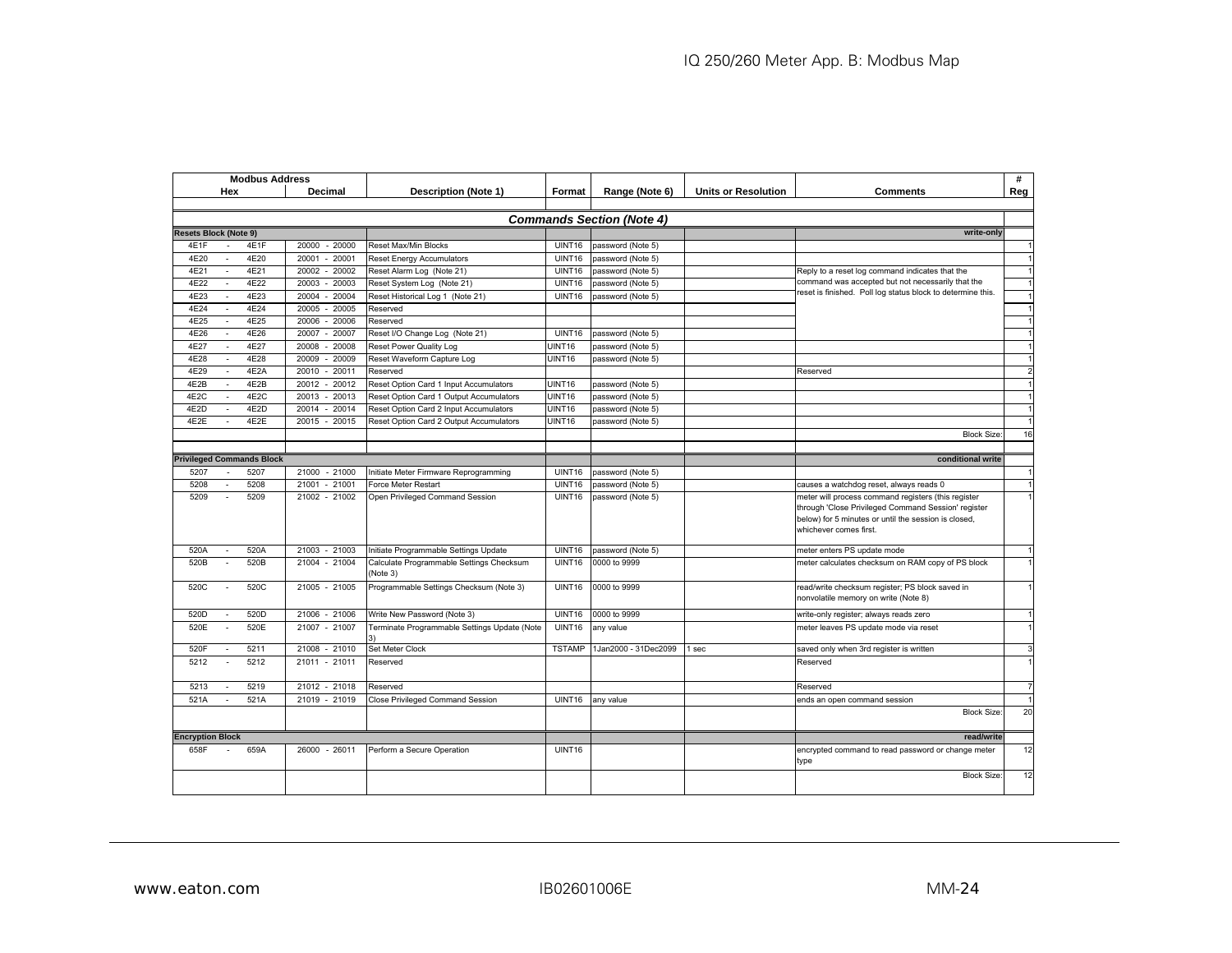|      | <b>Modbus Address</b>     |                    |                               |               |                                      |                            |                                                                                                                                                                                                                                                                                                                                                                                                                   | #              |
|------|---------------------------|--------------------|-------------------------------|---------------|--------------------------------------|----------------------------|-------------------------------------------------------------------------------------------------------------------------------------------------------------------------------------------------------------------------------------------------------------------------------------------------------------------------------------------------------------------------------------------------------------------|----------------|
|      | Hex                       | Decimal            | <b>Description (Note 1)</b>   | Format        | Range (Note 6)                       | <b>Units or Resolution</b> | <b>Comments</b>                                                                                                                                                                                                                                                                                                                                                                                                   | Reg            |
|      |                           |                    |                               |               |                                      |                            |                                                                                                                                                                                                                                                                                                                                                                                                                   |                |
|      |                           |                    |                               |               | <b>Programmable Settings Section</b> |                            |                                                                                                                                                                                                                                                                                                                                                                                                                   |                |
|      | <b>Basic Setups Block</b> |                    |                               |               |                                      |                            | write only in PS update mode                                                                                                                                                                                                                                                                                                                                                                                      |                |
| 752F | 752F                      | 30000 - 30000      | CT multiplier & denominator   | UINT16        | bit-mapped                           | ddddddd mmmmmmm            | high byte is denominator (1 or 5, read-only),<br>low byte is multiplier (1, 10, or 100)                                                                                                                                                                                                                                                                                                                           | $\mathbf{1}$   |
| 7530 | 7530<br>$\sim$            | 30001<br>$-30001$  | CT numerator                  | UINT16        | 1 to 9999                            | none                       |                                                                                                                                                                                                                                                                                                                                                                                                                   | $\mathbf{1}$   |
| 7531 | 7531                      | 30002 - 30002      | PT numerator                  | UINT16        | 1 to 9999                            | none                       |                                                                                                                                                                                                                                                                                                                                                                                                                   | $\mathbf{1}$   |
| 7532 | 7532                      | $-30003$<br>30003  | PT denominator                | UINT16        | 1 to 9999                            | none                       |                                                                                                                                                                                                                                                                                                                                                                                                                   | $\mathbf{1}$   |
| 7533 | 7533                      | 30004 - 30004      | PT multiplier & hookup        | UINT16        | bit-mapped                           | տատատատ ատատհիիի           | mmmm = PT multiplier (1, 10, 100, or 1000)<br>hhhh = hookup enumeration ( $0 = 3$ element wye[9S], $1 =$<br>delta 2 CTs[5S], $3 = 2.5$ element wye[6S])                                                                                                                                                                                                                                                           | $\mathbf{1}$   |
| 7534 | 7534                      | 30005 - 30005      | Averaging Method              | UINT16        | bit-mapped                           | --iiiiii b----sss          | iiiiii = interval $(5, 15, 30, 60)$<br>$b = 0$ -block or 1-rolling<br>$sss = #$ subintervals $(1,2,3,4)$                                                                                                                                                                                                                                                                                                          | $\overline{1}$ |
| 7535 | 7535                      | 30006 - 30006      | Power & Energy Format         | UINT16        | bit-mapped                           | ppppiinn feee-ddd          | pppp = power scale (0-unit, 3-kilo, 6-mega, 8-auto)<br>ii = power digits after decimal point (0-3),<br>applies only if f=1 and pppp is not auto<br>$nn = number of energy digits (5-8 --> 0-3)$<br>eee = energy scale (0-unit, 3-kilo, 6-mega)<br>f = decimal point for power<br>(0=data-dependant placement,<br>1=fixed placement per ii value)<br>ddd = energy digits after decimal point (0-6)<br>See note 10. | $\mathbf{1}$   |
| 7536 | 7536                      | 30007 - 30007      | Operating Mode Screen Enables | UINT16        | bit-mapped                           | ------- reeeeeee           | eeeeeeee = op mode screen rows on/off, rows top to<br>bottom are bits low order to high order<br>x = set to suppress PF on W/VAR/PF screens                                                                                                                                                                                                                                                                       | $\mathbf{1}$   |
| 7537 | 7537                      | 30008<br>$30008 -$ | Daylight Saving On Rule       | UINT16        | bit-mapped                           | hhhhhwww -dddmmmm          | applies only if daylight savings in User Settings Flags =                                                                                                                                                                                                                                                                                                                                                         | $\mathbf{1}$   |
| 7538 | 7538                      | 30009 - 30009      | Daylight Saving Off Rule      | UINT16        | bit-mapped                           | hhhhhwww -dddmmmm          | on; specifies when to make changeover<br>$hhhh = hour. 0-23$<br>www = week, $1-4$ for $1st - 4th$ , $5$ for last<br>ddd = day of week, 1-7 for Sun - Sat<br>$mmm = month, 1-12$<br>Example: 2AM on the 4th Sunday of March<br>hhhhh=2, www=4, ddd=1, mmmm=3                                                                                                                                                       | $\overline{1}$ |
| 7539 | 7539                      | 30010 - 30010      | Time Zone UTC offset          | UINT16        | bit-mapped                           | z000 0000 hhhh hhmm        | mm = minutes/15; 00=00, 01=15, 10=30, 11=45<br>hhhh = hours; -23 to +23<br>z = Time Zone valid (0=no, 1=yes)<br>i.e. register=0 indicates that time zone is not set while<br>register=0x8000 indicates UTC offset = 0                                                                                                                                                                                             | $\mathbf{1}$   |
| 753A | 753A                      | 30011 - 30011      | Clock Sync Configuration      | <b>UINT16</b> | bit-mapped                           | 0000 0000 mmm0 0ppe        | e = enable automatic clock sync (0=no, 1=yes)<br>pp = port performing synchronization (2-3 = COM3-<br>COM4)<br>mmm = sync method (1=NTP, all other values=no sync)                                                                                                                                                                                                                                                | $\mathbf{1}$   |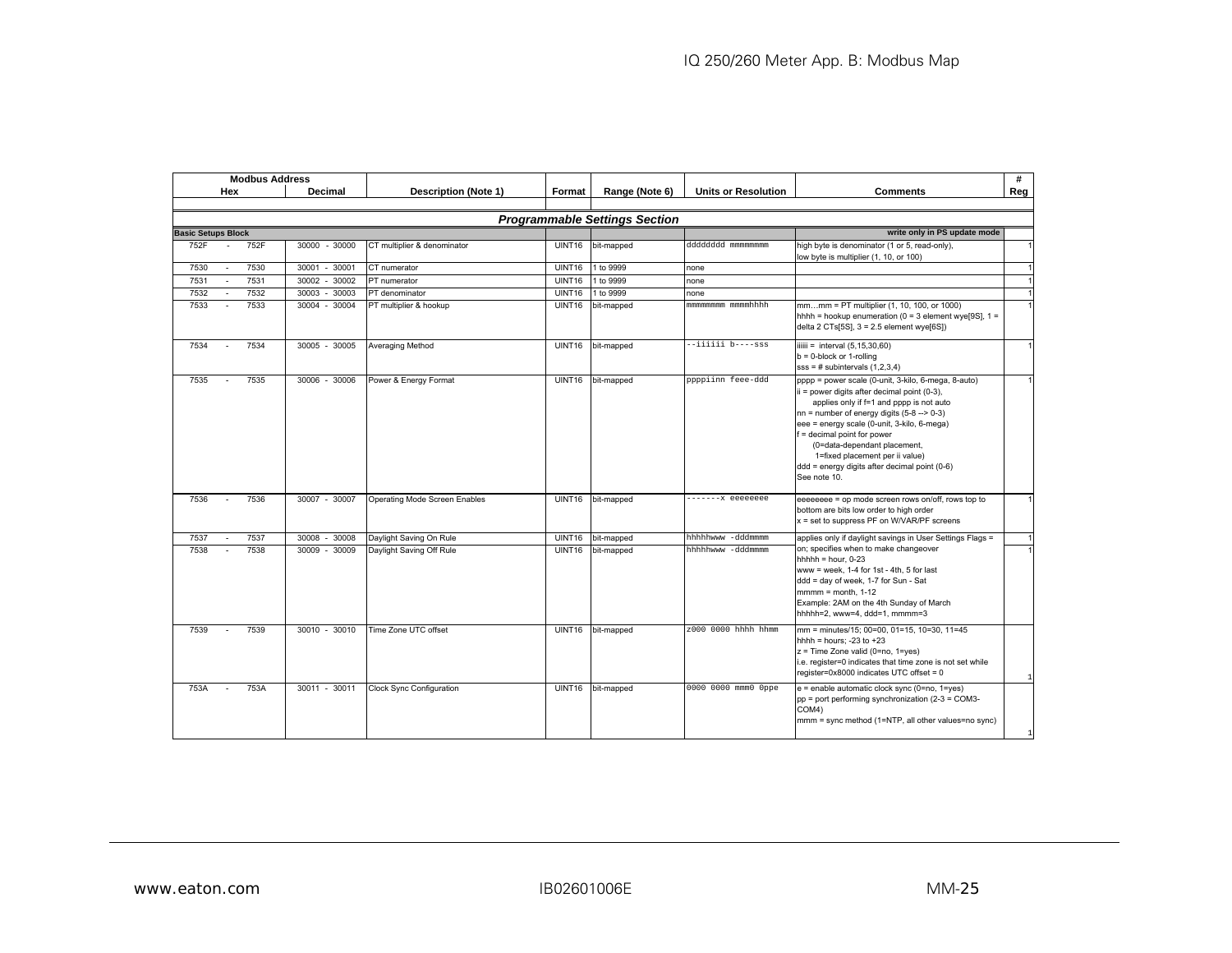| Hex<br>Decimal<br><b>Description (Note 1)</b><br>Format<br>Range (Note 6)<br><b>Units or Resolution</b><br><b>Comments</b><br>753B<br>753B<br>30012 - 30012<br>Reserved<br>Reserved<br>753C<br>753C<br>30013 - 30013<br><b>User Settings 2</b><br>UINT16<br>bit-mapped<br>-------- -------s<br>s = display secondary volts (1=yes, 0=no)<br>753D<br>------- ww-i-vvp<br>753D<br>30014 - 30014<br><b>DNP Options</b><br>UINT16<br>bit-mapped<br>p selects primary or secondary values for DNP voltage,<br>$\sim$<br>current and power registers<br>(0=secondary, 1=primary)<br>vv sets divisor for voltage scaling<br>$(0=1, 1=10, 2=100)$<br>sets divisor for current scaling<br>$(0=1, 1=10)$<br>ww sets divisor for power scaling in addition to scaling<br>for Kilo<br>$(0=1, 1=10, 2=100, 3=1000)$<br>Example:<br>120KV, 500A, 180MW<br>p=1, vv=2, i=0, and ww=3<br>voltage reads 1200, current reads 500, watts reads 180<br>753E<br>753E<br>30015 - 30015<br>UINT16<br>bit-mapped<br>vvkgeinn srpdywfa<br><b>User Settings Flags</b><br>vv = number of digits after decimal point for voltage<br>display.<br>0 - For voltage range (0 - 9999V)<br>1 - For voltage range (100.0kV - 999.9 kV)<br>2 - For voltage range (10.00kV - 99.99 kV)<br>3 - For voltage range ( 0kV - 9.999 kV)<br>This setting is used only when k=1.<br>k = enable fixed scale for voltage display.<br>(0=autoscale, 1=unit if vv=0 and kV if vv=1,2,3)<br>g = enable alternate full scale bar graph current<br>$(1 = on, 0 = off)$<br>e = enable ct pt compensation<br>(0=Disabled, 1=Enabled).<br>= fixed scale and format current display<br>0=normal autoscaled current display<br>1=always show amps with no decimal places<br>nn = number of phases for voltage & current screen<br>(3=ABC, 2=AB, 1=A, 0=ABC)<br>$s =$ scroll (1=on, 0=off)<br>r = password for reset in use (1=on, 0=off)<br>p = password for configuration in use (1=on, 0=off)<br>$d =$ daylight saving time changes (0=off, 1=on)<br>y = diagnostic events in system log (1=yes, 0=no)<br>$w = power$ direction<br>(0=view as load, 1=view as generator)<br>= flip power factor sign (1=yes, 0=no)<br>a = apparent power computation method<br>753F<br>753F<br>30016 - 30016<br>UINT16<br>0 to 9999<br>Full Scale Current (for load % bar graph)<br>none<br>If non-zero and user settings bit g is set, this value<br>$\sim$<br>replaces CT numerator in the full scale current<br>calculation. (See Note 12)<br>7540<br>7547<br>30017 - 30024<br><b>ASCII</b><br>Meter Designation<br>16 char<br>none<br>7548<br>7548<br>30025<br>UINT16<br>$---ddd - 0100110$<br>30025<br>COM1 setup<br>bit-mapped<br>$ddd$ = reply delay ( $*$ 50 msec)<br>$\sim$<br>ppp = protocol (1-Modbus RTU, 2-Modbus ASCII, 3-<br>----dddd -ppp-bbb<br>7549<br>7549<br>30026 - 30026<br>COM2 setup<br>UINT16<br>bit-mapped<br>$\sim$<br>DNP)<br>bbb = baud rate (1-9600, 2-19200, 4-38400, 6-57600)<br>754A<br>754A<br>30027<br>30027<br>COM2 address<br>UINT16<br>1 to 247<br>none<br>754B<br>754B<br>30028<br>30028<br>UINT16<br>0 to 65535<br>Limit #1 Identifier<br>use Modbus address as the identifier (see notes 7, 11,<br>$\sim$<br>12)<br>754C<br>754C<br>30029 - 30029<br>SINT16<br>-200.0 to +200.0<br>0.1% of full scale<br>Setpoint for the "above" limit (LM1), see notes 11-12.<br>Limit #1 Out High Setpoint<br>$\sim$ | <b>Modbus Address</b> |  |  |  | #              |
|--------------------------------------------------------------------------------------------------------------------------------------------------------------------------------------------------------------------------------------------------------------------------------------------------------------------------------------------------------------------------------------------------------------------------------------------------------------------------------------------------------------------------------------------------------------------------------------------------------------------------------------------------------------------------------------------------------------------------------------------------------------------------------------------------------------------------------------------------------------------------------------------------------------------------------------------------------------------------------------------------------------------------------------------------------------------------------------------------------------------------------------------------------------------------------------------------------------------------------------------------------------------------------------------------------------------------------------------------------------------------------------------------------------------------------------------------------------------------------------------------------------------------------------------------------------------------------------------------------------------------------------------------------------------------------------------------------------------------------------------------------------------------------------------------------------------------------------------------------------------------------------------------------------------------------------------------------------------------------------------------------------------------------------------------------------------------------------------------------------------------------------------------------------------------------------------------------------------------------------------------------------------------------------------------------------------------------------------------------------------------------------------------------------------------------------------------------------------------------------------------------------------------------------------------------------------------------------------------------------------------------------------------------------------------------------------------------------------------------------------------------------------------------------------------------------------------------------------------------------------------------------------------------------------------------------------------------------------------------------------------------------------------------------------------------------------------------------------------------------------------------------------------------------------------------------------------------------------------------------------------------------------------------------------------------------------------------------------------------------------------|-----------------------|--|--|--|----------------|
|                                                                                                                                                                                                                                                                                                                                                                                                                                                                                                                                                                                                                                                                                                                                                                                                                                                                                                                                                                                                                                                                                                                                                                                                                                                                                                                                                                                                                                                                                                                                                                                                                                                                                                                                                                                                                                                                                                                                                                                                                                                                                                                                                                                                                                                                                                                                                                                                                                                                                                                                                                                                                                                                                                                                                                                                                                                                                                                                                                                                                                                                                                                                                                                                                                                                                                                                                                          |                       |  |  |  | Reg            |
|                                                                                                                                                                                                                                                                                                                                                                                                                                                                                                                                                                                                                                                                                                                                                                                                                                                                                                                                                                                                                                                                                                                                                                                                                                                                                                                                                                                                                                                                                                                                                                                                                                                                                                                                                                                                                                                                                                                                                                                                                                                                                                                                                                                                                                                                                                                                                                                                                                                                                                                                                                                                                                                                                                                                                                                                                                                                                                                                                                                                                                                                                                                                                                                                                                                                                                                                                                          |                       |  |  |  |                |
|                                                                                                                                                                                                                                                                                                                                                                                                                                                                                                                                                                                                                                                                                                                                                                                                                                                                                                                                                                                                                                                                                                                                                                                                                                                                                                                                                                                                                                                                                                                                                                                                                                                                                                                                                                                                                                                                                                                                                                                                                                                                                                                                                                                                                                                                                                                                                                                                                                                                                                                                                                                                                                                                                                                                                                                                                                                                                                                                                                                                                                                                                                                                                                                                                                                                                                                                                                          |                       |  |  |  |                |
|                                                                                                                                                                                                                                                                                                                                                                                                                                                                                                                                                                                                                                                                                                                                                                                                                                                                                                                                                                                                                                                                                                                                                                                                                                                                                                                                                                                                                                                                                                                                                                                                                                                                                                                                                                                                                                                                                                                                                                                                                                                                                                                                                                                                                                                                                                                                                                                                                                                                                                                                                                                                                                                                                                                                                                                                                                                                                                                                                                                                                                                                                                                                                                                                                                                                                                                                                                          |                       |  |  |  | $\overline{1}$ |
|                                                                                                                                                                                                                                                                                                                                                                                                                                                                                                                                                                                                                                                                                                                                                                                                                                                                                                                                                                                                                                                                                                                                                                                                                                                                                                                                                                                                                                                                                                                                                                                                                                                                                                                                                                                                                                                                                                                                                                                                                                                                                                                                                                                                                                                                                                                                                                                                                                                                                                                                                                                                                                                                                                                                                                                                                                                                                                                                                                                                                                                                                                                                                                                                                                                                                                                                                                          |                       |  |  |  |                |
|                                                                                                                                                                                                                                                                                                                                                                                                                                                                                                                                                                                                                                                                                                                                                                                                                                                                                                                                                                                                                                                                                                                                                                                                                                                                                                                                                                                                                                                                                                                                                                                                                                                                                                                                                                                                                                                                                                                                                                                                                                                                                                                                                                                                                                                                                                                                                                                                                                                                                                                                                                                                                                                                                                                                                                                                                                                                                                                                                                                                                                                                                                                                                                                                                                                                                                                                                                          |                       |  |  |  |                |
|                                                                                                                                                                                                                                                                                                                                                                                                                                                                                                                                                                                                                                                                                                                                                                                                                                                                                                                                                                                                                                                                                                                                                                                                                                                                                                                                                                                                                                                                                                                                                                                                                                                                                                                                                                                                                                                                                                                                                                                                                                                                                                                                                                                                                                                                                                                                                                                                                                                                                                                                                                                                                                                                                                                                                                                                                                                                                                                                                                                                                                                                                                                                                                                                                                                                                                                                                                          |                       |  |  |  | $\overline{1}$ |
|                                                                                                                                                                                                                                                                                                                                                                                                                                                                                                                                                                                                                                                                                                                                                                                                                                                                                                                                                                                                                                                                                                                                                                                                                                                                                                                                                                                                                                                                                                                                                                                                                                                                                                                                                                                                                                                                                                                                                                                                                                                                                                                                                                                                                                                                                                                                                                                                                                                                                                                                                                                                                                                                                                                                                                                                                                                                                                                                                                                                                                                                                                                                                                                                                                                                                                                                                                          |                       |  |  |  | ε              |
|                                                                                                                                                                                                                                                                                                                                                                                                                                                                                                                                                                                                                                                                                                                                                                                                                                                                                                                                                                                                                                                                                                                                                                                                                                                                                                                                                                                                                                                                                                                                                                                                                                                                                                                                                                                                                                                                                                                                                                                                                                                                                                                                                                                                                                                                                                                                                                                                                                                                                                                                                                                                                                                                                                                                                                                                                                                                                                                                                                                                                                                                                                                                                                                                                                                                                                                                                                          |                       |  |  |  |                |
|                                                                                                                                                                                                                                                                                                                                                                                                                                                                                                                                                                                                                                                                                                                                                                                                                                                                                                                                                                                                                                                                                                                                                                                                                                                                                                                                                                                                                                                                                                                                                                                                                                                                                                                                                                                                                                                                                                                                                                                                                                                                                                                                                                                                                                                                                                                                                                                                                                                                                                                                                                                                                                                                                                                                                                                                                                                                                                                                                                                                                                                                                                                                                                                                                                                                                                                                                                          |                       |  |  |  |                |
|                                                                                                                                                                                                                                                                                                                                                                                                                                                                                                                                                                                                                                                                                                                                                                                                                                                                                                                                                                                                                                                                                                                                                                                                                                                                                                                                                                                                                                                                                                                                                                                                                                                                                                                                                                                                                                                                                                                                                                                                                                                                                                                                                                                                                                                                                                                                                                                                                                                                                                                                                                                                                                                                                                                                                                                                                                                                                                                                                                                                                                                                                                                                                                                                                                                                                                                                                                          |                       |  |  |  | $\mathbf{1}$   |
|                                                                                                                                                                                                                                                                                                                                                                                                                                                                                                                                                                                                                                                                                                                                                                                                                                                                                                                                                                                                                                                                                                                                                                                                                                                                                                                                                                                                                                                                                                                                                                                                                                                                                                                                                                                                                                                                                                                                                                                                                                                                                                                                                                                                                                                                                                                                                                                                                                                                                                                                                                                                                                                                                                                                                                                                                                                                                                                                                                                                                                                                                                                                                                                                                                                                                                                                                                          |                       |  |  |  | $\overline{1}$ |
|                                                                                                                                                                                                                                                                                                                                                                                                                                                                                                                                                                                                                                                                                                                                                                                                                                                                                                                                                                                                                                                                                                                                                                                                                                                                                                                                                                                                                                                                                                                                                                                                                                                                                                                                                                                                                                                                                                                                                                                                                                                                                                                                                                                                                                                                                                                                                                                                                                                                                                                                                                                                                                                                                                                                                                                                                                                                                                                                                                                                                                                                                                                                                                                                                                                                                                                                                                          |                       |  |  |  |                |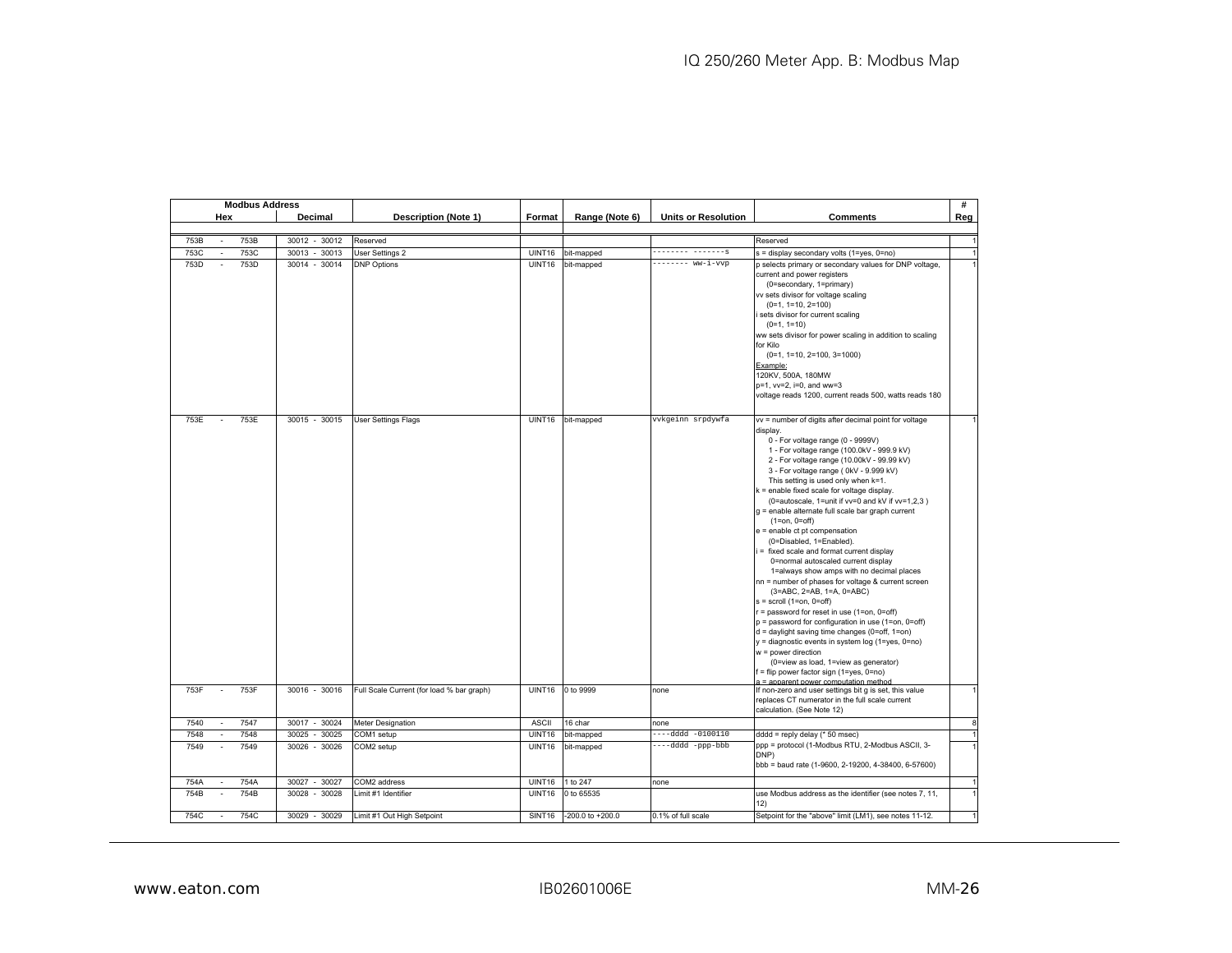|             |                          | <b>Modbus Address</b> |                    |                                                              |                    |                  |                            |                                                                                                                                                                                                                                                                                                                                          | #              |
|-------------|--------------------------|-----------------------|--------------------|--------------------------------------------------------------|--------------------|------------------|----------------------------|------------------------------------------------------------------------------------------------------------------------------------------------------------------------------------------------------------------------------------------------------------------------------------------------------------------------------------------|----------------|
|             | Hex                      |                       | Decimal            | <b>Description (Note 1)</b>                                  | Format             | Range (Note 6)   | <b>Units or Resolution</b> | <b>Comments</b>                                                                                                                                                                                                                                                                                                                          | Reg            |
|             |                          |                       |                    |                                                              |                    |                  |                            |                                                                                                                                                                                                                                                                                                                                          |                |
| 754D        |                          | 754D                  | 30030 - 30030      | Limit #1 In High Threshold                                   | SINT <sub>16</sub> | -200.0 to +200.0 | 0.1% of full scale         | Threshold at which "above" limit clears; normally less<br>than or equal to the "above" setpoint; see notes 11-12.                                                                                                                                                                                                                        |                |
| 754E        |                          | 754E                  | 30031<br>$-30031$  | Limit #1 Out Low Setpoint                                    | SINT <sub>16</sub> | -200.0 to +200.0 | 0.1% of full scale         | Setpoint for the "below" limit (LM2), see notes 11-12.                                                                                                                                                                                                                                                                                   |                |
| 754F        | $\mathbf{r}$             | 754F                  | 30032 - 30032      | Limit #1 In Low Threshold                                    | SINT <sub>16</sub> | -200.0 to +200.0 | 0.1% of full scale         | Threshold at which "below" limit clears; normally greater<br>than or equal to the "below" setpoint; see notes 11-12.                                                                                                                                                                                                                     | $\overline{1}$ |
| 7550        | $\sim$                   | 7554                  | 30033 - 30037      | Limit #2                                                     | SINT <sub>16</sub> | same as Limit #1 | same as Limit #1           | same as Limit #1                                                                                                                                                                                                                                                                                                                         | 5              |
| 7555        | $\sim$                   | 7559                  | 30038 - 30042      | imit #3                                                      | SINT16             |                  |                            |                                                                                                                                                                                                                                                                                                                                          | 5              |
| 755A        | $\sim$                   | 755E                  | 30043<br>$-30047$  | imit#4                                                       | SINT <sub>16</sub> |                  |                            |                                                                                                                                                                                                                                                                                                                                          | 5              |
| 755F        |                          | 7563                  | 30048 -<br>30052   | Limit #5                                                     | SINT16             |                  |                            |                                                                                                                                                                                                                                                                                                                                          | 5              |
| 7564        | $\sim$                   | 7568                  | 30053<br>30057     | Limit #6                                                     | SINT16             |                  |                            |                                                                                                                                                                                                                                                                                                                                          | 5              |
| 7569        |                          | 756D                  | 30058<br>30062     | Limit #7                                                     | SINT <sub>16</sub> |                  |                            |                                                                                                                                                                                                                                                                                                                                          | 5              |
| 756E        | $\overline{\phantom{a}}$ | 7572                  | 30063<br>30067     | Limit #8                                                     | <b>SINT16</b>      |                  |                            |                                                                                                                                                                                                                                                                                                                                          | 5              |
| 7573        |                          | 7582                  | 30068<br>30083     | Reserved                                                     |                    |                  |                            | Reserved                                                                                                                                                                                                                                                                                                                                 | 16             |
| 7583        | $\sim$                   | 75C2                  | 30084<br>30147     | Reserved                                                     |                    |                  |                            | Reserved                                                                                                                                                                                                                                                                                                                                 | 64             |
| 75C3        |                          | <b>75C3</b>           | 30148<br>30148     | watts loss due to iron when watts positive                   | UINT16             | 0 to 99.99       | 0.01%                      |                                                                                                                                                                                                                                                                                                                                          | $\overline{1}$ |
| <b>75C4</b> |                          | 75C4                  | 30149<br>$30149 -$ | watts loss due to copper when watts positive                 | UINT16             | 0 to 99.99       | 0.01%                      |                                                                                                                                                                                                                                                                                                                                          |                |
| 75C5        |                          | 75C5                  | $-30150$<br>30150  | var loss due to iron when watts positive                     | UINT16             | 0 to 99.99       | 0.01%                      |                                                                                                                                                                                                                                                                                                                                          |                |
| <b>75C6</b> |                          | 75C6                  | $-30151$<br>30151  | var loss due to copper when watts positive                   | UINT16             | 0 to 99.99       | 0.01%                      |                                                                                                                                                                                                                                                                                                                                          | $\overline{1}$ |
| 75C7        | $\sim$                   | 75C3                  | 30152 - 30152      | watts loss due to iron when watts negative                   | UINT16             | 0 to 99.99       | 0.01%                      |                                                                                                                                                                                                                                                                                                                                          |                |
| <b>75C8</b> | $\sim$                   | 75C48                 | 30153 - 30153      | watts loss due to copper when watts negative                 | UINT16             | 0 to 99.99       | 0.01%                      |                                                                                                                                                                                                                                                                                                                                          |                |
| <b>75C9</b> |                          | <b>75C9</b>           | 30154<br>30154     | var loss due to iron when watts negative                     | UINT16             | 0 to 99.99       | 0.01%                      |                                                                                                                                                                                                                                                                                                                                          | $\overline{1}$ |
| <b>75CA</b> |                          | <b>75CA</b>           | 30155<br>$30155 -$ | var loss due to copper when watts negative                   | <b>UINT16</b>      | 0 to 99.99       | 0.01%                      |                                                                                                                                                                                                                                                                                                                                          | $\overline{1}$ |
| <b>75CB</b> |                          | 75CB                  | 30156 - 30156      | transformer loss compensation user settings flag             | UINT16             | bit-mapped       | $--------$ cfwv            | c - 0 disable compensation for losses due to copper,<br>1 enable compensaion for losses due to copper<br>f - 0 disable compensation for losses due to iron,<br>1 enable compensaion for losses due to iron<br>w - 0 add watt compensation,<br>1 subtract watt compensation<br>v - 0 add var compensation,<br>1 subtract var compensation |                |
| 75CC        |                          | 75E5                  | 30157 - 30182      | Reserved                                                     |                    |                  |                            | Reserved                                                                                                                                                                                                                                                                                                                                 | 26             |
| 75E6        |                          | 75E6                  | 30183 - 30183      | Programmable Settings Update Counter                         | UINT16             | 0-65535          |                            | Increments each time programmable settings are<br>changed; occurs when new checksum is calculated.                                                                                                                                                                                                                                       | $\overline{1}$ |
| 75E8        | $\sim$                   | 7607                  | 30184 - 30215      | Non-voltaile registers for use by system<br>integrators      | SINT16             |                  |                            |                                                                                                                                                                                                                                                                                                                                          | 32             |
| 7608        |                          | 7626                  | 30216 - 30247      | Reserved for Software Use                                    |                    |                  |                            | Reserved                                                                                                                                                                                                                                                                                                                                 | 32             |
| 7627        | $\overline{\phantom{a}}$ | 7627                  | 30248<br>30248     | A phase PT compensation @ 69V (% error)                      | SINT <sub>16</sub> | -15 to 15        | 0.01%                      |                                                                                                                                                                                                                                                                                                                                          | $\overline{1}$ |
| 7628        |                          | 7628                  | 30249<br>30249     | A phase PT compensation @ 120V (% error)                     | SINT <sub>16</sub> | -15 to 15        | 0.01%                      |                                                                                                                                                                                                                                                                                                                                          | $\overline{1}$ |
| 7629        |                          | 7629                  | $30250 -$<br>30250 | A phase PT compensation @ 230V (% error)                     | SINT16             | $-15$ to $15$    | 0.01%                      |                                                                                                                                                                                                                                                                                                                                          | $\overline{1}$ |
| 762A        |                          | 762A                  | 30251 - 30251      | A phase PT compensation @ 480V (% error)                     | SINT16             | -15 to 15        | 0.01%                      |                                                                                                                                                                                                                                                                                                                                          |                |
| 762B        |                          | 762B                  | 30252 - 30255      | B phase PT compensation @ 69V, 120V, 230V,<br>480V (% error) | SINT <sub>16</sub> | -15 to 15        | 0.01%                      |                                                                                                                                                                                                                                                                                                                                          | $\overline{a}$ |
| 762F        |                          | 762F                  | 30256 - 30259      | C phase PT compensation @ 69V, 120V, 230V,<br>480V (% error) | SINT <sub>16</sub> | -15 to 15        | 0.01%                      |                                                                                                                                                                                                                                                                                                                                          |                |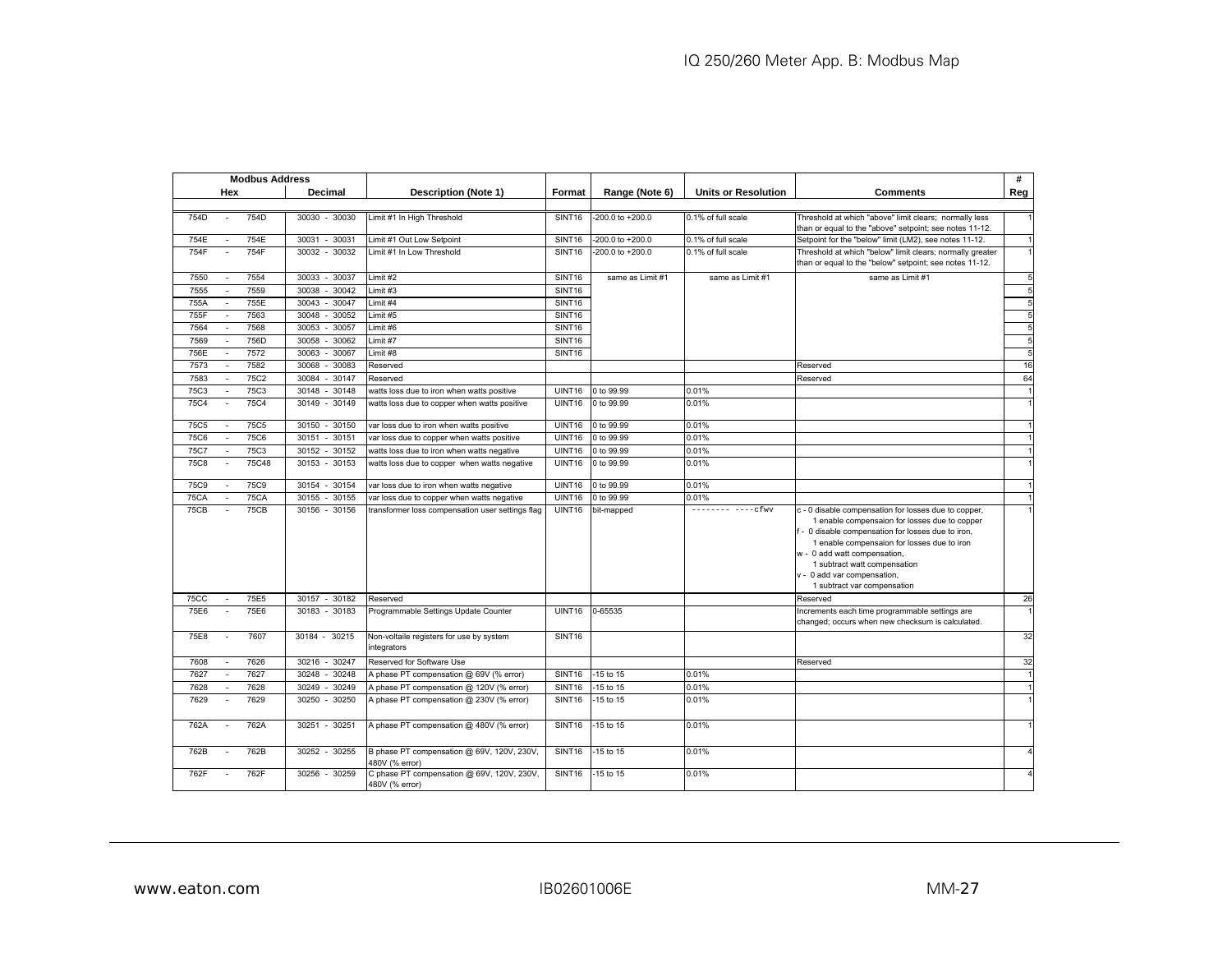|                         | <b>Modbus Address</b>         |                             |                                                   |               |                |                            |                                                                                                   | #   |
|-------------------------|-------------------------------|-----------------------------|---------------------------------------------------|---------------|----------------|----------------------------|---------------------------------------------------------------------------------------------------|-----|
|                         | Hex                           | Decimal                     | <b>Description (Note 1)</b>                       | Format        | Range (Note 6) | <b>Units or Resolution</b> | <b>Comments</b>                                                                                   | Reg |
|                         |                               |                             |                                                   |               |                |                            |                                                                                                   |     |
| 7633                    | 7633<br>$\sim$                | 30260 - 30260               | A phase CT compensation @ c1 (% error)            | <b>SINT16</b> | -15 to 15      | 0.01%                      | For Class 10 unit                                                                                 |     |
| 7634                    | 7634<br>÷,                    | 30261<br>30261              | A phase CT compensation @ c2 (% error)            | <b>SINT16</b> | -15 to 15      | 0.01%                      | $c1 = 0.25A$<br>$c2 = 0.5A$                                                                       |     |
| 7635                    | 7635<br>$\sim$                | $-30262$<br>30262           | A phase CT compensation @ c3 (% error)            | <b>SINT16</b> | 15 to 15       | 0.01%                      | $c3=1A$                                                                                           |     |
| 7636                    | 7636<br>$\sim$                | 30263<br>30263              | A phase CT compensation @ c4 (% error)            | <b>SINT16</b> | 15 to 15       | 0.01%                      | $c4 = 5A$                                                                                         |     |
| 7637                    | 7637<br>÷.                    | 30267<br>30264<br>÷.        | B phase CT compensation @ c1, c2, c3, c4 (%       | <b>SINT16</b> | 15 to 15       | 0.01%                      | For Class 2 unit                                                                                  |     |
|                         |                               |                             | error)                                            |               |                |                            | $c1 = 0.05A$                                                                                      |     |
| 763B                    | 763E<br>$\sim$                | 30268 - 30271               | C phase CT compensation @ c1, c2, c3, c4 (%       | <b>SINT16</b> | -15 to 15      | 0.01%                      | c2=0.1A                                                                                           |     |
|                         |                               |                             | error)                                            |               |                |                            | $c3 = 0.2A$<br>$c4=1A$                                                                            |     |
| 763F                    | 7642<br>÷,                    | 30272 - 30275               | A phase PF compensation @ c1, c2, c3, c4          | <b>SINT16</b> | -50 to 50      |                            |                                                                                                   |     |
| 7643                    | 7646                          | 30276<br>$-30279$           | B phase PF compensation @ c1, c2, c3, c4          | <b>SINT16</b> | $-50$ to $50$  |                            |                                                                                                   |     |
|                         |                               |                             |                                                   |               |                |                            |                                                                                                   |     |
| 7647                    | 764A<br>$\sim$                | 30280<br>30283<br>$\bar{a}$ | C phase PF compensation @ c1, c2, c3, c4          | SINT16        | -50 to 50      |                            |                                                                                                   |     |
|                         |                               |                             |                                                   |               |                |                            |                                                                                                   |     |
|                         |                               |                             |                                                   |               |                |                            | <b>Block Size:</b>                                                                                | 284 |
|                         |                               |                             |                                                   |               |                |                            |                                                                                                   |     |
| <b>Log Setups Block</b> |                               |                             |                                                   |               |                |                            | write only in PS update mode                                                                      |     |
| 7917                    | 7917                          | 31000 - 31000               | Historical Log #1 Sizes                           | UINT16        | bit-mapped     | eeeeeeee ssssssss          | high byte is number of registers to log in each record (0-<br>$117$ ),                            |     |
|                         |                               |                             |                                                   |               |                |                            | low byte is number of flash sectors for the log (see note                                         |     |
|                         |                               |                             |                                                   |               |                |                            | 19)                                                                                               |     |
|                         |                               |                             |                                                   |               |                |                            | 0 in either byte disables the log                                                                 |     |
| 7918                    | 7918<br>$\sim$                | 31001 - 31001               | Historical Log #1 Interval                        | <b>UINT16</b> | bit-mapped     | 00000000 hgfedcba          | only 1 bit set: a=1 min, b=3 min, c=5 min, d=10 min,<br>e=15 min, f=30 min, g=60 min, h=EOI pulse |     |
| 7919                    | 7919                          | 31002 - 31002               | Historical Log #1, Register #1 Identifier         | <b>UINT16</b> | 0 to 65535     |                            | use Modbus address as the identifier (see note 7)                                                 |     |
| 791A                    | 798D<br>$\sim$                | 31003 - 31118               | Historical Log #1, Register #2 - #117 Identifiers | <b>UINT16</b> | 0 to 65535     |                            | same as Register #1 Identifier                                                                    | 116 |
|                         |                               |                             |                                                   |               |                |                            |                                                                                                   |     |
| 798E                    | 79D6                          | 31119 - 31191               | Historical Log #1 Software Buffer                 |               |                |                            | Reserved for software use                                                                         | 73  |
| 79D7                    | 7A96<br>÷.                    | 31192 - 31383               | Reserved                                          |               |                |                            |                                                                                                   | 192 |
| 7A97                    | 7B56                          | 31384 - 31575               | Reserved                                          |               |                |                            |                                                                                                   | 192 |
|                         |                               |                             |                                                   |               |                |                            |                                                                                                   |     |
| 7B57                    | 7B57<br>$\sim$                | 31576 - 31607               | Reserved                                          |               |                |                            |                                                                                                   |     |
|                         |                               |                             |                                                   |               |                |                            |                                                                                                   |     |
| 7B58                    | 7B58                          | 31577 - 31577               | Reserved                                          |               |                |                            |                                                                                                   |     |
|                         |                               |                             |                                                   |               |                |                            |                                                                                                   |     |
| 7B59                    | 7B59<br>$\sim$                | 31578 - 31578               | Reserved                                          |               |                |                            |                                                                                                   |     |
| 7B5A                    | <b>7B5A</b>                   | 31579 - 31579               | Reserved                                          |               |                |                            |                                                                                                   |     |
|                         |                               |                             |                                                   |               |                |                            |                                                                                                   |     |
| 7B5B                    | <b>7B5B</b><br>$\sim$         | 31580 - 31580               | Reserved                                          |               |                |                            | Reserved                                                                                          |     |
| <b>7B5C</b>             | <b>7B5C</b>                   | 31581 - 31581               | Channel A Voltage Surge Threshold                 | <b>UINT16</b> | 0 to 3276.7    | 0.1% of full scale         |                                                                                                   |     |
| 7B5D                    | <b>7B5D</b><br>$\sim$         | $-31582$<br>31582           | Channel A Current Surge Threshold                 | <b>UINT16</b> | 0 to 3276.7    | 0.1% of full scale         | Thresholds are % of full scale, see note 12                                                       |     |
| 7B5E                    | <b>7B5E</b><br>$\overline{a}$ | 31583<br>31583              | Channel A Voltage Sag Threshold                   | <b>UINT16</b> | 0 to 3276.7    | 0.1% of full scale         |                                                                                                   |     |
| 7B5F                    | <b>7B61</b>                   | 31584 - 31586               | Reserved                                          |               |                |                            | Reserved                                                                                          | 3   |
| 7B62                    | 7B67                          | 31587 - 31592               | Channel B Surge & Sag Thresholds                  |               |                | same as Channel A          |                                                                                                   | 6   |
|                         |                               |                             |                                                   |               |                |                            |                                                                                                   |     |
| <b>7B68</b>             | <b>7B6D</b>                   | 31593<br>$-31598$           | Channel C Surge & Sag Thresholds                  |               |                | same as Channel A          |                                                                                                   | 6   |
| 7B6E                    | 7B76                          | 31599 - 31607               | Reserved                                          |               |                |                            | Reserved                                                                                          | q   |
|                         |                               |                             |                                                   |               |                |                            | <b>Block Size:</b>                                                                                | 608 |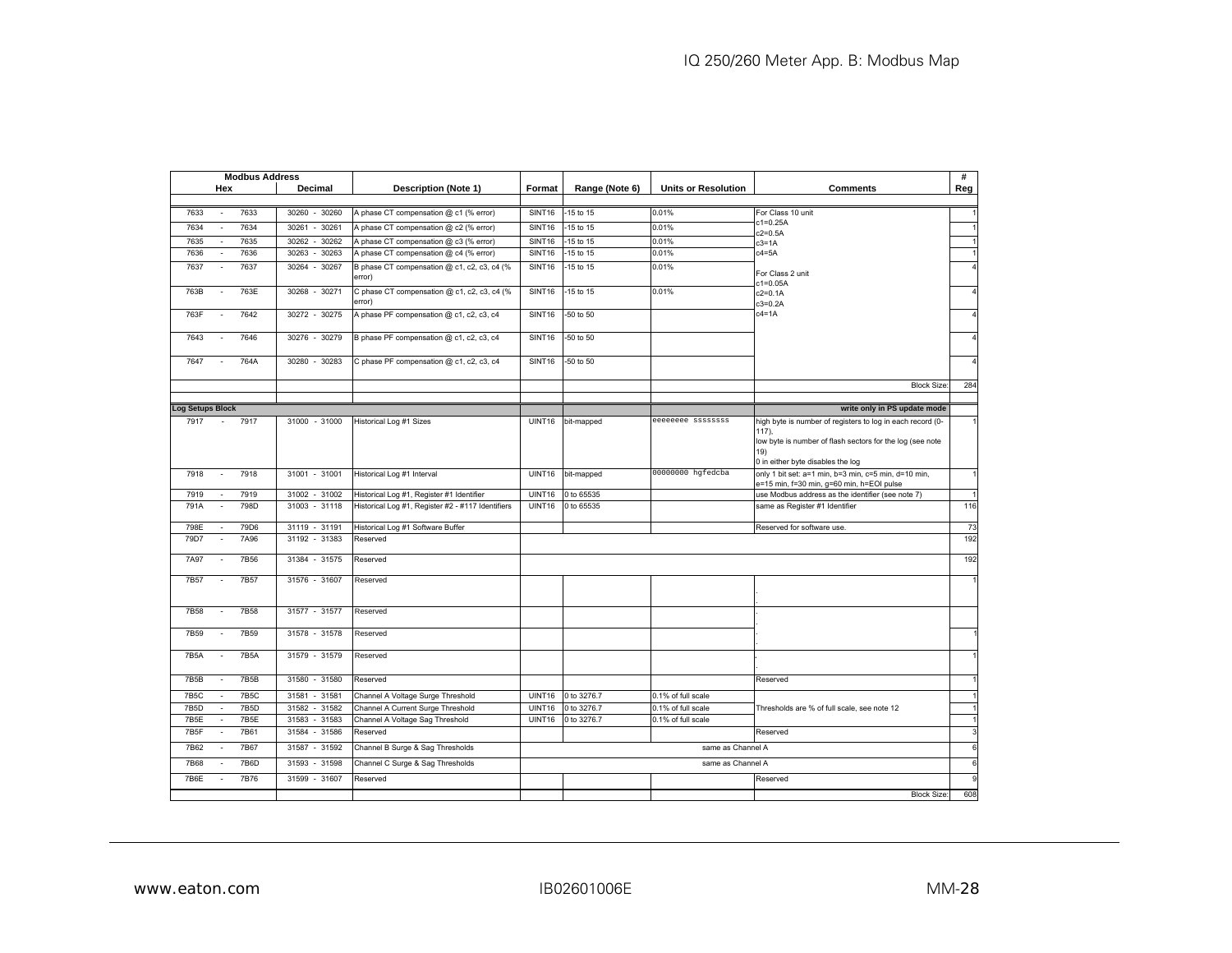|                   |                             | <b>Modbus Address</b>             |                                               |                                                                                           |               |                                                |                                                                                       |                                                                                                                                                                                                                                                                                                                                                                                                                                                                                                                                             | #              |
|-------------------|-----------------------------|-----------------------------------|-----------------------------------------------|-------------------------------------------------------------------------------------------|---------------|------------------------------------------------|---------------------------------------------------------------------------------------|---------------------------------------------------------------------------------------------------------------------------------------------------------------------------------------------------------------------------------------------------------------------------------------------------------------------------------------------------------------------------------------------------------------------------------------------------------------------------------------------------------------------------------------------|----------------|
|                   | Hex                         |                                   | Decimal                                       | <b>Description (Note 1)</b>                                                               | Format        | Range (Note 6)                                 | <b>Units or Resolution</b>                                                            | <b>Comments</b>                                                                                                                                                                                                                                                                                                                                                                                                                                                                                                                             | Reg            |
|                   |                             |                                   |                                               |                                                                                           |               |                                                |                                                                                       |                                                                                                                                                                                                                                                                                                                                                                                                                                                                                                                                             |                |
|                   |                             |                                   |                                               |                                                                                           |               |                                                |                                                                                       |                                                                                                                                                                                                                                                                                                                                                                                                                                                                                                                                             |                |
|                   |                             |                                   |                                               |                                                                                           |               | <b>Programmable Settings for Option Card 1</b> |                                                                                       |                                                                                                                                                                                                                                                                                                                                                                                                                                                                                                                                             |                |
|                   |                             | <b>Option Card 1 Setups Block</b> |                                               |                                                                                           |               |                                                |                                                                                       | write only in PS update mode                                                                                                                                                                                                                                                                                                                                                                                                                                                                                                                |                |
| 7CFF              |                             | 7CFF                              | 32000 - 32000                                 | Class ID of the Option Card 1 Settings                                                    | UINT16        | bit-mapped                                     | ------ cccctttt                                                                       | Which class (cccc) and type(tttt) of card the Option<br>Settings for Card 1 apply to. See note 22.                                                                                                                                                                                                                                                                                                                                                                                                                                          |                |
| 7D00              |                             | 7D3E                              | 32001<br>32063                                | Settings for Option Card 1, First Overlay -- see<br>below                                 |               |                                                | Register assignments depend on which type of card is in the slot. See overlays below. |                                                                                                                                                                                                                                                                                                                                                                                                                                                                                                                                             | 63             |
| 7D3F              |                             | 7F3E                              | 32064 - 32575                                 | Settings for Option Card 1, Second Overlay -<br>see below                                 |               |                                                | Register assignments depend on which type of card is in the slot. See overlays below. |                                                                                                                                                                                                                                                                                                                                                                                                                                                                                                                                             | 512            |
|                   |                             |                                   |                                               |                                                                                           |               |                                                |                                                                                       | <b>Block Size:</b>                                                                                                                                                                                                                                                                                                                                                                                                                                                                                                                          | 576            |
|                   |                             |                                   |                                               | <b>Overlays for Option Card 1 Programmable Settings</b>                                   |               |                                                |                                                                                       |                                                                                                                                                                                                                                                                                                                                                                                                                                                                                                                                             |                |
|                   |                             |                                   |                                               | Settings Registers for any communication capable card, including network and analog cards |               |                                                | <b>First Overlay</b>                                                                  | write only in PS update mode                                                                                                                                                                                                                                                                                                                                                                                                                                                                                                                |                |
| 7D <sub>00</sub>  |                             | 7D00                              | 32001 - 32001                                 | Slave address                                                                             | <b>UINT16</b> | 1~247 (for Modbus)<br>1~65534 (for DNP)        | none                                                                                  | Slave address of the unit. The communication capable<br>card is always a master.<br>Set to 0 when an analog board is installed.                                                                                                                                                                                                                                                                                                                                                                                                             |                |
| 7D01              |                             | 7D01                              | 32002 - 32002                                 | Speed and format                                                                          | UINT16        | bit-mapped                                     | -abcde--fghijklm                                                                      | Bps: a=57600; b=38400; c=19200; d=14400; e=9600<br>Stop bits 'f: cleared 1 stop bit, set 2 stop bits<br>Parity: g=even; h=odd; i=none<br>Data bits: j=8; k=7; l=6; m=5<br>Set to 0 when an analog board is installed.                                                                                                                                                                                                                                                                                                                       |                |
| 7D02              |                             | 7D02                              | 32003<br>32003                                | Reserved                                                                                  |               |                                                |                                                                                       | Reserved                                                                                                                                                                                                                                                                                                                                                                                                                                                                                                                                    |                |
| 7D03              |                             | 7D03                              | 32004<br>32004                                | Protocol                                                                                  | <b>UINT16</b> | bit-mapped                                     | -------- -----ppp-                                                                    | ppp= 100 =DNP3; 010=Ascii Modbus; 001=Rtu Modbus<br>Set to 0 when an analog board is installed.                                                                                                                                                                                                                                                                                                                                                                                                                                             |                |
| 7D04              |                             | 7D04                              | 32005 - 32005                                 | Reply delay                                                                               | UINT16        | 0 to 65535                                     | milliseconds                                                                          | Delay to reply to a Modbus transaction after receiving it.<br>Set to 0 when an analog board is installed                                                                                                                                                                                                                                                                                                                                                                                                                                    |                |
| 7D05              |                             | 7D3E                              | 32006 - 32063                                 | Reserved                                                                                  |               |                                                |                                                                                       | Reserved                                                                                                                                                                                                                                                                                                                                                                                                                                                                                                                                    | 58             |
|                   |                             |                                   |                                               |                                                                                           |               |                                                |                                                                                       | <b>Block Size</b>                                                                                                                                                                                                                                                                                                                                                                                                                                                                                                                           | 63             |
|                   |                             |                                   |                                               |                                                                                           |               |                                                |                                                                                       |                                                                                                                                                                                                                                                                                                                                                                                                                                                                                                                                             |                |
|                   |                             |                                   | Settings Registers for Digital I/O Relay Card |                                                                                           |               |                                                | <b>First Overlay</b>                                                                  | write only in PS update mode                                                                                                                                                                                                                                                                                                                                                                                                                                                                                                                |                |
| 7D00              |                             | 7D00                              | 32001 - 32001                                 | Input#1 - 2 bindings & logging enables                                                    | <b>UINT16</b> | bit-mapped                                     | -------- 2222 1111                                                                    | One nibble for each input.<br>Assuming "abcc" as the bits in each nibble:<br>"a": select this input for EOI (End Of Interval)pulse<br>sensing.<br>"b": log this input when pulse is detected<br>"cc": Input event trigger mode - Contact sensing method;<br>$00$ = none; $01$ = open to close; $10$ = close to open; $11$ =<br>any change.<br>Every input has an associated internal accumulator (See<br>input Accumulator Scaling), which is incremented every<br>time the input changes according with the trigger mode<br>crieteria "cc" |                |
| 7D01              | ٠                           | 7D01                              | 32002 -<br>32002                              | Relay #1 Delay to Operate                                                                 | UINT16        | 0.1 second units                               |                                                                                       | Delay to operate the relay since request.                                                                                                                                                                                                                                                                                                                                                                                                                                                                                                   | $\overline{1}$ |
| 7D02              | $\blacksquare$              | 7D02                              | 32003<br>32003                                | Relay #1 Delay to Release                                                                 | <b>UINT16</b> | 0.1 second units                               |                                                                                       | Delay to release the relay since request.                                                                                                                                                                                                                                                                                                                                                                                                                                                                                                   | $\overline{1}$ |
| <b>7D03</b>       | $\sim$                      | 7D08                              | 32004<br>32009                                | Reserved                                                                                  | UINT16        |                                                |                                                                                       | Set to 0.                                                                                                                                                                                                                                                                                                                                                                                                                                                                                                                                   | 6              |
| 7D09              | $\mathcal{L}_{\mathcal{A}}$ | 7D09                              | 32010<br>32010<br>$\sim$                      | Relay #2 Delay to Operate                                                                 | UINT16        | 0.1 second units                               |                                                                                       | Delay to operate the relay since request.                                                                                                                                                                                                                                                                                                                                                                                                                                                                                                   | $\overline{1}$ |
| 7D <sub>0</sub> A |                             | 7D <sub>0</sub> A                 | 32011<br>32011<br>$\sim$                      | Relay #2 Delay to Release                                                                 | <b>UINT16</b> | 0.1 second units                               |                                                                                       | Delay to release the relay since request.                                                                                                                                                                                                                                                                                                                                                                                                                                                                                                   |                |
| 7D0B              |                             | 7D20                              | 32012<br>32033                                | Reserved                                                                                  | <b>UINT16</b> |                                                |                                                                                       | Set to 0.                                                                                                                                                                                                                                                                                                                                                                                                                                                                                                                                   | 22             |
| 7D21              |                             | 7D21                              | 32034<br>32034<br>$\sim$                      | Input Accumulators Scaling                                                                | <b>UINT16</b> | bit-mapped                                     | $----- 22221111$                                                                      | 4 bits per input or output accumulator                                                                                                                                                                                                                                                                                                                                                                                                                                                                                                      |                |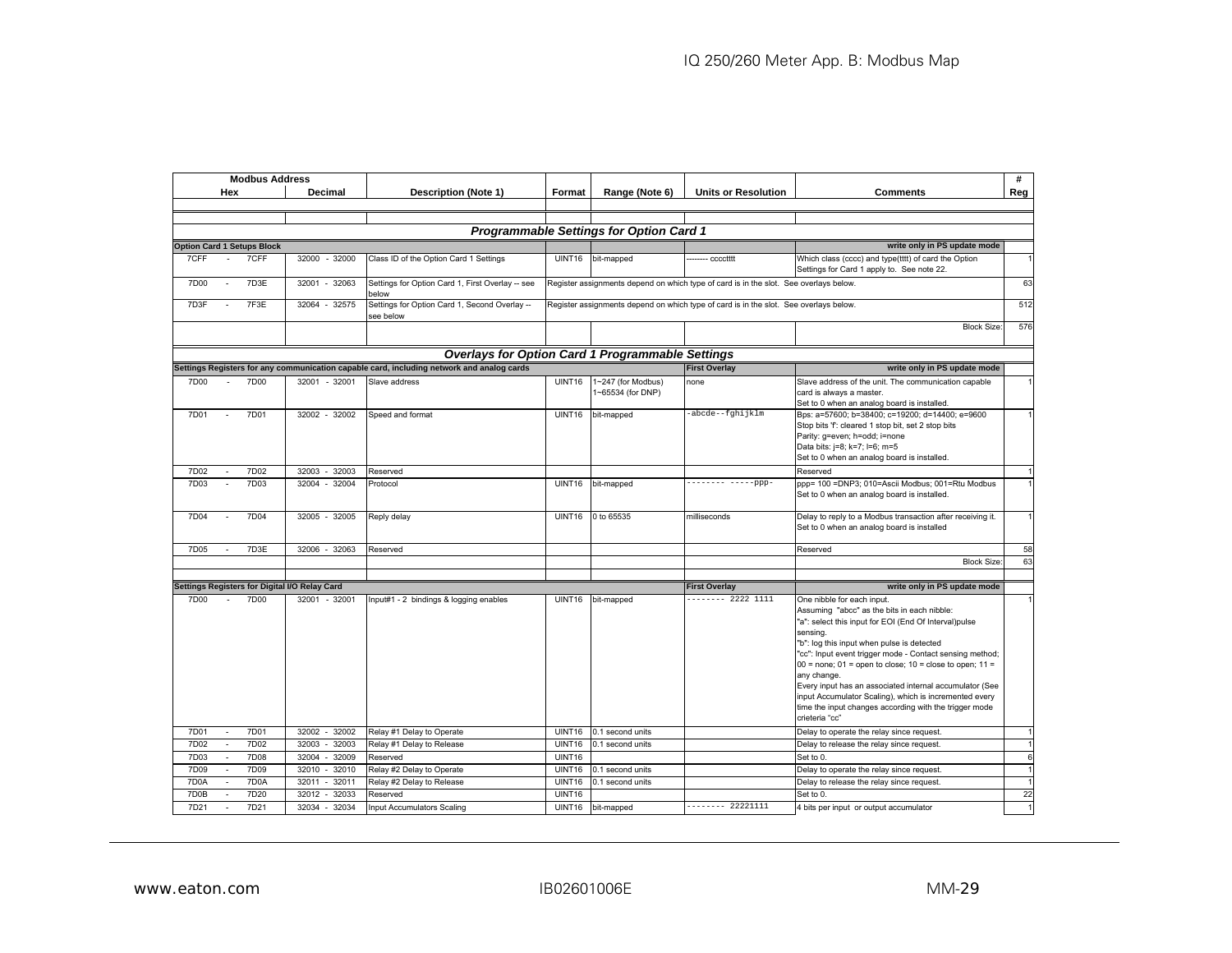|                                                      | <b>Modbus Address</b> |                                        |               |                |                            |                                                                                                                                                                                                                                                                                                                                                                                                                                                                                                                                             | #              |
|------------------------------------------------------|-----------------------|----------------------------------------|---------------|----------------|----------------------------|---------------------------------------------------------------------------------------------------------------------------------------------------------------------------------------------------------------------------------------------------------------------------------------------------------------------------------------------------------------------------------------------------------------------------------------------------------------------------------------------------------------------------------------------|----------------|
| Hex                                                  | Decimal               | <b>Description (Note 1)</b>            | Format        | Range (Note 6) | <b>Units or Resolution</b> | <b>Comments</b>                                                                                                                                                                                                                                                                                                                                                                                                                                                                                                                             | Reg            |
|                                                      |                       |                                        |               |                |                            |                                                                                                                                                                                                                                                                                                                                                                                                                                                                                                                                             |                |
| 7D22<br>7D22                                         | 32035 - 32035         | <b>Relay Accumulators Scaling</b>      | <b>UINT16</b> | bit-mapped     | -------- 22221111          | The nibble informs what should be the scaling of the<br>accumulator 0=no-scaling, 1=0.1, 2=0.01, 3= 1m,<br>4=0.1m, 5=0.01m, 6=1u, 7=0.1u; the value 15 disable<br>the accumulator.<br>Example: suppose that the internal input accumulator #1<br>is 12345, and its corresponding scaling setting is "0011"<br>(3 decimal). Then, the accumulator will be read as:<br>Scaling 3, means 1m or 0.001.<br>Scaled accumulator = 12345 * 0.001 = 12 (Twelve).                                                                                     |                |
| 7D23<br>7D23                                         | 33036 - 33036         | Fast pulse input selector              | UINT16        | bit-mapped     | p------- -----nnn          | When value 'nnn' is non-zero, it determines which of the<br>card inputs will be a fast pulse detection input.<br>The polarity bit 'P' tells the event to be detected: 1=open-<br>to-close; 0=close-to-open. There is no "any-change"<br>detection mode                                                                                                                                                                                                                                                                                      |                |
| 7D3E<br>7D24                                         | 32037<br>$-32063$     | Reserved                               |               |                |                            | Set to 0.                                                                                                                                                                                                                                                                                                                                                                                                                                                                                                                                   | 27             |
|                                                      |                       |                                        |               |                |                            | <b>Block Size:</b>                                                                                                                                                                                                                                                                                                                                                                                                                                                                                                                          | 63             |
| Settings Registers for Digital I/O Pulse Output Card |                       |                                        |               |                | <b>First Overlay</b>       | write only in PS update mode                                                                                                                                                                                                                                                                                                                                                                                                                                                                                                                |                |
| 7D00<br>7D00<br>$\sim$                               | 32001 - 32001         | Input#1 - 4 bindings & logging enables | UINT16        | bit-mapped     | 44443333 22221111          | One nibble for each input.<br>Assuming "abcc" as the bits in each nibble:<br>"a": select this input for EOI (End Of Interval)pulse<br>sensing.<br>"b": log this input when pulse is detected<br>"cc": Input event trigger mode - Contact sensing method;<br>$00 =$ none; $01 =$ open to close; $10 =$ close to open; $11 =$<br>any change.<br>Every input has an associated internal accumulator (See<br>input Accumulator Scaling), which is incremented every<br>time the input changes according with the trigger mode<br>crieteria "cc" | $\overline{1}$ |
| 7D01<br>7D01<br>$\sim$                               | 32002 - 32002         | Source for Pulse Ouput#1               | <b>UINT16</b> | enumeration    | $---ppp$ ----vvvv          | "ppp" (Phase): 000 = none, 001 = Phase A, 010 =<br>Phase B, 011 = Phase C, 100 = All Phases, 101 = Pulse<br>from EOI(End Of Interval).<br>"vvvv"(Value) :<br>$0000 = none.$<br>$0001 = Wh.$<br>$0010 = +Wh$ ,<br>$0011 = -Wh.$<br>0100= Varh,<br>$0101 = +Varh$ ,<br>$0110 = -Varh$ .<br>$0111 = VAh$ ,<br>1000= Received Wh,<br>1001= Delivered Wh,<br>1010= Inductive Varh,<br>1011 = Capacitive Varh                                                                                                                                     | 1              |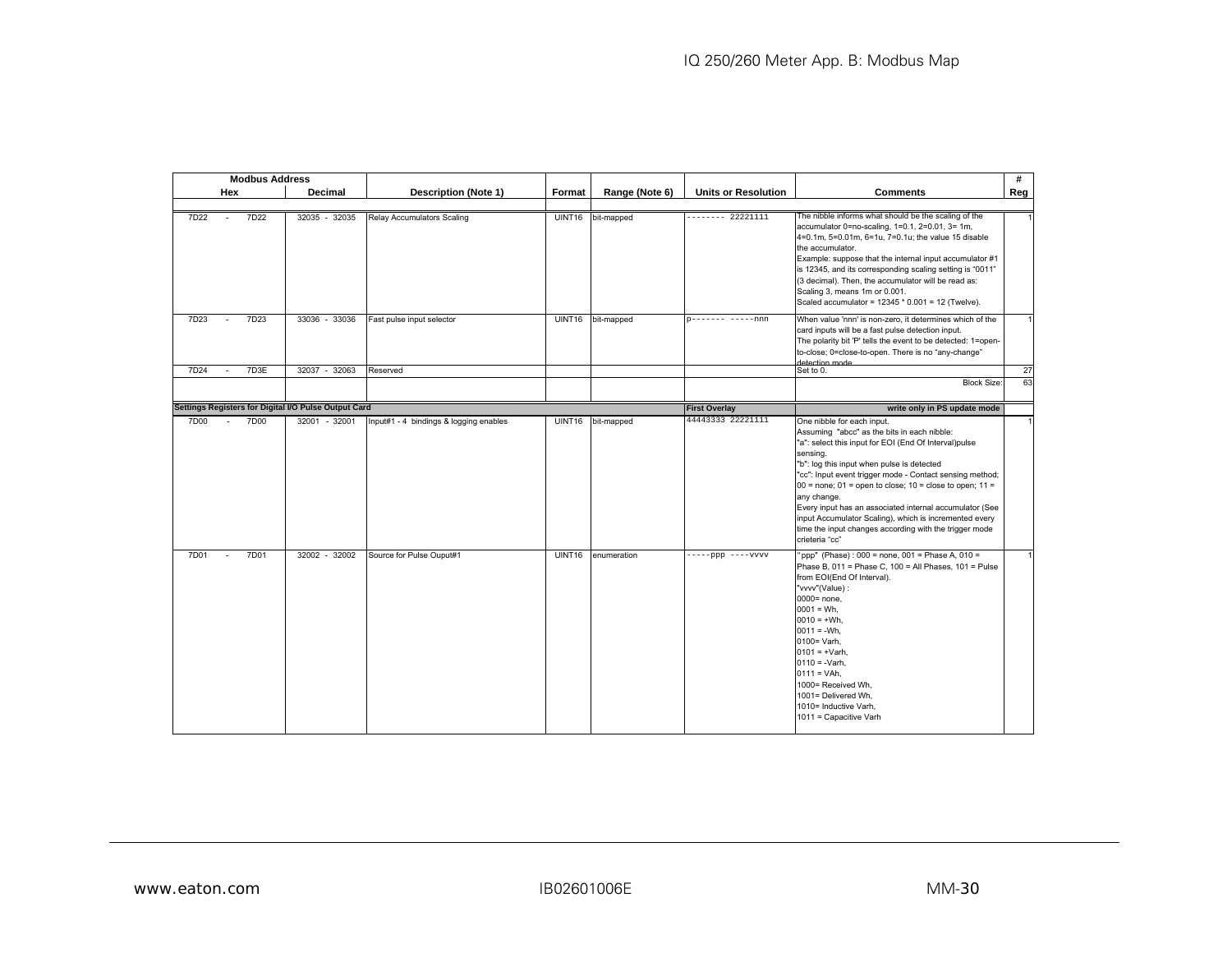|                                                      | <b>Modbus Address</b> |                                         |                    |                |                            |                                                                                                                                                                                                                                                         | #              |
|------------------------------------------------------|-----------------------|-----------------------------------------|--------------------|----------------|----------------------------|---------------------------------------------------------------------------------------------------------------------------------------------------------------------------------------------------------------------------------------------------------|----------------|
| Hex                                                  | Decimal               | Description (Note 1)                    | Format             | Range (Note 6) | <b>Units or Resolution</b> | <b>Comments</b>                                                                                                                                                                                                                                         | Reg            |
|                                                      |                       |                                         |                    |                |                            |                                                                                                                                                                                                                                                         |                |
| 7D02<br>7D02                                         | 32003 - 32003         | Kt [Wh/pulse] factor for Pulse Output#1 | <b>UINT16</b>      | bit-mapped     | ddyyyyyy yyyyyyyy          | "VV" = not scaled energy value per pulse, from 0 to<br>9999.<br>"dd"= decimal point position: 00=0.XXXX, 01=X.XXX,<br>10=XX.XX, 11= X.XXX.                                                                                                              |                |
| 7D03<br>7D04                                         | 32004 - 32005         | Output#2 Assignment and Kt              | UINT16             |                |                            | same as Output #1                                                                                                                                                                                                                                       | $\overline{2}$ |
| 7D06<br>7D05<br>$\sim$                               | 32006 - 32007         | Output#3 Assignment and Kt              | UINT16             |                |                            | same as Output #1                                                                                                                                                                                                                                       | $\overline{2}$ |
| 7D07<br>7D08                                         | 32008<br>32009        | Output#4 Assignment and Kt              | UINT16             |                |                            | same as Output #1                                                                                                                                                                                                                                       | $\mathcal{P}$  |
| 7D09<br>7D09                                         | $-32010$<br>32010     | nput Accumulators Scaling               | UINT16             | bit-mapped     | 44443333 22221111          | see Relay Card above                                                                                                                                                                                                                                    |                |
| 7D0A<br>7D0A                                         | 32011<br>32011        | Output Accumulators Scaling             | <b>UINT16</b>      | bit-mapped     | 44443333 22221111          |                                                                                                                                                                                                                                                         |                |
| 7D0B<br>7D0B                                         | 32012 - 32012         | Fast pulse input selector               | <b>UINT16</b>      | bit-mapped     | 0------- -----nnn          | When value 'nnn' is non-zero, it determines which of the<br>card inputs will be a fast pulse detection input.<br>The polarity bit 'P' tells the event to be detected: 1=open-<br>to-close; 0=close-to-open. There is no "any-change"<br>detection mode. |                |
| 7D <sub>0</sub> C<br>7D3E<br>$\sim$                  | 32013 - 32063         | Reserved                                |                    |                |                            | Reserved                                                                                                                                                                                                                                                | 51             |
|                                                      |                       |                                         |                    |                |                            | <b>Block Size</b>                                                                                                                                                                                                                                       | 63             |
|                                                      |                       |                                         |                    |                |                            |                                                                                                                                                                                                                                                         |                |
| Settings Registers for Digital I/O Relay Card        |                       |                                         |                    |                | <b>Second Overlay</b>      | write only in PS update mode                                                                                                                                                                                                                            |                |
| 7D46<br>7D3F                                         | 32064<br>$-32071$     | Input#1 Label                           | <b>ASCII</b>       | 16 char        |                            |                                                                                                                                                                                                                                                         | 8              |
| 7D <sub>4</sub> E<br>7D47                            | 32072 - 32079         | Input#1 Low State Name                  | <b>ASCII</b>       | 16 char        |                            |                                                                                                                                                                                                                                                         | œ              |
| 7D4F<br>7D56<br>$\sim$                               | 32087<br>32080        | Input#1 High State Name                 | <b>ASCII</b>       | 16 char        |                            |                                                                                                                                                                                                                                                         | 8              |
| 7D6E<br>7D <sub>57</sub>                             | 32088<br>32111        | Input#2 Label and State Names           |                    |                | same as Input#1            |                                                                                                                                                                                                                                                         | 24             |
| 7D6F<br>7D9E<br>$\sim$                               | 32112<br>$-32159$     | Reserved                                |                    |                |                            | Reserved                                                                                                                                                                                                                                                | 48             |
| 7DA6<br>7D <sub>9F</sub>                             | 32167<br>32160        | Relay#1 Label                           | <b>ASCII</b>       | 16 char        |                            |                                                                                                                                                                                                                                                         | 8              |
| 7DA7<br>7DAE<br>$\sim$                               | 32168<br>32175        | Relay#1 Open State Name                 | <b>ASCII</b>       | 16 char        |                            |                                                                                                                                                                                                                                                         | 8              |
| 7DB6<br>7DAF                                         | $-32183$<br>32176     | Relay#1 Closed State Name               | <b>ASCII</b>       | 16 char        |                            |                                                                                                                                                                                                                                                         | 8              |
| 7DCE<br>7DB7<br>$\mathbf{r}$                         | 32184<br>32207        | Relay#2 Label and State Names           |                    |                | same as Relav#1            |                                                                                                                                                                                                                                                         | 24             |
| 7DFE<br>7DCF                                         | $-32255$<br>32208     | Reserved                                |                    |                |                            | Reserved                                                                                                                                                                                                                                                | 48             |
| <b>7E06</b><br>7DFF                                  | 32256<br>32263        | nput#1 Accumulator Label                | <b>ASCII</b>       | 16 char        |                            |                                                                                                                                                                                                                                                         | 8              |
| <b>7E07</b><br>7E0E                                  | 32264<br>32271        | nput#2 Accumulator Label                | <b>ASCII</b>       | 16 char        |                            |                                                                                                                                                                                                                                                         | œ              |
| 7E0F<br><b>7E1E</b>                                  | 32272<br>32287        | Reserved                                |                    |                |                            | Reserved                                                                                                                                                                                                                                                | 16             |
| 7E1F<br>7E <sub>1</sub> F                            | 32288<br>32288        | nput#1 Accumulator Kt                   | UINT <sub>16</sub> | bit-mapped     | ddyyyyyy yyyyyyyy          | KT power factor for the Pulse Output                                                                                                                                                                                                                    |                |
| 7E20<br>7E20                                         | 32289<br>32289        | nput#2 Accumulator Kt                   | UINT16             | bit-mapped     | ddyyyyyy yyyyyyyy          | "V" is raw power value in Wh/pulse from 0 to 9999.<br>"dd"=decimal point position: 00=0.XXXX, 01=X.XXX,<br>10=XX.XX. 11= X.XXX.                                                                                                                         |                |
| 7F3E<br>7E21                                         | 32290<br>$-32575$     | Reserved                                |                    |                |                            | Reserved                                                                                                                                                                                                                                                | 286            |
|                                                      |                       |                                         |                    |                |                            | <b>Block Size</b>                                                                                                                                                                                                                                       | 512            |
| Settings Registers for Digital I/O Pulse Output Card |                       |                                         |                    |                | <b>Second Overlay</b>      | write only in PS update mode                                                                                                                                                                                                                            |                |
| 7D46<br>7D3F                                         | 32064<br>$-32071$     | nput#1 Label                            | <b>ASCII</b>       | 16 char        |                            |                                                                                                                                                                                                                                                         | 8              |
| 7D4E<br>7D47                                         | $-32079$<br>32072     | nput#1 Low State Name                   | <b>ASCII</b>       | 16 char        |                            |                                                                                                                                                                                                                                                         | 8              |
| 7D4F<br>7D <sub>56</sub>                             | 32080<br>32087        | nput#1 High State Name                  | <b>ASCII</b>       | 16 char        |                            |                                                                                                                                                                                                                                                         | 8              |
| 7D <sub>57</sub><br>7D6E                             | 32088<br>32111        | nput#2 Label and State Names            |                    |                | same as Input#1            |                                                                                                                                                                                                                                                         | 24             |
| 7D6F<br>7D86                                         | $-32135$<br>32112     | nput#3 Label and State Names            | same as Input#1    |                |                            |                                                                                                                                                                                                                                                         | 24             |
| 7D87<br>7D9E<br>$\overline{a}$                       | $-32159$<br>32136     | nput#4 Label and State Names            | same as Input#1    |                |                            |                                                                                                                                                                                                                                                         |                |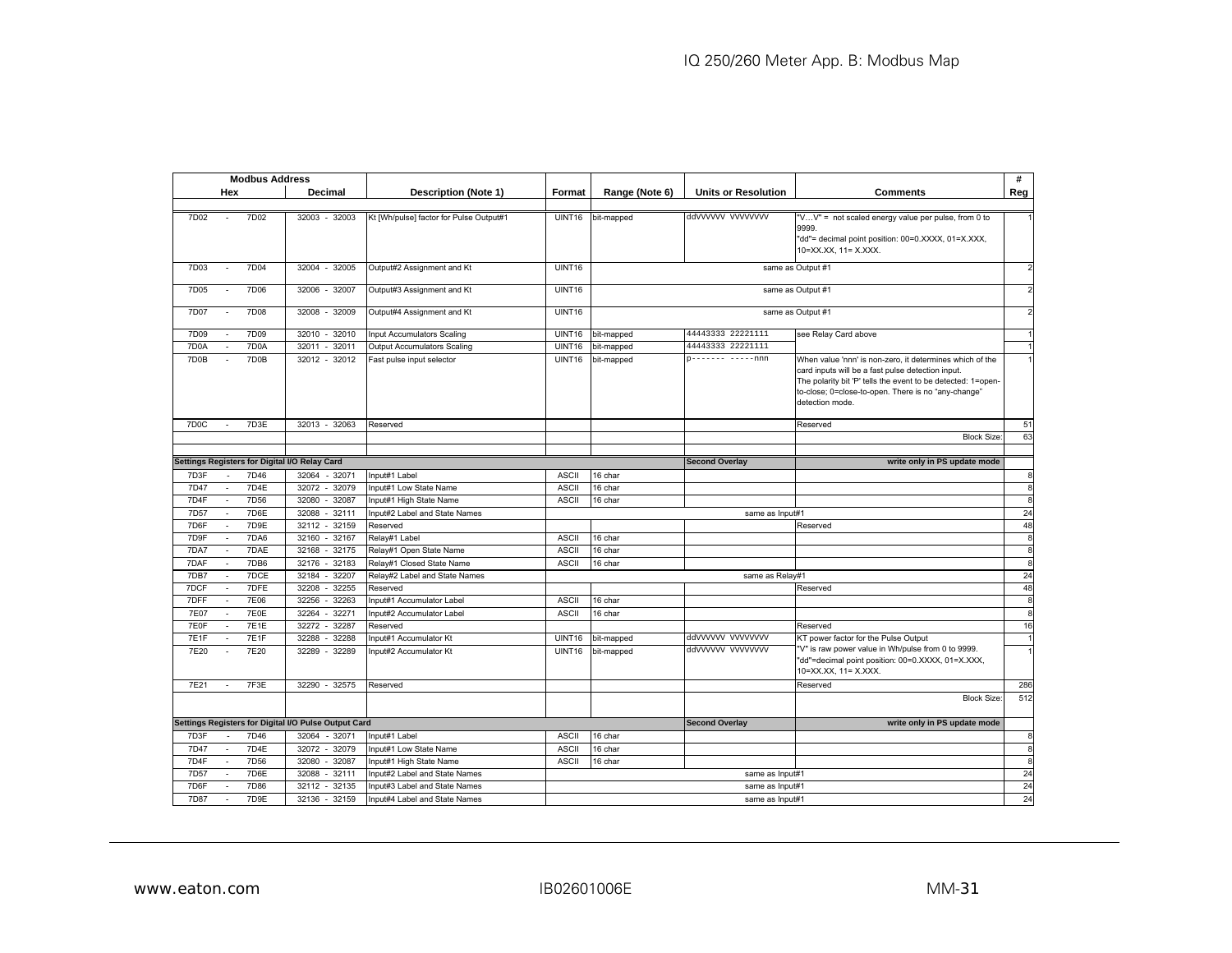|             | <b>Modbus Address</b> |                   |                                                                   |                                             |                                                         |                                 |                            |                                                                                                              | #              |
|-------------|-----------------------|-------------------|-------------------------------------------------------------------|---------------------------------------------|---------------------------------------------------------|---------------------------------|----------------------------|--------------------------------------------------------------------------------------------------------------|----------------|
|             | Hex                   |                   | Decimal                                                           | <b>Description (Note 1)</b>                 | Format                                                  | Range (Note 6)                  | <b>Units or Resolution</b> | <b>Comments</b>                                                                                              | Reg            |
|             |                       |                   |                                                                   |                                             |                                                         |                                 |                            |                                                                                                              |                |
| 7D9F        |                       | 7DA6              | 32160 - 32167                                                     | Output#1 Label                              | <b>ASCII</b>                                            | 16 char                         |                            |                                                                                                              | 8              |
| 7DA7        |                       | 7DAE              | 32168<br>32175                                                    | Output#1 Open State Name                    | <b>ASCII</b>                                            | 16 char                         |                            |                                                                                                              | 8              |
| 7DAF        |                       | 7DB6              | 32176<br>$-32183$                                                 | Output#1 Closed State Name                  | <b>ASCII</b>                                            | 16 char                         |                            |                                                                                                              | 8              |
| 7DB7        |                       | 7DCE              | 32184<br>32207<br>$\sim$                                          | Output#2 Label and State Names              |                                                         |                                 | same as Output#1           |                                                                                                              | 24             |
| 7DCF        |                       | 7DE6              | 32208<br>$-32231$                                                 | Output#3 Label and State Names              |                                                         |                                 | same as Output#1           |                                                                                                              | 24             |
| 7DE7        | $\sim$                | 7DFE              | 32232<br>32255                                                    | Output#4 Label and State Names              |                                                         |                                 | same as Output#1           |                                                                                                              | 24             |
| 7DFF        |                       | 7E06              | 32256<br>32263                                                    | Input#1 Accumulator Label                   | <b>ASCII</b>                                            | 16 char                         |                            |                                                                                                              | 8              |
| <b>7E07</b> |                       | 7E0E              | 32271<br>32264                                                    | Input#2 Accumulator Label                   | <b>ASCII</b>                                            | 16 char                         |                            |                                                                                                              | 8              |
| 7E0F        | ÷.                    | 7E16              | 32272<br>32279                                                    | Input#3 Accumulator Label                   | <b>ASCII</b>                                            | 16 char                         |                            |                                                                                                              | 8              |
| <b>7E17</b> |                       | <b>7E1E</b>       | 32280<br>32287                                                    | Input#4 Accumulator Label                   | <b>ASCII</b>                                            | 16 char                         |                            |                                                                                                              | 8              |
| 7E1F        |                       | 7E1F              | 32288<br>$-32288$                                                 | Input#1 Accumulator Kt                      | <b>UINT16</b>                                           | bit-mapped                      | ddvvvvvv vvvvvvvv          | KT power factor for the accumulator input                                                                    |                |
| 7E20        |                       | 7E20              | 32289<br>32289                                                    | Input#2 Accumulator Kt                      | UINT16                                                  | bit-mapped                      | ddvvvvvv vvvvvvvv          | 'V" is raw power value in Wh/pulse from 0 to 9999.                                                           |                |
| 7E21        |                       | 7E21              | 32290<br>32290                                                    | Input#3 Accumulator Kt                      | <b>UINT16</b>                                           | bit-mapped                      | ddyyyyyy yyyyyyy           | dd"=decimal point position: 00=0.XXXX, 01=X.XXX,<br>10=XX.XX. 11= X.XXX.                                     |                |
| 7E22        |                       | 7E22              | 32291<br>32291                                                    | Input#4 Accumulator Kt                      | <b>UINT16</b>                                           | bit-mapped                      | ddvvvvvv vvvvvvvv          |                                                                                                              |                |
| 7E23        |                       | 7F3E              | 32292<br>$-32575$                                                 | Reserved                                    |                                                         |                                 |                            | Reserved                                                                                                     | 284            |
|             |                       |                   |                                                                   |                                             |                                                         |                                 |                            | <b>Block Size</b>                                                                                            | 512            |
|             |                       |                   |                                                                   |                                             |                                                         |                                 |                            |                                                                                                              |                |
|             |                       |                   | Settings Registers for Analog Out 0-1mA / Analog Out 4-20mA Cards |                                             |                                                         |                                 | <b>Second Overlay</b>      | write only in PS update mode                                                                                 |                |
| 7D3F        |                       | 7D3F              | 32064<br>$-32064$                                                 | Update rate                                 | UINT16                                                  | 0 to 65535                      | milliseconds               | Fixed -- see specifications.                                                                                 |                |
| 7D40        |                       | 7D40              | 32065 - 32065                                                     | Channel direction - 1mA Card only!          | UINT16                                                  | bit-mapped                      | -------- ----4321          | Full range output for 0-1mA card only: A bit set(1) means                                                    |                |
|             |                       |                   |                                                                   |                                             |                                                         |                                 |                            | full range (-1mA to +1mA); a bit cleared(0) means source                                                     |                |
| 7D41        |                       | 7D41              | 32066 - 32066                                                     | Format parameter for output #1              | UINT16                                                  | bit-mapped                      | -------- ---f suwb         | only (0mA to +1mA).<br>Format of the polled register:f=float 32; s=signed 32 bit                             |                |
|             |                       |                   |                                                                   |                                             |                                                         |                                 |                            | int; u=unsigned 32 bit int; w=signed 16 bit int;                                                             |                |
|             |                       |                   |                                                                   |                                             |                                                         |                                 |                            | b=unsigned 16 bit int.                                                                                       |                |
| 7D42        |                       | 7D42              | 32067 - 32067                                                     | Source register for Output#1                | UINT16                                                  | 0 to 65535                      |                            | This register should be programmed with the address of                                                       |                |
|             |                       |                   |                                                                   |                                             |                                                         |                                 |                            | the register whose value is to be used for current output.                                                   |                |
|             |                       |                   |                                                                   |                                             |                                                         |                                 |                            | In different words, the current level output of analog                                                       |                |
|             |                       |                   |                                                                   |                                             |                                                         |                                 |                            | board will follow the value of the register addressed here.                                                  |                |
| 7D43        |                       | 7D44              | 32068 - 32069                                                     |                                             |                                                         |                                 |                            |                                                                                                              | $\overline{a}$ |
|             |                       |                   |                                                                   | High value of source register for output#1  |                                                         | Depends on the format parameter |                            | Value read from the source register at which High<br>nominal current will be output. Example: for the 4-20mA |                |
|             |                       |                   |                                                                   |                                             |                                                         |                                 |                            | card, if this register is programmed with 750, then the                                                      |                |
|             |                       |                   |                                                                   |                                             |                                                         |                                 |                            | current output will be 20mA when the value read from the                                                     |                |
|             |                       |                   |                                                                   |                                             |                                                         |                                 |                            | source register is 750.                                                                                      |                |
| 7D45        |                       | 7D46              | 32070 - 32071                                                     | Low value of source register for output#1   |                                                         | Depends on the format parameter |                            | Value read from the source register at which Low                                                             |                |
|             |                       |                   |                                                                   |                                             |                                                         |                                 |                            | nominal current will be output. Example: for the 4-20mA                                                      |                |
|             |                       |                   |                                                                   |                                             | card, if this register is programmed with 0, then the   |                                 |                            |                                                                                                              |                |
|             |                       |                   |                                                                   |                                             | current output will be 4mA when the value read from the |                                 |                            |                                                                                                              |                |
| 7D47        |                       | 7D <sub>4</sub> C | 32072 - 32077                                                     | Analog output#2 format, register, max & min | source register is 0.                                   |                                 |                            | 6                                                                                                            |                |
|             |                       |                   |                                                                   |                                             | Same as analog output#1                                 |                                 |                            |                                                                                                              |                |
|             |                       |                   |                                                                   |                                             |                                                         |                                 |                            |                                                                                                              |                |
|             |                       |                   |                                                                   |                                             |                                                         |                                 |                            |                                                                                                              |                |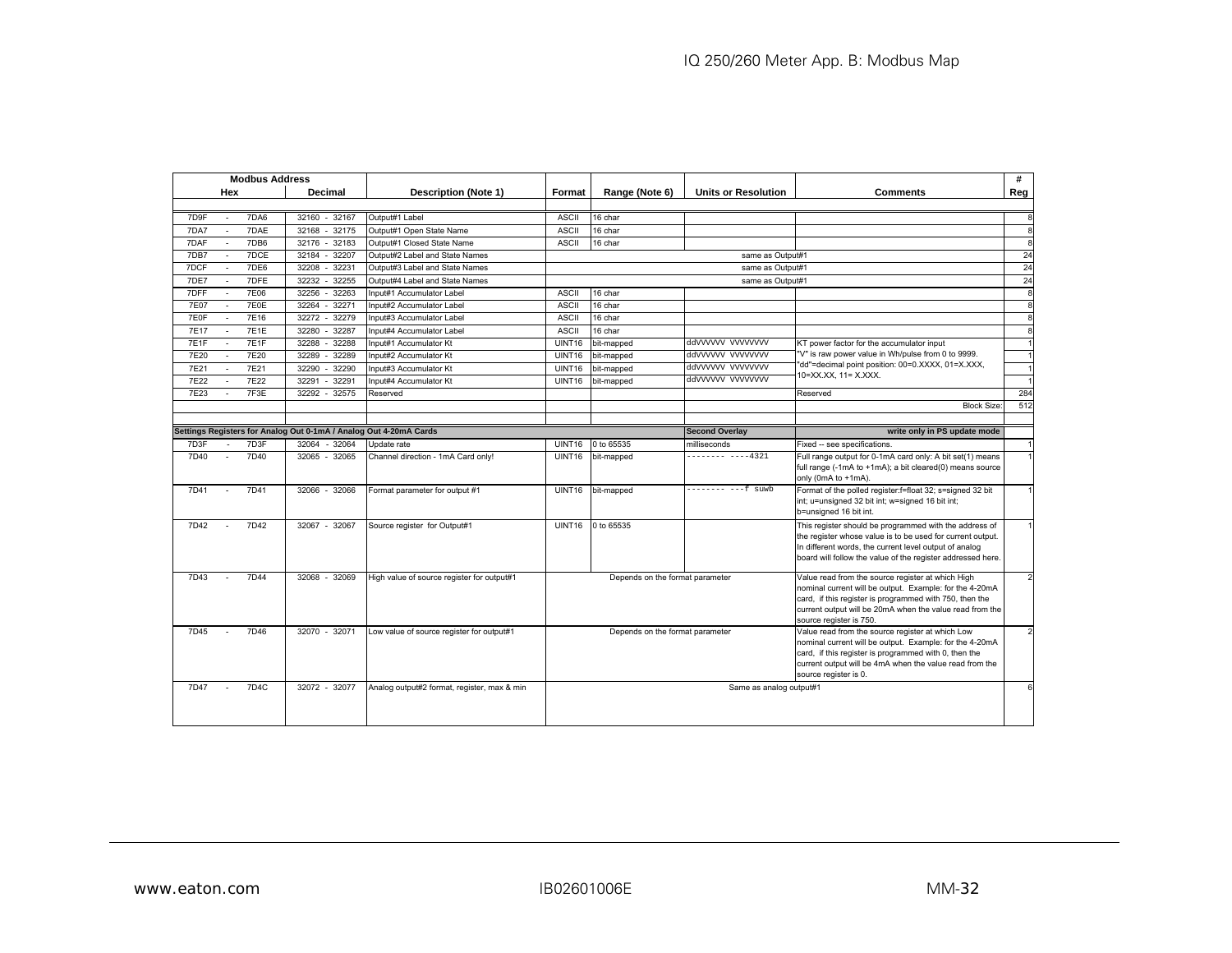| Reg<br>Hex<br>Decimal<br><b>Description (Note 1)</b><br>Range (Note 6)<br><b>Units or Resolution</b><br><b>Comments</b><br>Format<br>7D4D<br>7D <sub>52</sub><br>32078 - 32083<br>Analog output#3 format, register, max & min<br>Same as analog output#1<br>6<br>7D <sub>58</sub><br>7D <sub>53</sub><br>32084 - 32089<br>Analog output#4 format, register, max & min<br>Same as analog output#1<br>6<br>$\sim$<br>7F3E<br>7D59<br>32090<br>$-32575$<br>486<br>Reserved<br>Reserved<br>512<br><b>Block Size</b><br><b>Settings Registers for Network Cards</b><br>write only in PS update mode<br><b>Second Overlay</b><br>32064 - 32064<br>7D3F<br>7D3F<br><b>General Options</b><br>Servers enable(1) or disable(0) flags:<br>$\mathbf{1}$<br>$\sim$ $-$<br>bit-mapped<br>---- --- s cwme<br>s=Modbus_TCP_server; c=Modbus_TCP_client; w=Web<br>server ; m=HTTP Modbus RTU for diagnostics.<br>Sleep enabled e=0; sleep disabled e=1.<br>7D40<br>------- -------d<br>7D40<br>32065 - 32065<br>DHCP enable<br>DHCP: d=1 enabled, d=0 disabled (user must provide IP<br>bit-mapped<br>configuration).<br>7D48<br>7D41<br>32066<br>$-32073$<br><b>ASCII</b><br>16 bytes (8 registers)<br>Host name label<br>7D <sub>4</sub> C<br>0 to 255 (IPv4)<br>7D49<br>32074 - 32077<br>IP card network address<br><b>UINT16</b><br>These 4 registers hold the 4 numbers (1 number each<br>register) that make the IP address used by the card.<br>7D4D<br>7D4D<br>32078 - 32078<br>IP network address mask length<br><b>UINT16</b><br>0 to 32<br>Number of bits that are set in the IP address mask,<br>starting from the Msb of the 32 bit word.<br>Example 24 = 255.255.255.0; a value of 2 would mean<br>192.0.0.0<br>7D4E<br>7D <sub>51</sub><br>32079 - 32082<br><b>UINT16</b><br>0 to 255 (IPv4)<br>These 4 registers hold the 4 numbers that make the IP<br>IP card network gateway address<br>$\sim$<br>gateway address on network.<br>7D <sub>55</sub><br>7D <sub>52</sub><br>32083<br>$-32086$<br>IP card network DNS #1 address<br>UINT16<br>0 to 255 (IPv4)<br>IP address of the DNS#1 on the network.<br>$\sim$<br>7D <sub>59</sub><br><b>7D56</b><br>$-32090$<br>IP card network DNS #2 address<br>0 to 255 (IPv4)<br>32087<br><b>UINT16</b><br>IP address of the DNS#2 on the network.<br>7E62<br>7D <sub>5</sub> A<br>32091<br>$-32355$<br>Write this with 0 to keep future compatibility.<br>Reserved<br>------- -----u-e<br>7E63<br>7E63<br>32356<br>$-32356$<br>General FTP flags:<br>FTP Client Flags<br>bit-mapped<br>u: 0=FTP remote address is an URL address; 1=FTP<br>remote address is an IP address.<br>e: 0=FTP disabled; 1=Enabled.<br><b>7E64</b><br>$-32357$<br>7E64<br>32357<br>Set to 0<br>Reserved<br>7E65<br>7E84<br>32358 - 32389<br>FTP remote server address<br>ASCII or<br>The type of the data in these registers depend on bit 'u'<br>UINT16<br>in the FTP Client Flags register.<br>IP address (4 numbers) or URL (64-characters) of the<br>FTP server<br>7E85<br>7E85<br>32390<br>$-32390$<br><b>UINT16</b><br>IP port of the remote FTP server<br>FTP remote port<br>7E86<br>7EC5<br>$-32454$<br>32391<br>FTP remote directory<br><b>ASCII</b><br>128 characters<br>Remote directory where the files to be retrieved are.<br>7ED <sub>5</sub><br>7EC6<br>32455<br>$-32470$<br><b>ASCII</b><br>FTP remote username<br>32 characters<br>Username to access remote FTP<br>7ED6<br><b>7EE5</b><br>32471<br>$-32485$<br><b>ASCII</b><br>FTP remote password<br>32 characters<br>Password to for previous username account.<br>7F3E<br>7EE6<br>32486<br>$-32575$<br>Reserved<br>Set to 0<br><b>Block Size</b> | <b>Modbus Address</b> |  |  |  | # |
|------------------------------------------------------------------------------------------------------------------------------------------------------------------------------------------------------------------------------------------------------------------------------------------------------------------------------------------------------------------------------------------------------------------------------------------------------------------------------------------------------------------------------------------------------------------------------------------------------------------------------------------------------------------------------------------------------------------------------------------------------------------------------------------------------------------------------------------------------------------------------------------------------------------------------------------------------------------------------------------------------------------------------------------------------------------------------------------------------------------------------------------------------------------------------------------------------------------------------------------------------------------------------------------------------------------------------------------------------------------------------------------------------------------------------------------------------------------------------------------------------------------------------------------------------------------------------------------------------------------------------------------------------------------------------------------------------------------------------------------------------------------------------------------------------------------------------------------------------------------------------------------------------------------------------------------------------------------------------------------------------------------------------------------------------------------------------------------------------------------------------------------------------------------------------------------------------------------------------------------------------------------------------------------------------------------------------------------------------------------------------------------------------------------------------------------------------------------------------------------------------------------------------------------------------------------------------------------------------------------------------------------------------------------------------------------------------------------------------------------------------------------------------------------------------------------------------------------------------------------------------------------------------------------------------------------------------------------------------------------------------------------------------------------------------------------------------------------------------------------------------------------------------------------------------------------------------------------------------------------------------------------------------------------------------------------------------------------------------------------------------------------------------------------------------------------------------------------------------------------------------------------------------------------------------------------------------------------------------------------------------------------|-----------------------|--|--|--|---|
|                                                                                                                                                                                                                                                                                                                                                                                                                                                                                                                                                                                                                                                                                                                                                                                                                                                                                                                                                                                                                                                                                                                                                                                                                                                                                                                                                                                                                                                                                                                                                                                                                                                                                                                                                                                                                                                                                                                                                                                                                                                                                                                                                                                                                                                                                                                                                                                                                                                                                                                                                                                                                                                                                                                                                                                                                                                                                                                                                                                                                                                                                                                                                                                                                                                                                                                                                                                                                                                                                                                                                                                                                                          |                       |  |  |  |   |
|                                                                                                                                                                                                                                                                                                                                                                                                                                                                                                                                                                                                                                                                                                                                                                                                                                                                                                                                                                                                                                                                                                                                                                                                                                                                                                                                                                                                                                                                                                                                                                                                                                                                                                                                                                                                                                                                                                                                                                                                                                                                                                                                                                                                                                                                                                                                                                                                                                                                                                                                                                                                                                                                                                                                                                                                                                                                                                                                                                                                                                                                                                                                                                                                                                                                                                                                                                                                                                                                                                                                                                                                                                          |                       |  |  |  |   |
|                                                                                                                                                                                                                                                                                                                                                                                                                                                                                                                                                                                                                                                                                                                                                                                                                                                                                                                                                                                                                                                                                                                                                                                                                                                                                                                                                                                                                                                                                                                                                                                                                                                                                                                                                                                                                                                                                                                                                                                                                                                                                                                                                                                                                                                                                                                                                                                                                                                                                                                                                                                                                                                                                                                                                                                                                                                                                                                                                                                                                                                                                                                                                                                                                                                                                                                                                                                                                                                                                                                                                                                                                                          |                       |  |  |  |   |
|                                                                                                                                                                                                                                                                                                                                                                                                                                                                                                                                                                                                                                                                                                                                                                                                                                                                                                                                                                                                                                                                                                                                                                                                                                                                                                                                                                                                                                                                                                                                                                                                                                                                                                                                                                                                                                                                                                                                                                                                                                                                                                                                                                                                                                                                                                                                                                                                                                                                                                                                                                                                                                                                                                                                                                                                                                                                                                                                                                                                                                                                                                                                                                                                                                                                                                                                                                                                                                                                                                                                                                                                                                          |                       |  |  |  |   |
|                                                                                                                                                                                                                                                                                                                                                                                                                                                                                                                                                                                                                                                                                                                                                                                                                                                                                                                                                                                                                                                                                                                                                                                                                                                                                                                                                                                                                                                                                                                                                                                                                                                                                                                                                                                                                                                                                                                                                                                                                                                                                                                                                                                                                                                                                                                                                                                                                                                                                                                                                                                                                                                                                                                                                                                                                                                                                                                                                                                                                                                                                                                                                                                                                                                                                                                                                                                                                                                                                                                                                                                                                                          |                       |  |  |  |   |
|                                                                                                                                                                                                                                                                                                                                                                                                                                                                                                                                                                                                                                                                                                                                                                                                                                                                                                                                                                                                                                                                                                                                                                                                                                                                                                                                                                                                                                                                                                                                                                                                                                                                                                                                                                                                                                                                                                                                                                                                                                                                                                                                                                                                                                                                                                                                                                                                                                                                                                                                                                                                                                                                                                                                                                                                                                                                                                                                                                                                                                                                                                                                                                                                                                                                                                                                                                                                                                                                                                                                                                                                                                          |                       |  |  |  |   |
|                                                                                                                                                                                                                                                                                                                                                                                                                                                                                                                                                                                                                                                                                                                                                                                                                                                                                                                                                                                                                                                                                                                                                                                                                                                                                                                                                                                                                                                                                                                                                                                                                                                                                                                                                                                                                                                                                                                                                                                                                                                                                                                                                                                                                                                                                                                                                                                                                                                                                                                                                                                                                                                                                                                                                                                                                                                                                                                                                                                                                                                                                                                                                                                                                                                                                                                                                                                                                                                                                                                                                                                                                                          |                       |  |  |  |   |
|                                                                                                                                                                                                                                                                                                                                                                                                                                                                                                                                                                                                                                                                                                                                                                                                                                                                                                                                                                                                                                                                                                                                                                                                                                                                                                                                                                                                                                                                                                                                                                                                                                                                                                                                                                                                                                                                                                                                                                                                                                                                                                                                                                                                                                                                                                                                                                                                                                                                                                                                                                                                                                                                                                                                                                                                                                                                                                                                                                                                                                                                                                                                                                                                                                                                                                                                                                                                                                                                                                                                                                                                                                          |                       |  |  |  |   |
|                                                                                                                                                                                                                                                                                                                                                                                                                                                                                                                                                                                                                                                                                                                                                                                                                                                                                                                                                                                                                                                                                                                                                                                                                                                                                                                                                                                                                                                                                                                                                                                                                                                                                                                                                                                                                                                                                                                                                                                                                                                                                                                                                                                                                                                                                                                                                                                                                                                                                                                                                                                                                                                                                                                                                                                                                                                                                                                                                                                                                                                                                                                                                                                                                                                                                                                                                                                                                                                                                                                                                                                                                                          |                       |  |  |  |   |
|                                                                                                                                                                                                                                                                                                                                                                                                                                                                                                                                                                                                                                                                                                                                                                                                                                                                                                                                                                                                                                                                                                                                                                                                                                                                                                                                                                                                                                                                                                                                                                                                                                                                                                                                                                                                                                                                                                                                                                                                                                                                                                                                                                                                                                                                                                                                                                                                                                                                                                                                                                                                                                                                                                                                                                                                                                                                                                                                                                                                                                                                                                                                                                                                                                                                                                                                                                                                                                                                                                                                                                                                                                          |                       |  |  |  |   |
|                                                                                                                                                                                                                                                                                                                                                                                                                                                                                                                                                                                                                                                                                                                                                                                                                                                                                                                                                                                                                                                                                                                                                                                                                                                                                                                                                                                                                                                                                                                                                                                                                                                                                                                                                                                                                                                                                                                                                                                                                                                                                                                                                                                                                                                                                                                                                                                                                                                                                                                                                                                                                                                                                                                                                                                                                                                                                                                                                                                                                                                                                                                                                                                                                                                                                                                                                                                                                                                                                                                                                                                                                                          |                       |  |  |  |   |
|                                                                                                                                                                                                                                                                                                                                                                                                                                                                                                                                                                                                                                                                                                                                                                                                                                                                                                                                                                                                                                                                                                                                                                                                                                                                                                                                                                                                                                                                                                                                                                                                                                                                                                                                                                                                                                                                                                                                                                                                                                                                                                                                                                                                                                                                                                                                                                                                                                                                                                                                                                                                                                                                                                                                                                                                                                                                                                                                                                                                                                                                                                                                                                                                                                                                                                                                                                                                                                                                                                                                                                                                                                          |                       |  |  |  |   |
|                                                                                                                                                                                                                                                                                                                                                                                                                                                                                                                                                                                                                                                                                                                                                                                                                                                                                                                                                                                                                                                                                                                                                                                                                                                                                                                                                                                                                                                                                                                                                                                                                                                                                                                                                                                                                                                                                                                                                                                                                                                                                                                                                                                                                                                                                                                                                                                                                                                                                                                                                                                                                                                                                                                                                                                                                                                                                                                                                                                                                                                                                                                                                                                                                                                                                                                                                                                                                                                                                                                                                                                                                                          |                       |  |  |  |   |
| $\mathbf{1}$<br>8<br>$\overline{4}$<br>$\mathbf{1}$<br>$\overline{4}$<br>$\overline{4}$<br>$\overline{4}$<br>265<br>$\mathbf{1}$<br>$\mathbf{1}$<br>32<br>$\overline{1}$<br>64<br>16<br>16<br>89<br>512                                                                                                                                                                                                                                                                                                                                                                                                                                                                                                                                                                                                                                                                                                                                                                                                                                                                                                                                                                                                                                                                                                                                                                                                                                                                                                                                                                                                                                                                                                                                                                                                                                                                                                                                                                                                                                                                                                                                                                                                                                                                                                                                                                                                                                                                                                                                                                                                                                                                                                                                                                                                                                                                                                                                                                                                                                                                                                                                                                                                                                                                                                                                                                                                                                                                                                                                                                                                                                  |                       |  |  |  |   |
|                                                                                                                                                                                                                                                                                                                                                                                                                                                                                                                                                                                                                                                                                                                                                                                                                                                                                                                                                                                                                                                                                                                                                                                                                                                                                                                                                                                                                                                                                                                                                                                                                                                                                                                                                                                                                                                                                                                                                                                                                                                                                                                                                                                                                                                                                                                                                                                                                                                                                                                                                                                                                                                                                                                                                                                                                                                                                                                                                                                                                                                                                                                                                                                                                                                                                                                                                                                                                                                                                                                                                                                                                                          |                       |  |  |  |   |
|                                                                                                                                                                                                                                                                                                                                                                                                                                                                                                                                                                                                                                                                                                                                                                                                                                                                                                                                                                                                                                                                                                                                                                                                                                                                                                                                                                                                                                                                                                                                                                                                                                                                                                                                                                                                                                                                                                                                                                                                                                                                                                                                                                                                                                                                                                                                                                                                                                                                                                                                                                                                                                                                                                                                                                                                                                                                                                                                                                                                                                                                                                                                                                                                                                                                                                                                                                                                                                                                                                                                                                                                                                          |                       |  |  |  |   |
|                                                                                                                                                                                                                                                                                                                                                                                                                                                                                                                                                                                                                                                                                                                                                                                                                                                                                                                                                                                                                                                                                                                                                                                                                                                                                                                                                                                                                                                                                                                                                                                                                                                                                                                                                                                                                                                                                                                                                                                                                                                                                                                                                                                                                                                                                                                                                                                                                                                                                                                                                                                                                                                                                                                                                                                                                                                                                                                                                                                                                                                                                                                                                                                                                                                                                                                                                                                                                                                                                                                                                                                                                                          |                       |  |  |  |   |
|                                                                                                                                                                                                                                                                                                                                                                                                                                                                                                                                                                                                                                                                                                                                                                                                                                                                                                                                                                                                                                                                                                                                                                                                                                                                                                                                                                                                                                                                                                                                                                                                                                                                                                                                                                                                                                                                                                                                                                                                                                                                                                                                                                                                                                                                                                                                                                                                                                                                                                                                                                                                                                                                                                                                                                                                                                                                                                                                                                                                                                                                                                                                                                                                                                                                                                                                                                                                                                                                                                                                                                                                                                          |                       |  |  |  |   |
|                                                                                                                                                                                                                                                                                                                                                                                                                                                                                                                                                                                                                                                                                                                                                                                                                                                                                                                                                                                                                                                                                                                                                                                                                                                                                                                                                                                                                                                                                                                                                                                                                                                                                                                                                                                                                                                                                                                                                                                                                                                                                                                                                                                                                                                                                                                                                                                                                                                                                                                                                                                                                                                                                                                                                                                                                                                                                                                                                                                                                                                                                                                                                                                                                                                                                                                                                                                                                                                                                                                                                                                                                                          |                       |  |  |  |   |
|                                                                                                                                                                                                                                                                                                                                                                                                                                                                                                                                                                                                                                                                                                                                                                                                                                                                                                                                                                                                                                                                                                                                                                                                                                                                                                                                                                                                                                                                                                                                                                                                                                                                                                                                                                                                                                                                                                                                                                                                                                                                                                                                                                                                                                                                                                                                                                                                                                                                                                                                                                                                                                                                                                                                                                                                                                                                                                                                                                                                                                                                                                                                                                                                                                                                                                                                                                                                                                                                                                                                                                                                                                          |                       |  |  |  |   |
|                                                                                                                                                                                                                                                                                                                                                                                                                                                                                                                                                                                                                                                                                                                                                                                                                                                                                                                                                                                                                                                                                                                                                                                                                                                                                                                                                                                                                                                                                                                                                                                                                                                                                                                                                                                                                                                                                                                                                                                                                                                                                                                                                                                                                                                                                                                                                                                                                                                                                                                                                                                                                                                                                                                                                                                                                                                                                                                                                                                                                                                                                                                                                                                                                                                                                                                                                                                                                                                                                                                                                                                                                                          |                       |  |  |  |   |
|                                                                                                                                                                                                                                                                                                                                                                                                                                                                                                                                                                                                                                                                                                                                                                                                                                                                                                                                                                                                                                                                                                                                                                                                                                                                                                                                                                                                                                                                                                                                                                                                                                                                                                                                                                                                                                                                                                                                                                                                                                                                                                                                                                                                                                                                                                                                                                                                                                                                                                                                                                                                                                                                                                                                                                                                                                                                                                                                                                                                                                                                                                                                                                                                                                                                                                                                                                                                                                                                                                                                                                                                                                          |                       |  |  |  |   |
|                                                                                                                                                                                                                                                                                                                                                                                                                                                                                                                                                                                                                                                                                                                                                                                                                                                                                                                                                                                                                                                                                                                                                                                                                                                                                                                                                                                                                                                                                                                                                                                                                                                                                                                                                                                                                                                                                                                                                                                                                                                                                                                                                                                                                                                                                                                                                                                                                                                                                                                                                                                                                                                                                                                                                                                                                                                                                                                                                                                                                                                                                                                                                                                                                                                                                                                                                                                                                                                                                                                                                                                                                                          |                       |  |  |  |   |
|                                                                                                                                                                                                                                                                                                                                                                                                                                                                                                                                                                                                                                                                                                                                                                                                                                                                                                                                                                                                                                                                                                                                                                                                                                                                                                                                                                                                                                                                                                                                                                                                                                                                                                                                                                                                                                                                                                                                                                                                                                                                                                                                                                                                                                                                                                                                                                                                                                                                                                                                                                                                                                                                                                                                                                                                                                                                                                                                                                                                                                                                                                                                                                                                                                                                                                                                                                                                                                                                                                                                                                                                                                          |                       |  |  |  |   |
|                                                                                                                                                                                                                                                                                                                                                                                                                                                                                                                                                                                                                                                                                                                                                                                                                                                                                                                                                                                                                                                                                                                                                                                                                                                                                                                                                                                                                                                                                                                                                                                                                                                                                                                                                                                                                                                                                                                                                                                                                                                                                                                                                                                                                                                                                                                                                                                                                                                                                                                                                                                                                                                                                                                                                                                                                                                                                                                                                                                                                                                                                                                                                                                                                                                                                                                                                                                                                                                                                                                                                                                                                                          |                       |  |  |  |   |
|                                                                                                                                                                                                                                                                                                                                                                                                                                                                                                                                                                                                                                                                                                                                                                                                                                                                                                                                                                                                                                                                                                                                                                                                                                                                                                                                                                                                                                                                                                                                                                                                                                                                                                                                                                                                                                                                                                                                                                                                                                                                                                                                                                                                                                                                                                                                                                                                                                                                                                                                                                                                                                                                                                                                                                                                                                                                                                                                                                                                                                                                                                                                                                                                                                                                                                                                                                                                                                                                                                                                                                                                                                          |                       |  |  |  |   |
|                                                                                                                                                                                                                                                                                                                                                                                                                                                                                                                                                                                                                                                                                                                                                                                                                                                                                                                                                                                                                                                                                                                                                                                                                                                                                                                                                                                                                                                                                                                                                                                                                                                                                                                                                                                                                                                                                                                                                                                                                                                                                                                                                                                                                                                                                                                                                                                                                                                                                                                                                                                                                                                                                                                                                                                                                                                                                                                                                                                                                                                                                                                                                                                                                                                                                                                                                                                                                                                                                                                                                                                                                                          |                       |  |  |  |   |
|                                                                                                                                                                                                                                                                                                                                                                                                                                                                                                                                                                                                                                                                                                                                                                                                                                                                                                                                                                                                                                                                                                                                                                                                                                                                                                                                                                                                                                                                                                                                                                                                                                                                                                                                                                                                                                                                                                                                                                                                                                                                                                                                                                                                                                                                                                                                                                                                                                                                                                                                                                                                                                                                                                                                                                                                                                                                                                                                                                                                                                                                                                                                                                                                                                                                                                                                                                                                                                                                                                                                                                                                                                          |                       |  |  |  |   |
|                                                                                                                                                                                                                                                                                                                                                                                                                                                                                                                                                                                                                                                                                                                                                                                                                                                                                                                                                                                                                                                                                                                                                                                                                                                                                                                                                                                                                                                                                                                                                                                                                                                                                                                                                                                                                                                                                                                                                                                                                                                                                                                                                                                                                                                                                                                                                                                                                                                                                                                                                                                                                                                                                                                                                                                                                                                                                                                                                                                                                                                                                                                                                                                                                                                                                                                                                                                                                                                                                                                                                                                                                                          |                       |  |  |  |   |
|                                                                                                                                                                                                                                                                                                                                                                                                                                                                                                                                                                                                                                                                                                                                                                                                                                                                                                                                                                                                                                                                                                                                                                                                                                                                                                                                                                                                                                                                                                                                                                                                                                                                                                                                                                                                                                                                                                                                                                                                                                                                                                                                                                                                                                                                                                                                                                                                                                                                                                                                                                                                                                                                                                                                                                                                                                                                                                                                                                                                                                                                                                                                                                                                                                                                                                                                                                                                                                                                                                                                                                                                                                          |                       |  |  |  |   |
|                                                                                                                                                                                                                                                                                                                                                                                                                                                                                                                                                                                                                                                                                                                                                                                                                                                                                                                                                                                                                                                                                                                                                                                                                                                                                                                                                                                                                                                                                                                                                                                                                                                                                                                                                                                                                                                                                                                                                                                                                                                                                                                                                                                                                                                                                                                                                                                                                                                                                                                                                                                                                                                                                                                                                                                                                                                                                                                                                                                                                                                                                                                                                                                                                                                                                                                                                                                                                                                                                                                                                                                                                                          |                       |  |  |  |   |
|                                                                                                                                                                                                                                                                                                                                                                                                                                                                                                                                                                                                                                                                                                                                                                                                                                                                                                                                                                                                                                                                                                                                                                                                                                                                                                                                                                                                                                                                                                                                                                                                                                                                                                                                                                                                                                                                                                                                                                                                                                                                                                                                                                                                                                                                                                                                                                                                                                                                                                                                                                                                                                                                                                                                                                                                                                                                                                                                                                                                                                                                                                                                                                                                                                                                                                                                                                                                                                                                                                                                                                                                                                          |                       |  |  |  |   |
|                                                                                                                                                                                                                                                                                                                                                                                                                                                                                                                                                                                                                                                                                                                                                                                                                                                                                                                                                                                                                                                                                                                                                                                                                                                                                                                                                                                                                                                                                                                                                                                                                                                                                                                                                                                                                                                                                                                                                                                                                                                                                                                                                                                                                                                                                                                                                                                                                                                                                                                                                                                                                                                                                                                                                                                                                                                                                                                                                                                                                                                                                                                                                                                                                                                                                                                                                                                                                                                                                                                                                                                                                                          |                       |  |  |  |   |
|                                                                                                                                                                                                                                                                                                                                                                                                                                                                                                                                                                                                                                                                                                                                                                                                                                                                                                                                                                                                                                                                                                                                                                                                                                                                                                                                                                                                                                                                                                                                                                                                                                                                                                                                                                                                                                                                                                                                                                                                                                                                                                                                                                                                                                                                                                                                                                                                                                                                                                                                                                                                                                                                                                                                                                                                                                                                                                                                                                                                                                                                                                                                                                                                                                                                                                                                                                                                                                                                                                                                                                                                                                          |                       |  |  |  |   |
|                                                                                                                                                                                                                                                                                                                                                                                                                                                                                                                                                                                                                                                                                                                                                                                                                                                                                                                                                                                                                                                                                                                                                                                                                                                                                                                                                                                                                                                                                                                                                                                                                                                                                                                                                                                                                                                                                                                                                                                                                                                                                                                                                                                                                                                                                                                                                                                                                                                                                                                                                                                                                                                                                                                                                                                                                                                                                                                                                                                                                                                                                                                                                                                                                                                                                                                                                                                                                                                                                                                                                                                                                                          |                       |  |  |  |   |
|                                                                                                                                                                                                                                                                                                                                                                                                                                                                                                                                                                                                                                                                                                                                                                                                                                                                                                                                                                                                                                                                                                                                                                                                                                                                                                                                                                                                                                                                                                                                                                                                                                                                                                                                                                                                                                                                                                                                                                                                                                                                                                                                                                                                                                                                                                                                                                                                                                                                                                                                                                                                                                                                                                                                                                                                                                                                                                                                                                                                                                                                                                                                                                                                                                                                                                                                                                                                                                                                                                                                                                                                                                          |                       |  |  |  |   |
|                                                                                                                                                                                                                                                                                                                                                                                                                                                                                                                                                                                                                                                                                                                                                                                                                                                                                                                                                                                                                                                                                                                                                                                                                                                                                                                                                                                                                                                                                                                                                                                                                                                                                                                                                                                                                                                                                                                                                                                                                                                                                                                                                                                                                                                                                                                                                                                                                                                                                                                                                                                                                                                                                                                                                                                                                                                                                                                                                                                                                                                                                                                                                                                                                                                                                                                                                                                                                                                                                                                                                                                                                                          |                       |  |  |  |   |
|                                                                                                                                                                                                                                                                                                                                                                                                                                                                                                                                                                                                                                                                                                                                                                                                                                                                                                                                                                                                                                                                                                                                                                                                                                                                                                                                                                                                                                                                                                                                                                                                                                                                                                                                                                                                                                                                                                                                                                                                                                                                                                                                                                                                                                                                                                                                                                                                                                                                                                                                                                                                                                                                                                                                                                                                                                                                                                                                                                                                                                                                                                                                                                                                                                                                                                                                                                                                                                                                                                                                                                                                                                          |                       |  |  |  |   |
|                                                                                                                                                                                                                                                                                                                                                                                                                                                                                                                                                                                                                                                                                                                                                                                                                                                                                                                                                                                                                                                                                                                                                                                                                                                                                                                                                                                                                                                                                                                                                                                                                                                                                                                                                                                                                                                                                                                                                                                                                                                                                                                                                                                                                                                                                                                                                                                                                                                                                                                                                                                                                                                                                                                                                                                                                                                                                                                                                                                                                                                                                                                                                                                                                                                                                                                                                                                                                                                                                                                                                                                                                                          |                       |  |  |  |   |
|                                                                                                                                                                                                                                                                                                                                                                                                                                                                                                                                                                                                                                                                                                                                                                                                                                                                                                                                                                                                                                                                                                                                                                                                                                                                                                                                                                                                                                                                                                                                                                                                                                                                                                                                                                                                                                                                                                                                                                                                                                                                                                                                                                                                                                                                                                                                                                                                                                                                                                                                                                                                                                                                                                                                                                                                                                                                                                                                                                                                                                                                                                                                                                                                                                                                                                                                                                                                                                                                                                                                                                                                                                          |                       |  |  |  |   |
|                                                                                                                                                                                                                                                                                                                                                                                                                                                                                                                                                                                                                                                                                                                                                                                                                                                                                                                                                                                                                                                                                                                                                                                                                                                                                                                                                                                                                                                                                                                                                                                                                                                                                                                                                                                                                                                                                                                                                                                                                                                                                                                                                                                                                                                                                                                                                                                                                                                                                                                                                                                                                                                                                                                                                                                                                                                                                                                                                                                                                                                                                                                                                                                                                                                                                                                                                                                                                                                                                                                                                                                                                                          |                       |  |  |  |   |
|                                                                                                                                                                                                                                                                                                                                                                                                                                                                                                                                                                                                                                                                                                                                                                                                                                                                                                                                                                                                                                                                                                                                                                                                                                                                                                                                                                                                                                                                                                                                                                                                                                                                                                                                                                                                                                                                                                                                                                                                                                                                                                                                                                                                                                                                                                                                                                                                                                                                                                                                                                                                                                                                                                                                                                                                                                                                                                                                                                                                                                                                                                                                                                                                                                                                                                                                                                                                                                                                                                                                                                                                                                          |                       |  |  |  |   |
|                                                                                                                                                                                                                                                                                                                                                                                                                                                                                                                                                                                                                                                                                                                                                                                                                                                                                                                                                                                                                                                                                                                                                                                                                                                                                                                                                                                                                                                                                                                                                                                                                                                                                                                                                                                                                                                                                                                                                                                                                                                                                                                                                                                                                                                                                                                                                                                                                                                                                                                                                                                                                                                                                                                                                                                                                                                                                                                                                                                                                                                                                                                                                                                                                                                                                                                                                                                                                                                                                                                                                                                                                                          |                       |  |  |  |   |
|                                                                                                                                                                                                                                                                                                                                                                                                                                                                                                                                                                                                                                                                                                                                                                                                                                                                                                                                                                                                                                                                                                                                                                                                                                                                                                                                                                                                                                                                                                                                                                                                                                                                                                                                                                                                                                                                                                                                                                                                                                                                                                                                                                                                                                                                                                                                                                                                                                                                                                                                                                                                                                                                                                                                                                                                                                                                                                                                                                                                                                                                                                                                                                                                                                                                                                                                                                                                                                                                                                                                                                                                                                          |                       |  |  |  |   |
|                                                                                                                                                                                                                                                                                                                                                                                                                                                                                                                                                                                                                                                                                                                                                                                                                                                                                                                                                                                                                                                                                                                                                                                                                                                                                                                                                                                                                                                                                                                                                                                                                                                                                                                                                                                                                                                                                                                                                                                                                                                                                                                                                                                                                                                                                                                                                                                                                                                                                                                                                                                                                                                                                                                                                                                                                                                                                                                                                                                                                                                                                                                                                                                                                                                                                                                                                                                                                                                                                                                                                                                                                                          |                       |  |  |  |   |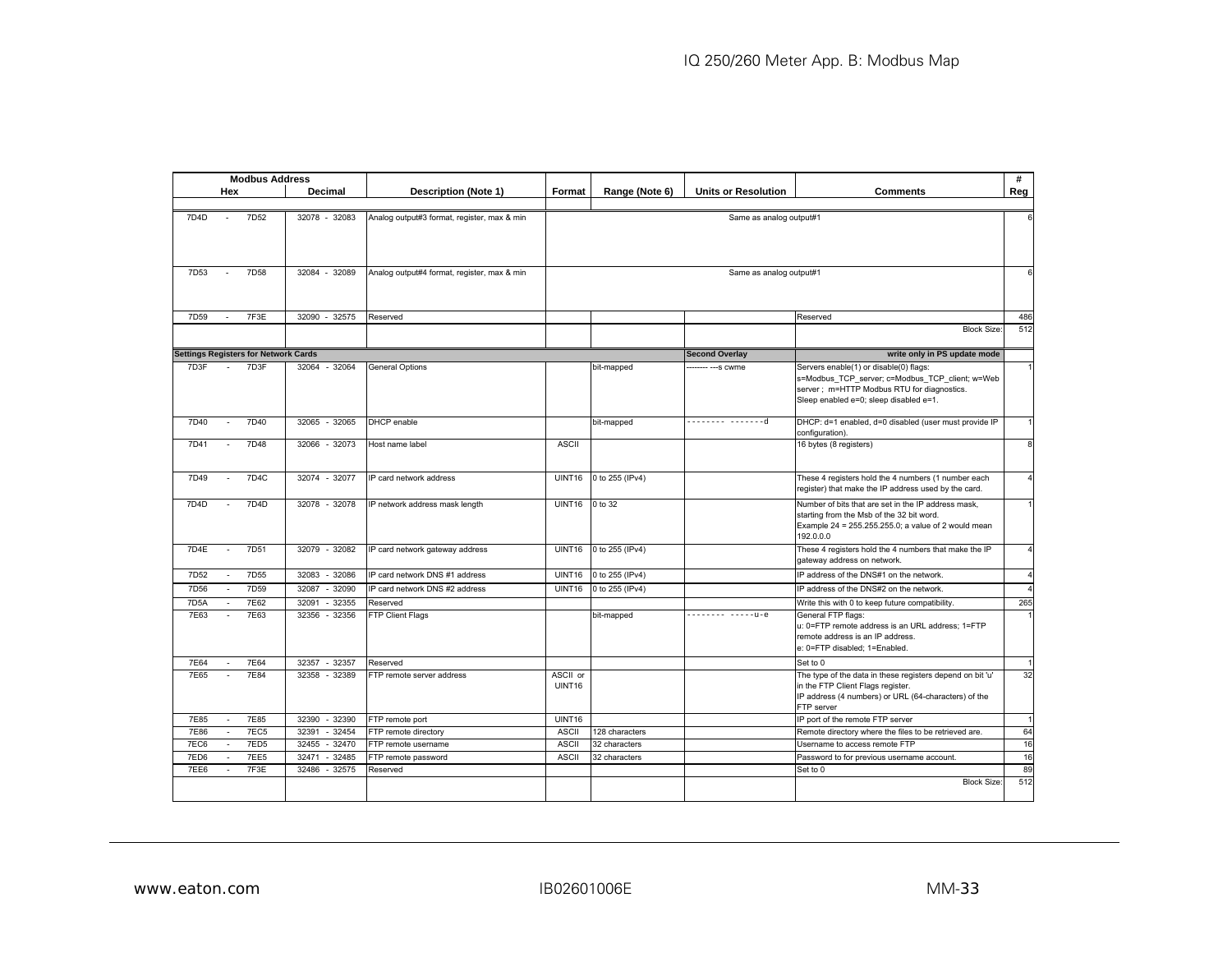|      |     | <b>Modbus Address</b>             |                    |                                                                                           |                                                                                       |                                                |                                                                                       |                                                                                                                                                                                                                       | #              |
|------|-----|-----------------------------------|--------------------|-------------------------------------------------------------------------------------------|---------------------------------------------------------------------------------------|------------------------------------------------|---------------------------------------------------------------------------------------|-----------------------------------------------------------------------------------------------------------------------------------------------------------------------------------------------------------------------|----------------|
|      | Hex |                                   | Decimal            | <b>Description (Note 1)</b>                                                               | Format                                                                                | Range (Note 6)                                 | <b>Units or Resolution</b>                                                            | <b>Comments</b>                                                                                                                                                                                                       | Reg            |
|      |     |                                   |                    |                                                                                           |                                                                                       |                                                |                                                                                       |                                                                                                                                                                                                                       |                |
|      |     |                                   |                    |                                                                                           |                                                                                       | <b>Programmable Settings for Option Card 2</b> |                                                                                       |                                                                                                                                                                                                                       |                |
|      |     | <b>Option Card 2 Setups Block</b> |                    |                                                                                           |                                                                                       |                                                |                                                                                       | write only in PS update mode                                                                                                                                                                                          |                |
| 80E7 |     | 80E7                              | 33000 - 33000      | Class ID of the Option Card 2 Settings                                                    | UINT16                                                                                | bit-mapped                                     | - cccctttt                                                                            | Which class (cccc) and type(tttt) of card the Option<br>Settings for Card 2 apply to. See note 22                                                                                                                     |                |
| 80E8 |     | 8126                              | 33001 - 33063      | Settings for Option Card 2, First Overlay -- see<br>below                                 | Register assignments depend on which type of card is in the slot. See overlays below. |                                                |                                                                                       |                                                                                                                                                                                                                       | 63             |
| 8127 |     | 8326                              | 33064 - 33575      | Settings for Option Card 2, Second Overlay --<br>see below                                |                                                                                       |                                                | Register assignments depend on which type of card is in the slot. See overlays below. |                                                                                                                                                                                                                       | 512            |
|      |     |                                   |                    |                                                                                           |                                                                                       |                                                |                                                                                       | <b>Block Size</b>                                                                                                                                                                                                     | 576            |
|      |     |                                   |                    |                                                                                           |                                                                                       |                                                |                                                                                       |                                                                                                                                                                                                                       |                |
|      |     |                                   |                    | <b>Overlays for Option Card 2 Programmable Settings</b>                                   |                                                                                       |                                                |                                                                                       |                                                                                                                                                                                                                       |                |
|      |     |                                   |                    | Settings Registers for any communication capable card, including network and analog cards |                                                                                       |                                                | <b>First Overlav</b>                                                                  | write only in PS update mode                                                                                                                                                                                          |                |
| 80E8 |     | 80E8                              | 33001 - 33001      | Slave address                                                                             | UINT16                                                                                | 1~247 (for Modbus)<br>1~65534 (for DNP)        | none                                                                                  | Slave address of the unit. The communication capable<br>card is always a master.<br>Set to 0 when an analog board is installed.                                                                                       |                |
| 80E9 |     | 80E9                              | 33002 - 33002      | Speed and format                                                                          | UINT16                                                                                | bit-mapped                                     | -abcde--fqhijklm                                                                      | Bps: a=57600; b=38400; c=19200; d=14400; e=9600<br>Stop bits 'f: cleared 1 stop bit, set 2 stop bits<br>Parity: g=even; h=odd; i=none<br>Data bits: j=8; k=7; l=6; m=5<br>Set to 0 when an analog board is installed. | $\overline{1}$ |
| 80EA |     | 80EA                              | 33003<br>33003     | Reserved                                                                                  | UINT16                                                                                | bit-mapped                                     |                                                                                       | Reserved                                                                                                                                                                                                              | $\overline{1}$ |
| 80EB |     | 80EB                              | 33004<br>$33004 -$ | Protocol                                                                                  | UINT16                                                                                | bit-mapped                                     | $---ppp-$                                                                             | ppp= 100 =DNP3; 010=Ascii Modbus; 001=Rtu Modbus<br>Set to 0 when an analog board is installed.                                                                                                                       |                |
| 80EC |     | 80EC                              | 33005 - 33005      | Reply delay                                                                               | UINT16                                                                                | 0 to 65535                                     | milliseconds                                                                          | Delay to reply to a Modbus transaction after receiving it.<br>Set to 0 when an analog board is installed                                                                                                              | $\mathbf{1}$   |
| 80ED |     | 8126                              | 33006 - 33063      | Reserved                                                                                  |                                                                                       |                                                |                                                                                       | Reserved                                                                                                                                                                                                              | 58             |
|      |     |                                   |                    |                                                                                           |                                                                                       |                                                |                                                                                       | <b>Block Size:</b>                                                                                                                                                                                                    | 63             |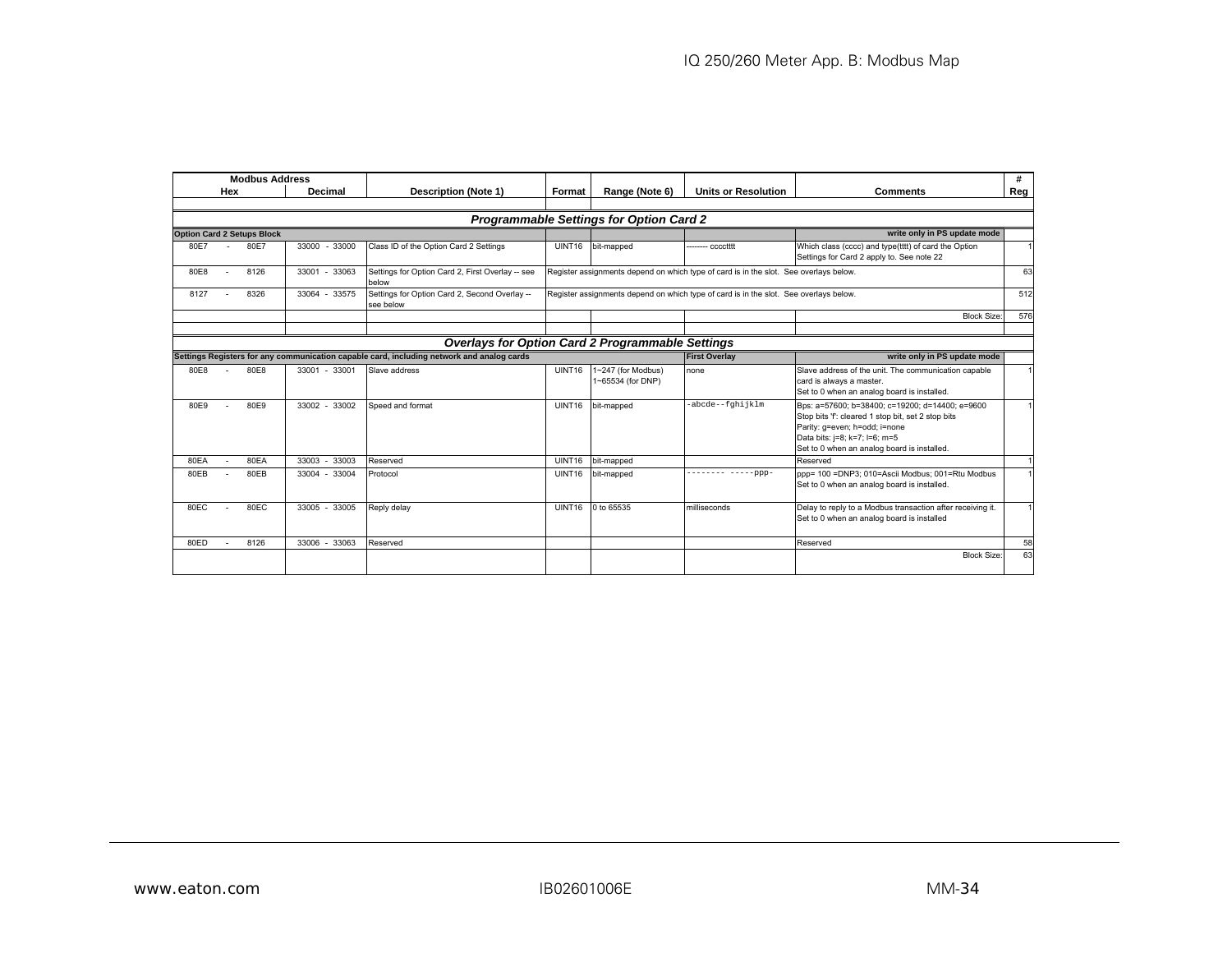|      | <b>Modbus Address</b>                         |                     |                                        |        |                  |                            |                                                                                                                                                                                                                                                                                                                                                                                                                                                                                                                                             | #   |
|------|-----------------------------------------------|---------------------|----------------------------------------|--------|------------------|----------------------------|---------------------------------------------------------------------------------------------------------------------------------------------------------------------------------------------------------------------------------------------------------------------------------------------------------------------------------------------------------------------------------------------------------------------------------------------------------------------------------------------------------------------------------------------|-----|
|      | Hex                                           | Decimal             | <b>Description (Note 1)</b>            | Format | Range (Note 6)   | <b>Units or Resolution</b> | <b>Comments</b>                                                                                                                                                                                                                                                                                                                                                                                                                                                                                                                             | Reg |
|      |                                               |                     |                                        |        |                  |                            |                                                                                                                                                                                                                                                                                                                                                                                                                                                                                                                                             |     |
|      | Settings Registers for Digital I/O Relay Card |                     |                                        |        |                  | <b>First Overlay</b>       | write only in PS update mode                                                                                                                                                                                                                                                                                                                                                                                                                                                                                                                |     |
| 80E8 | 80E8                                          | 33001 - 33001       | Input#1 - 2 bindings & logging enables | UINT16 | bit-mapped       | $-----22221111$            | One nibble for each input.<br>Assuming "abcc" as the bits in each nibble:<br>"a": select this input for EOI (End Of Interval)pulse<br>sensing.<br>"b": log this input when pulse is detected<br>"cc": Input event trigger mode - Contact sensing method;<br>$00$ = none; $01$ = open to close; $10$ = close to open; $11$ =<br>any change.<br>Every input has an associated internal accumulator (See<br>input Accumulator Scaling), which is incremented every<br>time the input changes according with the trigger mode<br>crieteria "cc" |     |
| 80E9 | 80E9                                          | 33002 - 33002       | Relay #1 Delay to Operate              | UINT16 | 0.1 second units |                            | Delay to operate the relay since request.                                                                                                                                                                                                                                                                                                                                                                                                                                                                                                   |     |
| 80EA | 80EA                                          | 33003<br>$-33003$   | Relay #1 Delay to Release              | UINT16 | 0.1 second units |                            | Delay to release the relay since request.                                                                                                                                                                                                                                                                                                                                                                                                                                                                                                   |     |
| 80EB | 80F0                                          | 33004<br>33009<br>۰ | Reserved                               | UINT16 |                  |                            | Set to 0.                                                                                                                                                                                                                                                                                                                                                                                                                                                                                                                                   |     |
| 80F1 | 80F1                                          | 33010<br>$-33010$   | Relay #2 Delay to Operate              | UINT16 | 0.1 second units |                            | Delay to operate the relay since request.                                                                                                                                                                                                                                                                                                                                                                                                                                                                                                   |     |
| 80F2 | 80F2                                          | 33011<br>$-33011$   | Relay #2 Delay to Release              | UINT16 | 0.1 second units |                            | Delay to release the relay since request.                                                                                                                                                                                                                                                                                                                                                                                                                                                                                                   |     |
| 80F3 | 8108                                          | 33012 - 33033       | Reserved                               | UINT16 |                  |                            | Set to 0.                                                                                                                                                                                                                                                                                                                                                                                                                                                                                                                                   | 22  |
| 8109 | 8109                                          | $-33034$<br>33034   | Input Accumulators Scaling             | UINT16 | bit-mapped       | 22221111                   | 4 bits per input or output accumulator                                                                                                                                                                                                                                                                                                                                                                                                                                                                                                      |     |
| 810A | 810A                                          | 33035 - 33035       | Relav Accumulators Scaling             | UINT16 | bit-mapped       | 22221111                   | The nibble informs what should be the scaling of the<br>accumulator 0=no-scaling, 1=0.1, 2=0.01, 3= 1m,<br>4=0.1m, 5=0.01m, 6=1u, 7=0.1u; the value 15 disable<br>the accumulator.<br>Example: suppose that the internal input accumulator #1<br>is 12345, and its corresponding scaling setting is "0011"<br>(3 decimal). Then, the accumulator will be read as:<br>Scaling 3, means 1m or 0.001.<br>Scaled accumulator = 12345 * 0.001 = 12 (Twelve).                                                                                     |     |
| 810B | 810B                                          | 33036 - 33036       | Fast pulse input selector              | UINT16 | bit-mapped       | $---nnn$                   | When value 'nnn' is non-zero, it determines which of the<br>card inputs will be a fast pulse detection input.<br>The polarity bit 'P' tells the event to be detected: 1=open-<br>to-close; 0=close-to-open. There is no "any-change"<br>detection mode.                                                                                                                                                                                                                                                                                     |     |
| 810C | 8126                                          | 33037 - 33063       | Reserved                               |        |                  |                            | Reserved                                                                                                                                                                                                                                                                                                                                                                                                                                                                                                                                    | 27  |
|      |                                               |                     |                                        |        |                  |                            | <b>Block Size:</b>                                                                                                                                                                                                                                                                                                                                                                                                                                                                                                                          | 63  |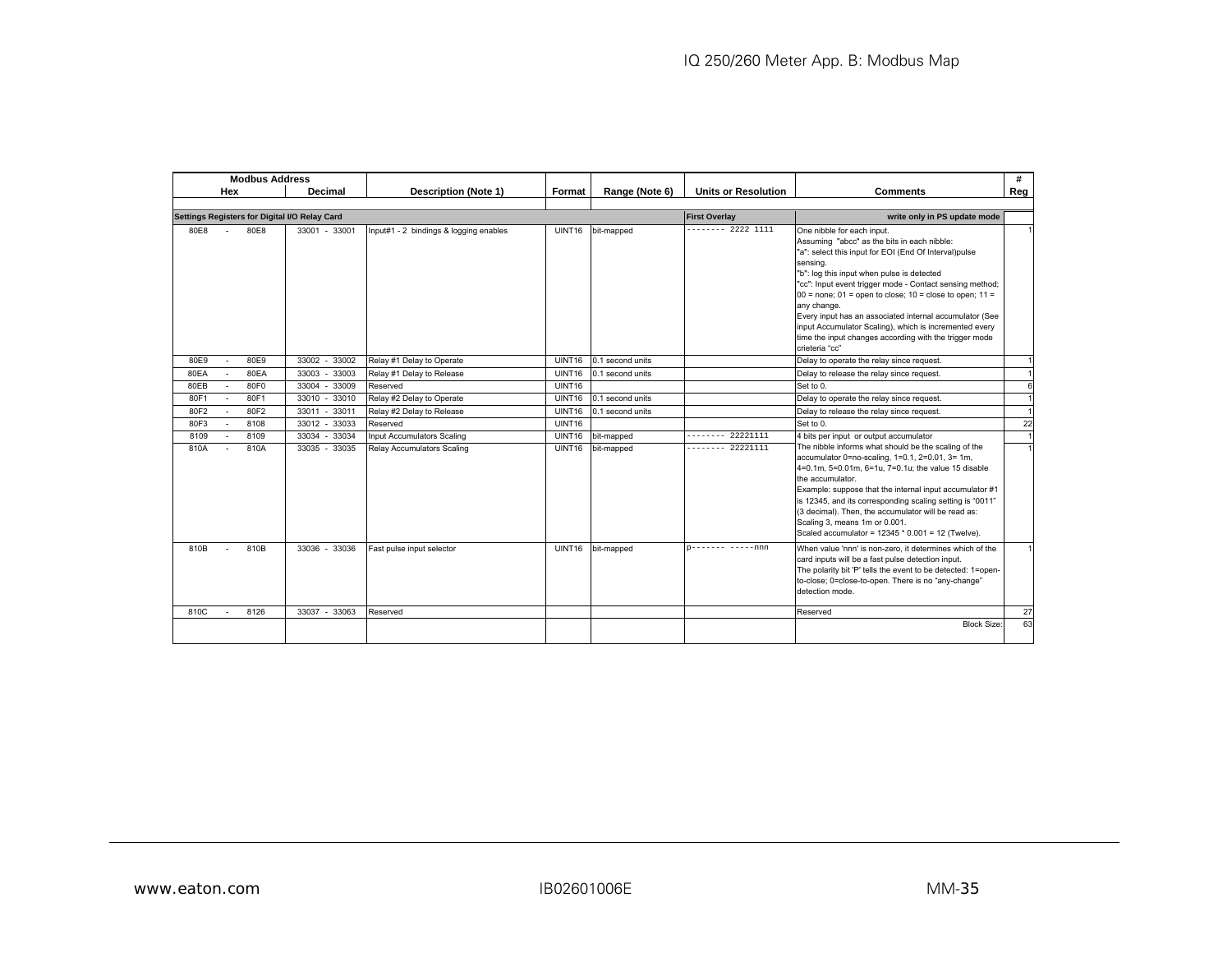|      | <b>Modbus Address</b> |                                                      |                                         |                    |                |                            |                                                                                                                                                                                                                                                                                                                                                                                                                                                                                                                                             | #              |
|------|-----------------------|------------------------------------------------------|-----------------------------------------|--------------------|----------------|----------------------------|---------------------------------------------------------------------------------------------------------------------------------------------------------------------------------------------------------------------------------------------------------------------------------------------------------------------------------------------------------------------------------------------------------------------------------------------------------------------------------------------------------------------------------------------|----------------|
|      | Hex                   | Decimal                                              | <b>Description (Note 1)</b>             | Format             | Range (Note 6) | <b>Units or Resolution</b> | <b>Comments</b>                                                                                                                                                                                                                                                                                                                                                                                                                                                                                                                             | Reg            |
|      |                       |                                                      |                                         |                    |                |                            |                                                                                                                                                                                                                                                                                                                                                                                                                                                                                                                                             |                |
|      |                       | Settings Registers for Digital I/O Pulse Output Card |                                         |                    |                | <b>First Overlay</b>       | write only in PS update mode                                                                                                                                                                                                                                                                                                                                                                                                                                                                                                                |                |
| 80E8 | 80E8                  | 33001 - 33001                                        | Input#1 - 4 bindings & logging enables  | UINT <sub>16</sub> | bit-mapped     | 44443333 22221111          | One nibble for each input.<br>Assuming "abcc" as the bits in each nibble:<br>"a": select this input for EOI (End Of Interval)pulse<br>sensing.<br>"b": log this input when pulse is detected<br>"cc": Input event trigger mode - Contact sensing method;<br>$00$ = none; $01$ = open to close; $10$ = close to open; $11$ =<br>any change.<br>Every input has an associated internal accumulator (See<br>input Accumulator Scaling), which is incremented every<br>time the input changes according with the trigger mode<br>crieteria "cc" |                |
| 80E9 | 80E9<br>$\sim$        | 33002 - 33002                                        | Source for Pulse Ouput#1                | UINT16             | enumeration    | $---ppp$ ----vvvv          | 'ppp" (Phase): 000 = none, 001 = Phase A, 010 =<br>Phase B, 011 = Phase C, 100 = All Phases, 101 = Pulse<br>from EOI(End Of Interval).<br>"vvvv"(Value):<br>0000= none,<br>$0001 = Wh.$<br>$0010 = +Wh$ ,<br>$0011 = -Wh.$<br>0100= Varh,<br>$0101 = +Varh$ ,<br>$0110 = -Varh$ ,<br>$0111 = VAh.$<br>1000= Received Wh,<br>1001= Delivered Wh,<br>1010= Inductive Varh,<br>1011 = Capacitive Varh                                                                                                                                          |                |
| 80EA | 80EA                  | 33003 - 33003                                        | Kt [Wh/pulse] factor for Pulse Output#1 | <b>UINT16</b>      | bit-mapped     | ddvvvvvv vvvvvvvv          | "V V" = not scaled energy value per pulse, from 0 to<br>9999.<br>"dd"= decimal point position: 00=0.XXXX, 01=X.XXX,<br>10=XX.XX, 11= X.XXX.                                                                                                                                                                                                                                                                                                                                                                                                 |                |
| 80EB | 80EC                  | 33004 - 33005                                        | Output#2 Assignment and Kt              | <b>UINT16</b>      |                |                            | same as Output #1                                                                                                                                                                                                                                                                                                                                                                                                                                                                                                                           | $\overline{2}$ |
| 80ED | 80EE<br>$\sim$        | 33006 - 33007                                        | Output#3 Assignment and Kt              | UINT16             |                |                            | same as Output #1                                                                                                                                                                                                                                                                                                                                                                                                                                                                                                                           |                |
| 80EF | 80F0<br>$\sim$        | 33009<br>33008 -                                     | Output#4 Assignment and Kt              | UINT16             |                |                            | same as Output #1                                                                                                                                                                                                                                                                                                                                                                                                                                                                                                                           |                |
| 80F1 | 80F1                  | 33010 - 33010                                        | Input Accumulators Scaling              | UINT <sub>16</sub> | bit-mapped     | 44443333 22221111          | see Relay Card above                                                                                                                                                                                                                                                                                                                                                                                                                                                                                                                        |                |
| 80F2 | 80F2                  | 33011<br>$-33011$                                    | <b>Output Accumulators Scaling</b>      | <b>UINT16</b>      | bit-mapped     | 44443333 22221111          |                                                                                                                                                                                                                                                                                                                                                                                                                                                                                                                                             |                |
| 80F3 | 80F3                  | 33012 - 33012                                        | Fast pulse input selector               | <b>UINT16</b>      | bit-mapped     | p------- -----nnn          | When value 'nnn' is non-zero, it determines which of the<br>card inputs will be a fast pulse detection input.<br>The polarity bit 'P' tells the event to be detected: 1=open-<br>to-close; 0=close-to-open. There is no "any-change"<br>detection mode.                                                                                                                                                                                                                                                                                     |                |
| 80F4 | 8126                  | 33013 - 33063                                        | Reserved                                |                    |                |                            | Reserved                                                                                                                                                                                                                                                                                                                                                                                                                                                                                                                                    | 51             |
|      |                       |                                                      |                                         |                    |                |                            | <b>Block Size</b>                                                                                                                                                                                                                                                                                                                                                                                                                                                                                                                           | 63             |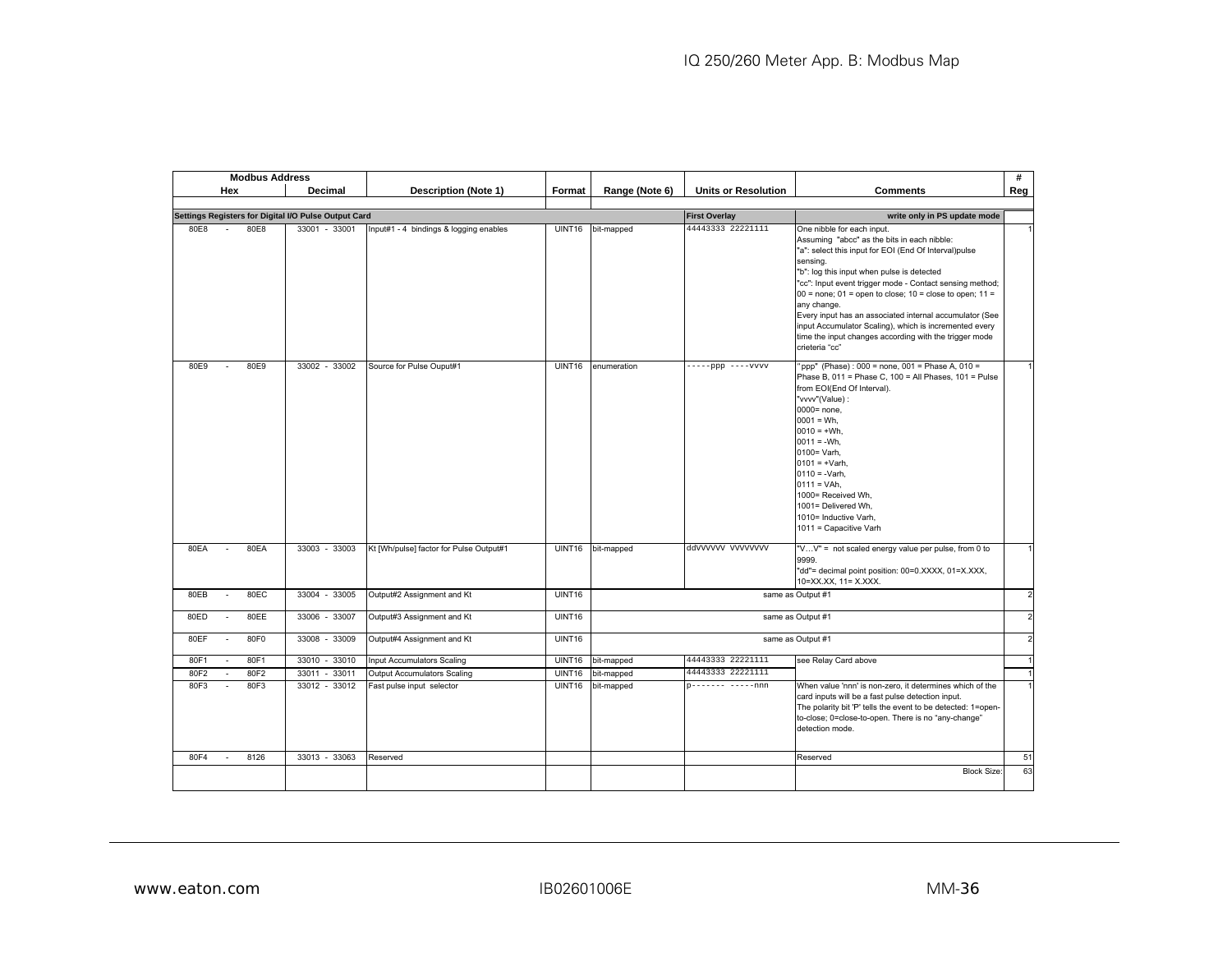|      |                | <b>Modbus Address</b> |                                                      |                                |               |                |                            |                                                                                                                                                                         | #            |
|------|----------------|-----------------------|------------------------------------------------------|--------------------------------|---------------|----------------|----------------------------|-------------------------------------------------------------------------------------------------------------------------------------------------------------------------|--------------|
|      | Hex            |                       | Decimal                                              | <b>Description (Note 1)</b>    | Format        | Range (Note 6) | <b>Units or Resolution</b> | <b>Comments</b>                                                                                                                                                         | Reg          |
|      |                |                       |                                                      |                                |               |                |                            |                                                                                                                                                                         |              |
|      |                |                       | Settings Registers for Digital I/O Relay Card        |                                |               |                | <b>Second Overlay</b>      | write only in PS update mode                                                                                                                                            |              |
| 8127 |                | 812E                  | 33064<br>$-33071$                                    | Input#1 Label                  | <b>ASCII</b>  | 16 char        |                            |                                                                                                                                                                         | $\mathbf{a}$ |
| 812F | $\sim$         | 8136                  | 33072 - 33079                                        | Input#1 Low State Name         | <b>ASCII</b>  | 16 char        |                            |                                                                                                                                                                         | 8            |
| 8137 | $\mathbf{r}$   | 813E                  | 33080<br>33087                                       | Input#1 High State Name        | <b>ASCII</b>  | 16 char        |                            |                                                                                                                                                                         | 8            |
| 813F |                | 8156                  | 33111<br>33088<br>$\sim$                             | Input#2 Label and State Names  |               |                | same as Input#1            |                                                                                                                                                                         | 24           |
| 8157 |                | 8186                  | 33112 - 33159                                        | Reserved                       |               |                |                            |                                                                                                                                                                         | 48           |
| 8187 | $\sim$         | 818E                  | 33160 - 33167                                        | Relay#1 Label                  | <b>ASCII</b>  | 16 char        |                            |                                                                                                                                                                         | 8            |
| 818F | $\sim$         | 8196                  | 33168 - 33175                                        | Relay#1 Open State Name        | <b>ASCII</b>  | 16 char        |                            |                                                                                                                                                                         | 8            |
| 8197 | $\sim$         | 819E                  | 33176 - 33183                                        | Relav#1 Closed State Name      | <b>ASCII</b>  | 16 char        |                            |                                                                                                                                                                         | 8            |
| 819F |                | 81B6                  | 33184<br>33207                                       | Relay#2 Label and State Names  |               |                | same as Relav#1            |                                                                                                                                                                         | 24           |
| 81B7 | $\sim$         | 81E6                  | 33255<br>33208                                       | Reserved                       |               |                |                            |                                                                                                                                                                         | 48           |
| 81E7 |                | 81EE                  | 33256<br>33263                                       | Input#1 Accumulator Label      | <b>ASCII</b>  | 16 char        |                            |                                                                                                                                                                         | 8            |
| 81EF |                | 81F6                  | 33271<br>33264                                       | Input#2 Accumulator Label      | <b>ASCII</b>  | 16 char        |                            |                                                                                                                                                                         | 8            |
| 8208 |                | 8208                  | 33289<br>33289                                       | Input#2 Accumulator Kt         | <b>UINT16</b> | bit-mapped     | ddyyyyyy yyyyyyy           | KT power factor for the Pulse Output<br>"V" is raw power value in Wh/pulse from 0 to 9999.<br>"dd"=decimal point position: 00=0.XXXX, 01=X.XXX,<br>10=XX.XX, 11= X.XXX. |              |
| 8209 | $\sim$         | 8326                  | $-33575$<br>33290                                    | Reserved                       |               |                |                            |                                                                                                                                                                         | 286          |
|      |                |                       |                                                      |                                |               |                |                            | <b>Block Size:</b>                                                                                                                                                      | 512          |
|      |                |                       | Settings Registers for Digital I/O Pulse Output Card |                                |               |                | <b>Second Overlay</b>      | write only in PS update mode                                                                                                                                            |              |
| 8127 |                | 812E                  | 33064 - 33071                                        | Input#1 Label                  | <b>ASCII</b>  | 16 char        |                            |                                                                                                                                                                         | 8            |
| 812F | $\sim$         | 8136                  | 33072 - 33079                                        | Input#1 Low State Name         | <b>ASCII</b>  | 16 char        |                            |                                                                                                                                                                         | 8            |
| 8137 |                | 813E                  | 33080 - 33087                                        | Input#1 High State Name        | <b>ASCII</b>  | 16 char        |                            |                                                                                                                                                                         | 8            |
| 813F | $\blacksquare$ | 8156                  | 33088<br>33111                                       | Input#2 Label and State Names  |               |                | same as Input#1            |                                                                                                                                                                         | 24           |
| 8157 | $\sim$         | 816E                  | 33112 - 33135                                        | Input#3 Label and State Names  |               |                | same as Input#1            |                                                                                                                                                                         | 24           |
| 816F |                | 8186                  | $-33159$<br>33136                                    | Input#4 Label and State Names  |               |                | same as Input#1            |                                                                                                                                                                         | 24           |
| 8187 | $\sim$         | 818E                  | 33160<br>$-33167$                                    | Output#1 Label                 | <b>ASCII</b>  | 16 char        |                            |                                                                                                                                                                         | 8            |
| 818F | $\sim$         | 8196                  | 33168 - 33175                                        | Output#1 Open State Name       | <b>ASCII</b>  | 16 char        |                            |                                                                                                                                                                         | 8            |
| 8197 | $\sim$         | 819E                  | 33176<br>33183                                       | Output#1 Closed State Name     | <b>ASCII</b>  | 16 char        |                            |                                                                                                                                                                         | 8            |
| 819F | $\sim$         | 81B6                  | 33184<br>33207                                       | Output#2 Label and State Names |               |                | same as Output#1           |                                                                                                                                                                         | 24           |
| 81B7 |                | 81CE                  | 33208<br>33231                                       | Output#3 Label and State Names |               |                | same as Output#1           |                                                                                                                                                                         | 24           |
| 81CF | $\sim$         | 81E6                  | 33232<br>33255                                       | Output#4 Label and State Names |               |                | same as Output#1           |                                                                                                                                                                         | 24           |
| 81E7 | $\sim$         | 81EE                  | 33263<br>33256                                       | Input#1 Accumulator Label      | <b>ASCII</b>  | 16 char        |                            |                                                                                                                                                                         | 8            |
| 81EF | $\mathbf{r}$   | 81F6                  | 33264<br>33271                                       | Input#2 Accumulator Label      | <b>ASCII</b>  | 16 char        |                            |                                                                                                                                                                         | 8            |
| 81F7 |                | 81FE                  | 33279<br>33272                                       | Input#3 Accumulator Label      | <b>ASCII</b>  | 16 char        |                            |                                                                                                                                                                         | 8            |
| 81FF |                | 8206                  | 33280<br>33287                                       | Input#4 Accumulator Label      | <b>ASCII</b>  | 16 char        |                            |                                                                                                                                                                         | 8            |
| 8207 |                | 8207                  | 33288<br>33288                                       | Input#1 Accumulator Kt         | <b>UINT16</b> | bit-mapped     | ddvvvvvv vvvvvvvv          | KT power factor for the accumulator input                                                                                                                               |              |
| 8208 | $\sim$         | 8208                  | 33289<br>33289                                       | Input#2 Accumulator Kt         | <b>UINT16</b> | bit-mapped     | ddvvvvvv vvvvvvvv          | "V" is raw power value in Wh/pulse from 0 to 9999.                                                                                                                      |              |
| 8209 | $\sim$         | 8209                  | 33290<br>33290                                       | Input#3 Accumulator Kt         | <b>UINT16</b> | bit-mapped     | ddvvvvvv vvvvvvvv          | 'dd"=decimal point position: 00=0.XXXX, 01=X.XXX,<br>10=XX.XX. 11= X.XXX.                                                                                               |              |
| 820A |                | 820A                  | 33291<br>33291                                       | Input#4 Accumulator Kt         | <b>UINT16</b> | bit-mapped     | ddvvvvvv vvvvvvvv          |                                                                                                                                                                         |              |
| 820B |                | 8326                  | 33575<br>33292<br>$\sim$                             | Reserved                       |               |                |                            | Reserved                                                                                                                                                                | 284          |
|      |                |                       |                                                      |                                |               |                |                            | <b>Block Size</b>                                                                                                                                                       | 512          |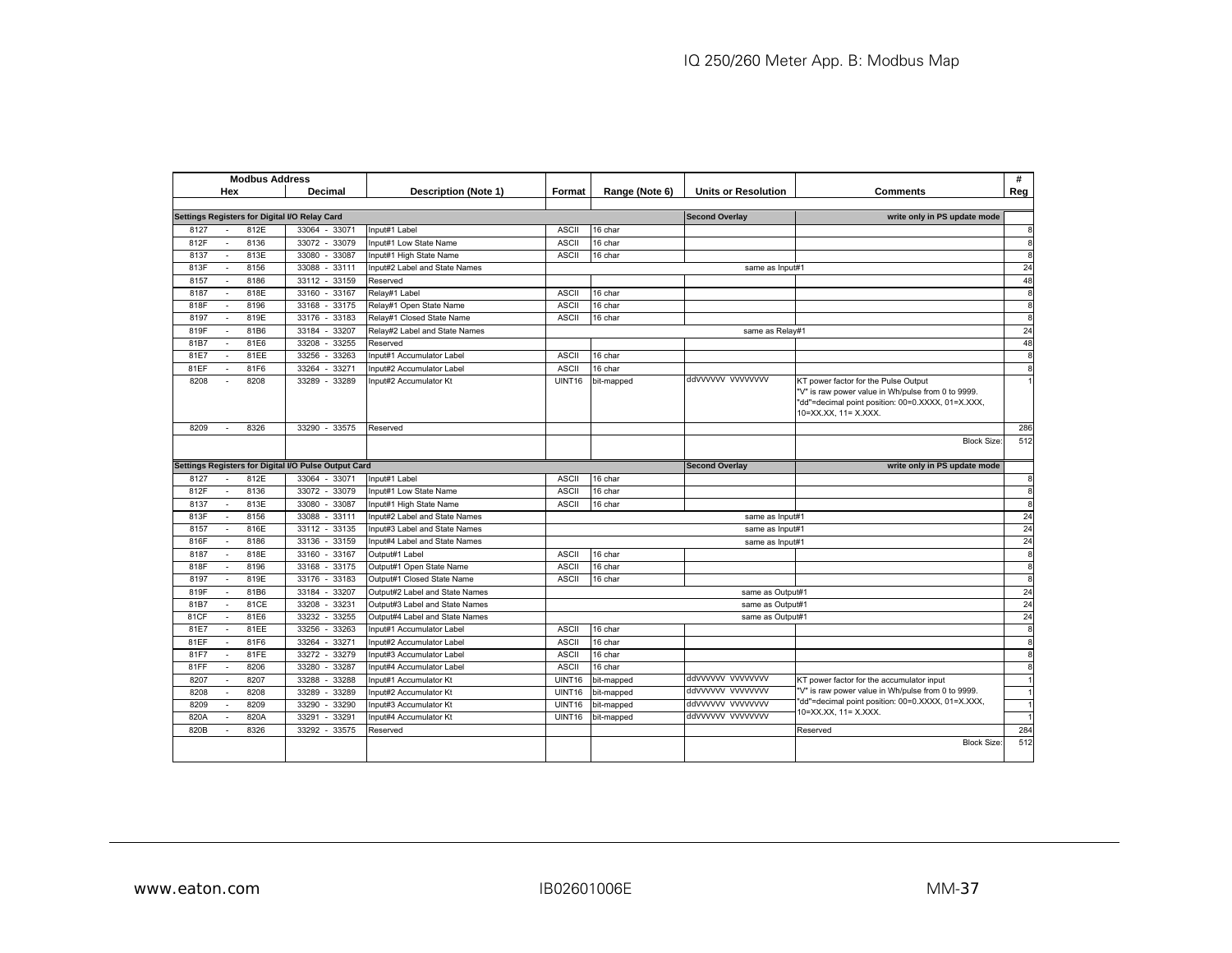|      | <b>Modbus Address</b> |                                                                   |                                             |                                 |                                 |                            |                                                                                                                                                                                                                                                                | #             |
|------|-----------------------|-------------------------------------------------------------------|---------------------------------------------|---------------------------------|---------------------------------|----------------------------|----------------------------------------------------------------------------------------------------------------------------------------------------------------------------------------------------------------------------------------------------------------|---------------|
|      | Hex                   | Decimal                                                           | <b>Description (Note 1)</b>                 | Format                          | Range (Note 6)                  | <b>Units or Resolution</b> | <b>Comments</b>                                                                                                                                                                                                                                                | Reg           |
|      |                       |                                                                   |                                             |                                 |                                 |                            |                                                                                                                                                                                                                                                                |               |
|      |                       | Settings Registers for Analog Out 0-1mA / Analog Out 4-20mA Cards |                                             |                                 |                                 | <b>Second Overlay</b>      | write only in PS update mode                                                                                                                                                                                                                                   |               |
| 8127 | 8127                  | 33064 - 33064                                                     | Update rate                                 | UINT16                          | 0 to 65535                      | milliseconds               | Fixed -- see specifications.                                                                                                                                                                                                                                   |               |
| 8128 | 8128<br>$\sim$        | 33065 - 33065                                                     | Channel direction - 1mA Card only!          | UINT <sub>16</sub>              | bit-mapped                      | -------- ----4321          | Full range output for 0-1mA card only: A bit set(1) means<br>full range (-1mA to +1mA); a bit cleared(0) means source<br>only (0mA to +1mA).                                                                                                                   |               |
| 8129 | 8129                  | 33066 - 33066                                                     | Format parameter for output #1              | <b>UINT16</b>                   | bit-mapped                      | $---f$ suwb<br>--------    | Format of the polled register: f=float 32; s=signed 32 bit<br>int; u=unsigned 32 bit int; w=signed 16 bit int;<br>b=unsigned 16 bit int.                                                                                                                       |               |
| 812A | 812A                  | 33067 - 33067                                                     | Source register for Output#1                | UINT16                          | 0 to 65535                      |                            | This register should be programmed with the address of<br>the register whose value is to be used for current output.<br>In different words, the current level output of analog<br>board will follow the value of the register addressed here.                  |               |
| 812B | 812C                  | 33068 - 33069                                                     | High value of source register for output#1  | Depends on the format parameter |                                 |                            | Value read from the source register at which High<br>nominal current will be output. Example: for the 4-20mA<br>card, if this register is programmed with 750, then the<br>current output will be 20mA when the value read from the<br>source register is 750. |               |
| 812D | 812E                  | 33070 - 33071                                                     | Low value of source register for output#1   |                                 | Depends on the format parameter |                            | Value read from the source register at which Low<br>nominal current will be output. Example: for the 4-20mA<br>card, if this register is programmed with 0, then the<br>current output will be 4mA when the value read from the<br>source register is 0.       | $\mathcal{P}$ |
| 812F | 8134                  | 33072 - 33077                                                     | Analog output#2 format, register, max & min |                                 |                                 | Same as analog output#1    |                                                                                                                                                                                                                                                                | 6             |
| 8135 | 813A                  | 33078 - 33083                                                     | Analog output#3 format, register, max & min | Same as analog output#1         |                                 |                            |                                                                                                                                                                                                                                                                |               |
| 813B | 8140                  | 33084 - 33089                                                     | Analog output#4 format, register, max & min | Same as analog output#1         |                                 |                            |                                                                                                                                                                                                                                                                |               |
| 8141 | 8326                  | 33090 - 33575                                                     | Reserved                                    |                                 |                                 |                            | Reserved                                                                                                                                                                                                                                                       | 486           |
|      |                       |                                                                   |                                             |                                 |                                 |                            | <b>Block Size:</b>                                                                                                                                                                                                                                             | 512           |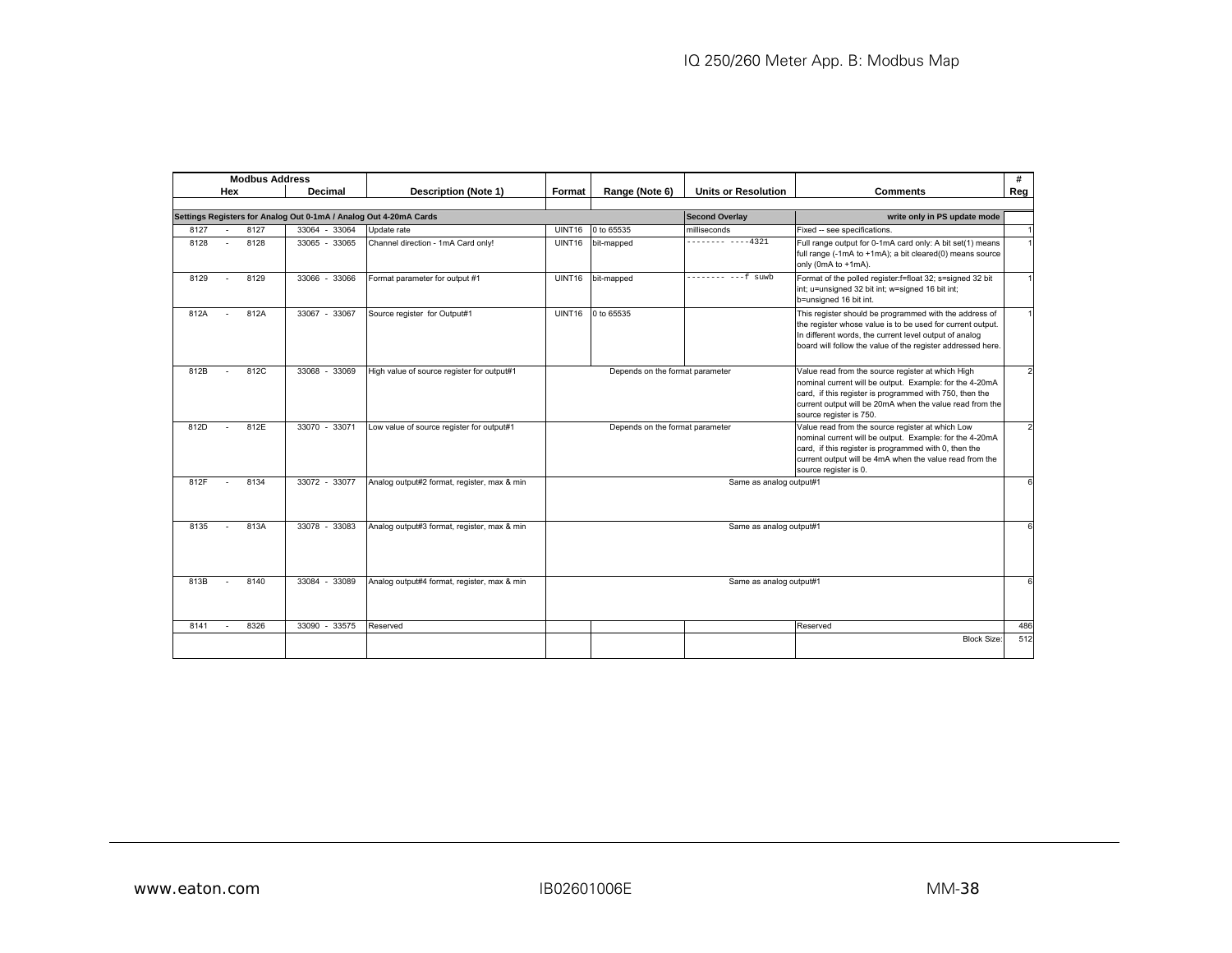|      | <b>Modbus Address</b>                       |                   |                                 |                    |                 |                            |                                                                                                                                                                                    | #              |
|------|---------------------------------------------|-------------------|---------------------------------|--------------------|-----------------|----------------------------|------------------------------------------------------------------------------------------------------------------------------------------------------------------------------------|----------------|
|      | Hex                                         | Decimal           | <b>Description (Note 1)</b>     | Format             | Range (Note 6)  | <b>Units or Resolution</b> | Comments                                                                                                                                                                           | Reg            |
|      |                                             |                   |                                 |                    |                 |                            |                                                                                                                                                                                    |                |
|      | <b>Settings Registers for Network Cards</b> |                   |                                 |                    |                 | <b>Second Overlay</b>      | write only in PS update mode                                                                                                                                                       |                |
| 8127 | 8127                                        | 33064 - 33064     | <b>General Options</b>          |                    | bit-mapped      | ------ --- s cwme          | Servers enable(1) or disable(0) flags:<br>s=Modbus TCP server; c=Modbus TCP client; w=Web<br>server ; m=HTTP Modbus RTU for diagnostics.<br>Sleep enabled e=0; sleep disabled e=1. |                |
| 8128 | 8128<br>$\sim$                              | 33065 - 33065     | DHCP enable                     |                    | bit-mapped      | -------- --------d         | DHCP: d=1 enabled, d=0 disabled (user must provide IP<br>configuration).                                                                                                           | $\mathbf{1}$   |
| 8129 | 8130                                        | 33066 - 33073     | Host name label                 | <b>ASCII</b>       |                 |                            | 16 bytes (8 registers)                                                                                                                                                             | 8              |
| 8131 | 8134<br>$\sim$                              | 33074 - 33077     | IP card network address         | UINT16             | 0 to 255 (IPv4) |                            | These 4 registers hold the 4 numbers (1 number each<br>register) that make the IP address used by the card.                                                                        | $\Delta$       |
| 8135 | 8135                                        | 33078 - 33078     | IP network address mask length  | UINT16             | 0 to 32         |                            | Number of bits that are set in the IP address mask.<br>starting from the Msb of the 32 bit word.<br>Example 24 = 255.255.255.0; a value of 2 would mean<br>192.0.0.0               | $\mathbf{1}$   |
| 8136 | 8139<br>$\sim$                              | 33079 - 33082     | IP card network gateway address | UINT16             | 0 to 255 (IPv4) |                            | These 4 registers hold the 4 numbers that make the IP<br>gateway address on network.                                                                                               | $\overline{4}$ |
| 813A | 813D<br>$\sim$                              | 33083 - 33086     | IP card network DNS #1 address  | UINT16             | 0 to 255 (IPv4) |                            | IP address of the DNS#1 on the network.                                                                                                                                            | $\overline{4}$ |
| 813E | 8141<br>$\sim$                              | 33087 - 33090     | IP card network DNS #2 address  | UINT16             | 0 to 255 (IPv4) |                            | IP address of the DNS#2 on the network.                                                                                                                                            | $\Delta$       |
| 8142 | 824A                                        | 33091<br>33355    | Reserved                        |                    |                 |                            | Write this with 0 to keep future compatibility.                                                                                                                                    | 265            |
| 824B | 824B                                        | 33356 - 33356     | FTP Client Flags                |                    | bit-mapped      | $------ - --- - 1 - e$     | General FTP flags:<br>u: 0=FTP remote address is an URL address: 1=FTP<br>remote address is an IP address.<br>e: 0=FTP disabled: 1=Enabled.                                        | $\mathbf{1}$   |
| 824C | 824C                                        | $-33357$<br>33357 | Reserved                        |                    |                 |                            | Reserved                                                                                                                                                                           |                |
| 824D | 826C                                        | 33358 - 33389     | FTP remote server address       | ASCII or<br>UINT16 |                 |                            | The type of the data in these registers depend on bit 'u'<br>in the FTP Client Flags register.<br>IP address (4 numbers) or URL (64-characters) of the<br>FTP server               | 32             |
| 826D | 826D                                        | 33390<br>$-33390$ | FTP remote port                 | UINT16             |                 |                            | IP port of the remote FTP server                                                                                                                                                   | 1              |
| 826E | 82AD                                        | 33391<br>$-33454$ | FTP remote directory            | <b>ASCII</b>       | 128 characters  |                            | Remote directory where the files to be retrieved are.                                                                                                                              | 64             |
| 82AE | 82BD                                        | 33455 - 33470     | FTP remote username             | <b>ASCII</b>       | 32 characters   |                            | Username to access remote FTP                                                                                                                                                      | 16             |
| 82BE | 82CC                                        | $-33485$<br>33471 | FTP remote password             | <b>ASCII</b>       | 32 characters   |                            | Password to for previous username account.                                                                                                                                         | 16             |
| 82CD | 8326                                        | $-33575$<br>33486 | Reserved                        |                    |                 |                            | Reserved                                                                                                                                                                           | 89             |
|      |                                             |                   |                                 |                    |                 |                            | <b>Block Size</b>                                                                                                                                                                  | 512            |
|      |                                             |                   |                                 |                    |                 |                            |                                                                                                                                                                                    |                |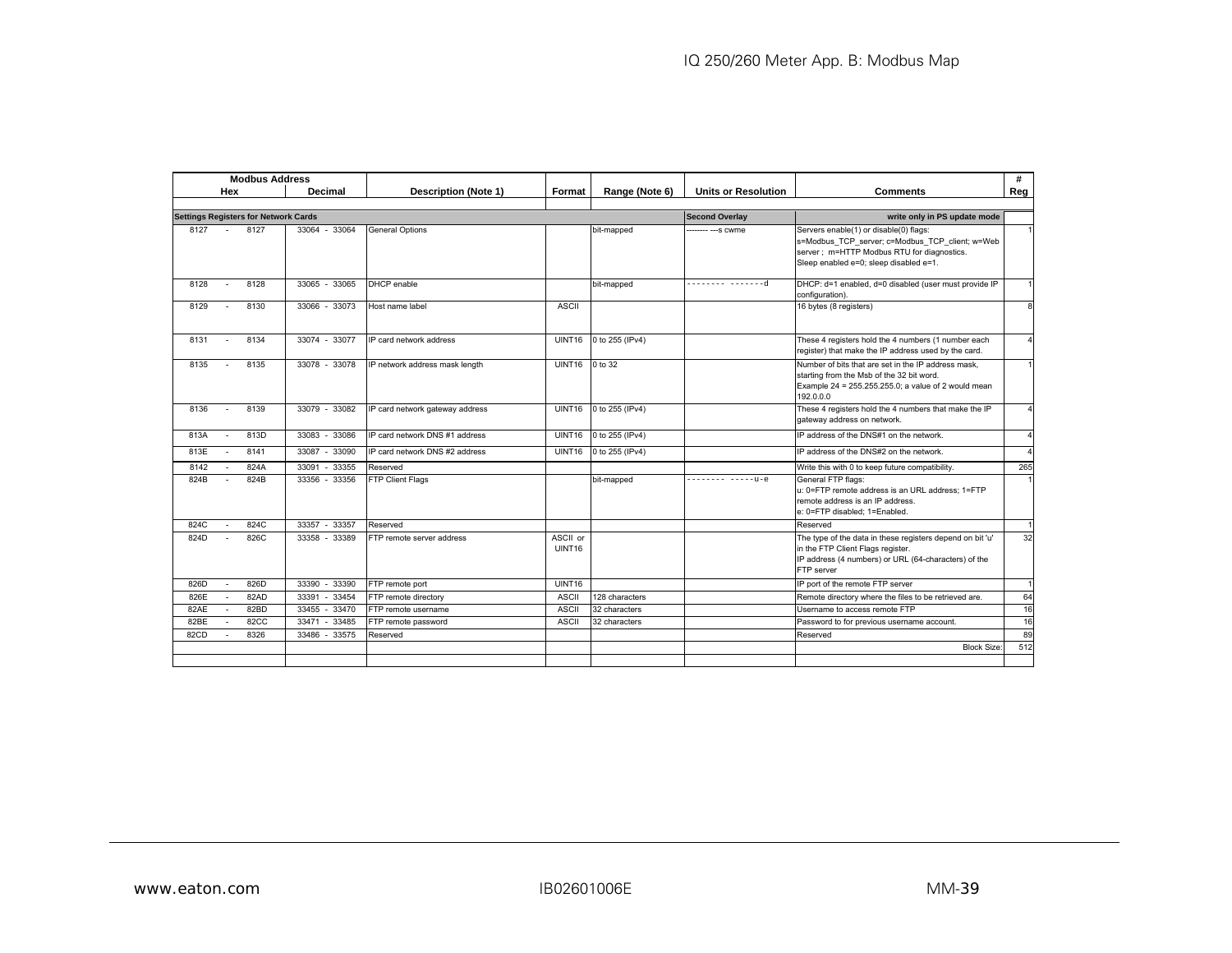|                        | #<br><b>Modbus Address</b>        |             |                   |                                |               |                  |                            |                                                            |                |
|------------------------|-----------------------------------|-------------|-------------------|--------------------------------|---------------|------------------|----------------------------|------------------------------------------------------------|----------------|
|                        | Hex                               |             | Decimal           | Description (Note 1)           | Format        | Range (Note 6)   | <b>Units or Resolution</b> | <b>Comments</b>                                            | Reg            |
|                        |                                   |             |                   |                                |               |                  |                            |                                                            |                |
|                        | <b>Secondary Readings Section</b> |             |                   |                                |               |                  |                            |                                                            |                |
| <b>Secondary Block</b> |                                   |             |                   |                                |               |                  |                            | read-only except as noted                                  |                |
| 9C40                   |                                   | 9C40        | 40001<br>$-40001$ | <b>System Sanity Indicator</b> | UINT16        | 0 or 1           | none                       | 0 indicates proper meter operation                         |                |
| 9C41                   |                                   | 9C41        | 40002<br>$-40002$ | Volts A-N                      | UINT16        | 2047 to 4095     | olts                       | $2047 = 0.4095 = +150$                                     |                |
| 9C42                   | $\sim$                            | 9C42        | 40003<br>$-40003$ | Volts B-N                      | UINT16        | 2047 to 4095     | volts                      | volts = 150 * (register - 2047) / 2047                     |                |
| 9C43                   |                                   | 9C43        | $-40004$<br>40004 | Volts C-N                      | <b>UINT16</b> | 2047 to 4095     | volts                      |                                                            |                |
| 9C44                   | $\sim$                            | 9C44        | 40005<br>$-40005$ | Amps A                         | <b>UINT16</b> | 0 to 4095        | amps                       | $0 = -10$ , $2047 = 0$ , $4095 = +10$                      |                |
| 9C45                   | $\sim$                            | 9C45        | 40006<br>$-40006$ | Amps B                         | <b>UINT16</b> | 0 to 4095        | amps                       | amps = 10 * (register - 2047) / 2047                       |                |
| 9C46                   |                                   | 9C46        | 40007<br>$-40007$ | Amps <sub>C</sub>              | <b>UINT16</b> | 0 to 4095        | amps                       |                                                            |                |
| 9C47                   |                                   | 9C47        | $-40008$<br>40008 | Watts, 3-Ph total              | UINT16        | 0 to 4095        | watts                      | $0 = -3000, 2047 = 0, 4095 = +3000$                        |                |
| 9C48                   |                                   | 9C48        | 40009<br>$-40009$ | VARs, 3-Ph total               | UINT16        | 0 to 4095        | VARs                       | watts, VARs, VAs =                                         |                |
| 9C49                   |                                   | 9C49        | $-40010$<br>40010 | VAs, 3-Ph total                | UINT16        | 2047 to 4095     | VAs                        | 3000 * (register - 2047) / 2047                            |                |
| 9C4A                   |                                   | 9C4A        | $-40011$<br>40011 | Power Factor, 3-Ph total       | UINT16        | 1047 to 3047     | none                       | $1047 = -1.2047 = 0.3047 = +1$                             |                |
|                        |                                   |             |                   |                                |               |                  |                            | pf = (register - 2047) / 1000                              |                |
| 9C4B                   |                                   | 9C4B        | 40012 - 40012     | Frequency                      | UINT16        | 0 to 2730        | Hz                         | 0= 45 or less, 2047= 60, 2730= 65 or more                  |                |
|                        |                                   |             |                   |                                |               |                  |                            | freq = 45 + ((register / 4095) * 30)                       |                |
| 9C4C                   |                                   | 9C4C        | 40013 - 40013     | Volts A-B                      | UINT16        | 2047 to 4095     | volts                      | $2047 = 0.4095 = +300$                                     |                |
| 9C4D                   |                                   | 9C4D        | 40014<br>$-40014$ | Volts B-C                      | UINT16        | 2047 to 4095     | volts                      | volts = 300 * (register - 2047) / 2047                     |                |
| 9C4E                   |                                   | 9C4E        | 40015 - 40015     | Volts C-A                      | UINT16        | 2047 to 4095     | volts                      |                                                            |                |
| 9C4F                   | $\blacksquare$                    | 9C4F        | 40016<br>$-40016$ | CT numerator                   | <b>UINT16</b> | 1 to 9999        | none                       | CT = numerator * multiplier / denominator                  |                |
| 9C50                   |                                   | 9C50        | 40017 - 40017     | CT multiplier                  | UINT16        | 1, 10, 100       | none                       |                                                            |                |
| 9C51                   |                                   | 9C51        | 40018<br>$-40018$ | CT denominator                 | UINT16        | $1$ or $5$       | none                       |                                                            |                |
| 9C52                   |                                   | 9C52        | $-40019$<br>40019 | PT numerator                   | UINT16        | 1 to 9999        | none                       | PT = numerator * multiplier / denominator                  |                |
| 9C53                   |                                   | 9C53        | $-40020$<br>40020 | PT multiplier                  | UINT16        | 1, 10, 100, 1000 | none                       |                                                            |                |
| 9C54                   |                                   | 9C54        | 40021<br>$-40021$ | PT denominator                 | UINT16        | 1 to 9999        | none                       |                                                            |                |
| 9C55                   |                                   | 9C56        | 40022<br>$-40023$ | W-hours, Positive              | <b>UINT32</b> | 0 to 99999999    | Wh per energy format       | 5 to 8 digits                                              |                |
| 9C57                   |                                   | 9C58        | 40024<br>$-40025$ | W-hours, Negative              | <b>UINT32</b> | 0 to 99999999    | Wh per energy format       | decimal point implied, per energy format                   |                |
| 9C59                   |                                   | 9C5A        | 40026<br>$-40027$ | VAR-hours, Positive            | <b>UINT32</b> | 0 to 99999999    | VARh per energy format     | resolution of digit before decimal point = units, kilo, or |                |
| 9C5B                   | $\mathcal{L}_{\mathcal{A}}$       | 9C5C        | 40028<br>40029    | VAR-hours, Negative            | UINT32        | 0 to 99999999    | VARh per energy format     | nega, per energy format                                    |                |
| 9C5D                   | $\overline{\phantom{a}}$          | 9C5E        | 40030<br>40031    | VA-hours                       | <b>UINT32</b> | 0 to 99999999    | VAh per energy format      | see note 10                                                | $\overline{2}$ |
| 9C5F                   |                                   | 9C60        | 40032<br>40033    | W-hours, Positive, Phase A     | UINT32        | 0 to 99999999    | Wh per energy format       |                                                            | $\overline{2}$ |
| 9C61                   |                                   | <b>9C62</b> | $-40035$<br>40034 | W-hours, Positive, Phase B     | UINT32        | 0 to 99999999    | Wh per energy format       |                                                            | $\overline{2}$ |
| 9C63                   |                                   | 9C64        | 40036<br>40037    | W-hours, Positive, Phase C     | <b>UINT32</b> | 0 to 99999999    | Wh per energy format       |                                                            |                |
| 9C65                   |                                   | 9C66        | 40039<br>40038    | W-hours, Negative, Phase A     | <b>UINT32</b> | 0 to 99999999    | Wh per energy format       |                                                            |                |
| 9C67                   |                                   | <b>9C68</b> | 40040<br>$-40041$ | W-hours, Negative, Phase B     | <b>UINT32</b> | 0 to 99999999    | Wh per energy format       |                                                            |                |
| 9C69                   |                                   | 9C6A        | 40042<br>40043    | W-hours, Negative, Phase C     | <b>UINT32</b> | 0 to 99999999    | Wh per energy format       |                                                            |                |
| 9C6B                   |                                   | 9C6C        | 40044<br>$-40045$ | VAR-hours, Positive, Phase A   | UINT32        | 0 to 99999999    | VARh per energy format     |                                                            |                |
| 9C6D                   | ÷                                 | 9C6E        | 40046<br>40047    | VAR-hours, Positive, Phase B   | UINT32        | 0 to 99999999    | VARh per energy format     |                                                            |                |
| 9C6F                   | $\overline{\phantom{a}}$          | 9C70        | 40048<br>40049    | VAR-hours, Positive, Phase C   | UINT32        | 0 to 99999999    | VARh per energy format     |                                                            | $\overline{2}$ |
| 9C71                   | $\overline{\phantom{a}}$          | 9C72        | 40050<br>40051    | VAR-hours, Negative, Phase A   | UINT32        | 0 to 99999999    | VARh per energy format     |                                                            | $\overline{2}$ |
| 9C73                   |                                   | 9C74        | 40052<br>40053    | VAR-hours, Negative, Phase B   | UINT32        | 0 to 99999999    | VARh per energy format     |                                                            | $\overline{2}$ |
| 9C75                   | $\sim$                            | 9C76        | $-40055$<br>40054 | VAR-hours, Negative, Phase C   | <b>UINT32</b> | 0 to 99999999    | VARh per energy format     |                                                            | $\overline{2}$ |
| 9C77                   |                                   | <b>9C78</b> | $-40057$<br>40056 | VA-hours, Phase A              | UINT32        | 0 to 99999999    | VAh per energy format      |                                                            | $\overline{2}$ |
| 9C79                   |                                   | 9C7A        | $-40059$<br>40058 | VA-hours, Phase B              | <b>UINT32</b> | 0 to 99999999    | VAh per energy format      |                                                            | $\overline{2}$ |
| 9C7B                   |                                   | 9C7C        | $-40061$<br>40060 | VA-hours, Phase C              | <b>UINT32</b> | 0 to 99999999    | VAh per energy format      |                                                            | $\mathfrak{p}$ |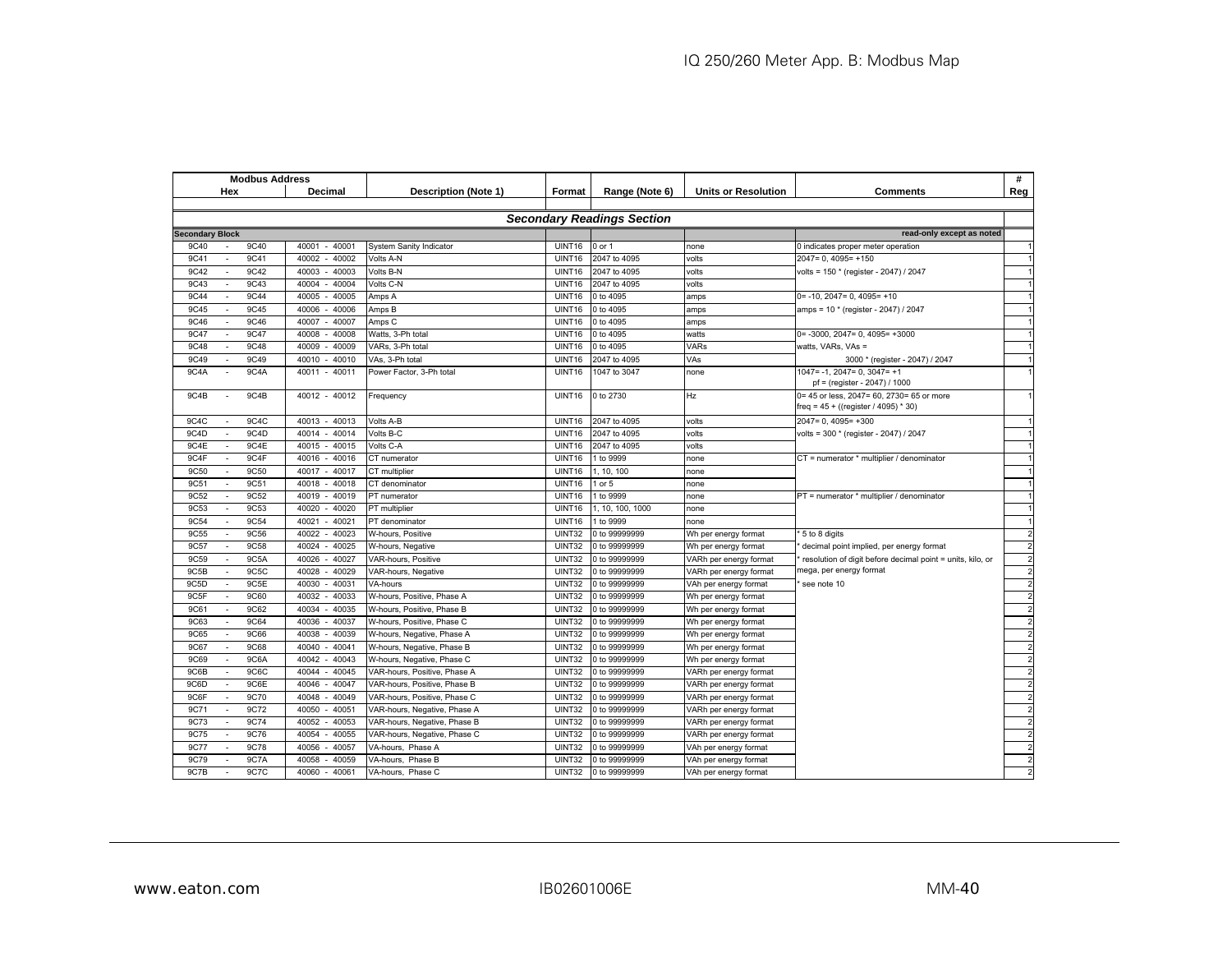| <b>Modbus Address</b>                  |                               |                   |                                                                          |                            |                              |                                        | #                                                                                                                                                                                                                                                                                                                                                                                                     |                |
|----------------------------------------|-------------------------------|-------------------|--------------------------------------------------------------------------|----------------------------|------------------------------|----------------------------------------|-------------------------------------------------------------------------------------------------------------------------------------------------------------------------------------------------------------------------------------------------------------------------------------------------------------------------------------------------------------------------------------------------------|----------------|
| Hex<br>Decimal<br>Description (Note 1) |                               | Format            | Range (Note 6)                                                           | <b>Units or Resolution</b> | <b>Comments</b>              | Reg                                    |                                                                                                                                                                                                                                                                                                                                                                                                       |                |
|                                        |                               |                   |                                                                          |                            |                              |                                        |                                                                                                                                                                                                                                                                                                                                                                                                       |                |
| 9C7D                                   | 9C7D                          | 40062 - 40062     | Watts, Phase A                                                           | <b>UINT16</b>              | 0 to 4095                    | watts                                  |                                                                                                                                                                                                                                                                                                                                                                                                       |                |
| 9C7E                                   | 9C7E                          | 40063<br>$-40063$ | Watts, Phase B                                                           | UINT16                     | 0 to 4095                    | watts                                  |                                                                                                                                                                                                                                                                                                                                                                                                       |                |
| 9C7F                                   | 9C7F                          | 40064<br>$-40064$ | Watts, Phase C                                                           | UINT16                     | 0 to 4095                    | watts                                  |                                                                                                                                                                                                                                                                                                                                                                                                       |                |
| 9C80<br>$\sim$                         | 9C80                          | 40065<br>$-40065$ | VARs, Phase A                                                            | UINT16                     | 0 to 4095                    | <b>VARs</b>                            | $0 = -3000, 2047 = 0, 4095 = +3000$                                                                                                                                                                                                                                                                                                                                                                   | $\overline{1}$ |
| <b>9C81</b>                            | <b>9C81</b>                   | 40066<br>$-40066$ | VARs. Phase B                                                            | UINT16                     | 0 to 4095                    | VARs                                   | watts, VARs, VAs =                                                                                                                                                                                                                                                                                                                                                                                    |                |
| 9C82                                   | 9C82                          | 40067<br>40067    | VARs, Phase C                                                            | UINT16                     | 0 to 4095                    | <b>VARs</b>                            | 3000 * (register - 2047) / 2047                                                                                                                                                                                                                                                                                                                                                                       |                |
| <b>9C83</b>                            | <b>9C83</b>                   | 40068<br>40068    | VAs, Phase A                                                             | UINT16                     | 2047 to 4095                 | VAs                                    |                                                                                                                                                                                                                                                                                                                                                                                                       |                |
| 9C84                                   | 9C84                          | 40069 - 40069     | VAs, Phase B                                                             | UINT16                     | 2047 to 4095                 | <b>VAs</b>                             |                                                                                                                                                                                                                                                                                                                                                                                                       | $\overline{1}$ |
| <b>9C85</b><br>÷                       | 9C85                          | 40070<br>$-40070$ | VAs, Phase C                                                             | UINT16                     | 2047 to 4095                 | VAs                                    |                                                                                                                                                                                                                                                                                                                                                                                                       |                |
| <b>9C86</b>                            | <b>9C86</b>                   | 40071<br>$-40071$ | Power Factor, Phase A                                                    | UINT16                     | 1047 to 3047                 | none                                   | $1047 = -1$ , $2047 = 0$ , $3047 = +1$                                                                                                                                                                                                                                                                                                                                                                |                |
| <b>9C87</b>                            | <b>9C87</b>                   | $-40072$<br>40072 | Power Factor, Phase B                                                    | UINT16                     | 1047 to 3047                 | none                                   | pf = (register - 2047) / 1000                                                                                                                                                                                                                                                                                                                                                                         |                |
| <b>9C88</b><br>$\sim$                  | 9C88                          | 40073<br>$-40073$ | Power Factor, Phase C                                                    | UINT16                     | 1047 to 3047                 | none                                   |                                                                                                                                                                                                                                                                                                                                                                                                       |                |
| <b>9C89</b>                            | 9CA <sub>2</sub>              | 40074<br>$-40099$ | Reserved                                                                 | N/A                        | N/A                          | none                                   | Reserved                                                                                                                                                                                                                                                                                                                                                                                              | 26             |
| 9CA3                                   | 9CA3                          | $-40100$<br>40100 | <b>Reset Energy Accumulators</b>                                         | UINT16                     | password (Note 5)            |                                        | write-only register; always reads as 0                                                                                                                                                                                                                                                                                                                                                                |                |
|                                        |                               |                   |                                                                          |                            |                              |                                        | <b>Block Size</b>                                                                                                                                                                                                                                                                                                                                                                                     | 100            |
|                                        |                               |                   |                                                                          |                            |                              |                                        |                                                                                                                                                                                                                                                                                                                                                                                                       |                |
|                                        |                               |                   |                                                                          |                            | <b>Log Retrieval Section</b> |                                        |                                                                                                                                                                                                                                                                                                                                                                                                       |                |
| <b>Log Retrieval Block</b>             |                               |                   |                                                                          |                            |                              |                                        | read/write except as noted                                                                                                                                                                                                                                                                                                                                                                            |                |
| C34C                                   | C34D                          | 49997<br>49998    | Log Retrieval Session Duration                                           | <b>UINT32</b>              | 0 to 4294967294              | 4 msec                                 | 0 if no session active; wraps around after max count                                                                                                                                                                                                                                                                                                                                                  | $\overline{2}$ |
| C34E                                   | C34E                          | 49999<br>49999    | Log Retrieval Session Com Port                                           | <b>UINT16</b>              | $0$ to $4$                   |                                        | 0 if no session active, 1-4 for session active on COM1 -<br>COM <sub>4</sub>                                                                                                                                                                                                                                                                                                                          |                |
| C34F                                   | C34F                          | 50000 - 50000     | Log Number, Enable, Scope                                                | <b>UINT16</b>              | bit-mapped                   | nnnnnnnn esssssss                      | high byte is the log number (0-system, 2-history                                                                                                                                                                                                                                                                                                                                                      |                |
|                                        |                               |                   |                                                                          |                            |                              |                                        | e is retrieval session enable(1) or disable(0)<br>sssssss is what to retrieve (0-normal record, 1-<br>timestamps only, 2-complete memory image (no data                                                                                                                                                                                                                                               |                |
| C350                                   | C350                          | 50001 - 50001     | Records per Window or Batch, Record Scope<br>Selector, Number of Repeats | UINT16                     | bit-mapped                   | wwwwwww snnnnnnn                       | validation if image)<br>high byte is records per window if s=0 or records per<br>batch if s=1, low byte is number of repeats for function<br>35 or 0 to suppress auto-incrementing; max number of<br>repeats is 8 (RTU) or 4 (ASCII) total windows, a batch is                                                                                                                                        |                |
| C351                                   | C352                          | 50002 - 50003     | Offset of First Record in Window                                         | <b>UINT32</b>              | bit-mapped                   | ssssssss nnnnnnnn<br>nnnnnnnn nnnnnnnn | all the windows<br>ssssssss is window status (0 to 7-window number, 0xFF-<br>not ready); this byte is read-only.<br>nnnn is a 24-bit record number. The log's first record<br>is latched as a reference point when the session is<br>enabled. This offset is a record index relative to that<br>point. Value provided is the relative index of the whole or<br>partial record that begins the window. | $\overline{2}$ |
| C353                                   | C <sub>3</sub> C <sub>D</sub> | 50004 - 50126     | Log Retrieve Window                                                      | UINT16                     | see comments                 | none                                   | mapped per record layout and retrieval scope, read-only<br><b>Block Size:</b>                                                                                                                                                                                                                                                                                                                         | 123<br>130     |
|                                        |                               |                   |                                                                          |                            |                              |                                        |                                                                                                                                                                                                                                                                                                                                                                                                       |                |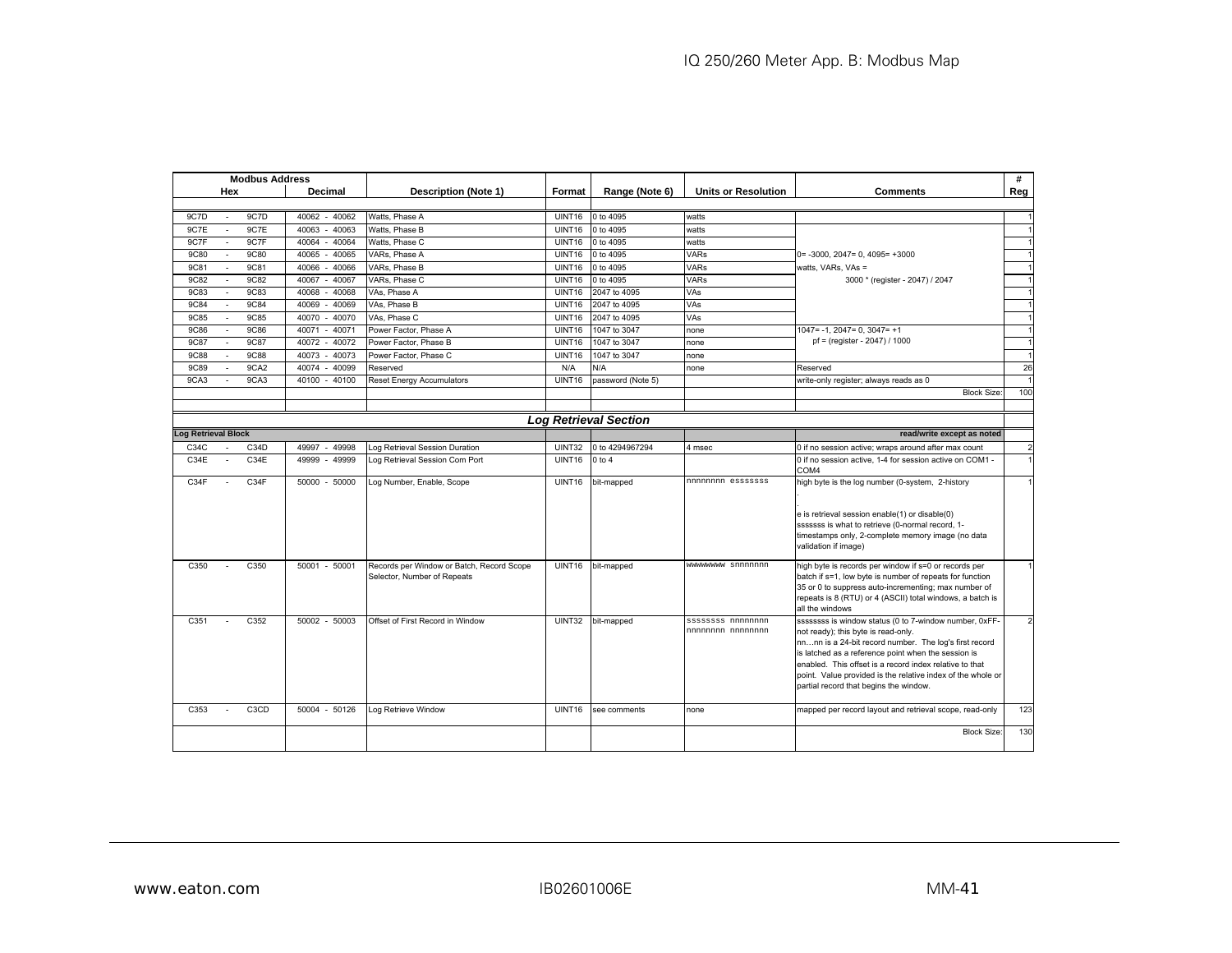| <b>Modbus Address</b> |                          |      |               |                                |                    |                     |                            |                          |                    | #              |
|-----------------------|--------------------------|------|---------------|--------------------------------|--------------------|---------------------|----------------------------|--------------------------|--------------------|----------------|
|                       | Hex                      |      | Decimal       | <b>Description (Note 1)</b>    | Format             | Range (Note 6)      | <b>Units or Resolution</b> | <b>Comments</b>          |                    | Reg            |
|                       |                          |      |               |                                |                    |                     |                            |                          |                    |                |
|                       |                          |      |               |                                |                    |                     |                            |                          | read only          |                |
| C738                  | $\overline{\phantom{a}}$ | C747 | 51000 - 51015 | Reserved                       |                    |                     |                            |                          |                    | 16             |
| C748                  |                          | C749 | 51016 - 51017 | System Log Log Size in Records | <b>UNIT32</b>      | 0 to 4,294,967,294  | ecord                      |                          |                    | 2              |
| C74a                  |                          | C74b | 51018 - 51019 | Number of Records Used         | UNIT32             | 1 to 4,294,967,294  | record                     |                          |                    | 2              |
| C74c                  |                          | C74c | 51020 - 51020 | Record Size in Bytes           | UNIT <sub>16</sub> | 14 to 242           | byte                       |                          |                    | $\overline{1}$ |
|                       |                          |      |               |                                |                    |                     |                            |                          |                    |                |
|                       |                          |      |               |                                |                    |                     |                            |                          |                    |                |
| C74d                  | $\sim$                   | C74d | 51021 - 51021 | Log Availability               | UNIT16             |                     | none<br>$\cdot$            | 0=unavailable            |                    | $\mathbf{1}$   |
| C74e                  | $\sim$                   | C750 | 51022 - 51024 | Timestamp, First Record        | <b>TSTAMP</b>      | Jan2000 - 31Dec2099 | sec                        |                          |                    | 3              |
| C751                  | $\sim$                   | C753 | 51025 - 51027 | Timestamp, Last Record         | <b>TSTAMP</b>      | Jan2000-31Dec2099   | sec                        | $\ddotsc$                |                    | 3              |
|                       |                          |      |               |                                |                    |                     |                            | $\sim$                   |                    |                |
| C754                  | $\sim$                   | C757 | 51028 - 51031 | Reserved                       |                    |                     | $\cdot$                    |                          |                    | $\overline{4}$ |
| C758                  | $\sim$                   | C767 | 51032 - 51047 | <b>Historical Log Status</b>   |                    |                     |                            | same as system log block |                    | 16             |
| C768                  | $\sim$                   | C7b7 | 51048 - 51127 | Reserved                       |                    |                     |                            |                          |                    |                |
|                       |                          |      |               |                                |                    |                     |                            |                          | <b>Block Size:</b> | 128            |
|                       |                          |      |               |                                |                    | <b>End of Map</b>   |                            |                          |                    |                |
|                       |                          |      |               |                                |                    |                     |                            |                          |                    |                |
|                       |                          |      |               |                                |                    |                     |                            |                          |                    |                |
|                       |                          |      |               |                                |                    |                     |                            |                          |                    |                |
|                       |                          |      |               |                                |                    |                     |                            |                          |                    |                |
|                       |                          |      |               |                                |                    |                     |                            |                          |                    |                |
|                       |                          |      |               |                                |                    |                     |                            |                          |                    |                |
|                       |                          |      |               |                                |                    |                     |                            |                          |                    |                |
|                       |                          |      |               |                                |                    |                     |                            |                          |                    |                |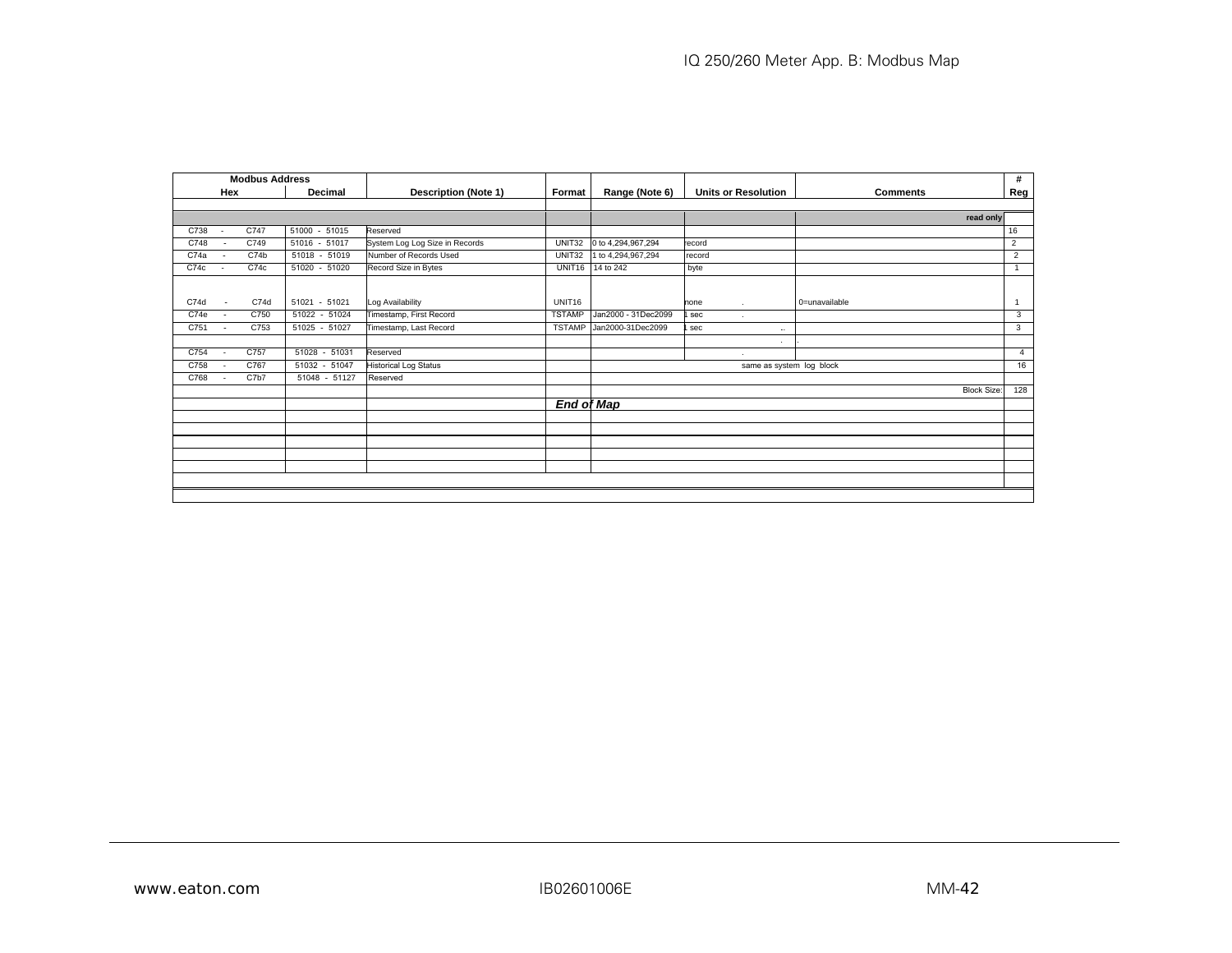| <b>Data Formats</b> |                                                                                                                                                                                                                                                                                                                                                                                                                                              |
|---------------------|----------------------------------------------------------------------------------------------------------------------------------------------------------------------------------------------------------------------------------------------------------------------------------------------------------------------------------------------------------------------------------------------------------------------------------------------|
| ASCII               | ASCII characters packed 2 per register in high, low order and without any termination characters.                                                                                                                                                                                                                                                                                                                                            |
| SINT16 / UINT16     | 16-bit signed / unsigned integer.                                                                                                                                                                                                                                                                                                                                                                                                            |
| SINT32 / UINT32     | 32-bit signed / unsigned integer spanning 2 registers. The lower-addressed register is the high order half.                                                                                                                                                                                                                                                                                                                                  |
| <b>FLOAT</b>        | 32-bit IEEE floating point number spanning 2 registers. The lower-addressed register is the high order half (i.e., contains the exponent).                                                                                                                                                                                                                                                                                                   |
| <b>TSTAMP</b>       | 3 adjacent registers, 2 bytes each. First (lowest-addressed) register high byte is year (0-99), low byte is month (1-12). Middle register high byte is day(1-31), low byte is hour (0-23 plus DST bit).<br>DST (daylight saving time) bit is bit 6 (0x40). Third register high byte is minutes (0-59), low byte is seconds (0-59). For example, 9:35:07AM on October 12, 2049 would be 0x310A, 0x0C49,<br>0x2307, assuming DST is in effect. |

| <b>Notes</b>   |                                                                                                                                                                                                                                                                                                                                                                                                                                                                                                                                                                                               |
|----------------|-----------------------------------------------------------------------------------------------------------------------------------------------------------------------------------------------------------------------------------------------------------------------------------------------------------------------------------------------------------------------------------------------------------------------------------------------------------------------------------------------------------------------------------------------------------------------------------------------|
|                | All registers not explicitly listed in the table read as 0. Writes to these registers will be accepted but won't actually change the register (since it doesn't exist).                                                                                                                                                                                                                                                                                                                                                                                                                       |
| 2              | Meter Data Section items read as 0 until first readings are available or if the meter is not in operating mode. Writes to these registers will be accepted but won't actually change the register.                                                                                                                                                                                                                                                                                                                                                                                            |
| 3              | Register valid only in programmable settings update mode. In other modes these registers read as 0 and return an illegal data address exception if a write is attempted.                                                                                                                                                                                                                                                                                                                                                                                                                      |
| 4              | Meter command registers always read as 0. They may be written only when the meter is in a suitable mode. The registers return an illegal data address exception if a write is attempted in an incorrect mode.                                                                                                                                                                                                                                                                                                                                                                                 |
| 5              | If the password is incorrect, a valid response is returned but the command is not executed. Use 5555 for the password if passwords are disabled in the programmable settings.                                                                                                                                                                                                                                                                                                                                                                                                                 |
| 6              | M denotes a 1,000,000 multiplier.                                                                                                                                                                                                                                                                                                                                                                                                                                                                                                                                                             |
| $\overline{7}$ | Each identifier is a Modbus register. For entities that occupy multiple registers (FLOAT, SINT32, etc.) all registers making up the entity must be listed, in ascending order. For example, to log phase A volts, VAs,<br>voltage THD, and VA hours, the register list would be 0x3E7, 0x3E8, 0x411, 0x412, 0x176F, 0x61D, 0x61E and the number of registers (0x7917 high byte) would be 7.                                                                                                                                                                                                   |
| 8              | Writing this register causes data to be saved permanently in nonvolatile memory. Reply to the command indicates that it was accepted but not whether or not the save was successful. This can only be determined<br>after the meter has restarted.                                                                                                                                                                                                                                                                                                                                            |
| 9              | Reset commands make no sense if the meter state is LIMP. An illegal function exception will be returned.                                                                                                                                                                                                                                                                                                                                                                                                                                                                                      |
| 10             | Energy registers should be reset after a format change.                                                                                                                                                                                                                                                                                                                                                                                                                                                                                                                                       |
| 11             | Entities to be monitored against limits are identified by Modbus address. Entities occupying multiple Modbus registers, such as floating point values, are identified by the lower register address. If any of the 8 limits is<br>unused, set its identifier to zero. If the indicated Modbus register is not used or is a nonsensical entity for limits, it will behave as an unused limit.                                                                                                                                                                                                  |
| 12             | There are 2 setpoints per limit, one above and one below the expected range of values. LM1 is the "too high" limit, LM2 is "too low". The entity goes "out of limit" on LM1 when its value is greater than the setpoint. It<br>remains "out of limit" until the value drops below the in threshold. LM2 works similarly, in the opposite direction. If limits in only one direction are of interest, set the in threshold on the "wrong" side of the setpoint<br>Limits are specified as % of full scale, where full scale is automatically set appropriately for the entity being monitored: |
|                | current FS = CT numerator * CT multiplier                                                                                                                                                                                                                                                                                                                                                                                                                                                                                                                                                     |
|                | voltage FS = PT numerator * PT multiplier                                                                                                                                                                                                                                                                                                                                                                                                                                                                                                                                                     |
|                | 3 phase power FS = CT numerator * CT multiplier * PT numerator * PT multiplier * 3 [ * SQRT(3) for delta hookup]                                                                                                                                                                                                                                                                                                                                                                                                                                                                              |
|                | single phase power FS = CT numerator * CT multiplier * PT numerator * PT multiplier [ * SQRT(3) for delta hookup]                                                                                                                                                                                                                                                                                                                                                                                                                                                                             |
|                | frequency $FS = 60$ (or 50)                                                                                                                                                                                                                                                                                                                                                                                                                                                                                                                                                                   |
|                | power factor $FS = 1.0$                                                                                                                                                                                                                                                                                                                                                                                                                                                                                                                                                                       |
|                | percentage FS = 100.0                                                                                                                                                                                                                                                                                                                                                                                                                                                                                                                                                                         |
|                | angle $FS = 180.0$                                                                                                                                                                                                                                                                                                                                                                                                                                                                                                                                                                            |
| 13             | THD not available shows 10000 in all THD and harmonic magnitude and phase registers for the channel. THD may be unavailable due to low V or I amplitude, delta hookup (V only), or meter model.                                                                                                                                                                                                                                                                                                                                                                                               |
| 14             | Option Card Identification and Configuration Block is an image of the EEPROM on the card.                                                                                                                                                                                                                                                                                                                                                                                                                                                                                                     |
| 15             | A block of data and control registers is allocated for each option slot. Interpretation of the register data depends on what card is in the slot.                                                                                                                                                                                                                                                                                                                                                                                                                                             |

- 16 Measurement states: Off occurs during programmable settings updates; Run is the normal measuring state; Limp indicates that an essentail non-volatile memory block is corrupted; and Warmup occurs briefly (approximately 4 seconds) at startup while the readings stabilize. Run state is required for measurement, historical logging, demand interval processing, limit alarm evaluation, min/max comparisons, and THD calculations. Resetting min/max or energy is allowed only in run and off states; warmup will return a busy exception. In limp state, the meter reboots at 5 minute intervals in an effort to clear the problem.
- 17Limits evaluation for all entites except demand averages commences immediately after the warmup period. Evaluation for demand averages, maximum demands, and minimum demands commences at the end of the first demand interval after startup.
- 18 Not applicable to IQ 250/260 meters.